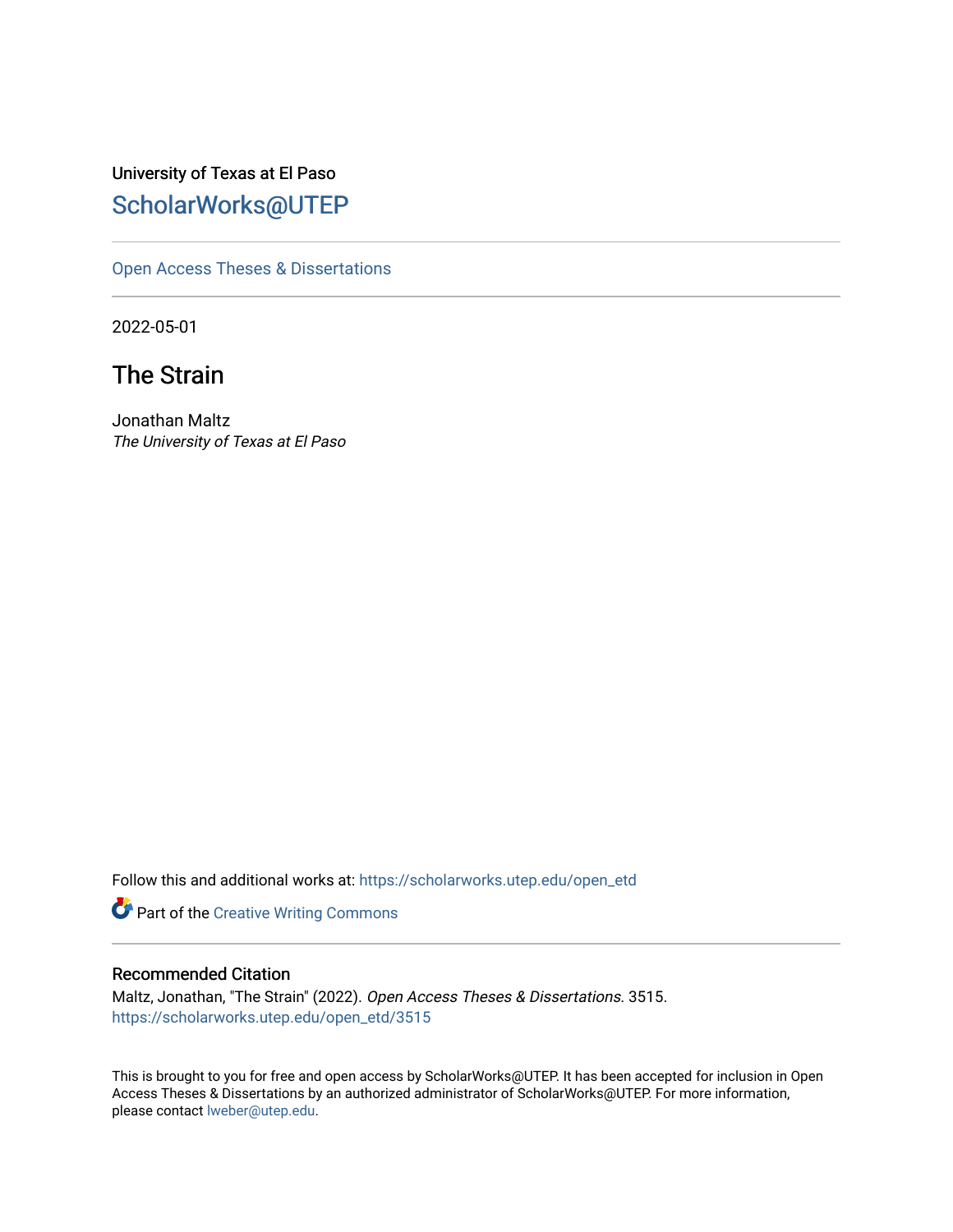### THE STRAIN

## JONATHAN ALBERT MALTZ

Master's Program in Creative Writing

APPROVED:

Nelson Cardenas, Ph.D., Chair

Daniel Chacon, M.F.A.

Levi Martin, Ph.D.

Stephen L. Crites, Jr., Ph.D. Dean of the Graduate School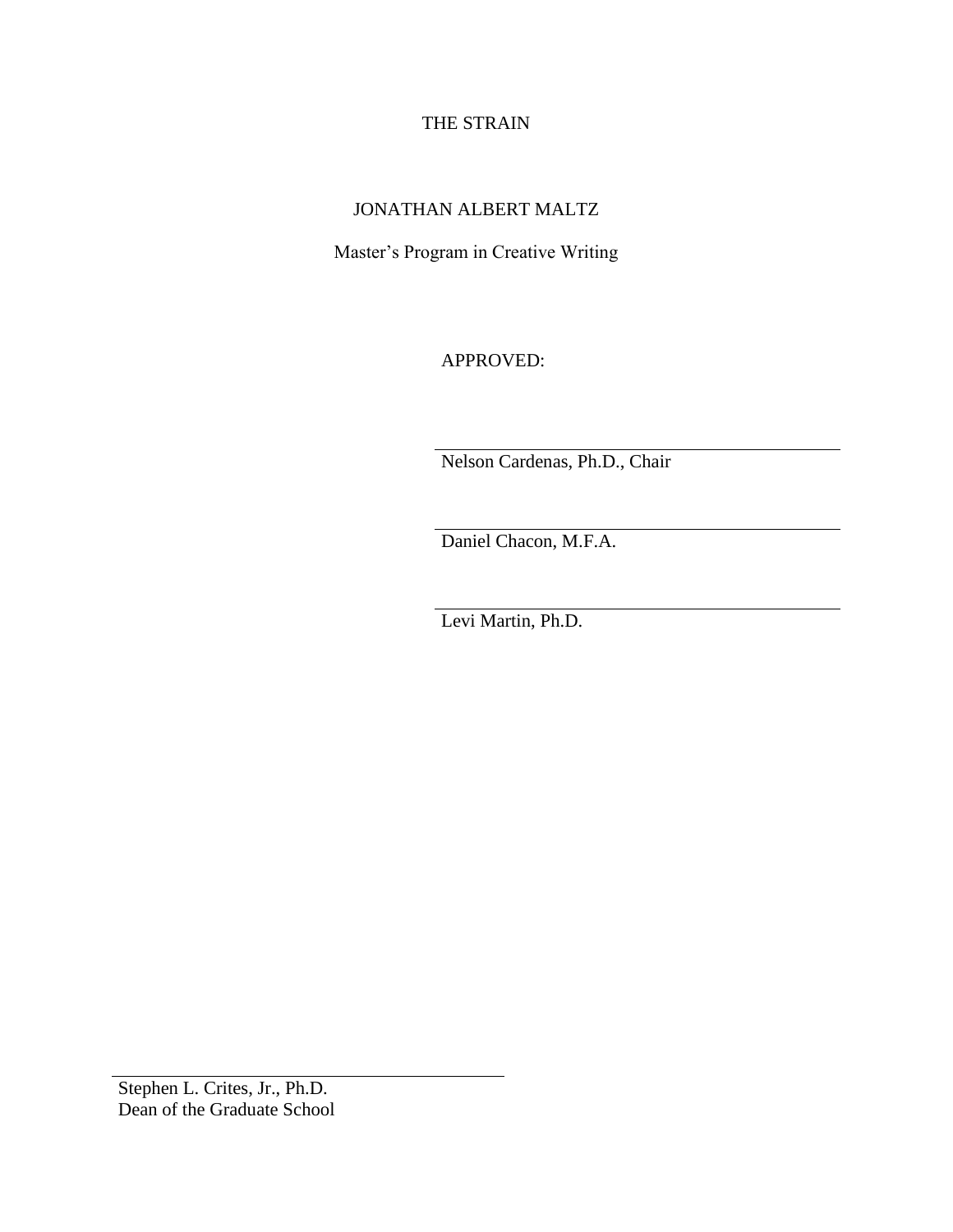### THE STRAIN

by

# JONATHAN ALBERT MALTZ, B.A.

### THESIS

Presented to the Faculty of the Graduate School of

The University of Texas at El Paso

in Partial Fulfillment

of the Requirements

for the Degree of

### MASTER OF FINE ARTS

Department of Creative Writing THE UNIVERSITY OF TEXAS AT EL PASO

May 2022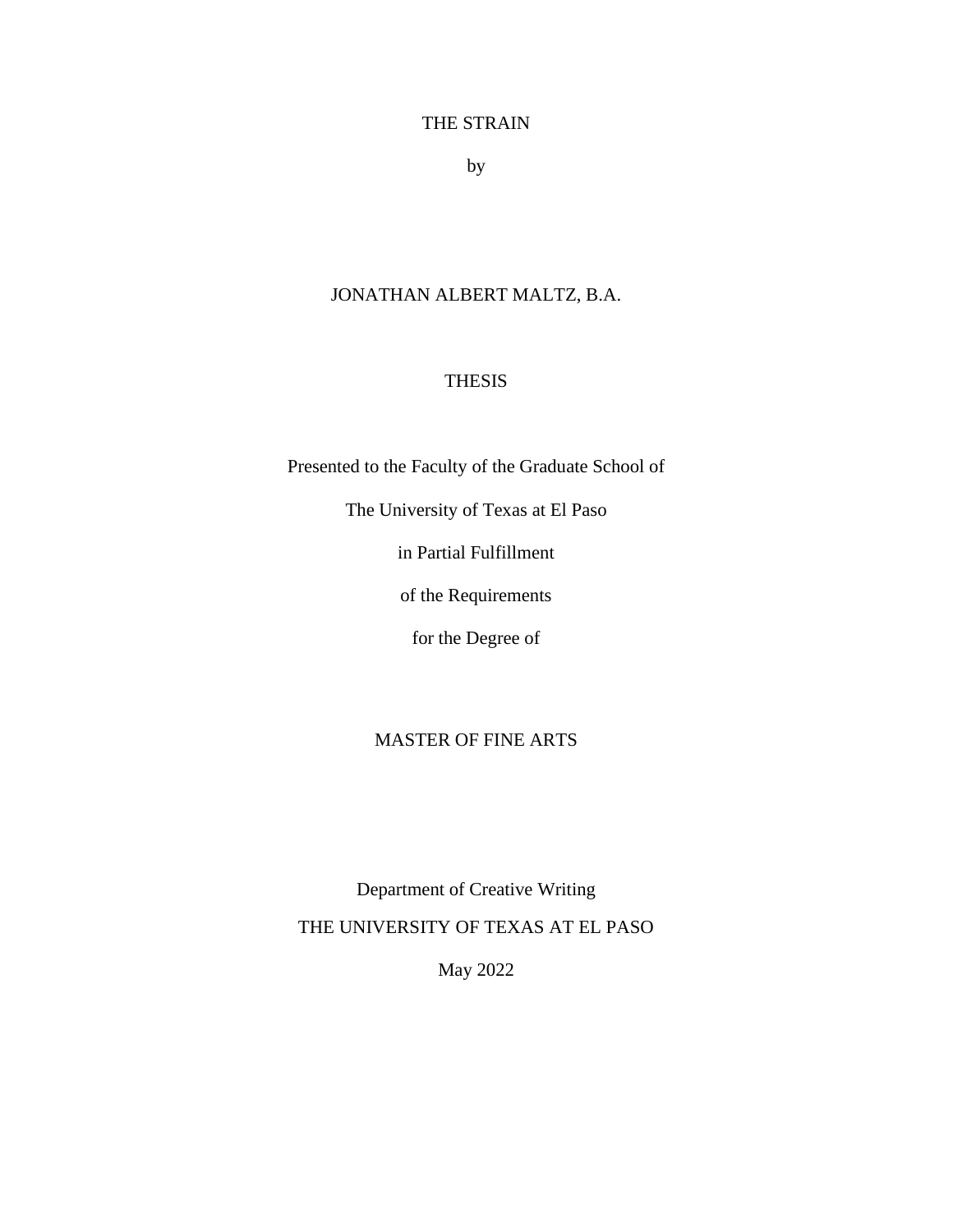### **Preface: Dark Spaces of Consciousness: Reality and Unreality in the Dystopic Journey**

What are the constituents of a reality in which existential discordance abounds? How do we process our perceptions according to the inclinations of fixed or malleable subjectivity? Can such perceptions, once cultivated, yield a world steeped in deception or replete with heightened revelation upon which we can bestow some trust? My experience writing fiction has revolved around an impulse to manipulate the realities of my central characters, enough so to generate gross amounts of wonder, anxiety, and a dark spatiality that corresponds to a conception of dystopia in which the fictive world is upended. Moreover, such an impulse is grounded in my own approach to managing the reality in which I find myself, a reality that is more composed of insidious questions that lack immediate or assuaging answers. What results is a metaphorical journey into the heart of discerning what is initially and pervasively obscure, that is, the world, the myriad realities by which it is framed, and the elusive means of finding meaning under turbulently vacillating circumstances. My novel, *The Strain*, hence marks my indulgent exploration into darksome themes, revolving around characters who see and think and feel in dissimilar yet interconnected ways, as they endeavor to grope for a protective purchase on solid ground, however beset they are by internal turmoil. What more appropriate way to address this tumultuous collectivity of elements than through a dystopic architecture, made up of insistent binaries, specifically the highly polarized reality/unreality pairing.

The action of the novel takes place in Terra, a walled nation-state, the structure of which is meant to embody an unbreakable distillation of class stratification; the location is composed of a business district, a factory district, a field of indigent habitations called the slums, and the suburbs. The primary protagonist of my novel, a rogue journalist named Ben Gottman, has fallen subject to the haunting reality of a war the general populace of Terra seems disinclined to

iii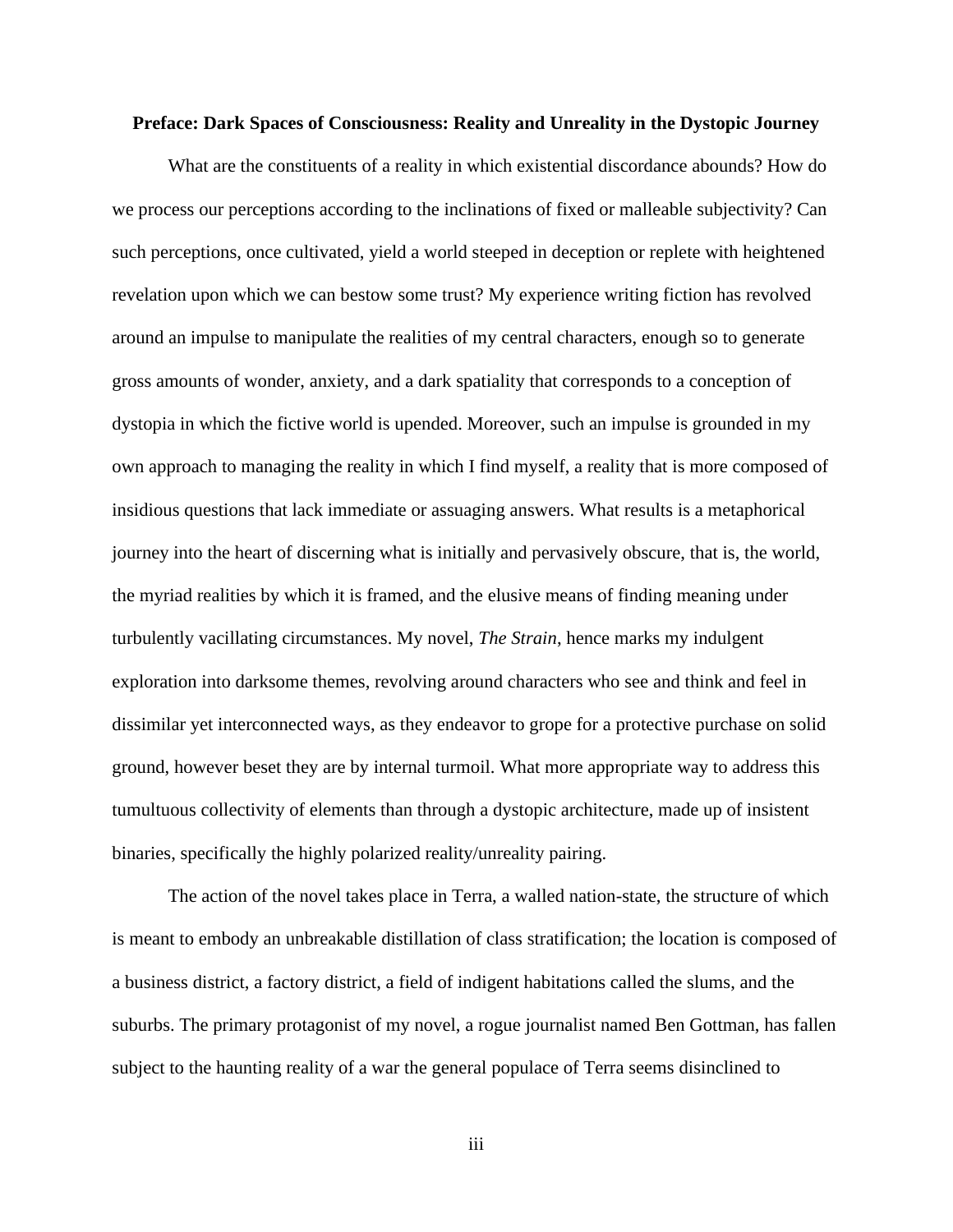acknowledge. He returns to the suburbs after a stint at the front, his world consumed by a highly fertilized morbidity, the sense of alterity to which he is bound contributing to his feeling of detachment from his wife, Carol. In a way, his reality is splintered. He is at once bound to the war around which his reportage has revolved and removed from it, desiring it and abhorring it simultaneously, this position, as it is framed by an antithetical reactivity, coinciding with his conflicted interiority. The dystopian world in which he is enmeshed is darkly colored by both the direct experience of and the yawning shadow of warfare. In some respect, the ubiquity of war as it is portrayed in the narrative represents the centrality of a diseased realm, made all the more amplified by the notion that the war, as a behavioral construct representing the darkest of human interactivity, is known by Ben but unknown by the residents of Terra, thus establishing an *us and them* framework that accentuates Ben's otherness in the face of the implacable masses. By extension, Ben inhabits a dark space of consciousness.

In what sense can the war experience be articulated when poised before an audience that either does not exist or is situated in a state of immovable apathy? The war narrative, of which Ben is the vehicle, consequently falls flat, divested of weight and largely disregarded. Terra, the setting, transforms into an immense vacuum, Ben's efforts to report on a war existing on a plane of futility and obsolescence according to the nation-state's general sensibility. Ben has no agency in this regard. His will to influence the like-minded deflates at the behest of a culture comfortably positioned in vast entertainment mediums, to such an extent that the domain of propagandized simulation prevails, the technology that authors and preserves it becoming monolithic, the true agentic directive in sustaining the war and manipulating the minds of its subjects. But there is another war going on, a war in the vessel of Ben, manifesting as he attempts to grapple with the world at large, as he feels inundated by an inscrutable reality, the

iv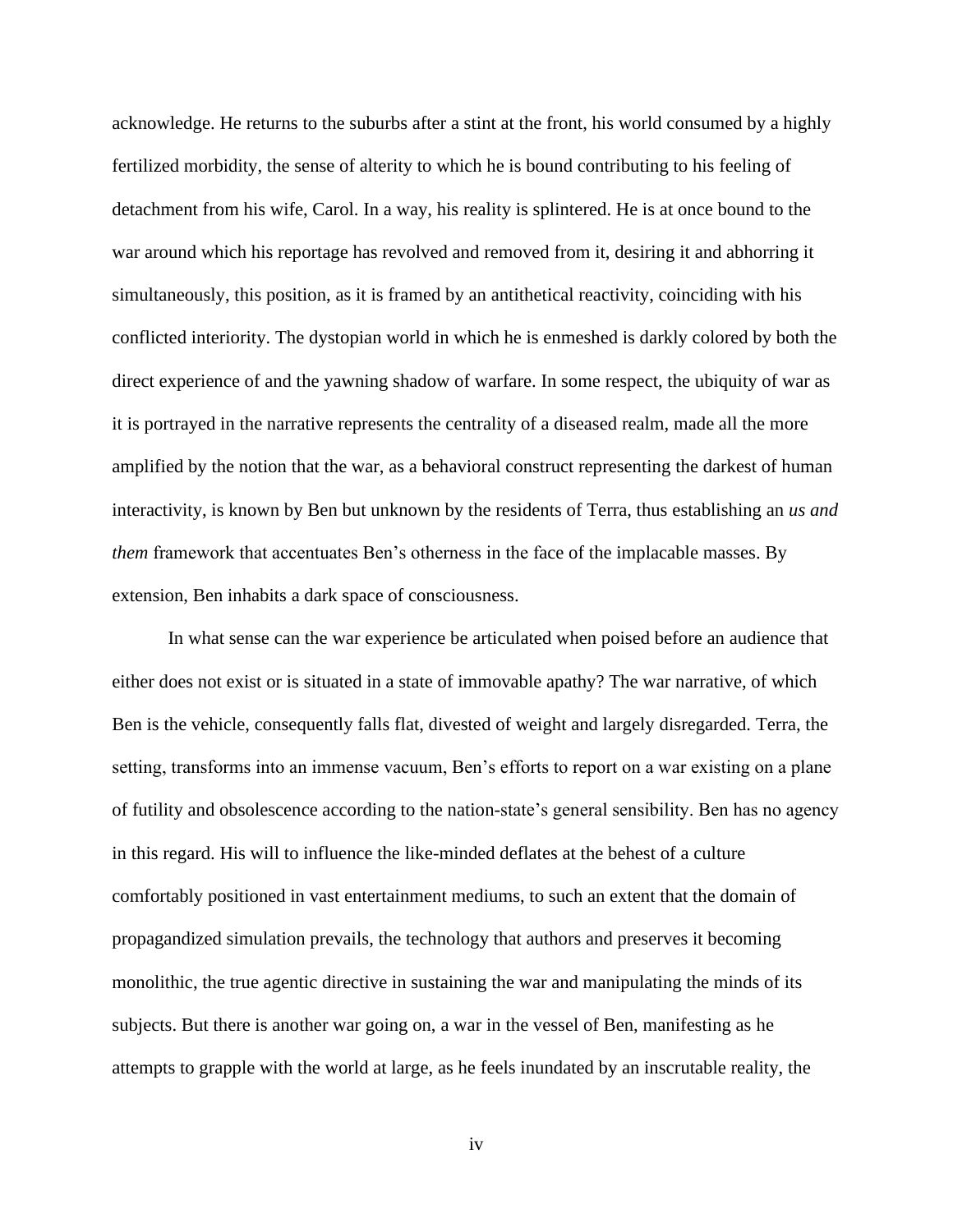very substance of which is a violent composite of disparate elements that beg to be questioned, tirelessly, compulsively observed, and deeply internalized.

This reality of war, being at once positioned in the background and foreground of the narrative, incites the question of veracity in the midst of its transference between those who experience it firsthand and those who receive in the form of a story, the former being Ben and the latter being the nonexistent audience in Terra for his reporting. What is truth to a limited few is an unreality to a majority. In other words, that which is written and not read may in fact not even exist. This conundrum problematizes Ben's position in the vector of war, leading to his burgeoning position in a dystopic space characterized by a sense of nothingness, purposelessness, and trauma. It is here that we can address the theoretical nature of the war narrative, when it is conveyed by a knowing subject to an unknowing audience. Tim O'Brien expresses this most intensely in his book, *The Things They Carried*, when he writes "In many cases a true war story cannot be believed…In other cases you can't even tell a true war story. Sometimes it's just beyond telling" (71). This condition of beyondness complicates the resort to constructing a war experience into a narrative removed from any falsity or potential embellishment. What is to be believed when a narrator makes a disclosure to a given audience, when the story can, in essence, be shaped by the fact that the audience does not exist, that the process of divulging the story is made profoundly tenuous by an existential vacancy? The discourse between the narrator and the audience is obscured or rescinded completely. Hence, Ben's perilous position in an area of nonexistence. The narratives he composes, his reportage for *The Strain*, a newspaper, do not, by extension exist, thus catapulting him into a state of unreality that transcends physicality, and which is itself a reflection of the beyondness of the war narrative

v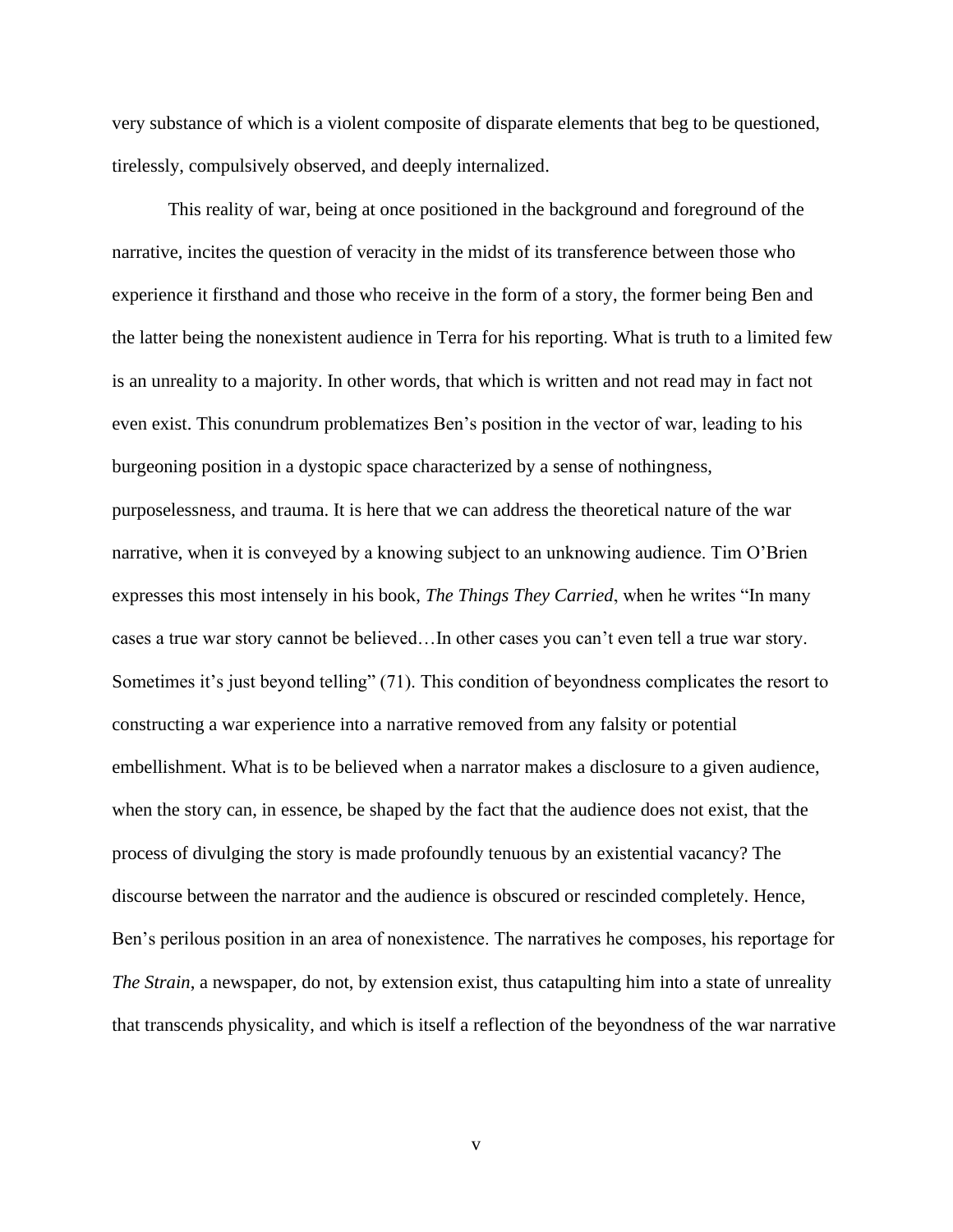that cannot be related to others, situated as it is in a voiceless vacuum, never to be exposed yet hauntingly simmering in the traumatized confines of the direct experiencer.

By situating Ben in this absent discourse, it was my intention to emphasize a sense of separation between him and the reality governing Terra. These two entities are diametrically opposed. Ben is a character entrenched in his own disequilibrium. Terra is a vast setting that, however visibly divided, is presided over by both a sovereign abstraction called Central Government and an indefatigable thrust towards entertainment as manifested in propagandized cinema, what I have conceptualized as a very powerful, indomitable source of reality manipulation, conveyed by a plethora of highly stimulating screened machines. This is the juncture at which I invoke the theoretical concepts of Jean Baudrillard, specifically those outlined in his book, *Simulacra and Simulation*. The key process that must be addressed is the point at which reality becomes something fabricated, shaped by a blatant artificiality that mirrors the said reality. When Ben, peregrinating the desolation, looks upon the ruinous death-scape of upended buildings, he ventures into the world of simulacra, seeing the layout as a cinematic rendering, a set so to speak. This disquieting experience can be paralleled with Baudrillard's treatment of Disneyland, when he writes, "Disneyland is a perfect model of all the entangled orders of simulacra. It is first of all a play of illusions and phantasms…The imaginary world is supposed to ensure the success of the operation. But what attracts the crowds the most is without a doubt the social microcosm, the religious, miniaturized pleasure of real America" (12). This interpretation of a locality in which simulacra abound--- as in the Disney castle most outstandingly---is oriented towards stimulating the senses of droves of visitors, what I will call the masses. A form of inundation ensues, and one gets lost in the play of disparate levels of reality. What is most conspicuous in Baudrillard's postmodern exegesis of Disneyland is his

vi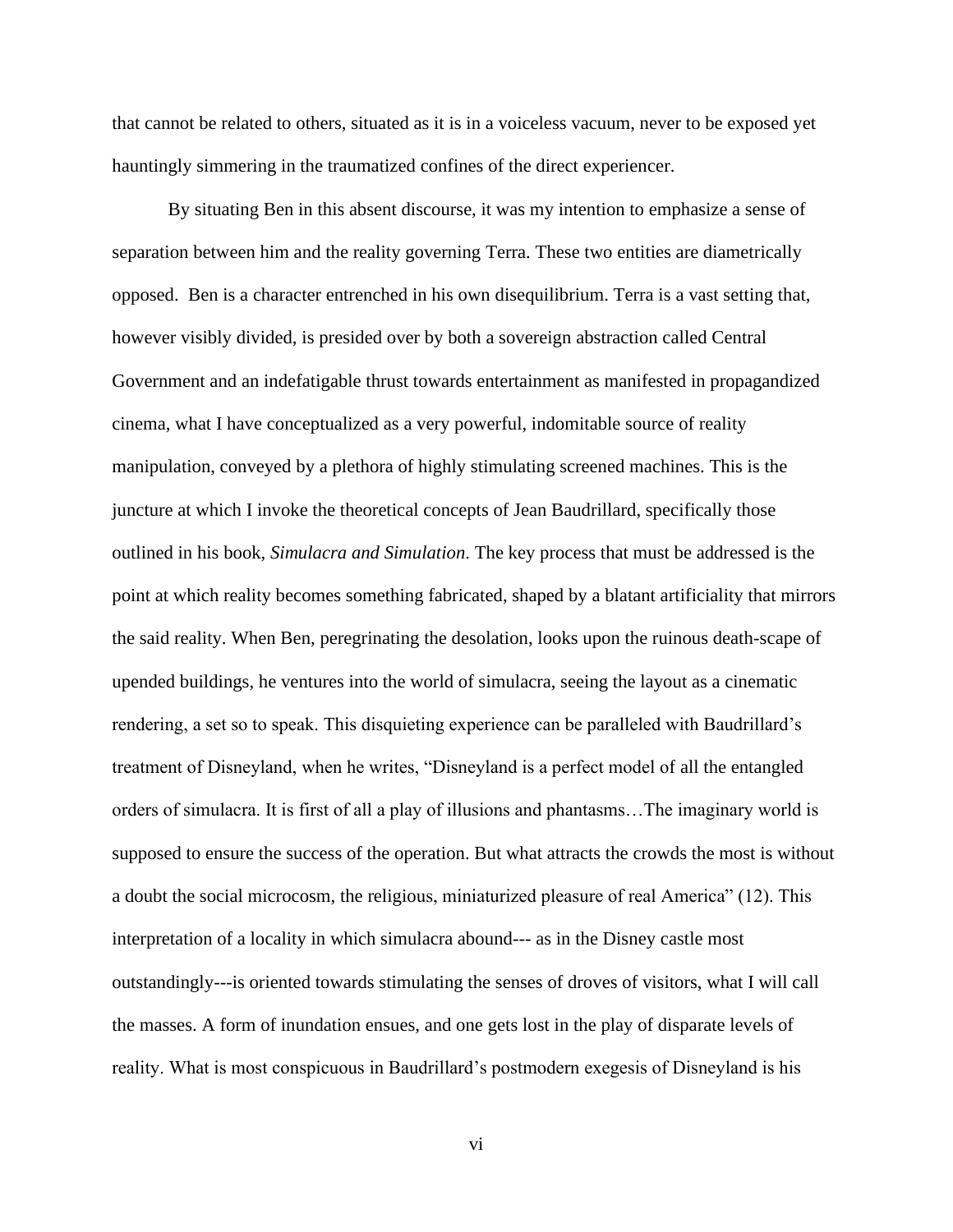reference to "real America". What is in fact real when the site of stimulation is governed by gross likenesses rather than authenticated objects emanating a lack of mendacity? Again, such sites provide a vast amount of amusement for those teeming its fantastical thoroughfares. However, I, as the writer, am not amused, and this lack of mirth and enjoyment in response to the implementation of simulacra in the framing of a tenuous reality, is one of my central thematic concerns, thrust into the world of Ben Gottman as he navigates the dystopic terrain of Terra. My orientation may be construed as a condemnation of the postmodern preoccupation with the more real than real, the point at which reality is subverted and replaced by simulacra. But I cannot relinquish a deep, fetishistic fascination with such problematic conditions, paired with an ambivalence towards addressing the trepidation that might arise when considering the usurpation of reality by deceptive images. Moreover, the aforementioned scene in which Ben, looking upon the broken urban world, feels connected to simulation more than reality, is meant to be allusive to Baudrillard's concepts, as well as being an indication of reality's fragility, that through the proliferation of unchecked cinematic output, the grounding of the real begins to crumble, replaced thereupon by a new reality, the sovereignty of the hyperreal. Ben is subject to this inarguable dark space of consciousness, and the consequent breakdown inhabiting his perceptions, as a resident of Terra, a highly technologized domain, generates a rupture in his interiority, placing him in a position of alterity or otherness, where the question *what is real*  abounds to the point of yielding no immediate rational answer.

The intertextual reference to Baudrillard manifests in another narrative moment when Ben and Carol confront Albert and Isaac, the pair of humanized simulacra, or artificial intelligence. These two creatures of technology, these mechanisms of the gaseous Central Government, are employed to embody reality's capacity to create that which opposes it. Albert

vii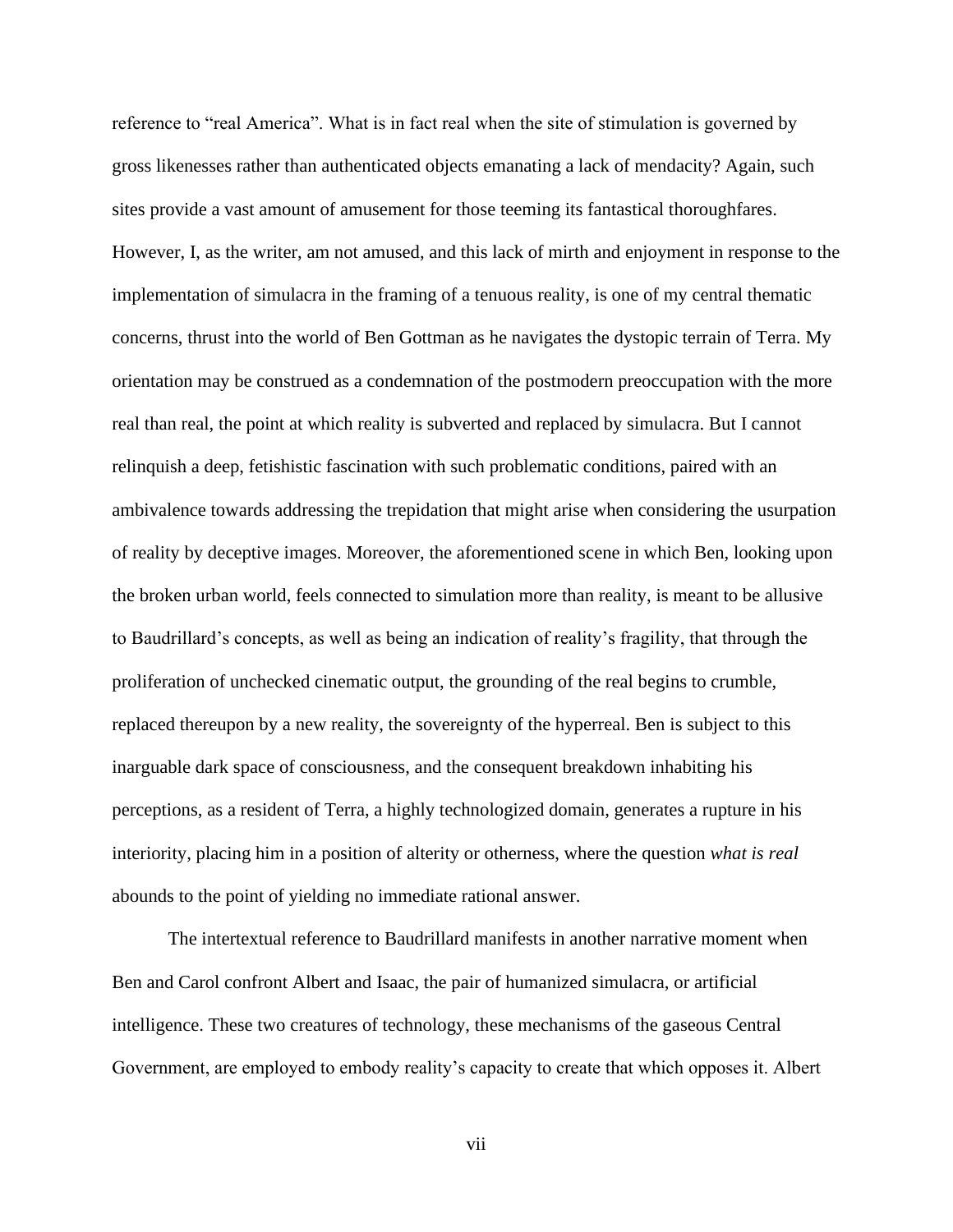and Isaac are walking representations, hyperactive, purposefully strange, possessed of the capacity to invade psychically, exuding a symbiotic interconnectedness with the provisions of television. They have power and agency in this regard, facets that Ben feels acutely and by which Carol is swayed and inundated, to the extent of her reaction becoming intensely sexual and characterized by highly conflicted desire and avoidance, want and repulsion, a kind of uncanny sexual pull that discomposes and entices her. It was my intention to characterize Albert and Isaac as manifestations of technology that influence outside parties in ways insidious, uneven, and unpredictable. As walking humanoids, they clash with perception, invoking technological objects like television, the unreal texture out of which they were formed inducing a sense of unreality, which, as the narrative progresses, becomes quite dominant as a thematic motif, as a reoccurring dilemma into which Ben is thrust. Baudrillard writes, "TV is watching us, TV is alienating us, TV manipulates us, TV informs us" (*Simulacra and Simulation,* 30). This panopticon effect filters not only into Albert and Isaac, as re-presentations of reality, as objects whose shared function is to eerily mirror the effects of television, but also into the entity or authority construct of Central Government. More importantly, I want to complicate the inseparability of real and unreal, and by doing so, position the reader into a Disneyland like modality, where the "illusions" and the "phantasms" are present to challenge perception, to place Ben and secondary characters into a kind of existential morass, where the provisions of the known world defy epistemological and experiential fixity. Reality bends and when it bends, to what mendacious dimension does it direct us? Can we trust our consciousness when so swayed by agentic entities, the very scaffolding of which is pieced together to problematize what we regard as real?

Hence, when Ben next encounters Albert and Isaac, they stand adjacent to a screened machine out of which Ben pulls the imprisoned Andrew Gardner. This moment is meant to

viii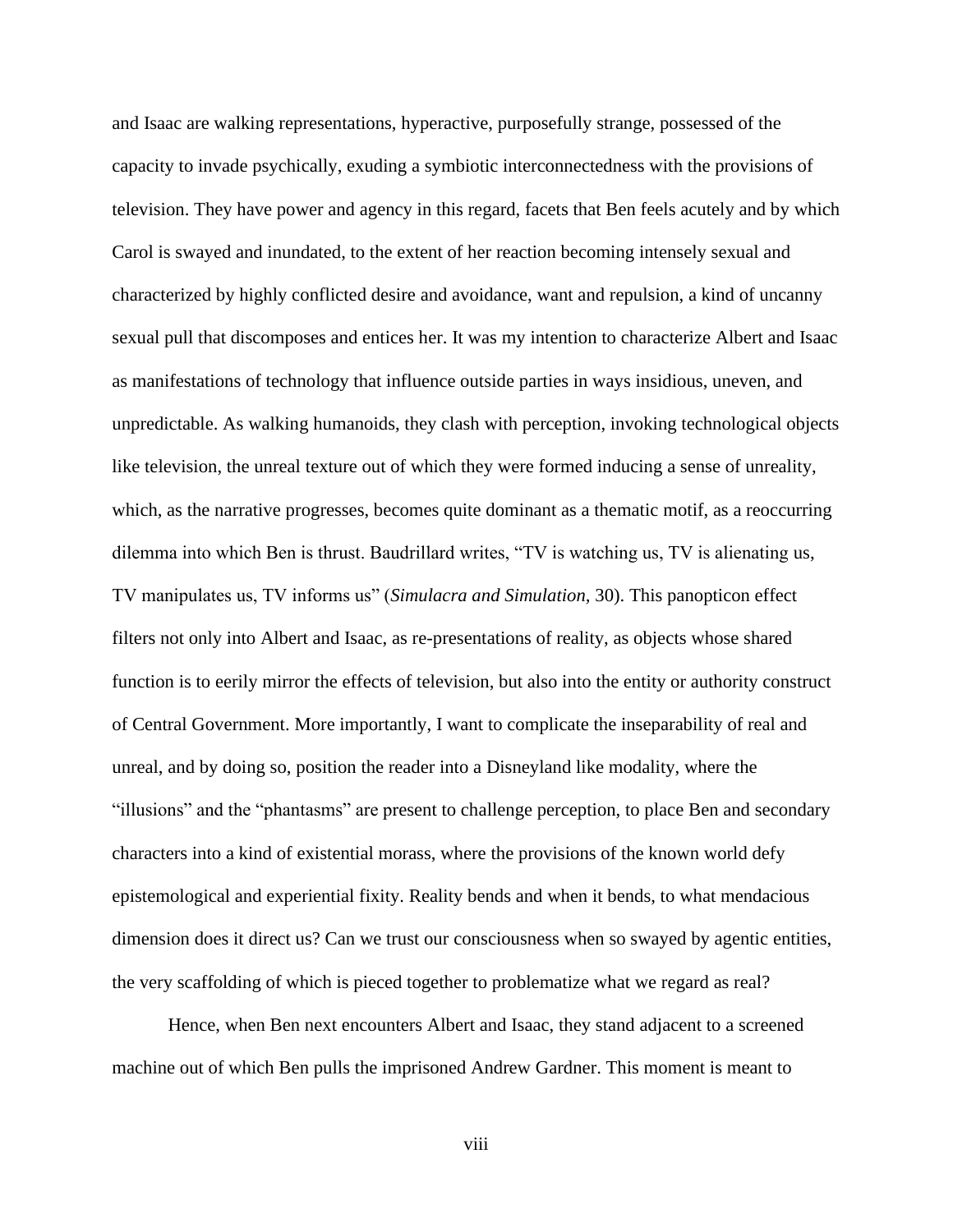generate a correlative symbolism between the two simulacra and the very machine out of which spews a profusion of simulacra, as in commercials, dramatized depictions of reality, and ample programs of various questionable natures. By coupling Albert and Isaac with the television, by implementing such a machine as a torturous locality in which Andrew is positioned, I am commenting on the role of machines, either of flesh or not, in confronting what can and cannot be trusted as mediums before which we are positioned constantly and unavoidably. Through the influence of such devices, the question of reality's veracity is underscored, and the hold on definitive truth becomes troubled, tenuous, if not inaccessible.

Postmodernism and the concepts elucidated by Baudrillard coincide, because the gaze of the real is complicated by a reality replete with representations and less so firm ground that does not alter into an abyss imbued with the disconcerting power of a vacuum. How does language obfuscate rather than clarify a given condition? Out of a plethora of belief systems, upon which one can we found some appropriate dependence that functions towards the installation of some form of equilibrium? It seems that the more populous the signs, the less stable reality becomes. Yet a door opens, and this door into true reality, is accessed by Ben Gottman, simply by advancing questions, doubts, and extracting one from the masses, and in the process, finding a space of otherness. For example, the narrative in which the character of Victor Proto---the editor in chief of *The* Strain---is introduced revolves around the destabilization of his perceptual world. What can we make of this relative to the binary of real and unreal? Can the audience trust what his experience yields? The array of visuals he falls witness to in the church occasions a reactivity between what he sees as reality and what he sees as unreality. That the episode primarily takes place in a church, or a sacred space, induces a commentary on religiosity at large. When he states that he is merely observing the awesome structure of the church, he breaks from his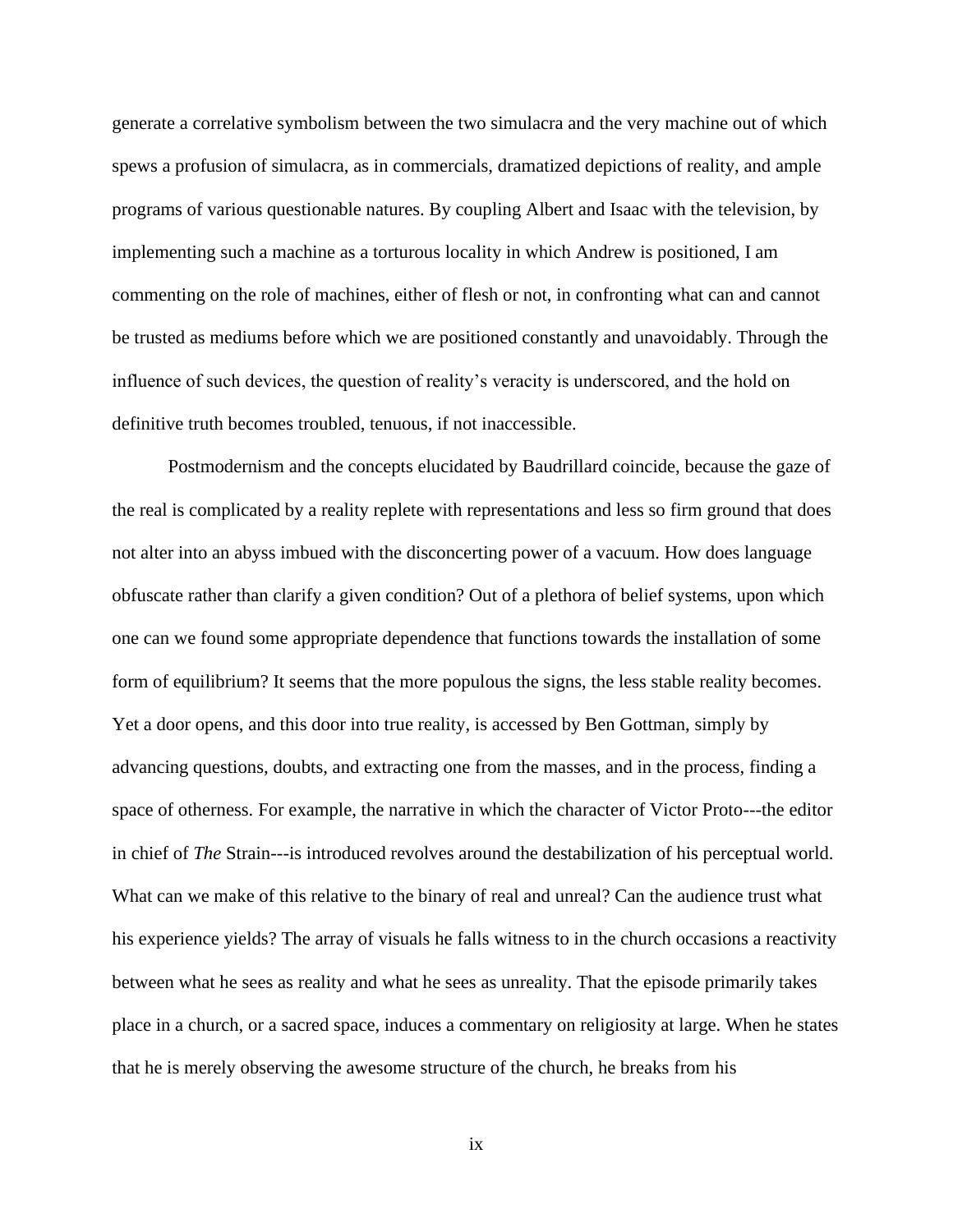visionary/hallucinatory reverie, and, by consequence, illustrates the limits of language, that his experience cannot be rendered down into a veracious explanation because, like a war story, it embodies a beyondness, a stumbling into the ineffable. More significant is the fact that he does not tell Ben of his experience in the church. It is then a private event, markedly composed of a dialectic between an erroneous, perhaps deceptive psychological incident or a transformative revelation upon which he can bestow some probity. This threshold state, this position at the centrality separating opposing conditions, emphatically appeals to the postmodern condition in that there is no definitiveness; we are confusedly positioned at the borderline, slipping between polarities as the ground upon which they sit is not solidified but wet and perilous and terribly fissured.

 At one point in Ben's engagement with Albert and Isaac, he feels that he is positioned on a movie set, that a director would soon appear calling for the cessation of action. This admitted hemorrhaging of the real, as much as it is going on in the interior of Ben, occasions a focus on the way reality can be manipulated, or stimulated into another dimension. Here is where I will address the power or agency of film and its imagined presence in a given reality, resulting in a blending of elements that facilitates a shift in behavior, whether the shift is visible or contained within. In Michael Herr's account of his time as a journalist in the Vietnam War, *Dispatches*, a work that is appropriate to consider, as Ben is a journalist himself, having acquired knowledge of war through his attempt at reportage at the front, the parallel between the real and the cinematic is illustrated. Take for example this extract: "You don't know what a media freak is until you've seen the way a few of those grunts would run around during a fight when they knew that there was a television crew nearby; they were actually making war movies in their heads, doing little guts-and-glory Leatherneck tap dances under fire, getting their pimples shot off for the

x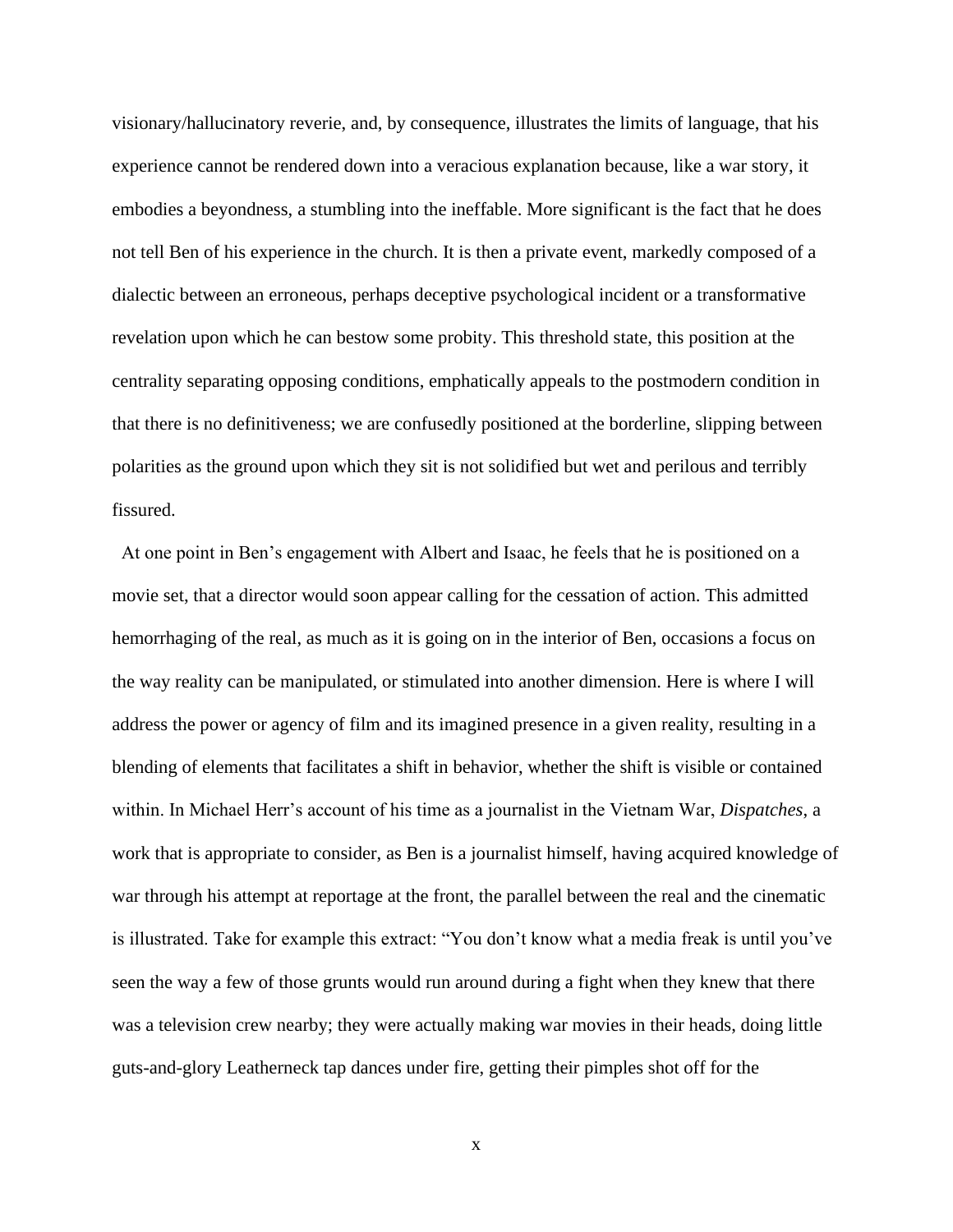networks" (225). Apparent in this passage is a nod to performativity, a kind of intermingling between reality and the placement of the camera. Actuated is a behavioral shift in those who discern the presence of the media. One reality is supplanted by a new reality, one that is sculpted by dramatization of war, a stimulant so to speak, that alters a given subject's action. This shift in elements coincides with Ben's uncanny sensations of the cinematic medium, that at any point the world of simulation will divest itself of its subterfuge, revealing thereupon its capacity to deceive and manipulate. In my effort to address this rather conspicuous alteration, how it unsettles, how it initiates the feeling of disequilibrium, I place Ben in a location of discomfort, and by extension, a dark space of consciousness, largely informed by the concomitant reactivity of primary reality with the cinematic reality, the former being at times unsustainable, the latter especially evolving with potent immediacy, leading to an upended state that correlates with the dystopian persuasion of the narrative.

What is the City of Terra but an immense template to explore the collective consciousness of the masses, the stratified consistency of tiered society, the world of aloneness faced most conspicuously by Victor Proto on his nocturnal traversal of sleepless urbanized thoroughfares. I have structured the metropolis as such for the purpose of engendering a technologized aura, a demonstration of separateness wrought by class, an exemplification of power in the way the populace is seduced by variegated machines, in the ubiquitous shadows of general apathy and Central Government. When Victor Proto stands outside the church and perceives the rotating billboard for the most recent cinematic production, he has admittedly entered the consciousness of the metropolis, the eyes with which he sees becoming vehicles to capture and implicitly comment upon the eternal marquee, that space in which entertainment is the most saturated and corpulent of occupants. In his conceptually loaded exegesis of the

xi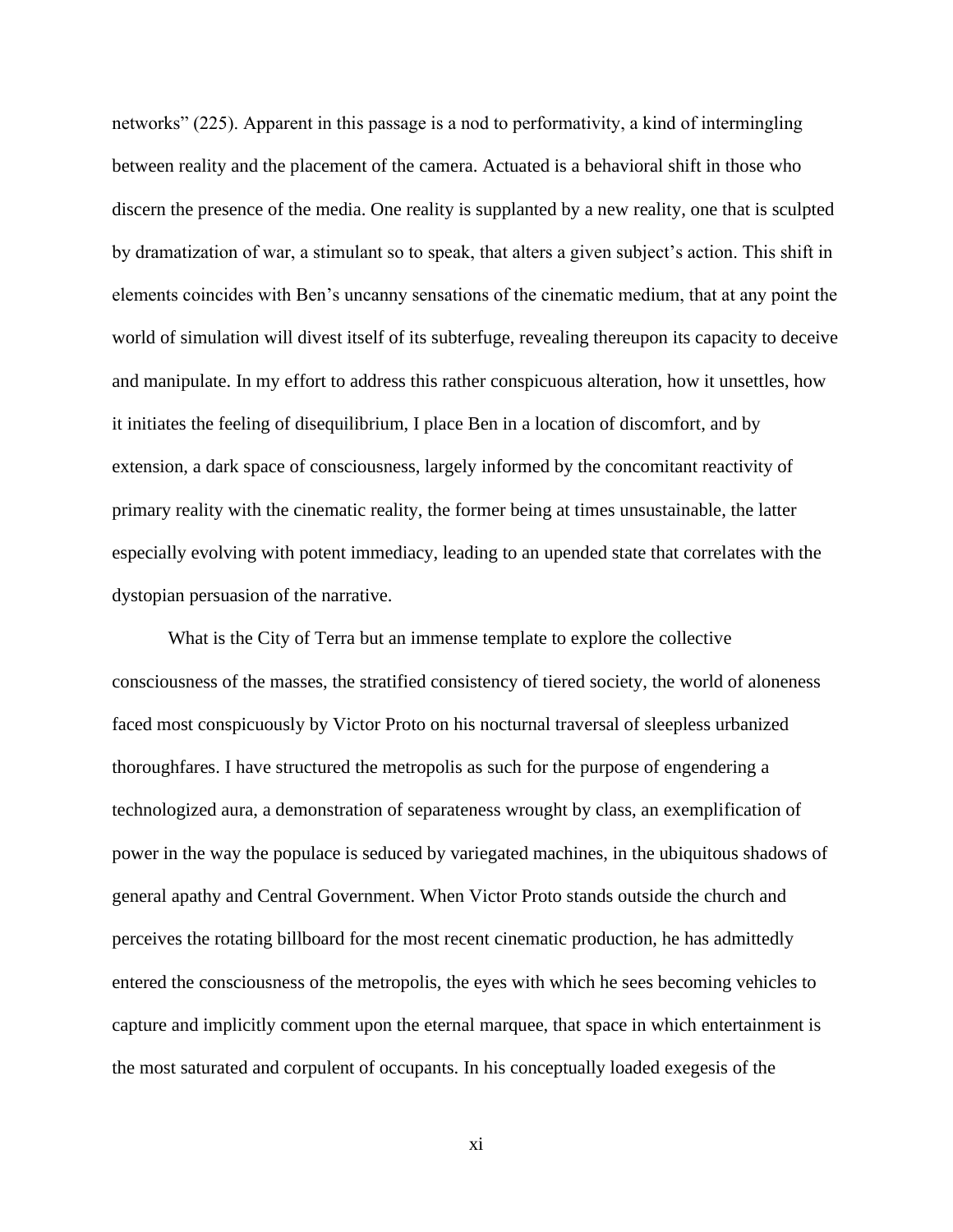American landscape, entitled *America*, Baudrillard brings to mind the pervasiveness of the cinematic effect when he writes, "It is not the least of America's charms that even outside the movie theatres the whole country is cinematic. The desert you pass through is like the set of a Western, the city a screen of signs and formulas…The American city seems to have stepped right out of the movies" (58). This curious dynamic, of the cinematic preceding reality, weaves its way into my narrative, albeit through a rather gloomy channel. From a rather fatalistic perspective, the narrative's morbid preoccupation with cinema as a cultural medium propagated by an incessant thirst for diversion revolves around a breakdown in reality rather than a reality unto itself. Victor Proto perceives this entanglement of effect as does Ben Gottman, not without feeling an unsettling incursion of the uncanny. Herein lies the element of dystopia upon which the narrative is hinged, where those existing outside normativity, as in Ben when, at the conveyor, he observes all those surrounding him absorbed in small, portable consoles, are confusedly beset by fear and trembling when confronting the upending of reality by the matrix of cinema. Additionally, it is not cinema that insights one to think, or configure some gesture of critical commentary on the nature of the world; it is cinema suffused with propaganda that maintains levels of nescience and which allows Central Government to maintain its acme of power, transcending awareness and thought, lest one be on the same plane of consciousness occupied by the main characters.

As my narrative is powered by a dystopian persuasion, I cannot ignore the influence Cormac McCarthy's novel, *The Road*, has had on my approach to stylistics and thematization. The novel, in itself, is an exploration into dark spaces of consciousness, as experienced by the father and son around which the narrative revolves. They are propelled into an upended world, the ruination of which, though presented rather ambiguously, was caused by some sort of agency

xii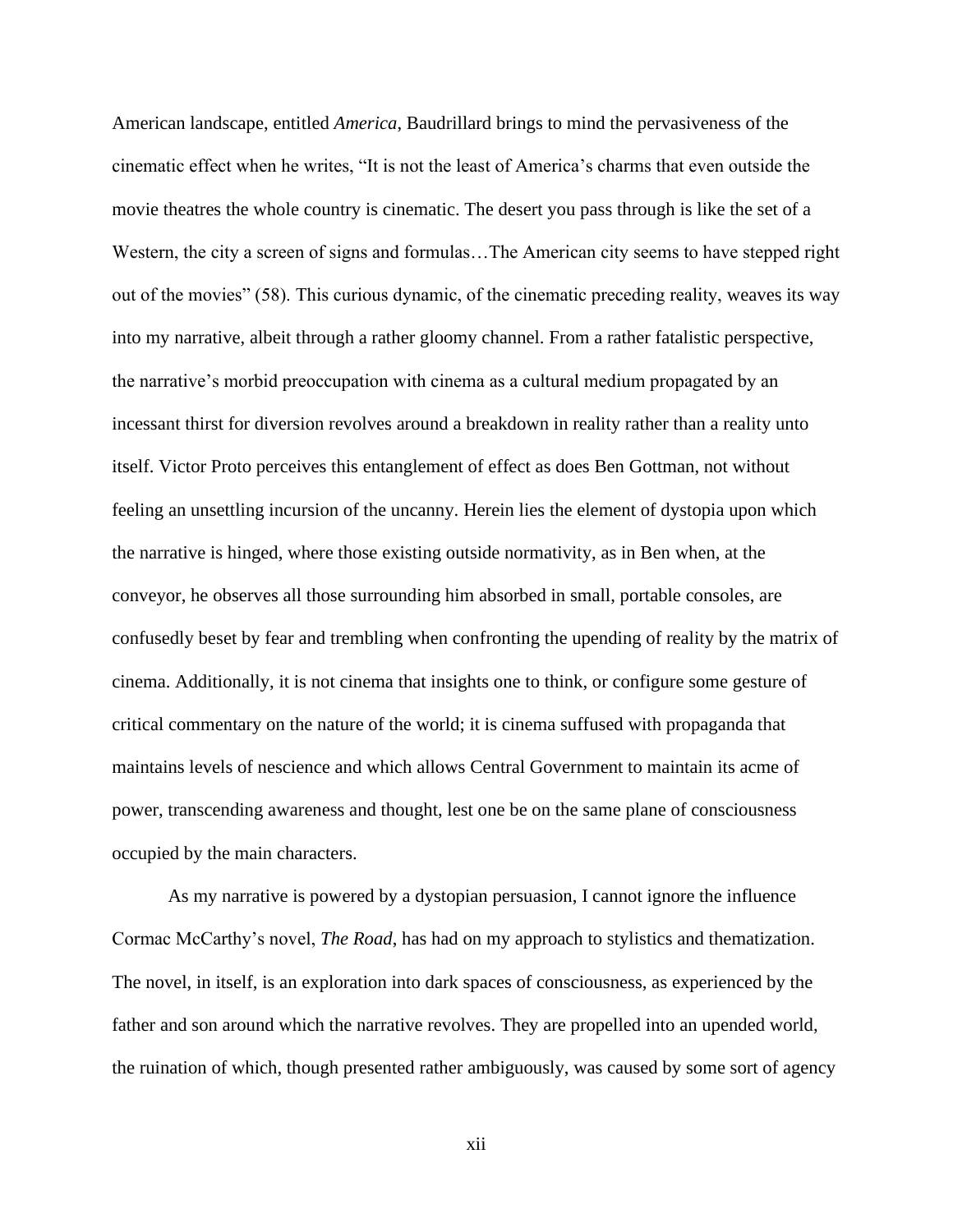of destruction, whether it is a nuclear holocaust, or something vaguer but no less manifold. In a sense, reality as portrayed in the novel is quite bound to an understanding of extreme conditions, the means by which the father and son perpetuate their survival, and the world of morbid wonder as to how such existential disequilibrium manifests in the perceptions of the characters. This segues into the world of insight that burgeons when confronted with circumstances extensively embedded in the domain of destruction to which the father and son are wedded, as they navigate a blighted landscape deeply colored by violence and utter, irrevocable decomposition. For example, facing such a destabilized reality, the father "walked out into the gray light and stood and he saw for a brief moment the absolute truth of the world. The cold relentless circling of the intestate earth. Darkness implacable" (McCarthy,131). This event evokes a certain degree of mysticism, or transcendence, the broken world upon which the father looks yielding to a sense of totality, of absolutes, further informed by the dire indigence in which he and his son are positioned. What is this "absolute truth of the world" but a doorway into something inexplicable, far reaching, but tangible by way of perception and continuous exposure to the unending "darkness" to which, as readers ,we are paired, attending as we are to the torturous gongs-on of the father and son. The road they travel is similar to the road faced by Ben Gottman, specifically when he leaves the confines of Terra, in search of Andrew Gardner. The site of destruction upon which he happens, the apparent refuse of bombing exercises, becomes a radiant semaphore or signifier of the insoluble ubiquity of war, the incessant global disturbance.

Even in *The Road*, cinema is not too far away. In an attempt to save his wife from voluntary death, the father talks to her insistently, but to no avail. Opposing his entreaty to survive, she states, "We're the walking dead in a horror film" (55). This equation conflating two conditions, one being the imperative to survive, to travel through the deathscape, the other being

xiii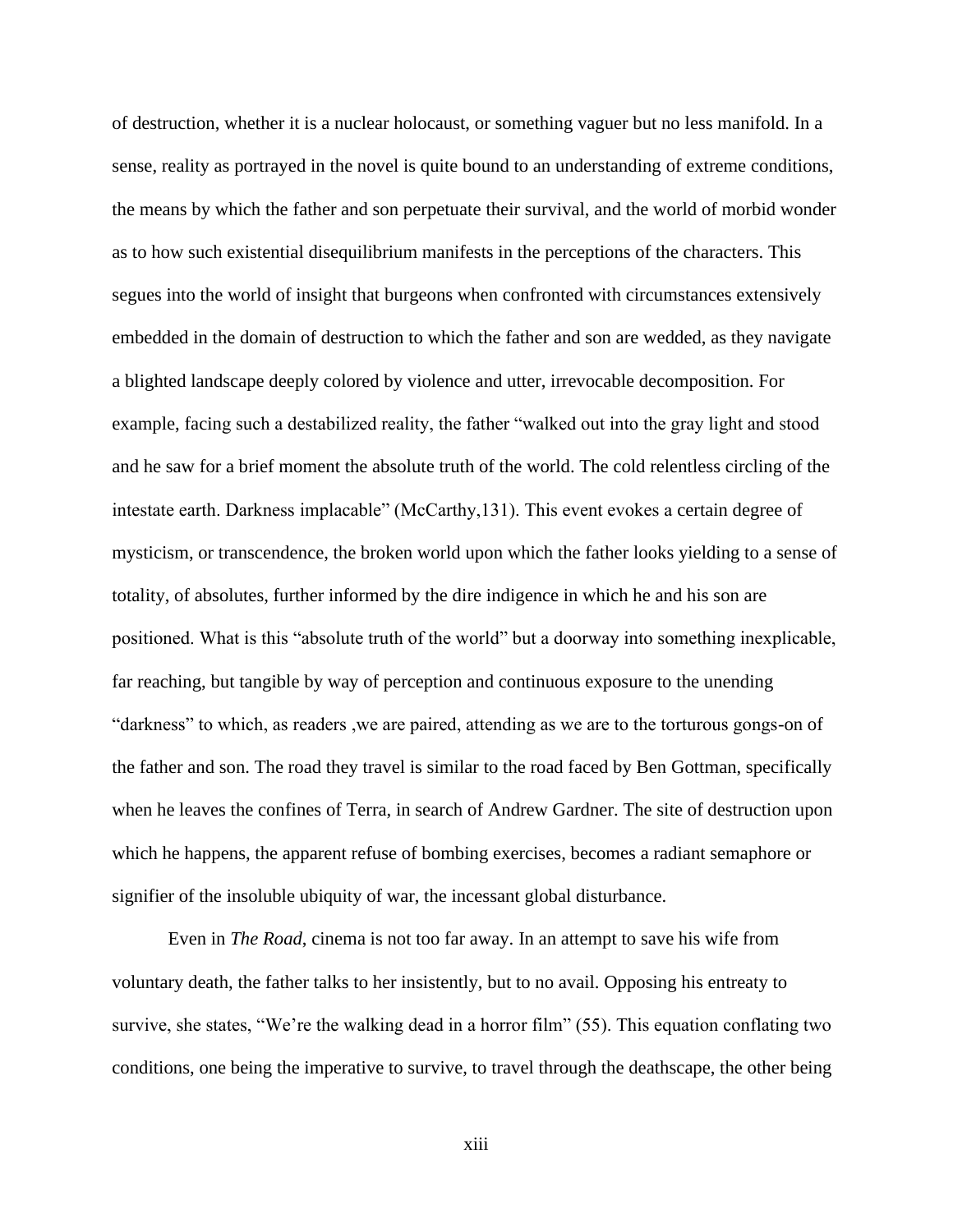the use of cinema to illustrate an existential position, does much to amplify a tenebrous comparison, at the center of which is an appeal to ways of conceptualizing human experience through fictive mediums. The world and cinema seemingly collide, thereby complicating the true nature of reality, much as would occur in a surreal moment of trauma when a person might say, "It felt like I was walking in a movie." In the case of *The Road*, the horror film marking the father and son's embarkation into a broken world, functions as an uncanny re-presentation of existence, borrowing as it does from the filmic world until there is not much distinction between what is really perceived and what is configured through the influence of simulation. What is even more devastating to the structure of reality upon which we can tenuously depend independent of its confluence with cinema, is the fact that *The Road* inarguably borrows from the known world to generate an exegesis of our worst fears. Dystopia, by extension, is a dire response oriented around the hypothetical scenario in which man's capacity to destroy is foregrounded. Fictive mediums are not necessarily limited to those of cinema. Books, too, can simulate reality. Hence, *The Road* works to distill an intimacy with a kind of existential nullification, a "what if" description of a world functioning in a state of termination.

When Victor Proto finds himself subject to a series of perceptual alterations, he is divested of the ability to craft the experience into language, as indicated by the fact that he does not voice its nature to Ben Gottman, thereby creating a barrier of privacy that is additionally informed by a state of ineffability. According to Linda Woodson, in her article "Mapping *The Road* in Post-Postmodernism", "Postmodernism questions the role of language accurately to represent reality, at the same time positing that language is in fact all that humans have to record their concepts" (90). Clearly, Victor Proto, positioned on the threshold separating trustworthy vision from heightened hallucination, cannot resort to language to elucidate the extent to which

xiv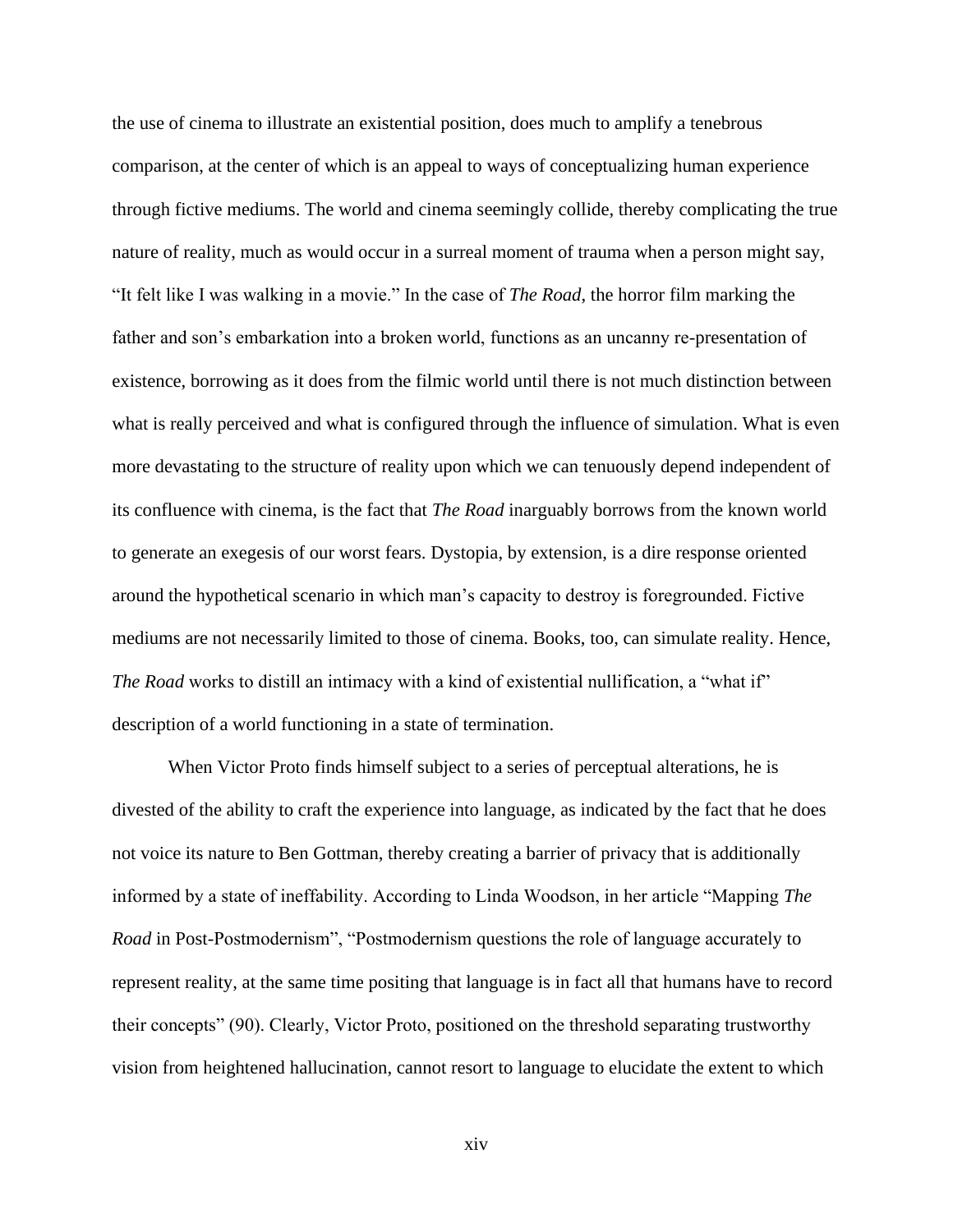his perceptions have in some way undergone a vast transformation, thereby conforming to the postmodern preoccupation with language's limitations. If reality is stretched so far into a space of inexplicability, then is there anything external to language that can illuminate the contours of such a space? Like the event of wordlessness Ben had experienced at the front, in a momentary skirmish, almost as to suggest something mystical, or something like the aforementioned beyondness of a war story, the altered world of Victor Proto behooves the creation of a location where the resort to language does not suffice. Similarly, the world of "absolute truth" upon which the father in *The Road* falls subject in a moment of private revelation reads rather limitedly, by which I mean, that the absolute truth addressed is not extrapolated upon, leaving the reader to wonder what exactly is this absolute truth, especially when language offers no further elaboration on its nature independent of the epiphanic feeling that it engenders in the father.

A pointed question is raised in the midst of Victor Proto's dubious visionary experience: *What did he know*? This question, possessed of an immense space that challenges fixed epistemological states, can then be paired with the cryptic message he types on his console in the cold privacy of his residence: *suffering breeds insight*. These aspects of narrative and characterization invoke a domain that is in a constant and turbulent condition of destabilization, in which *the absolute truth of the world* is challenged and unverifiable, at least in its inchoate position prior to Ben Gottman's internal revelation, the moment in which he discovers the capacity to exact through his being a psychological paradigm shift, almost as though he has been endowed with an unclassifiable power over collective human consciousness. And prior to this transformation, he, too, struggles with trying to understand the nature of reality, especially when he is near the troubled, ideologically destitute Dr. Eliot, who represents the extinct intellectual whose cultural artefacts, coming in the form of books imbued with existential commentary, have

xv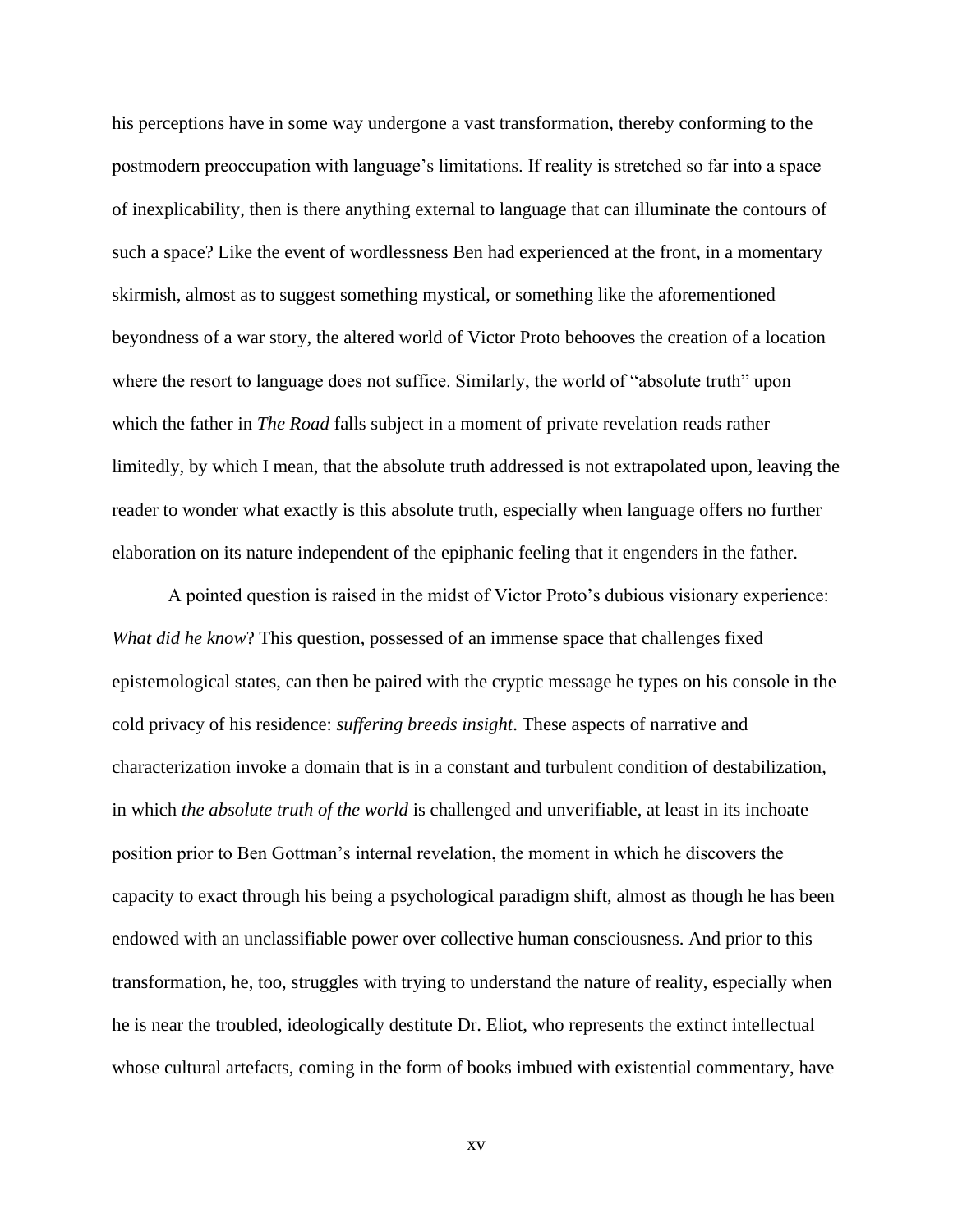been reduced to forgotten discard. Ben queries on the whereabouts of reality, mired as he is in a state of doubt, hopelessness, and confusion, the path that he travels being at once unconventional, nearly allegorical, and ultimately characterized by an externality of strangeness that forcibly exerts an effect upon him similar to what Victor Proto experiences within and without the church. In other words, unreality becomes a prominent force in inciting Ben to question his perceptions, his cerebral wellness, and whether anything at all makes sense. This is, by extension, a dark space of consciousness.

The dark space of consciousness implies an absence of light, an obscurity, a certain gloom residing in the realm of thought, so experienced by Ben as he navigates a world divested of the ability to see beyond its own corrupt condition. It is here that I invoke the presence of shadow with its capacity to contort perception, to permit habitation in the unreal. And in so doing, the narrative relies on an intertextual moment in which Plato's allegory of the cave is summoned, specifically when Ben, speaking to Virgil, describes past thinkers and authors who "supposedly saw the light of truth, and it was painful. Then they returned to the cave where reality was only a shadow on the wall. They sought to change the world of the cave, taking creative measures to do so. They placed warnings and foreshadowing in their art. Then Central Government came to be through some kind of terrible evolution, and these prophets enacted a diaspora, but were found and destroyed." Again, addressing the conspicuous artificiality of Disneyland, Baudrillard writes that "It is first of all a play of illusions and phantasms" (12). Can we equate this aspect of Disneyland to the shadows perceived on the wall by those imprisoned in the platonic nightmare of the cave? As Socrates states in *The Republic*, men so shackled and immobilized "would firmly believe truth to be the shadows of artificial objects" (176). It is my attempt here to conflate the world of simulacra to the shadows perceived on the wall of Plato's

xvi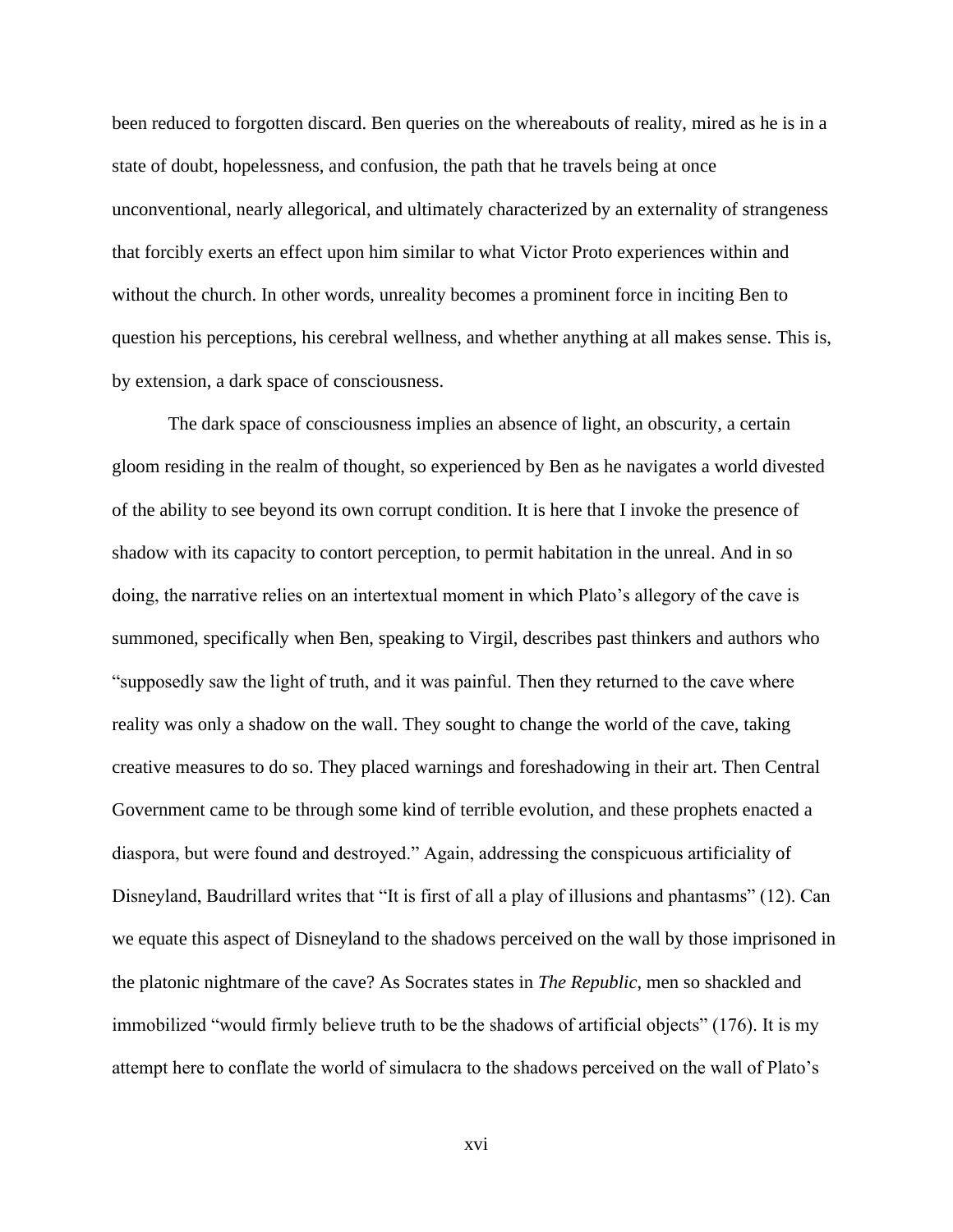cave, to address the moment in which something illusory is perceived as real and is governed by the senses, both within and without the mind. As Ben and Victor, both sleep deprived, consider a reality shadowed by the enigmatic Central Government, enough for the general populace to be absentmindedly coerced into a state of apathy while a global war is sustained, the two characters find themselves beset by an odious awareness of an existence inextricably bound to propaganda, a perpetual cinematic overload, an unbreakable class stratification, and an overriding preoccupation with technology. In a sense, they both see the shadows on the wall of Terra as synthetic amalgamations, thereby generating the sensation of separateness to which they are attached, especially in light of their motivation to educate the masses through their rogue reportage on the war. *The Strain* being their publication endowed with their audacious wish to chronicle the bellicose corruption inhabiting the world, yields no fruits, however. It is important to note the polyvalent signification of the words *The Strain*, as it suggests a struggle, an avenue of thought or discourse that pervades a given condition, or something that is injured. By implementing this multidirectional semantic aspect, it was my hope to capture a certain a depth of meaning in *The Strain*, especially given the nature of suffering embedded in both Ben and Victor that seeps into their publication in light of how it fails to incite a much desired paradigm shift in how people view the world.

 Again, I am drawn into a thematic zone in which a postmodern sensibility finds its purchase. In his publication *Understanding Postmodernism: A Christian Perspective*, Stewart Kelly addresses the notion of truth in the eyes of postmodern thinkers when he writes, "Many postmoderns, rather than seeing 'truth' as simply an accurate expression of a preexisting reality, instead see what is called 'truth' as more often than not an attempt to establish and assert power of some sort" (101). Truth, therefore, is not premeditated, or a priori, but is formulated according

xvii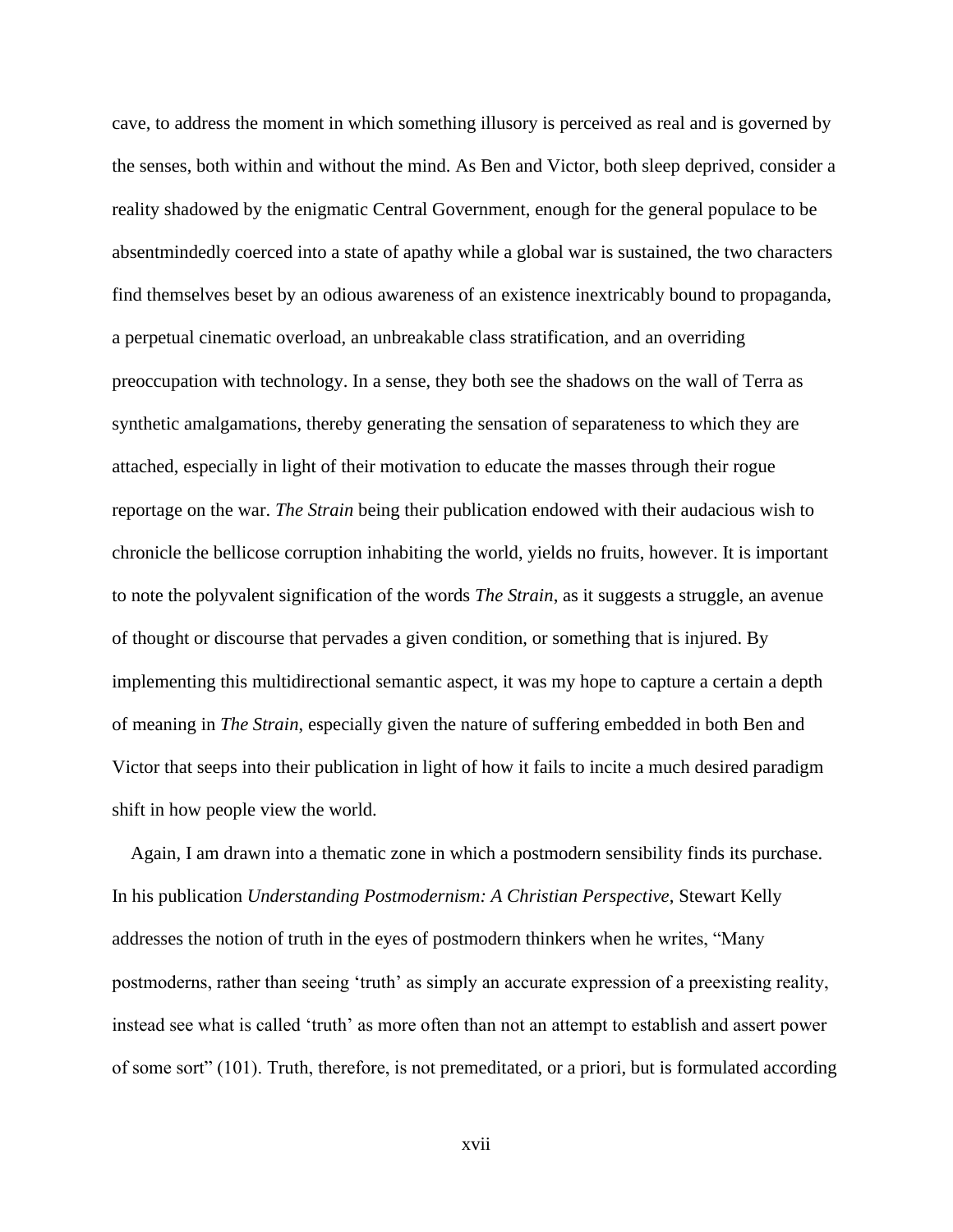to how the world is structured by hegemonic formations. In light of this conception of truth, my narrative takes on a postmodern cast, especially when we adhere to how Central Government, as a manifestation of power, as an insidious construct, plays a significant role in how reality is perceived and perpetuated through variegated machinations. As a foil to Central Government, Ben *sees* beyond the fabrication of truth, and positions himself in a state of cognizance that transcends the boundaries of fixed reality, therefore compelling him to question what is in fact real. The very act of questioning, the innateness to his doubt and uncertainty, the inundation of thought that unsettle his perceptions, all contribute to his journey towards realization, that he is in fact situated above general consciousness, and so located, is possessed of the power to change the world, to counter the sovereignty of Central Government, to break the postmodern vise of gloom, to disseminate a new truth into the minds of the masses.

It behooves me to address the otherworldly nature of Ben's journey, which entails a significant break from the conventional *road*, propelling him into dark spaces of consciousness and out into the ether of new being or rejuvenation, which ultimately lends a numinous aspect to his peregrination of disparate elements once he finds himself outside the city of Terra in search of Andrew Gardner. It is here that I will address the transformative nature of Ben's ascent into a higher reality, what eventually sunders him from the seething oppression of dystopia. Much of what Ben experiences---his encounter with Darkspeak, the goddess named Gaia, Dr. Eliot, and finally the Unconscious---is colored by an allegorical hue, adding a degree of unreality to the narrative's proceedings. A dialectic emerges, structured around Ben and Central Government that once synthesized yields an alteration in Ben's subjectivity. What I hereby stress is the capacity for reality to be known, adjacent to which is the struggle to eventuate such a capacity in the consciousness of the tortured protagonist, given the presence of a ceaseless questioning that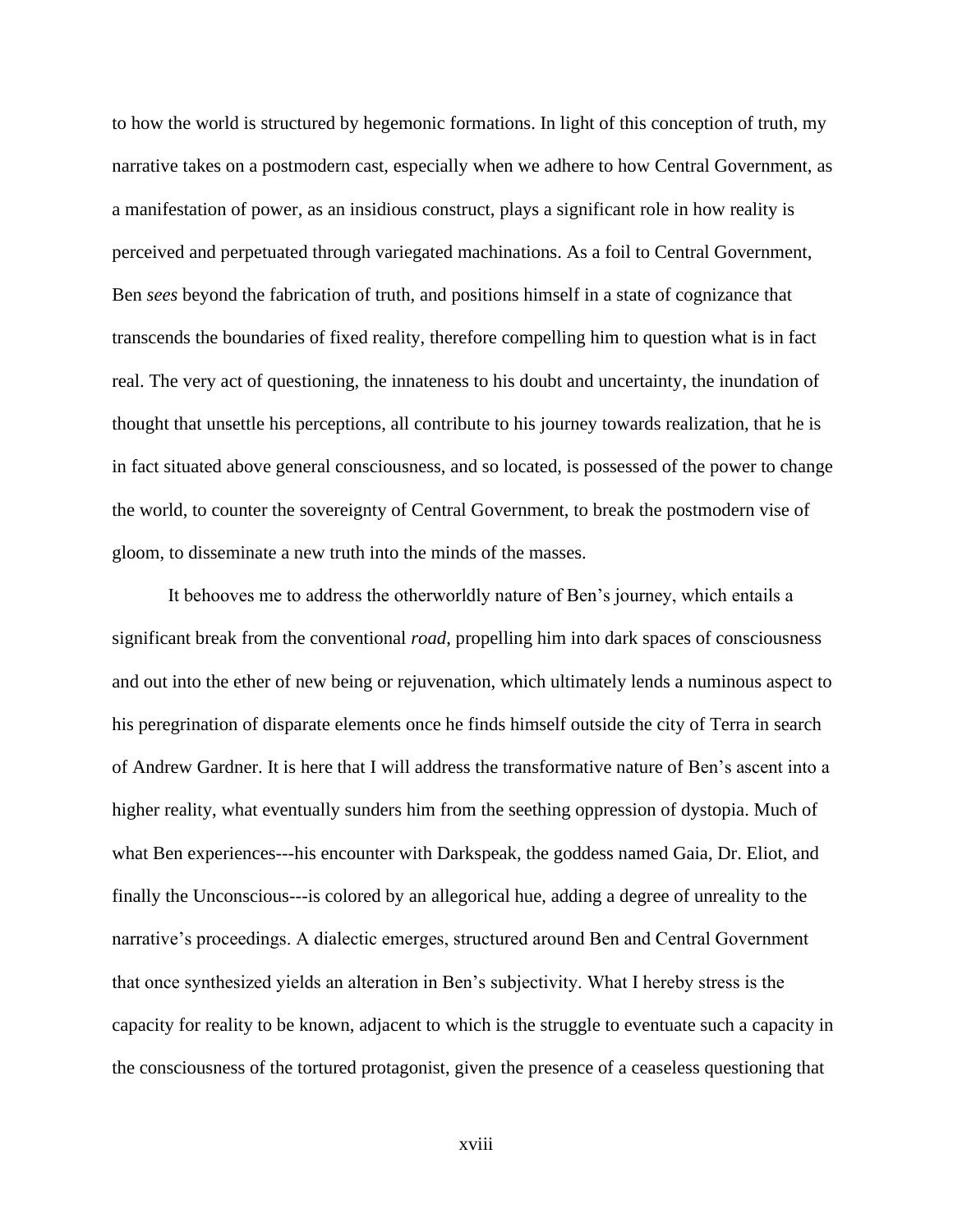invites us to constantly evaluate where Ben's mind is in fact located, whether positioned in lucidity or inundated by a viscid imbalance. Revelation, like the moment in which Ben discovers the unconscious as representing Central Government, can destabilize as much as it can conceive a new beginning, a new form of perception. I find this accentuated in the opening pages of the dystopian novel *Fahrenheit 451*, by Ray Bradbury. Guy Montag, a book burner, encounters the mysterious Clarisse McClellan after a day of work. Guy Montag is embedded in his profession of destruction while Clarisse McClellan is contained in an aberrant state of cognizance that offers a view onto a world that is concealed, due to conditions of existence that are adverse to such a perceptual position. The following passage, capturing the conversation between the two characters, serves the purpose of illuminating the meeting of opposites and the inchoate destabilization that results, setting the stage for change in how reality is assessed. Clarisse McClellan explains:

"I rarely watch the 'parlor walls' or go to races or Fun Parks. So I've lots of time for crazy thoughts, I guess. Have you seen the two-hundred-foot-long billboards in the country beyond town? Did you know that once billboards were only twenty feet long? But cars started rushing by so quickly they had to stretch the advertising out so it would last."

"I didn't know that! Montage laughed abruptly. "Bet I know something else you don't. There's dew on the grass in the morning." He suddenly couldn't remember if he had known this or not, and it made him quite irritable. (7)

As this interaction foregrounds the rich and thoughtful world of Clarisse and its superimposition upon the destructive world of Guy Montage, employed as he is to burn books, it signals a nascent rupturing in how Guy sees the world, what will eventually grow and spread and induce in him a profound shift towards the act of preserving what he once unquestioningly immolated. Clarisse does not appear again in the novel, yet her influence is incalculable; it represents the significance of wondering and thinking, rather than negating and being controlled by the manipulative proclivities of a corrupt world. That Guy Montage becomes a living container of books by the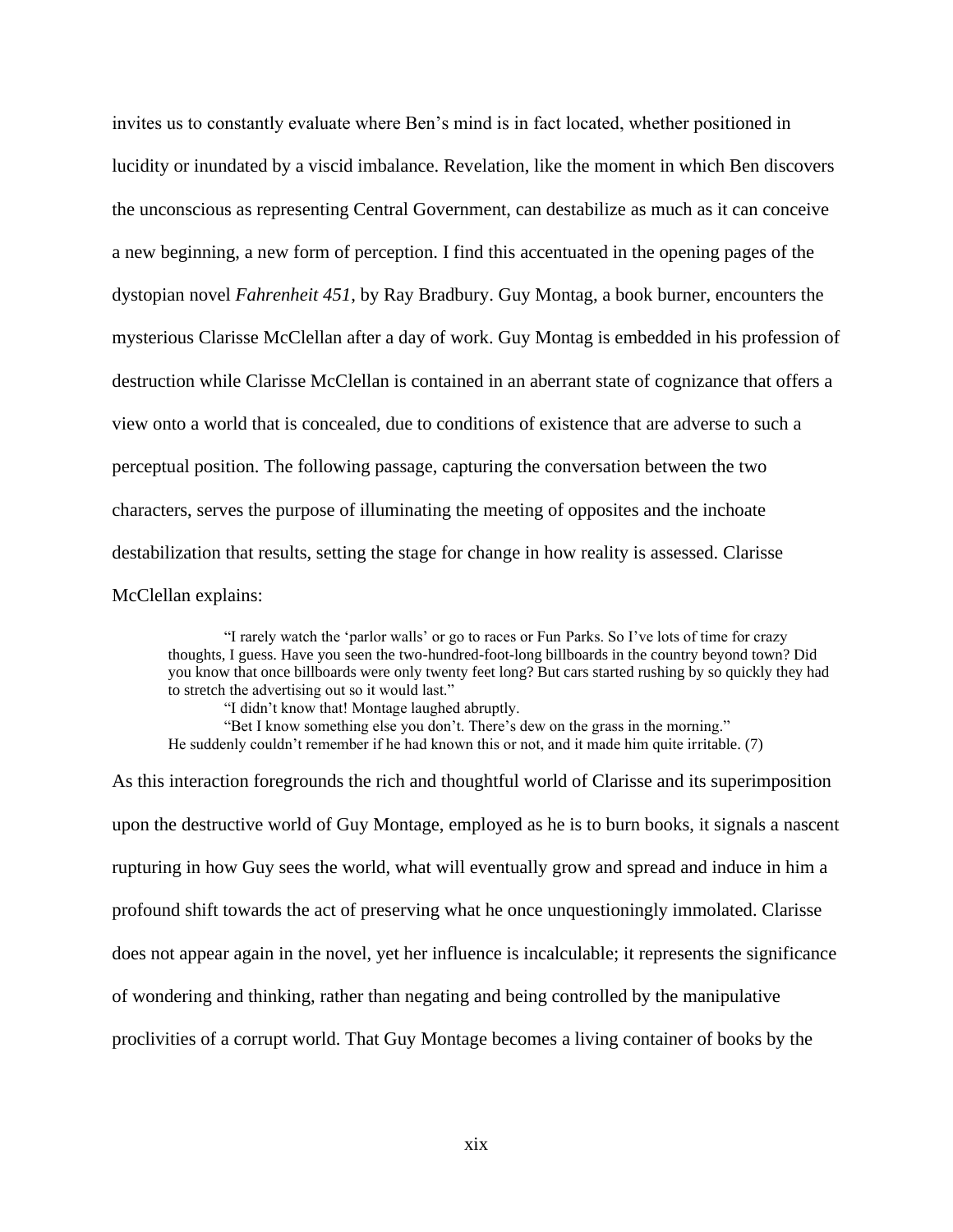end of the novel lends to his conversation with Clarisse a radical agency, while securing her position in the realm of otherness, much where Ben Gottman is positioned in my narrative.

The story by Nathaniel Hawthorne entitled "Young Goodman Brown" can be superimposed upon the goings-on of my narrative, both with regards to theme and symbolism. As I have stressed that the dystopian journey undertaken by Ben Gottman is significantly colored by an allegorical hue, with special emphasis placed upon the nature of an upended reality in which the unreal has an inarguable trajectory, the journey of Young Goodman Brown into the forest as well rings with an allegorical component, and in turn presents the dialectic existing between wakefulness and dream states, how perception can alter to such an extent such that what was initially known is inverted, especially when we attend to the inherent religiosity of Young Goodman Brown's plight, centered around the realization that all those composing a puritan community are seen in the forest partaking in a nocturnal demonic ritual, thereby negating the resolute faith that once so grounded the hapless Young Goodman Brown. The short story is undoubtedly revolving around the darkly transformative orchestration of events that signal the cessation of Goodman Brown's faith and his concluding position in the realm of disconsolate disenchantment, for all that he once knew to be true is falsified. Hawthorne writes, after Goodman Brown has returned to his village after the ill-fated journey through the forest, "Had Goodman Brown fallen asleep in the forest, and only dreamed a wild dream of a witchmeeting?" (123). The ambiguity that is advanced by this turn of reality, this modulation towards tenuous dream state, challenges Goodman Brown's experience in the forest. It is an appropriate question to be purposed, as it functions to confront the veracity and extremity of what Goodman Brown witnesses. Similarly, Victor Proto's experience in the church, the extravagant, far reaching visuals to which he falls subject, invoke, confusedly, the binary between the real and

xx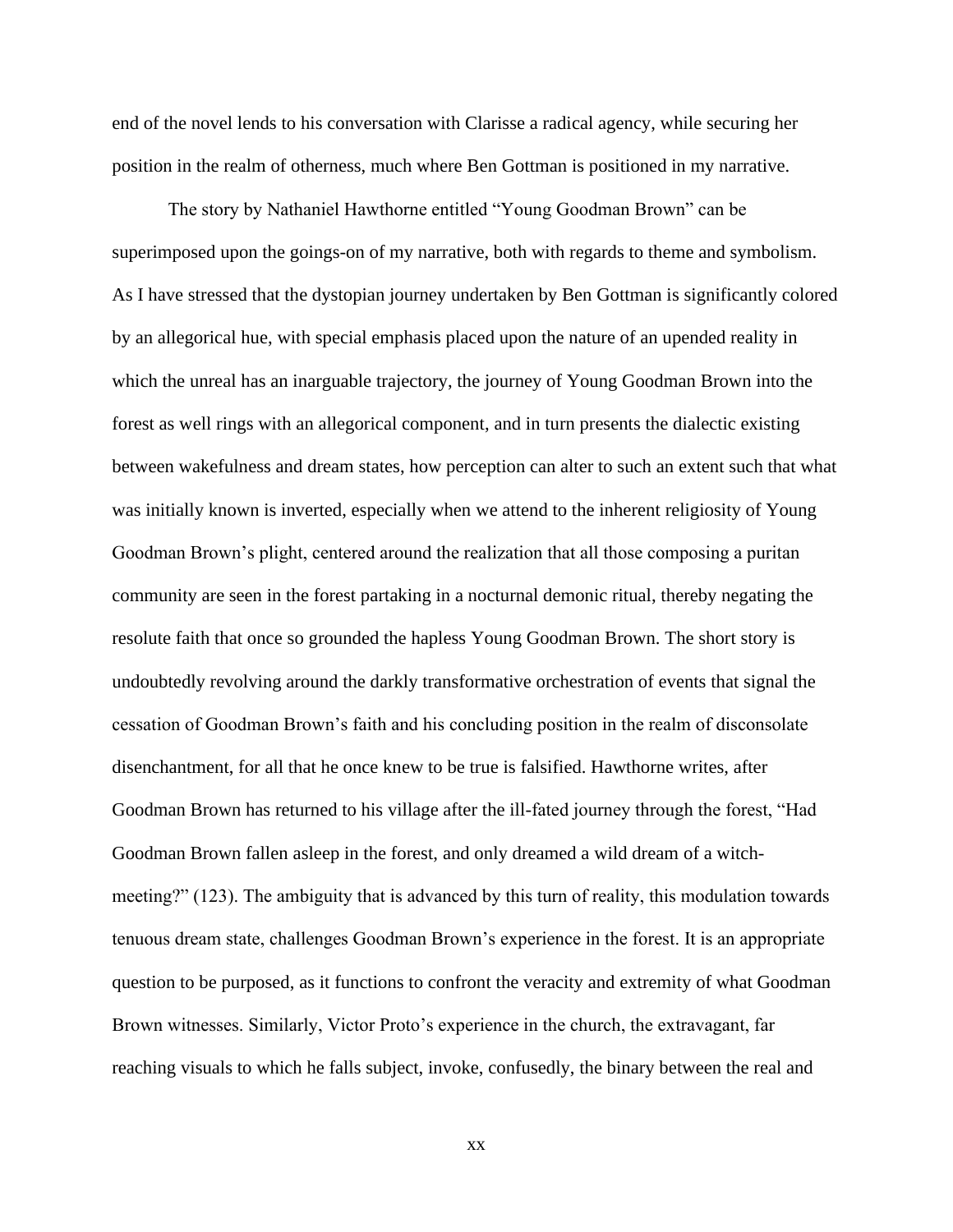the unreal, the visionary and the hallucinatory. Ultimately, it is reserved for the reader to entertain these concatenations of oppositions, to choose between their antithetical terms, so as to arrive at some comforting definitiveness. But perhaps there is no such comfort to be had. Moreover, as much as Goodman Brown changes, or is impelled to change, so that his religious solidity is deconstructed, and the world of private despair surges through his tumultuously ruptured ideology, one by which, before his tenebrous traipse through the forest, he devotedly abided, the world of Ben Gottman, in contrast, moves from doubt into certainty, this mobilization resulting in the rebirth of his world, the transformative nature of his being, his elevated consciousness. His journey, by extension, amounts to a new reality found, one that is grounded in hope and the dissolution of all that by which he was haunted, one oriented towards his newfound capacity to alter the world at large, much as would occur in the mind of an overman.

Now a note on the narrative of Clayton Dunbar as presented in the prologue and epilogue of my novel. What is immediately discernible is the western setting, it being Fort Mound, calling to mind the inspiration I found in the westerns of authors Elmore Leonard and Larry McMurtry. However, what initially seems disconnected from the novel proper is an interconnectivity of theme, characterization, and symbolism, as my focus is on the strangeness beyond the cedar trees, out of which is birthed a mysterious individual who is chanting the word, "Got, got, got," otherwise a translation of the word "God". This individual represents what can be considered the grandest of enigmas, the most potent of metaphysical deliberations, that God exists, and for such an existence to be driven home, supplanting belief and incredulity with knowledge, I had to employ a fictional foundation for such wonders to be explored, much as is the case with Victor and Ben's preoccupation with a turbulent reality and the effulgent truths to be found therein, many of which come through psychologically in the form of inner and outer visions. In the case

xxi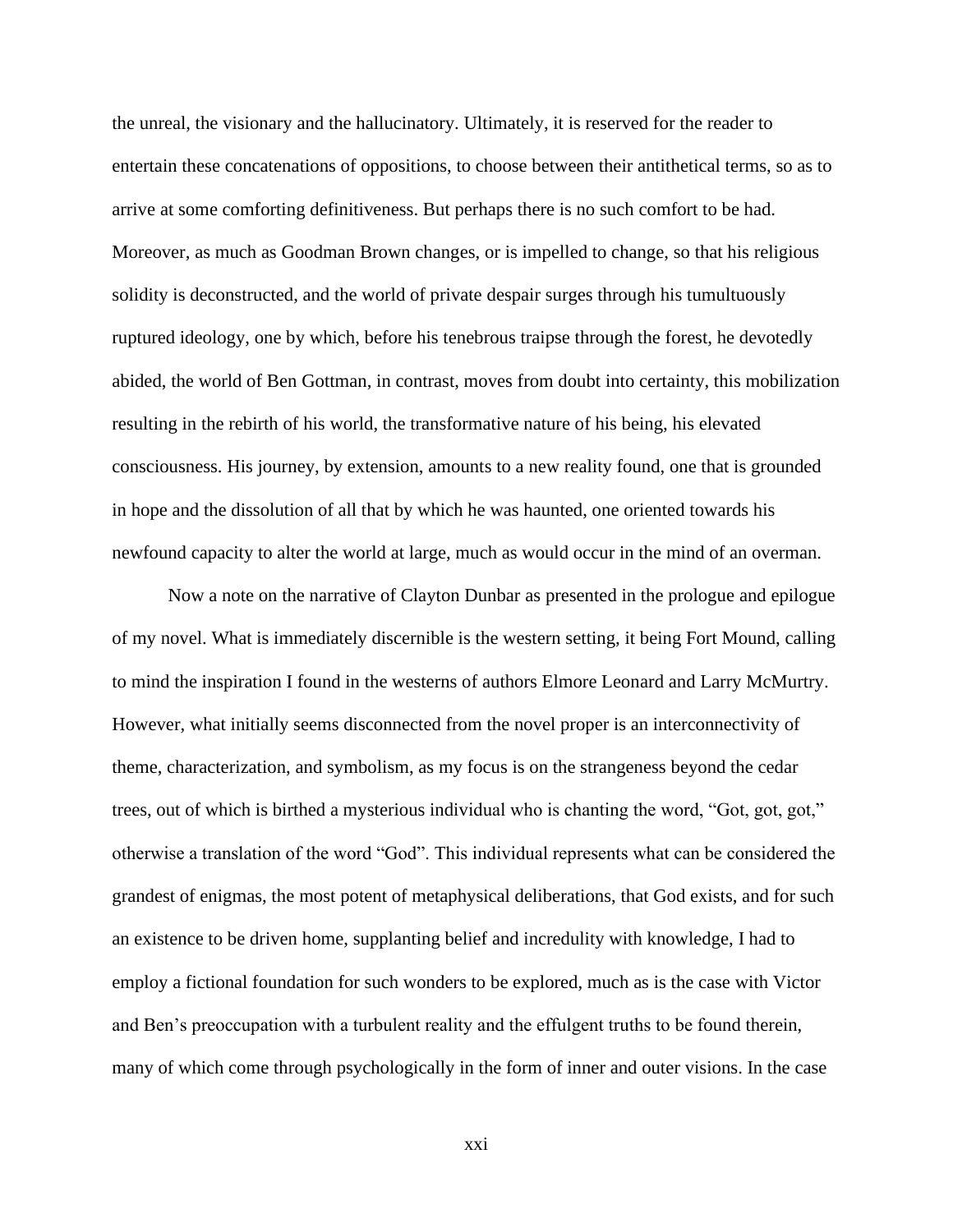of Clayton Dunbar, mysteries abound, contained in the book owned by his father called *The Fate of the Mind*.

As we have seen here, the texts to which I refer, in the contexts of theme and stylistics, find their place in the network of my manuscript, and permit a kind of extrapolation on such subjects as metaphysics, the whereabouts of consciousness, the multivalent reality of revelation, and the problematic, pockmarked binary between the real and the unreal. As my manuscript is inarguably dystopic in persuasion, such a mode of expression allows for a fusion between the world as it exists outside the text and the world as it exists within. Both locations converge and diverge according to some indispensable reactivity with the ever mutable, ever mobile imagination. Also foregrounded is the reality of a journey Ben Gottman is fated to embark upon, signaling the necessity for change, the interplay between disparate reality states, and the world of Terra as it is contained within him. Like Young Goodman Brown, like the nameless father and son in *The Road*, Ben embraces a road, so to speak, that leads him down avenues of strangeness, ultimately concluding with the meeting he has with engine powering Central Government, what I have conceptualized as the Unconscious. Here, I must stress the state of awareness inhabited by Ben throughout the narrative. It is as though he has punctured the molecule of nescience to allow his inner world to accommodate, however torturously, an existence marked by technologized simulation, the overproduction of and societal overreliance on cinema, and the ubiquity of war. And the path he is forced to navigate, in his search for Andrew, brings to the fore the concealed entities upon which existence is grounded, much to the unknowing of the general populace of Terra, an entity unto itself, what I have stressed in the narrative as being a source of influence against which we can prop characters like Ben and Victor in order to emphasize their sense of otherness or singularity, thereupon calling to mind the *us and them* binary.

xxii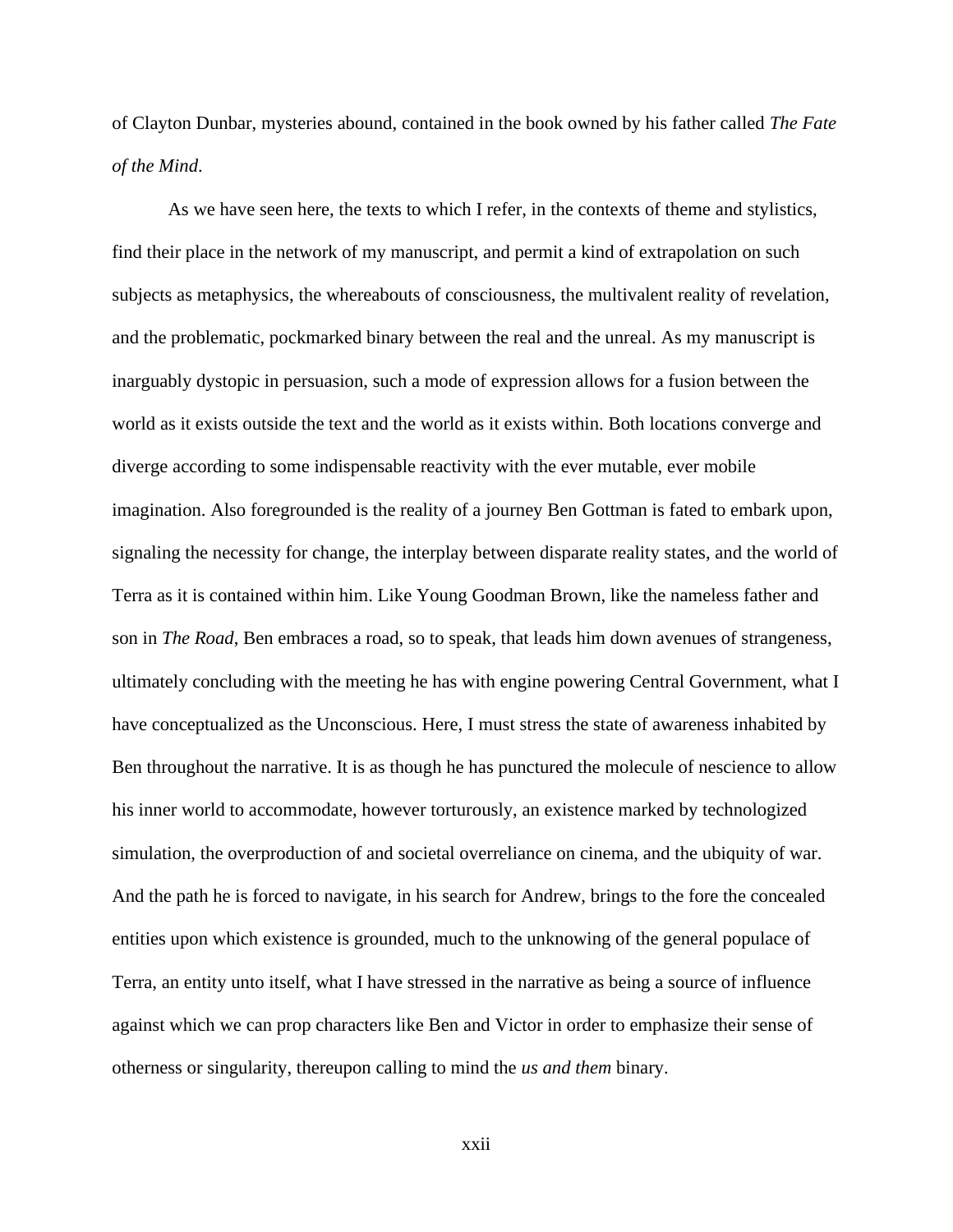#### **Works Cited**

Baudrillard, Jean. *America*. Verso: London, 1988

Baudrillard, Jean. *Simulacra and Simulation*. Translated by Sheila Faria Glaser. The University of Michigan Press, 1994.

Bradbury, Ray. *Fahrenheit 451.* Simon & Schuster, 2013.

Hawthorne, Nathaniel. "Young Goodman Brown." *Young Goodman Brown and Other Tales*. Oxford University Press, 1987.

Herr, Michael. *Dispatches*. Avon Books, 1977.

- Kelly, Stewart E. and James K. Drew Jr. *Understanding Postmodernism: A Christian Perspective*. InterVarsity Press, 2017.
- Maltz, Jonathan. *The Strain*. University of Texas at El Paso, Texas, 2022.
- McCarthy, Cormac. *The Road*. Vintage International, 2006.
- O'Brien, Tim. *The Things They Carried*. Broadway Books, 1990.
- Plato. *The Republic*. Translated by Raymond Larson. Harlan Davidson, Inc, 1979.
- Woodson, Linda. "Mapping 'The Road' in Post-Postmodernism." *The Cormac McCarthy Journal*. Penn State University Press: Autumn 2008. JSTOR.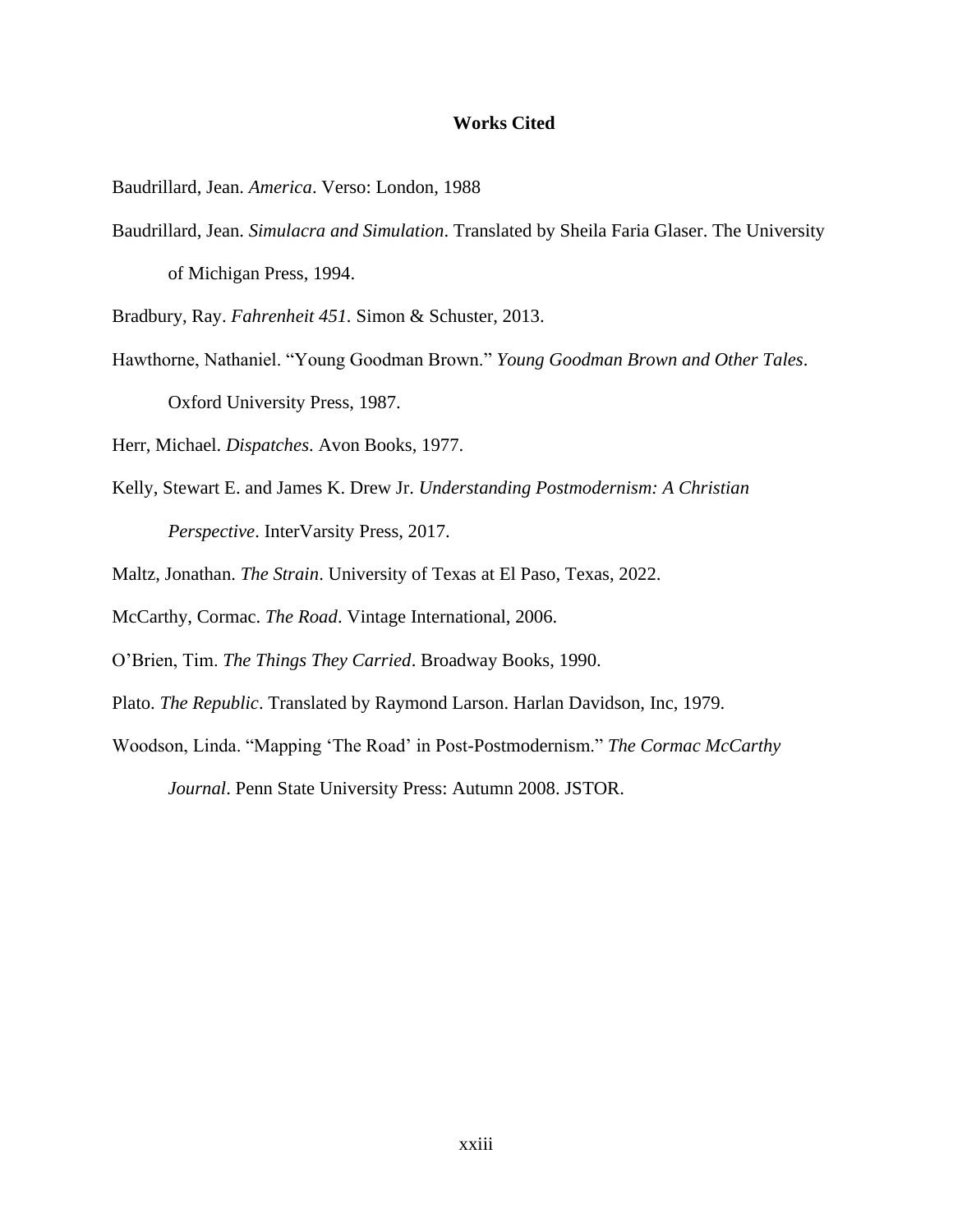# **Table of Contents**

| Page                                                                                    |
|-----------------------------------------------------------------------------------------|
| Preface: Dark Spaces of Consciousness: Reality and Unreality in the Dystopic Journeyiii |
|                                                                                         |
|                                                                                         |
|                                                                                         |
|                                                                                         |
|                                                                                         |
|                                                                                         |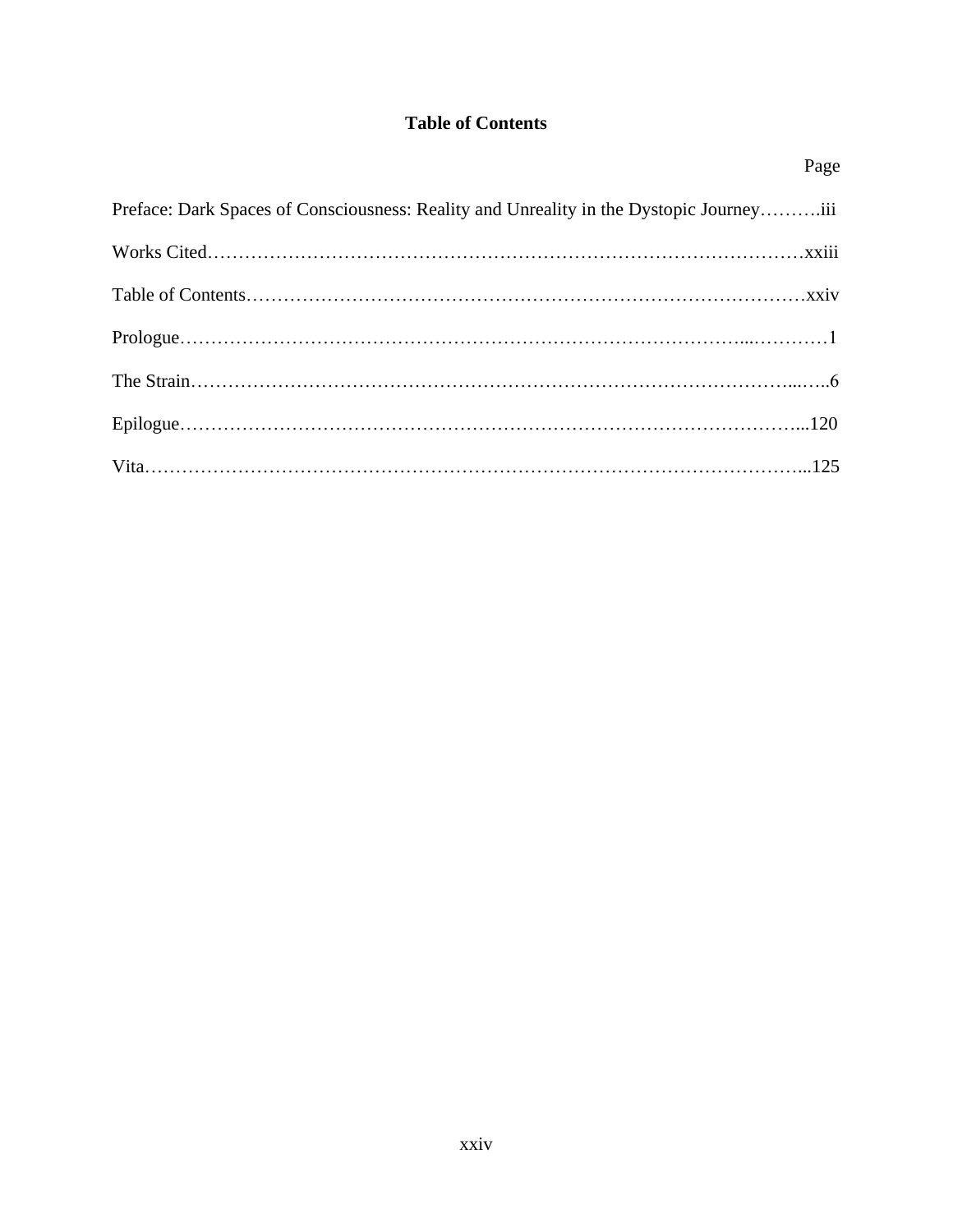#### **Prologue**

Fort Mound was a dilapidated edifice. It was located at the border of unexplored terrain. Men of varying levels of temerity manned the walls. They peered out before them, holding their carbines, wondering all the while what existed beyond the expanse of cedar trees that rustled in an intermittent wind. Come night, the men would project their thoughts out into the darkness. The flickering torches located in fixtures around the wall provided broken illumination and accentuated shadows. On clear nights, where the stars shown vividly and the moon hung waxing, the men would disconnect from feelings of tension and observe the affable play of the cosmos overhead. On nights when the clouds covered the sky, the men would feel more disquiet than was custom. They could all agree, the mysteries beyond the cedars seemed more inexplicable and threatening when the stars and moon were obfuscated by the opacity of clouds.

One such officer, a nineteen year old named Clayton Dunbar, found it most befitting to distract himself with retrospection when it was his time to man the walls at night. Clayton was a timid sort, indisposed to involved conversation, as he was often moved privately by the goingson of his mind. For him, the world of thought was something to be explored. This condition made up for his timorous nature. He came from a neighboring settlement, ten miles due east. There, as he moved through the tumult of adolescence, he was subject to the eccentricities of his father, a general store owner who often spoke of the incomprehensibility of the known universe, stating that the provisions of science were not enough to explain reality, that there was another element out there in the existential ether, waiting to be discovered. Clayton's mother had long disengaged from his father. Now she simply lived according to her detached prerogatives, disinterested by men as a sex, largely taciturn and comfortably aloof. Clayton had no siblings.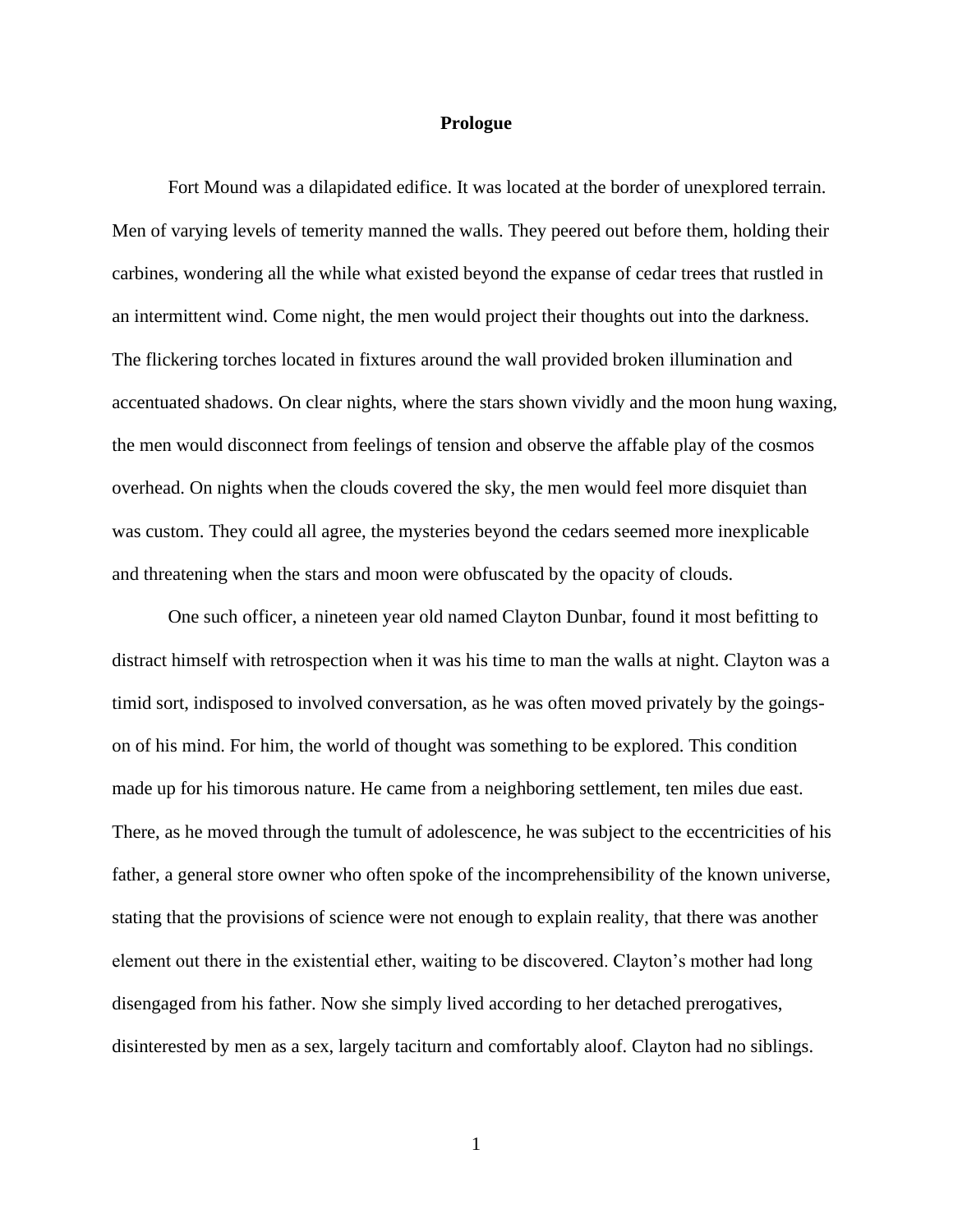So, upon the turn of his nineteenth year, Clayton decided to join the company at Fort Mound, persuaded to this location by way of a need for adventure, a need to escape the quotidian and banality of the general store, however flavored it was by his voluble father whose moods oscillated, whose statements came characterized by a curious spontaneity, although he was wont to silence his disclosures in the company of customers. Clayton understood that he was like his father in some sense.

Clayton was situated at the wall of Fort Mound. A nearby torch undulated, gave off a hovering warmth. He felt the heaviness of the carbine in his hands. He measured the viscosity of the darkness that encroached upon the fort. There was movement beyond the wall, an approaching shadow, emerging as though authored by the shadow-encased cedar trees. Clayton heard broken conversation among the other officers. When what moved finally reached the clearing before the fort's eastern entrance, Clayton saw, by way of the meager light of the torches, that it was a stooped man dressed in rags and trembling as though possessed by some nervous compulsion.

"Got, got, got," Clayton heard the man say.

The man then knelt down upon the ground and assumed a position of genuflection, arms raised as though crucified, head depending as though bearing a weight of thought. It appeared as though the man was harmless, and was perhaps calling out for help, although all he was saying was, "Got, got, got."

Clayton heard the eastern gate open and saw his fellow officer named Chief emerge and approach the man and raise him from the ground gently and guide him into the fort. There was no evidence of resistance; the man was compliant. Clayton turned to look down at the yard where he saw Chief taking the man to an adobe hut situated by the barracks. A curiosity seized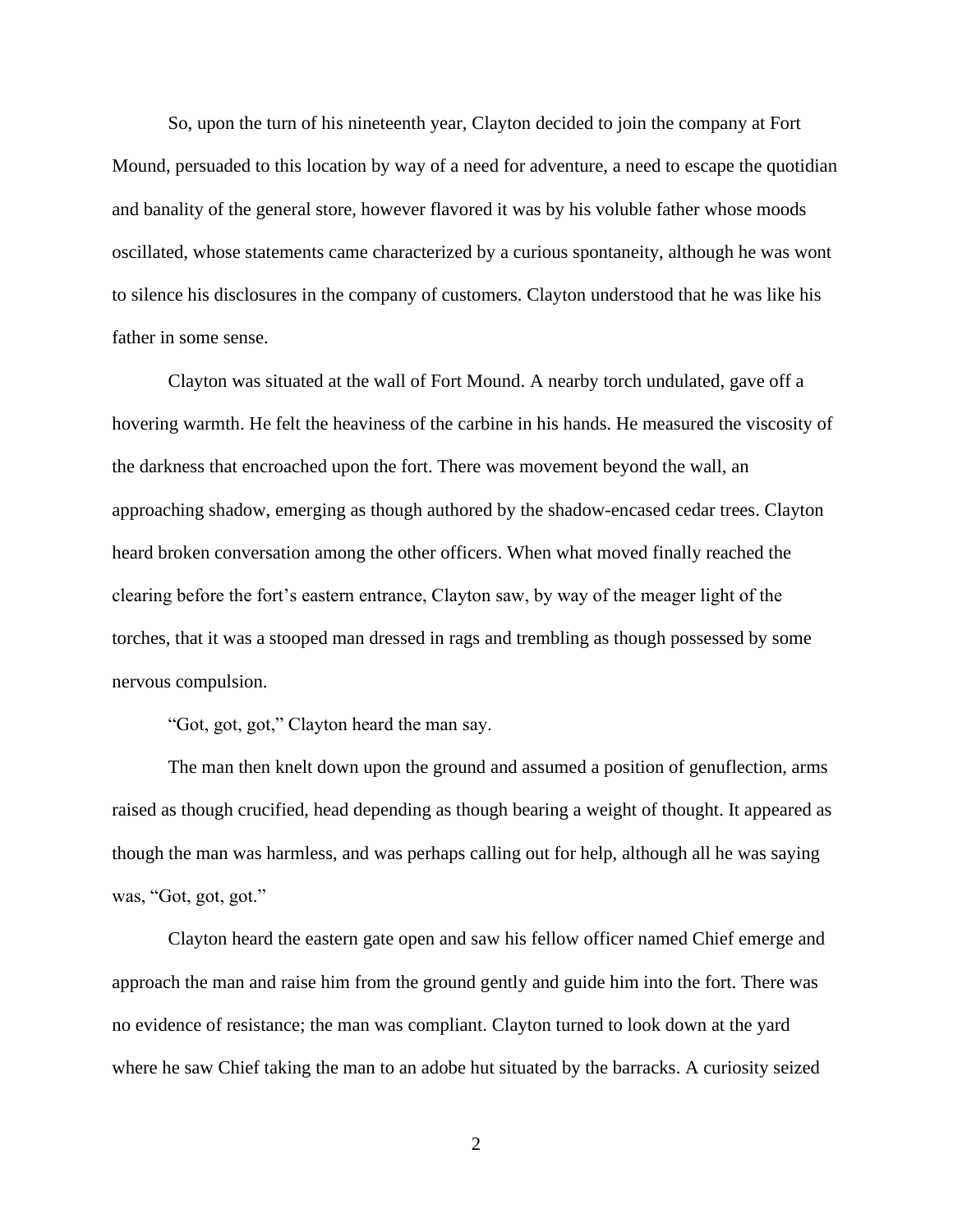Clayton with a suddenness for which he was unprepared. What manner of man was this stranger, appearing like a specter speaking another language, repeating himself? Clayton became so interested in this stranger that he forgot the weight of the carbine in his hands. He descended the ladder and approached the adobe hut around which several other officers had convened. There was fragmented conversation, indistinct and muddled. One officer, an Officer Richman, was calmly smoking a rolled cigarette while Chief was standing over the stranger now supine on the cot in the hut.

"Clayton," said Officer Richman, a man with trenchant eyes and a calm demeanor, his countenance often exhibiting an enigmatic placidity, as though he knew more than he readily exposed. "Shouldn't you be up at the wall?"

"Yes sir."

"Then why are you down here?"

Clayton paused and realized he could not produce an instantaneous excuse.

"I came to see about this stranger."

"I had a feeling that was why you came down."

Officer Richman looked down at the stranger on the cot. Then he brought his cigarette up to his mouth, pinched it calmly between his lips, inhaled, and emitted a stream of smoke in the direction of a lantern hanging on the outside wall of the hut.

Chief exited the hut.

"The man is clearly dazed by something," Chief said to Officer Richman. "He keeps saying got, got, got. He appears harmless."

Chief exhaled loudly. He was clearly tired. The lines of strain etched upon his face seemed more pronounced. His dark complexion was clarified by the luminosity of the near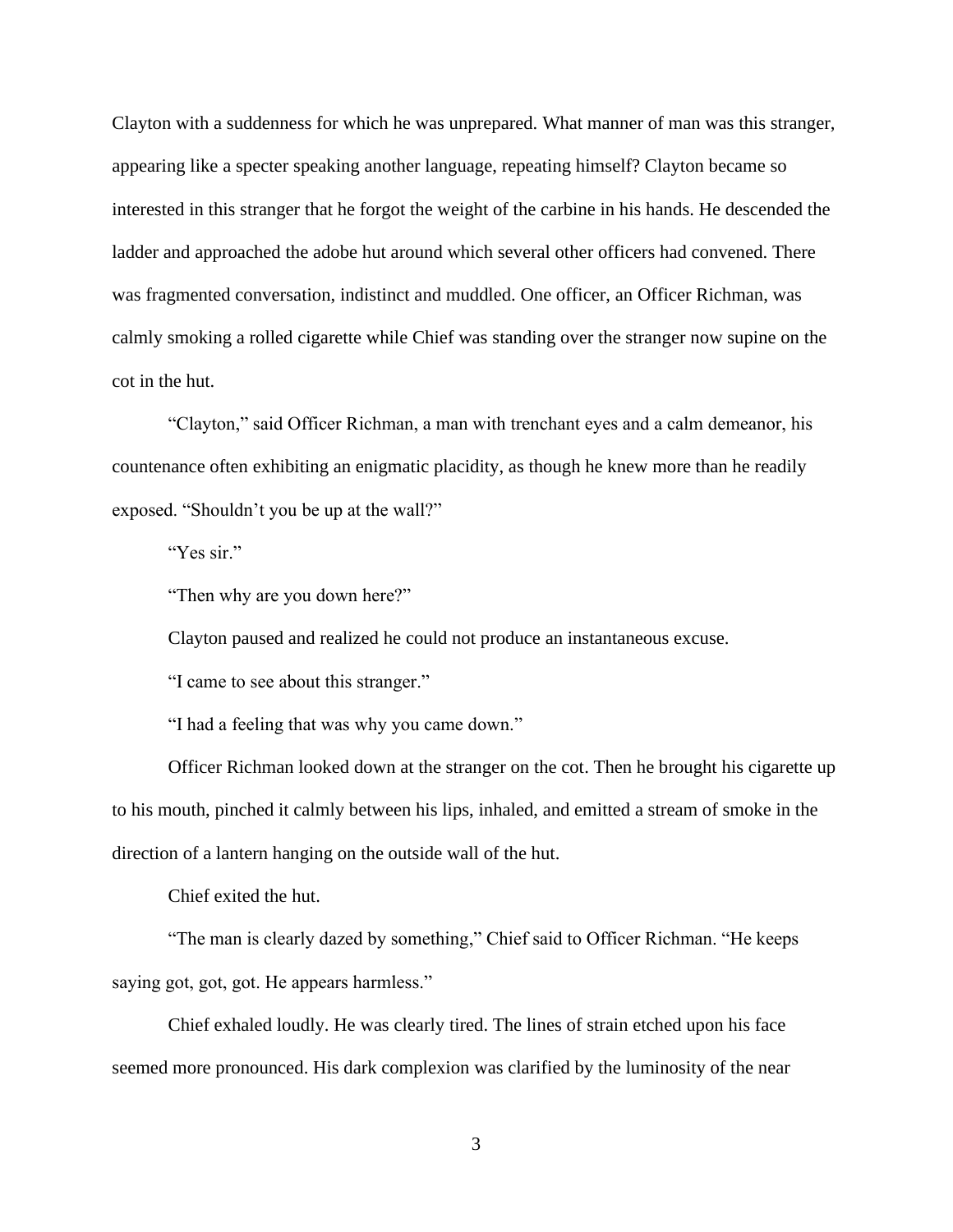lantern. As a native, and having seen his people subjugated by militant settlers, he was an anomaly among the men of the fort. He spoke when necessary. Much of what he uttered was accompanied by a concealed sorrow, which Clayton perceptively measured while wondering about its nature. Chief had about him a gravity that no words could render clear. Clayton had an intuitive sense that Chief knew what was existing beyond the cedar trees, that minatory vagueness, that maddening unknown the night seemed to distend.

"We're going to need a person to watch over him tonight," said Chief.

Officer Richman dropped his cigarette to the ground, crushed it with his boot, and turned to Clayton.

"What do you say, Clayton? You up for the challenge?"

"Yes sir," Clayton said.

Chief nodded.

Clayton entered the hut, leaned his carbine against the wall, and sat down on a nearby chair, all the while pondering the quivering mass on the cot.

"Got, got, got," the stranger said, having assumed a fetal position where he lay. Then the word disintegrated into unintelligible nervous mumbling.

Clayton noted the rags in which the stranger was attired, stained here and there with grime. The stranger was emaciated, his skin ghostly in aspect. His face was devoid of hair, strangely aquiline. His eyes were half-closed as though he was in some sort of trance.

The congregation around the hut broke away. Clayton was alone with the stranger. Gradually, the broken conversation the stranger was having with himself dissolved and there was only silence, a silence so profound that everything surrounding Clayton assumed an air of unusual quiescence. He felt himself drifting into sleep. Images materialized before his drooping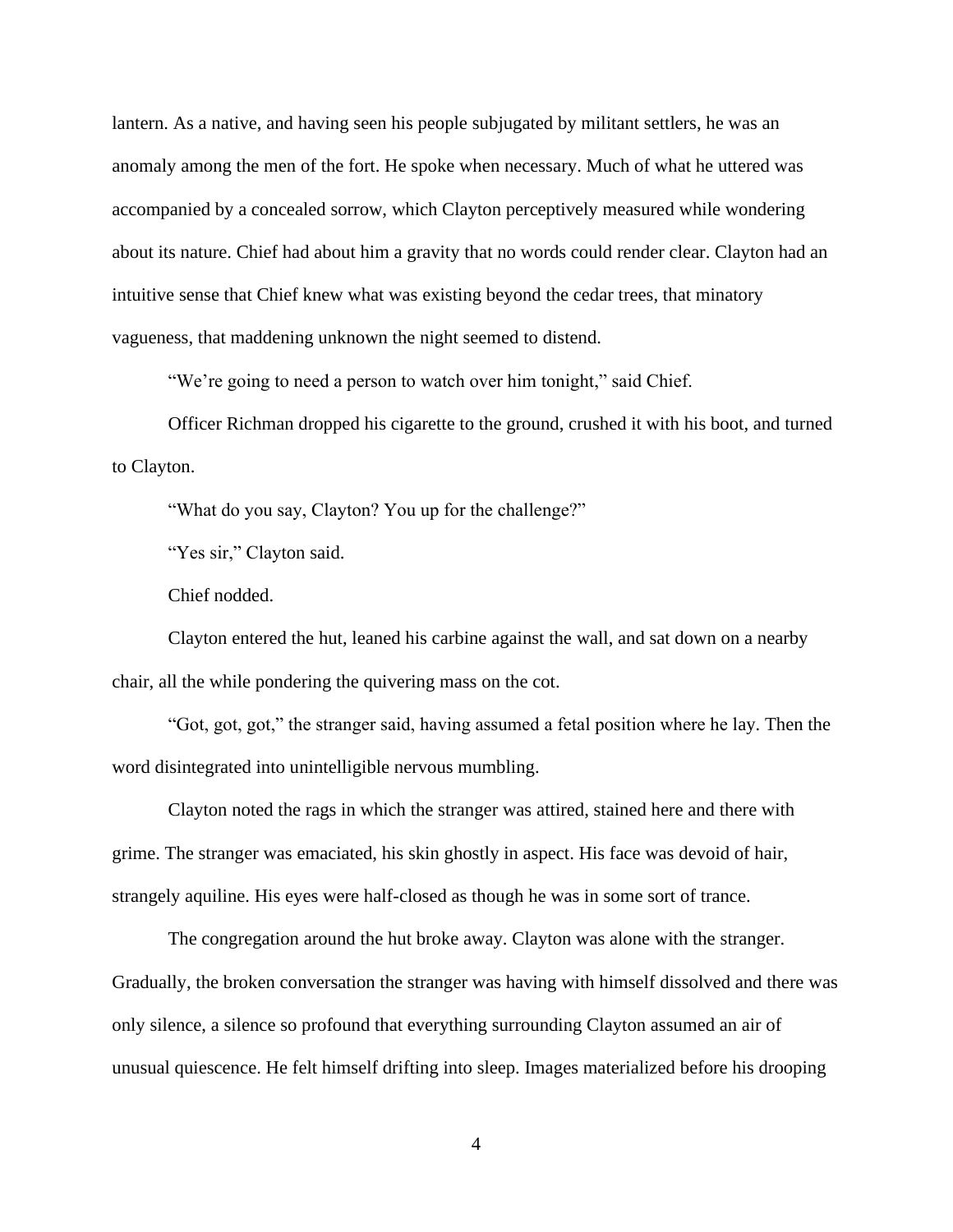eyelids, images at once vivid and melding into one another. Was he in some sort of aberrant dream state? Or was he awake, positioned in some alternate space of consciousness? He heard "Got, got, got" being uttered by a resonant voice polyphonic in nature. He saw the sky open up whereupon a gathering of winged creatures, perhaps angelic cherubs, circled on currents of air redolent of the richest, most profuse gardens. He felt himself enter a world so terrible and transfiguring, so sublime and endless, that his heart began to pulsate loudly and the susurration of his blood to shed its silent flow. What then proceeded, in the narrative of this strange, conglomerate state of sleep and wakefulness, he could not remember, for come morning, when the rising sun sent panes of light through the window of the hut, when the hut's exterior was alive with activity, he awoke suddenly and looked to the cot to find that it was empty, with no indication of having been slept upon.

Clayton rubbed his eyes, a perplexity growing within him. Where was the stranger? He gathered up his carbine and left the hut and sought out Officer Richman who was exiting the mess hall.

"Officer Richman," Clayton said, almost out of breath, "the stranger is gone. Did anyone see him leave?"

"I thought you were going to watch him?"

"I did, but I fell asleep."

"Go get some breakfast. I'll ask around."

Later that day, Clayton learned that no one had seen the stranger leave. He had inexplicably vanished.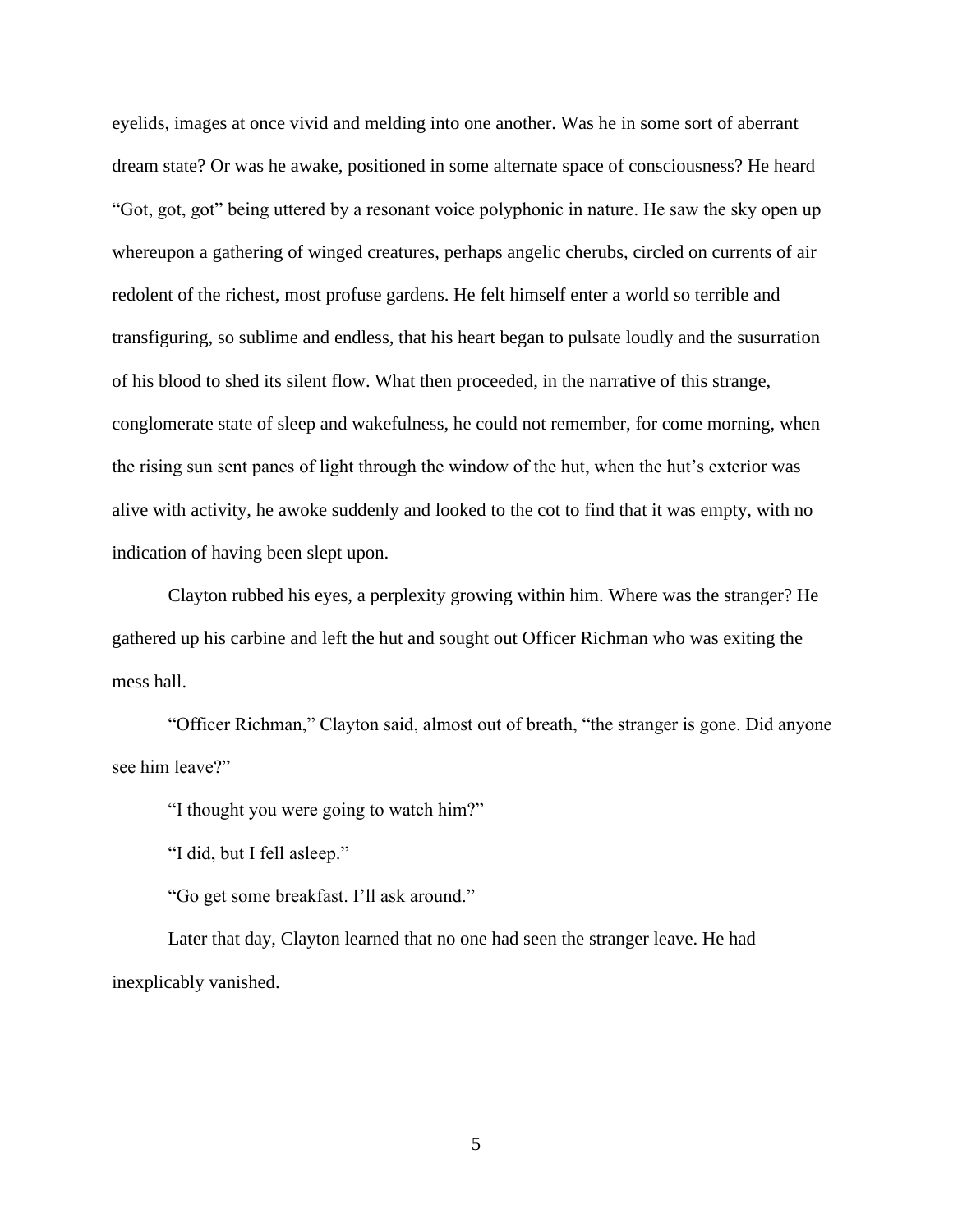#### **The Strain**

Shafts of rising summer sunlight were coming through the slightly shuttered window of a bedroom in which Ben Gottman and his wife Carol lay. Ben was wide awake and enmeshed in thought. He was ruminating over his haunting time at the war front as a journalist. Carol was clothed in a white nightgown. She was sleeping tranquilly. A somnolent smile was impressed upon her face. Her breathing was steady. Ben was turned towards an unadorned wall, a blank expanse, on which he fell witness to scenes that illustrated the coldness and carnage of war. He had not slept for days. His face was profoundly strained. There was a tension in the home. The reality of the global conflict was in a state of perpetuity. It reached into his being as it reached to the far corners of the world.

Ben's tired eyes squinted and refocused. Once so colored with energy and exuberance, a kind of effervescent will for adventure, his face was now crushed by his time witnessing the horrors of warfare. A disheveled crop of black hair framed his face. An unruly, shadowy beard reflected a broken routine to groom. His thin frame additionally captured the extent to which food no longer offered any satisfaction, contributing to its diminished shape.

Recumbent next to him, yet seeming to be far away, Carol was sleeping the sleep of the pleasantly unburdened. He thought of touching her shoulder with a gentle brush of his hand. He extended his hand only to recoil with sudden realization that she was just a body. He turned away, feeling the presence of a meaningless void that supplanted his desire for human contact. It made Carol feel remote, like an inanimate presence whose emanating warmth broke upon his solitude.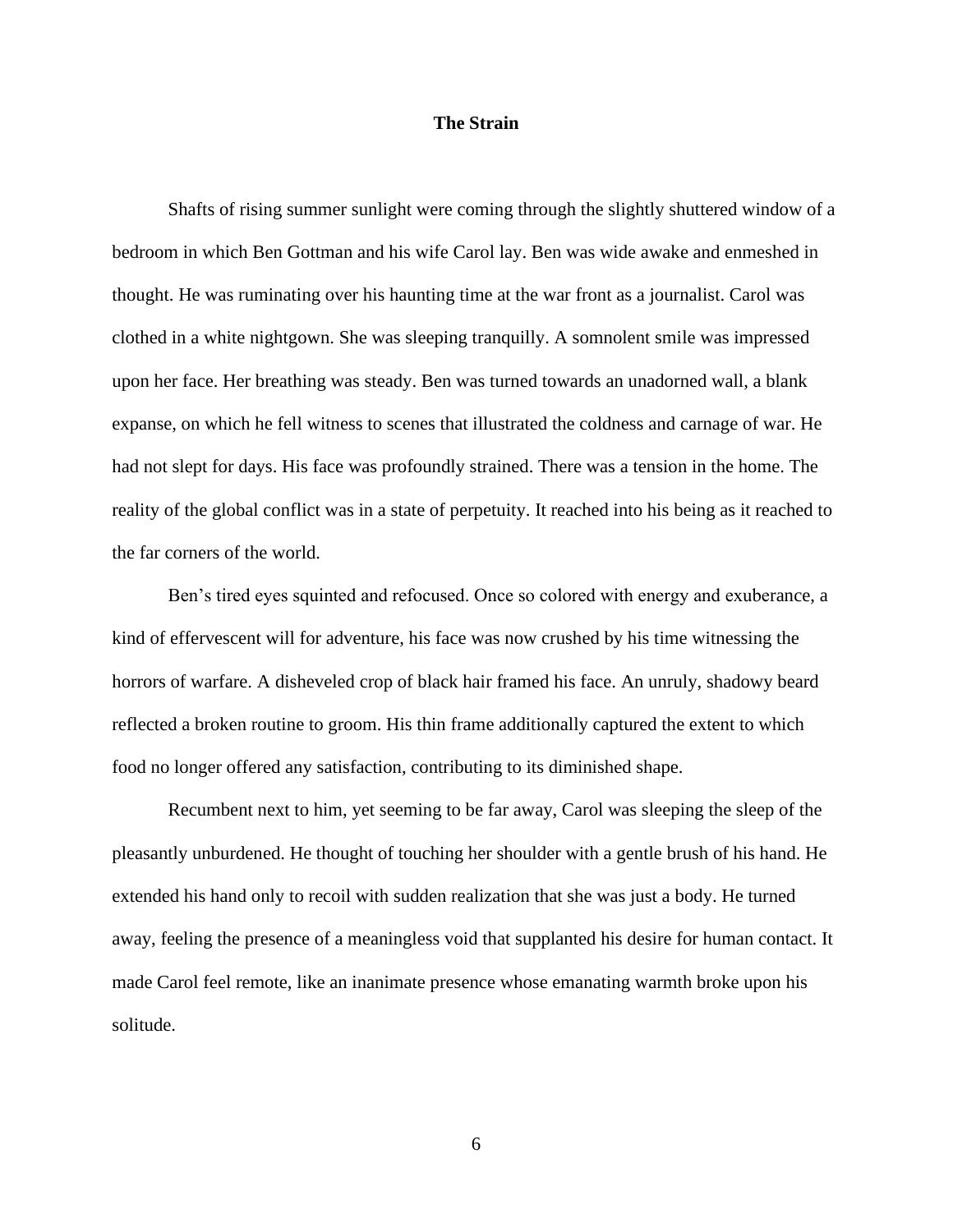What had it been like, upon his return? He recalled the disquieting sensation of seeing Carol expressing a false surprise. Her short blond hair possessed a fixed aspect, and her smiling expression worked in contrast to the gloom occupying Ben's spirit. Her physicality had not changed. Their initial embrace felt lacking in warmth.

Their moments of intimacy seemed forced and awkward. Above all was the immediate struggle of determining who among them had changed. Ben supposed it was himself, his mind feeling the corruption of the violence he had seen, enough to destabilize his sense of self and reality. But perhaps his perceptions had altered so greatly that Carol was the same, only now her behavioral features were displayed with greater clarity.

Now lying in bed, Ben felt a disturbance surface in his mind, a voice that proceeded to speak to him:

*Your silence is profound, the world in which you are submerged composed of doubt and uncertainty, yet here I am speaking to you in your mind, imparting to you confusion, like a toxic aftertaste, contained in the corruption governing the world, where entities like me have existed long before time instituted itself as a measurement of the many paths taken by wanderers, those bound to thought, those floundering on the shores of intellectual impotence, predicated upon the fact that the given subject is hardly whole but fragmented, contributing to an understanding of superstructures, born out of manifestations of power, that to feel it, to see it, is to look out of the window and gaze upon the false tranquility of domestic compounds, the goings-on in which vary according to how existence is grasped by those who solidify the otherness in which you are steeped, through your own insistent agency, or through the anathema that populate your life, the state against which you contend being at once grounded in and characterized by the fabrication of realities lacking in clarity and veracity, thrust into mendacious modalities that suppose the*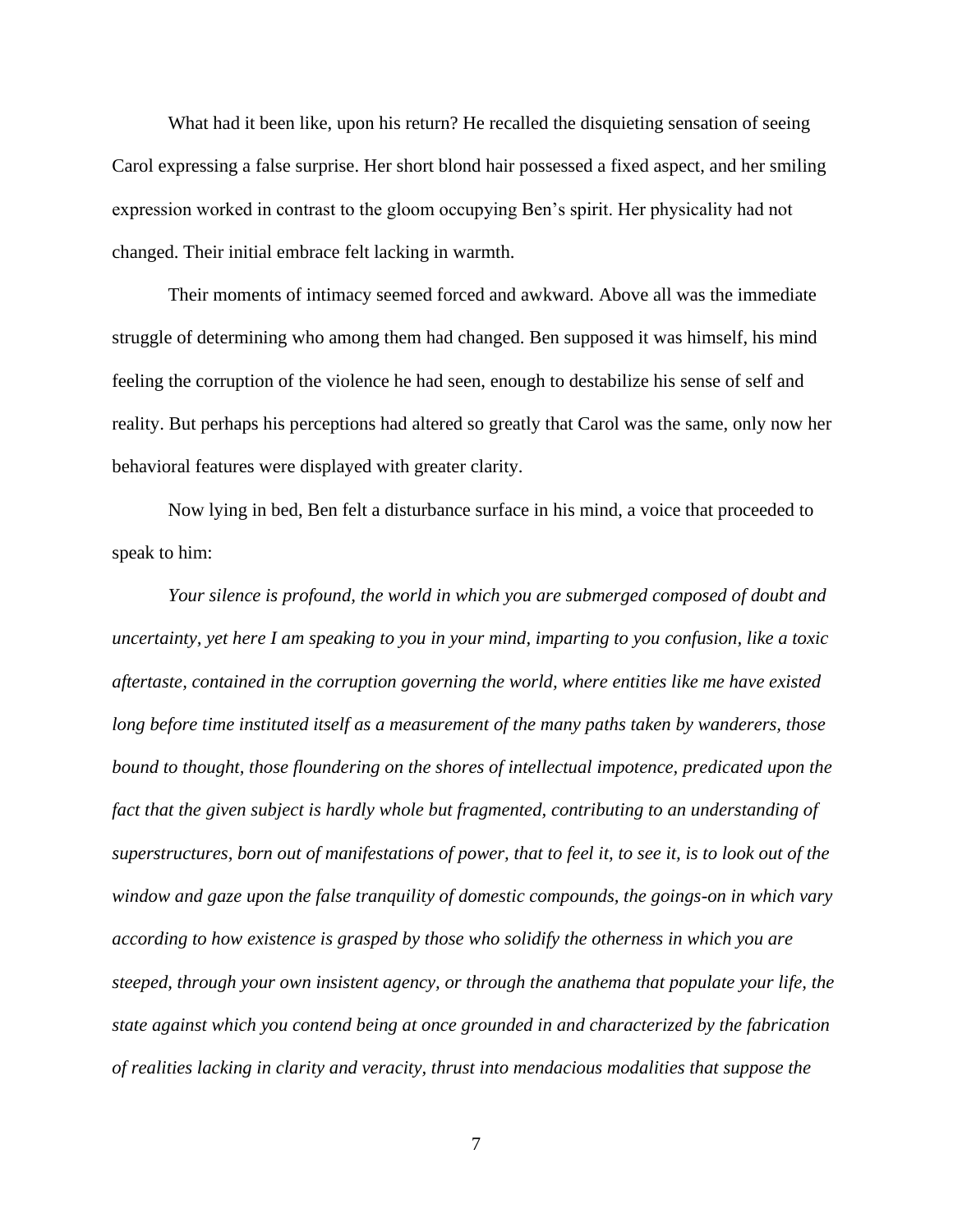*existence of entities among whom I am one, nameless, latent, implicit, the need for words to elucidate my shape verily unrealizable and by extension insufficient, as I am a mystery, something so enigmatic, so blanketed with unknowns, so infused with the wordless real, that it requires a far reaching shift in consciousness to accommodate the immense ether in which I am housed, and which is equivalent to the philosopher's abyss, the penetrating eyes therein returning your apprehensive gaze with a certain pernicious knowing, the temerity you muster to face the surge of energy as a result of such a position of sight doing little to allay the dread assailing your inner world, that said extravagant ether, that gaping nothingness, convincing you of the futility of life in a mutable setting, the shifting contours of which move according to your vacillating dysphoria.* 

The voice seemed to oscillate in timbre, belonging neither to a male nor female. The pace at which each word was enunciated seemed connected to a rapid stream. Yet upon the dissolution of this voice, upon its return to whatever locality marked its origins, Ben seemed to return to basic consciousness, not without a sense of having gone to some place unknown. The consequent feeling of dissociation was terrible. To whom could he speak on the nature of this mysterious inner voice? Had his mind, encumbered with trauma, produced it? Again, so that the echo of the voice would desist and disintegrate, he affixed his concentration to the blank wall, only to feel the lethargic movements of his wife removing herself from her repose.

"Have you been sleeping, Ben?" she inquired, a listlessness to her voice.

"Yes, I've been sleeping. I've been sleeping soundly."

"Don't be silly. I felt you awake even as I slept."

"How were your dreams?"

"Oh, wonderful. Things that I can't put into words, but they were...wonderful."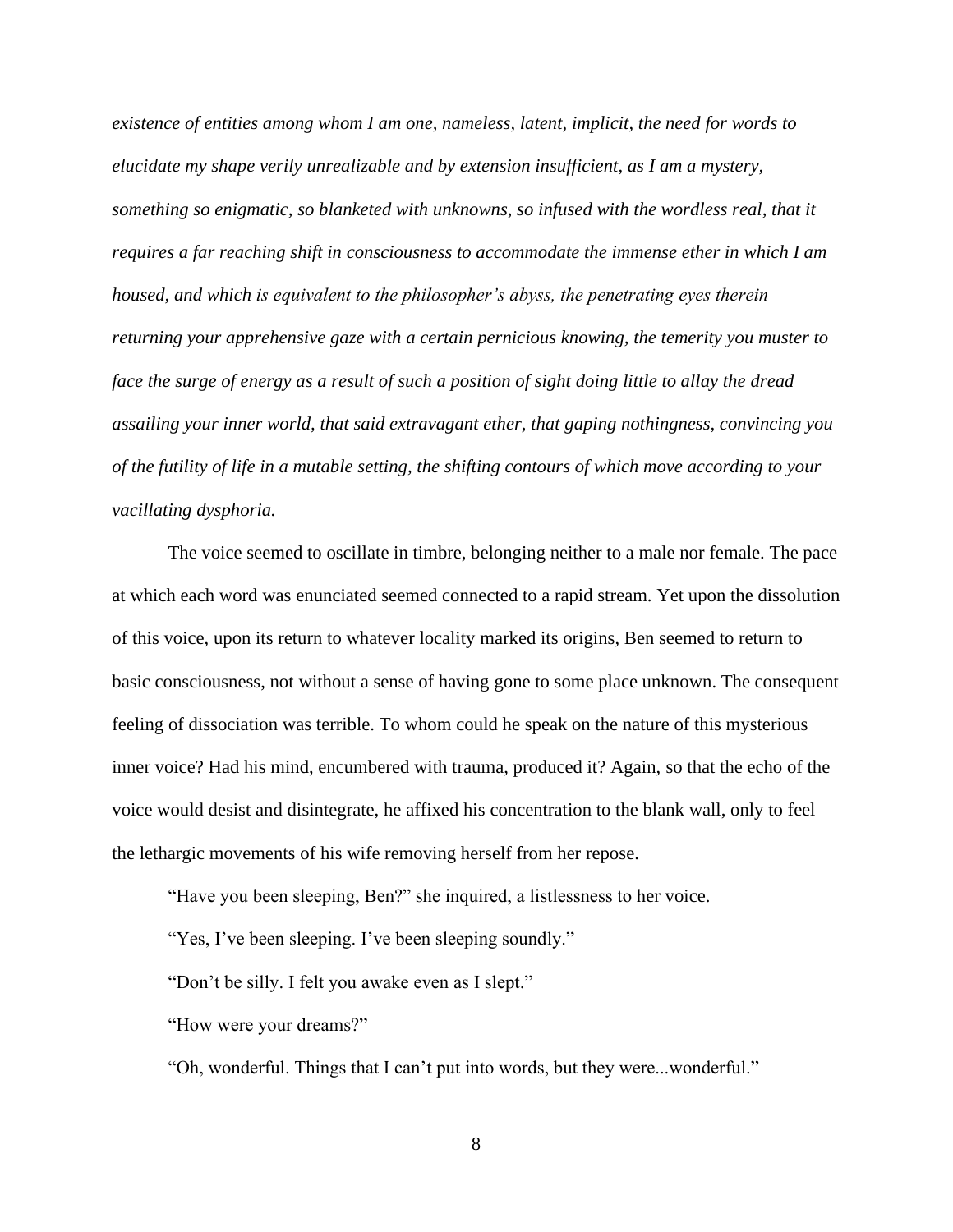"Sounds wonderful," Ben said despondently.

"How about your dreams?"

"I didn't have any."

"I figured as much."

"Then why did you ask?"

The question hung suspended in a molecule of tension. Ben felt the cushion of the bed, but found no comfort thereon. He thought of turning to see Carol, but the image of her bathing in the secret comforts of the unencumbered was enough to produce in him a sense of aversion. So he remained gazing at the wall in hopes to find some hidden pattern that might proffer an anodyne to his private struggle.

"I thought you might have made something up, you know, created an elaborate dream for me to get lost in," Carol said. "You know I like the world of make-believe. Why don't you give me a dream?"

Ben was silent.

"Please," Carol insisted playfully.

"Let me see here," Ben said. "A dream that I didn't have, a dream that will interest you. Let me see, ah yes, I'm stuck in a nightmare, some industrial scene. There is a weapons factory. The smokestacks are spewing gas. I'm a journalist, looking at a corpse of a young soldier. His body has been mangled by enemy fire. I'm looking at death not that I want to...more because I have to. I'm shaking as I hold a pen and a small notebook, while the other soldiers are breathing heavily but not speaking.

"I feel that they resent my being there. I'm a civilian stranger of sorts there to write on the violence occupying what remains of a city. I'm there holding my pen I use for reporting that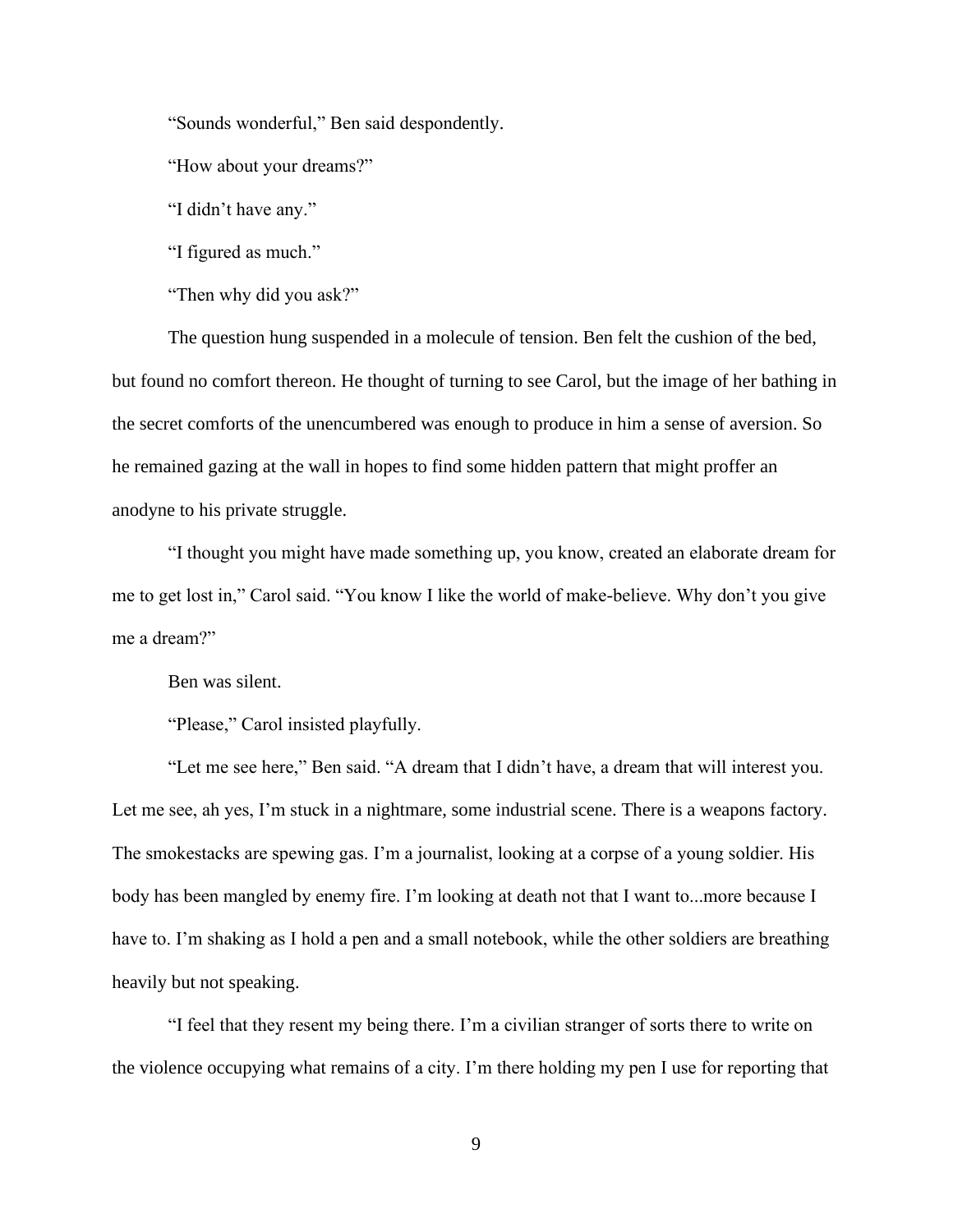may or may not be published or read. I decide not to write. I decide to gaze into the empty expression of the dead soldier. There is something I'm looking for, yet I can't find it. It's beyond me, like a good dream.

"A nearby soldier asks a question that I half-hear: 'What're you writing there, journalist?' 'Nothing', I say. 'Good', he says, 'because there's nothing to write. You might as well pick up a gun and fight with us. Warfare has its moments.' I think about what he's just said, 'Warfare has its moments.' What kind of moments? An orgasmic response to being shot at, to feeling the spray of bullets cutting through the air? The bone-deep wonder of real, tangible violence? I turn away from the dead soldier, walk several paces away and attempt to vomit ---"

"That's not a dream," Carol interjects. "That's real."

"Is it?" Ben queries. "Who's to say if it's real or a dream? Could it be both? Could it be some indication of something that dictates how we think and feel?"

"That's not what I want. I want a dream, a colorful dream, something uplifting and fascinating. Not this death and violence."

"I'm afraid that's all I can come up with," Ben stated. The reality of war sat positioned at the forefront of his mind, enough so for him to conclude that it was all he knew. The vexation normally accommodating such a thought was then supplanted by a cold wish to once more hear the sounds of war, to embrace the violence, to surrender to the incessant, maddening motion.

Carol was silent. Ben closed his eyes against the blankness of the wall. The bed creaked as Carol got up. She approached the window and opened the shutters. Ben turned and saw her gazing out of the window. His words had been mere shadows. He observed Carol as though from a great distance. The morning light was superimposed upon her body.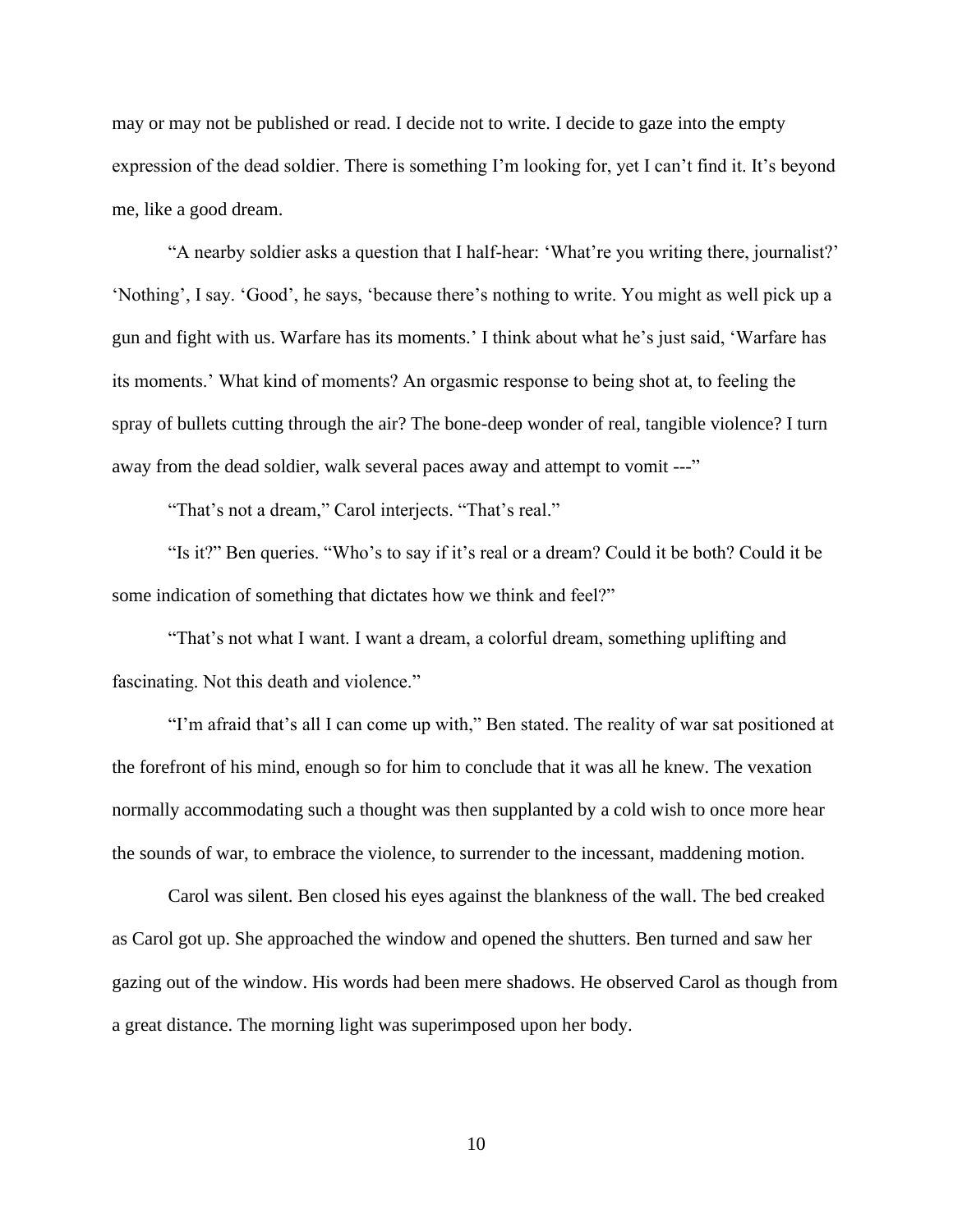Then Carol changed. No longer was she donned in a white nightgown. It was replaced by a tight fitting black slip. She raised her hands and placed them against the window frame as though having fallen subject to an as yet invisible force. She depended her head, at which moment a man appeared with inflated musculature seen rippling beneath his brown and olive green fatigues. A glinting assault rifle was fixed to his back by way of a cartridge belt. He had a protrusive chin, cleanly shaven, an overhanging forehead obscuring his eyes. The man extended his arms and reached for Carol's hands. Then he pressed his body against hers. Carol voiced no protestation. She seemed to quiver with arousal. Her breathing quickened. The man directed his hands over her breasts and down to her hips.

"Oh, dear warrior," Carol said, "I've been waiting for you. I've been waiting for your touch."

"I'm here to seduce you. My hands bring death and destruction, but to you they bring pleasure. Feel their strength?"

"Oh, yes, I do feel their strength."

"Strength that has caused death."

The warrior brought Carol away from the window and turned her roughly so that they faced each other. They began to kiss passionately, and Carol, with her cheeks colored by a deep crimson, cooed with delight.

Carol disengaged from this moment of intimate unity that she might ponder the shape of this soldier's rough countenance. She proceeded to lightly stroke it with the tips of her fingers. She sought the eyes of the soldier, and in so doing, she shuddered with an unbidden orgasmic outflow of feeling, a strange union of the sexual with the violent. She was moved to speak, though her voice was trembling.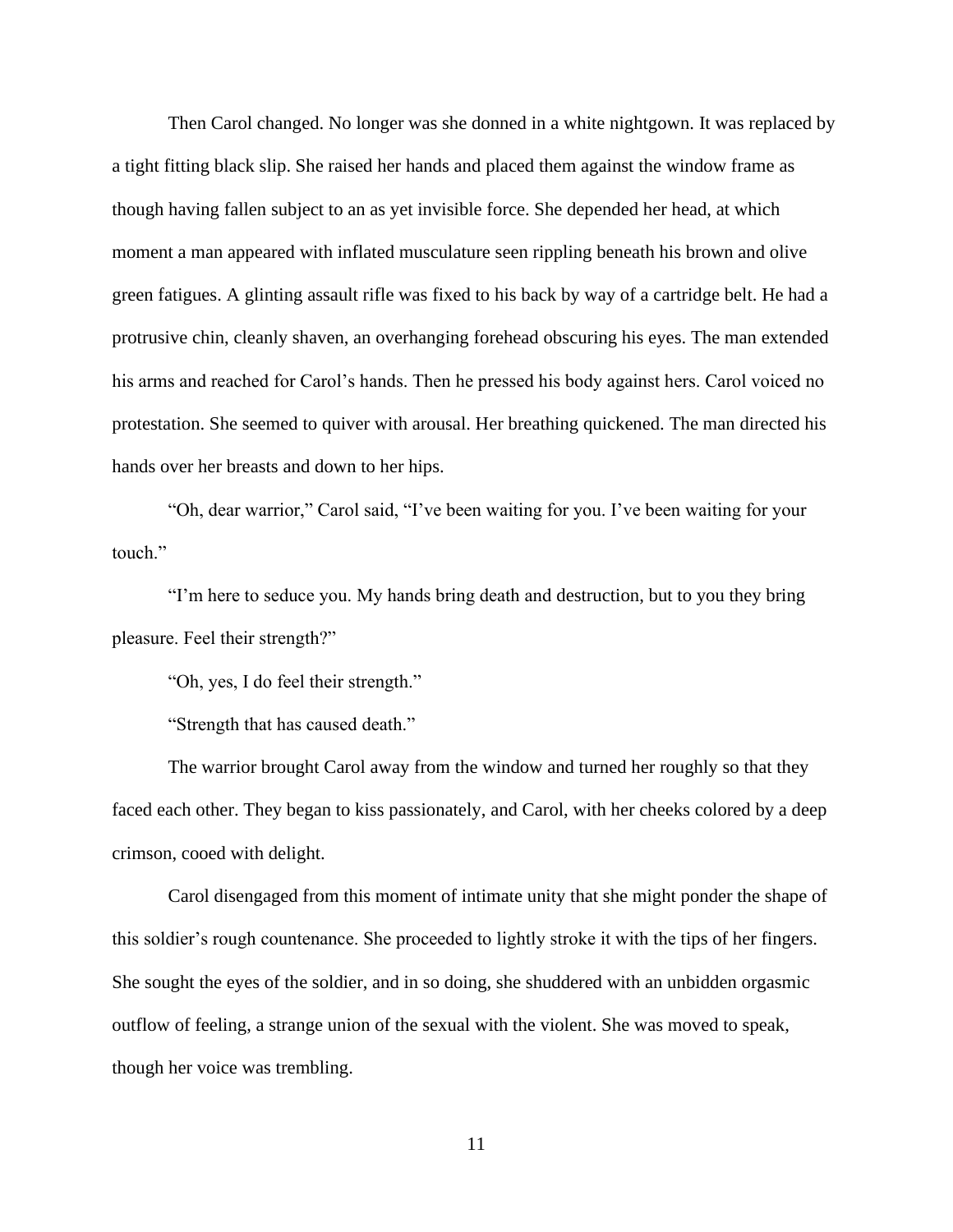"How many confirmed kills?" she asked, her eyelids fluttering.

"In our most recent firefight...twelve. I counted them after the combat zone was cleared." "Wow...let's fuck."

Carol proceeded to moan excitedly. The soldier roughly turned her around and pressed her against the window. Then the image dematerialized. Ben was left observing Carol in her white nightgown peering through the window. She wore a wide smile, as though she was entertaining a private humor she desired to both share and to keep to herself. She turned away from the window. A strange form of joy gushed from her eyes. She returned to bed.

"I just had a strange idea," Carol said.

"And what would that be?"

"What if there are those who like war, who desire it in some way."

Ben exhaled, his existential fatigue amplified. Closing his eyes, he discerned, impressed upon his mind, images wrought by blood, like a reel of film turning and turning. "Yes, I guess there are those who do," he said.

"It's a wonder how it never seems to end. It's both fascinating and absurd, don't you think?"

"No." Ben said, turning away from Carol. He raised a trembling hand to rub his eyes.

"I mean, it's like a form of play, though instead of pretend, it brings together both life and death. What's…what's it like to see a violent death?"

"Terrible," he said.

Carol continued animatedly: "There must be a thrill to it, like the feeling of experiencing something new. It reminds me of killing spiders when I was young."

Ben registered her words with silence.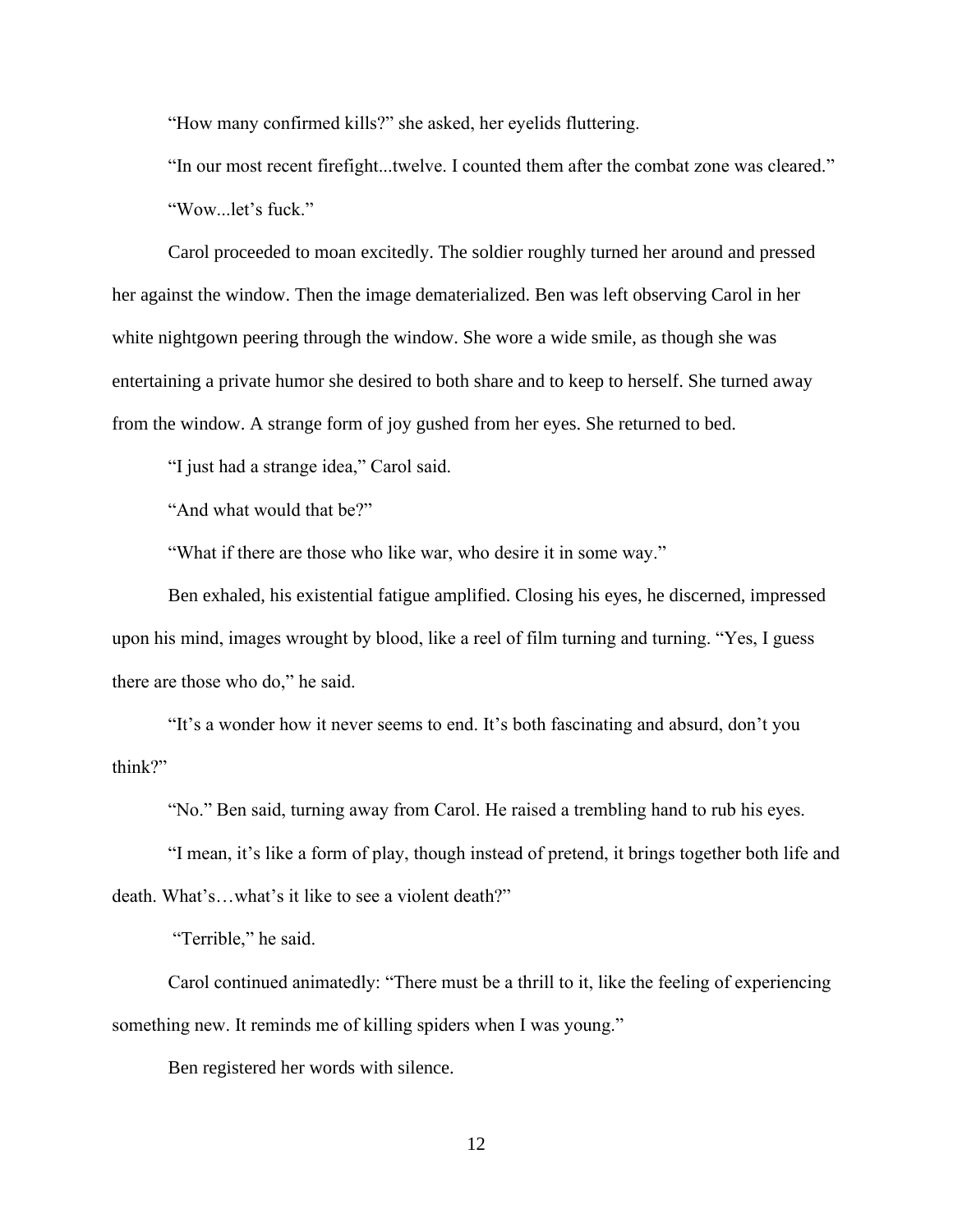Carol continued: "I guess it's difficult seeing a dead body as opposed to a dead spider…but I can't help but feel intrigued with war, what it can do to a person. You know this, I'm sure, I mean, you were there."

Ben pondered her words, more out of frustration than sincere acknowledgement. Carol's curiosity seemed to morph into a bad dream, generating memories Ben wanted to suppress.

Yes…yes, I was there," he said, "in the company of men trained to kill. What are you searching for, Carol? What is it you want me to say?"

"Oh, I'm just curious, that's all. I guess I'm romanticizing a little bit. I'm going to make some coffee."

Carol got up, and exited the room.

Ben felt a tense stillness. He waited for something to happen, for some intrusion.

*You know of what she speaks. You know of it quite intimately, the ease with which death is presented in the theatre of war, how life begets death, how thanatos inundates the subject until all it thinks about is destruction and the war continues to thrive, and the blood it costs is burgeoning, your knowledge of which has contributed to your incapacity to engage others in conversation, causing me to broach a question---What good are spoken words when the voice required to speak them is rendered mute by the glorious play of violent memories?---You were among those who fought, men of tenacity, their methodology of violence thoroughly engaged. Kill, kill, kill. And there you stood, taciturn, impotent. Go now, drink some coffee, stare off into the distance, embrace alienation.* 

The voice, superimposed upon Ben's thoughts, echoed ephemerally. It receded into the unknown vacuum whence it came. Ben exhaled loudly, not wanting to move. The presence of Carol, even without the bedroom, was a reminder of some unbridgeable social impediment. Ben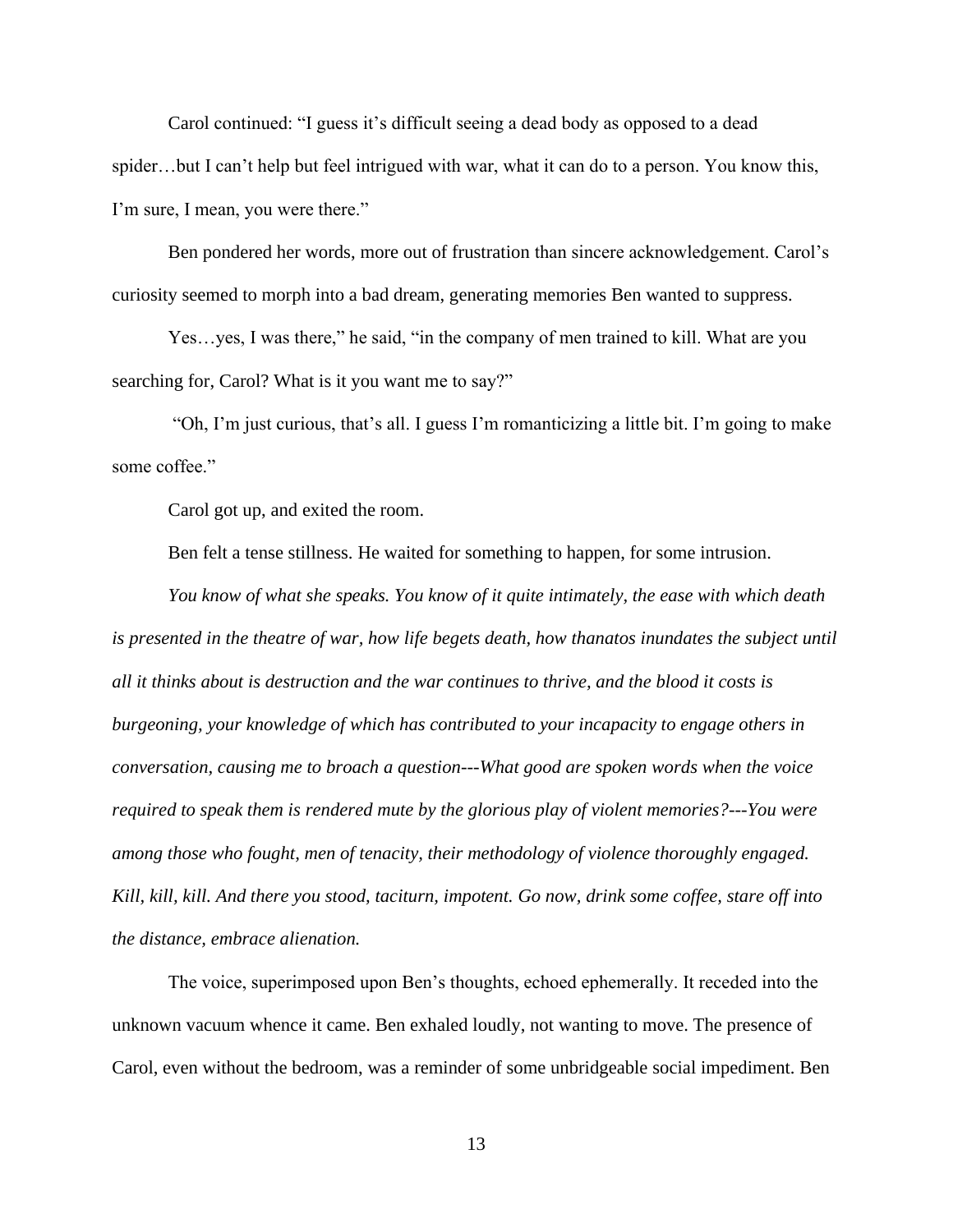supposed that a pleasant jolt of caffeine might displace his ruminative world with something fresh, some golden thought.

He pulled his body out of bed. He put on a pair of sweat pants and went to the kitchen. The bubbling din of percolating coffee filled the room. Carol was sitting at the table, a newspaper positioned nearby, untouched.

"Aren't you going to read the news?" Ben asked, taking a coffee cup out of a cabinet.

"No…why should I, it's all the same. I feel like watching a movie. Maybe I will after coffee."

The dining room window, facing east, was aglow with sunshine. It was a reminder to Ben that it was a new day, yet one he anticipated would be darkly colored by recursive memories.

Ben stood watching the coffee bubble and froth in the pot. It required of him some patience which he was willing to expend as he waited for the percolation to cease. When it did, he brought the pot to the table, poured the coffee into Carol's mug and then into his own, and sat down. He observed the city newspaper with some hesitancy, though he wondered about the nature of the front page, with headlines like *War Continues*, *Tribunal of World Powers Highly Divisive and Ineffectual*, *New Entertainment Complexes Built in Urban Centers*---intimations of the madness inhabiting different spheres of existence.

Carol observed her coffee mug with disinterest. The sunlight on the window faded, perhaps obscured by a thick cloud meandering into its path of radiance. Ben reached for the paper. Then he became distracted by the expression of unsettlement exhibited on Carol's face.

"I feel like something weird's going to happen," she said, as though speaking to herself, her face fixed on the window.

"What do you mean?" Ben asked.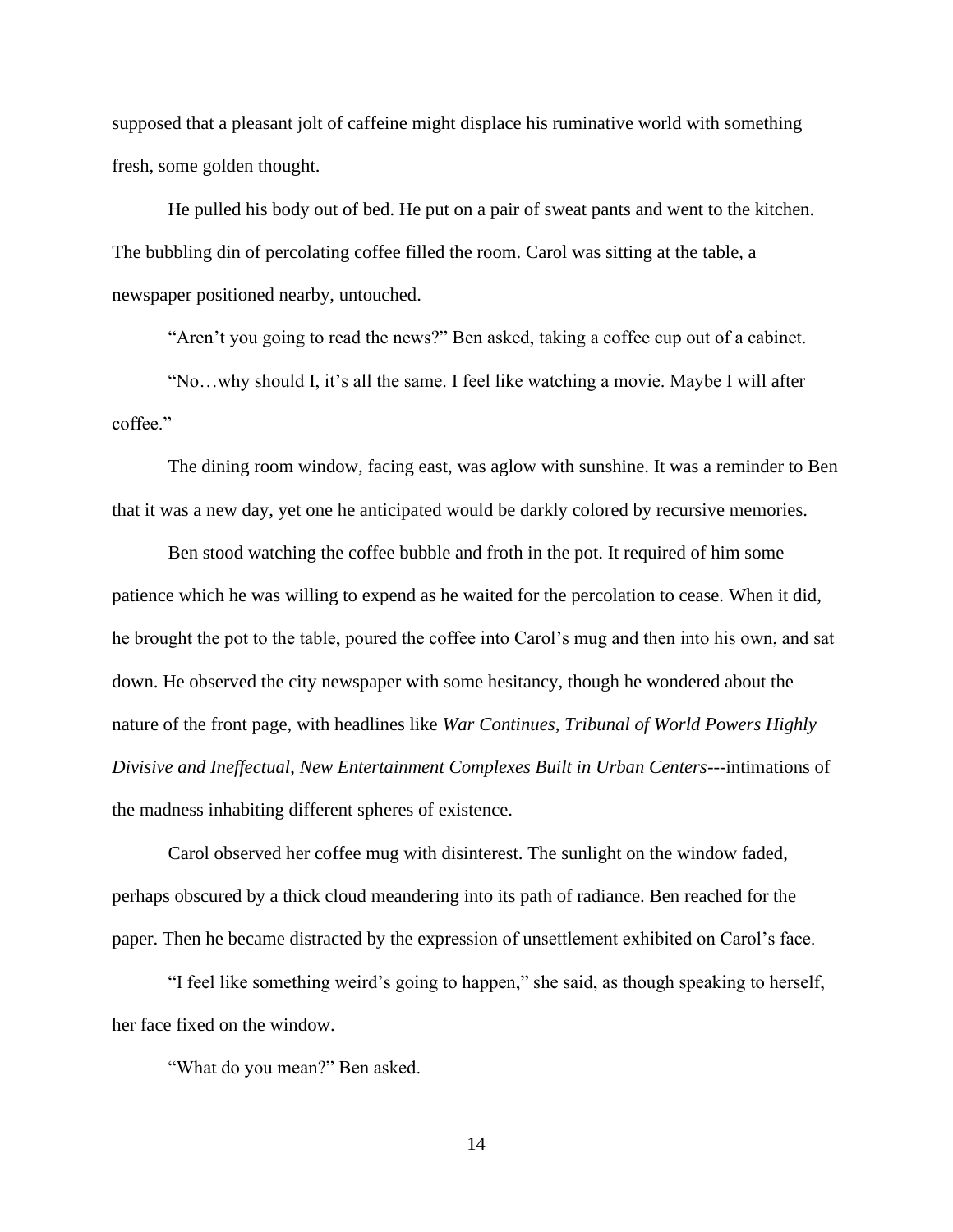"I don't know. I just feel something weird. I don't even want to drink my coffee anymore…what's wrong with you? You seem so distant."

"I'm not sure, really. There is a part of me that still wants to be at the front. All I have are memories."

"Why would you like to go back to the front?" Carol asked incredulously.

"No reason,"

"Well, there has to be a reason?"

"What would you care if I told you?"

"I think you're just being hyperbolic."

"Hyperbolic?" Ben inquired, suddenly agitated. He forgot about his coffee. "You're not the one plagued by nightmares. You're not the one whose memories are filled with violence. Sometimes I get the feeling that, to you, this war on the outside of Terra is something to be humored by, to be ignored, to be dramatized for the purposes of entertainment. That's all everyone thinks about. What to see next, what to do to avoid the truth."

Ben regarded Carol coldly. The newspaper was face up on the table like a functionless rag to be observed fleetingly, superficially, before being thrown away.

"Oh, Ben," Carol said, uninterested, "just drink your coffee, it can't be that bad. Then, again, almost to herself, "I feel like something strange is going to happen."

There was a loud knock at the door. Ben stood up and went to the door and opened it. He beheld two men, both contained in dark overcoats. Their faces were hidden by the shadow generated by the brims of their fedora hats. Without voicing a greeting, without waiting for an invitation to enter, the two men forcibly moved past Ben. Ben was immediately disoriented. He closed the door and turned to find that the two men were observing the properties of the room.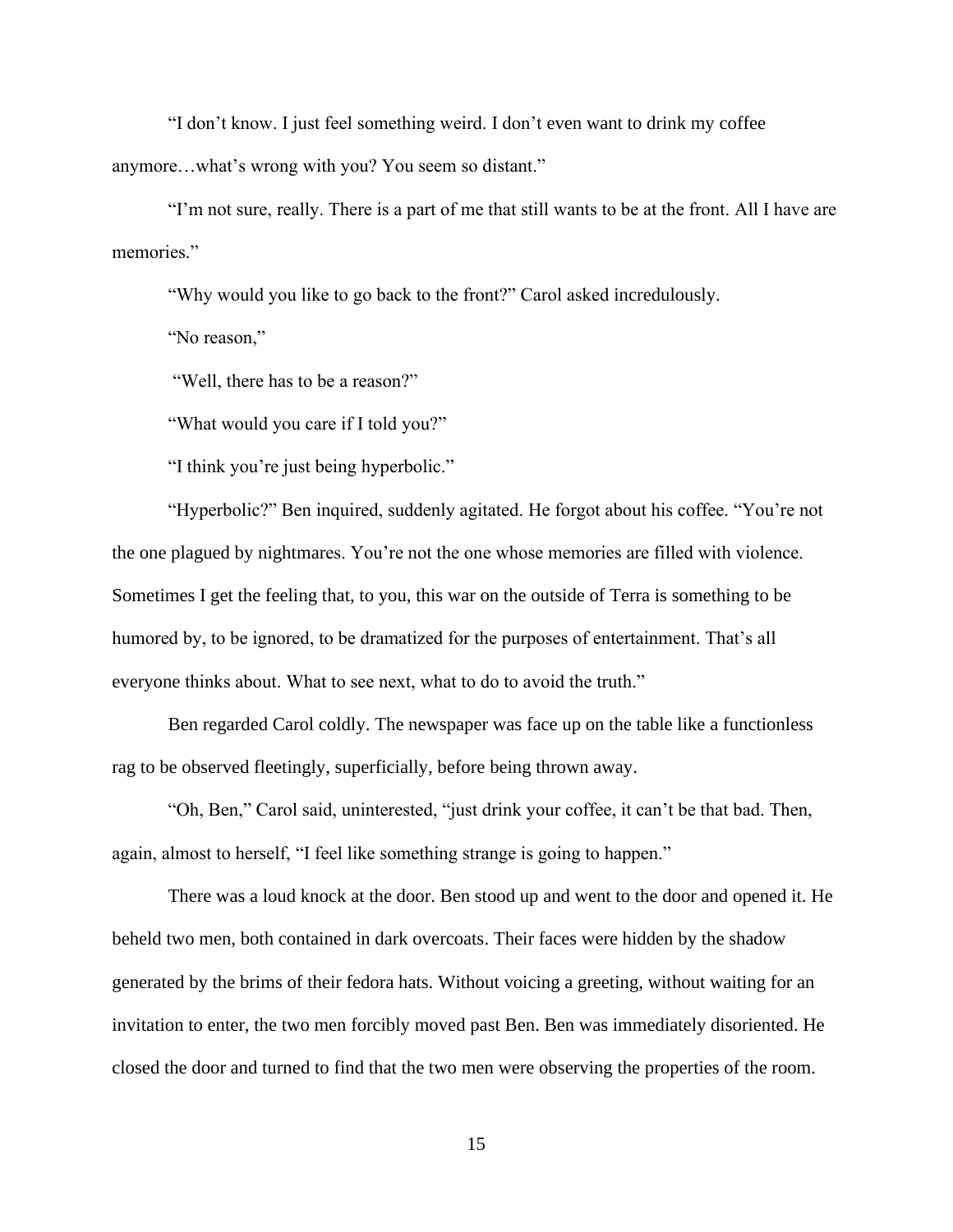They removed their hats. There was a sheen emanating from their somewhat matching, expressionless faces. The sheen was not perspiration.

The one nearest to Ben turned and said, "Nice place, my name's Albert."

"Yes, nice place here, my name is Isaac," said the other, his face twitching spasmodically.

Albert, his hair a polished brown, turned to observe Carol. "Wow, look at you. Hey, Isaac, look at her."

"Yeah, she's good looking," said Isaac. "Could you get me some coffee, dear, I need a stimulant that's legal, no sugar or cream. Thank you so much."

"Ben, who are these men?" Carol asked.

"Don't worry, Carol, just…just get him some coffee," Ben replied.

"Yeah, get me some coffee," Isaac said.

Carol got up and rushed through the kitchen and down the hall and into the bedroom, and slammed the door. Ben returned to his seat at the table. Albert and Isaac stood looming and indomitable and mocking, an odd confluence of jest and roiling aggression. Ben gazed into the interior of his cup of coffee. He saw a stagnant brown disc in which a reflection of the ceiling was captured. The upward floatation of steam had all but expired.

"I guess I'm not getting any coffee," Isaac said, his expression of chagrin somewhat fabricated, as though he was acting. His face once more underwent a sharp spasm. His mouth formed into a smile, yet there was no coherent thought behind it. It simply suggested the reality of some emotional programming, some impenetrable façade. Ben observed Isaac and was disquieted by the artificiality of the man's hair. It had the consistency of baked clay, unmoving.

"I know who you guys are," Ben said.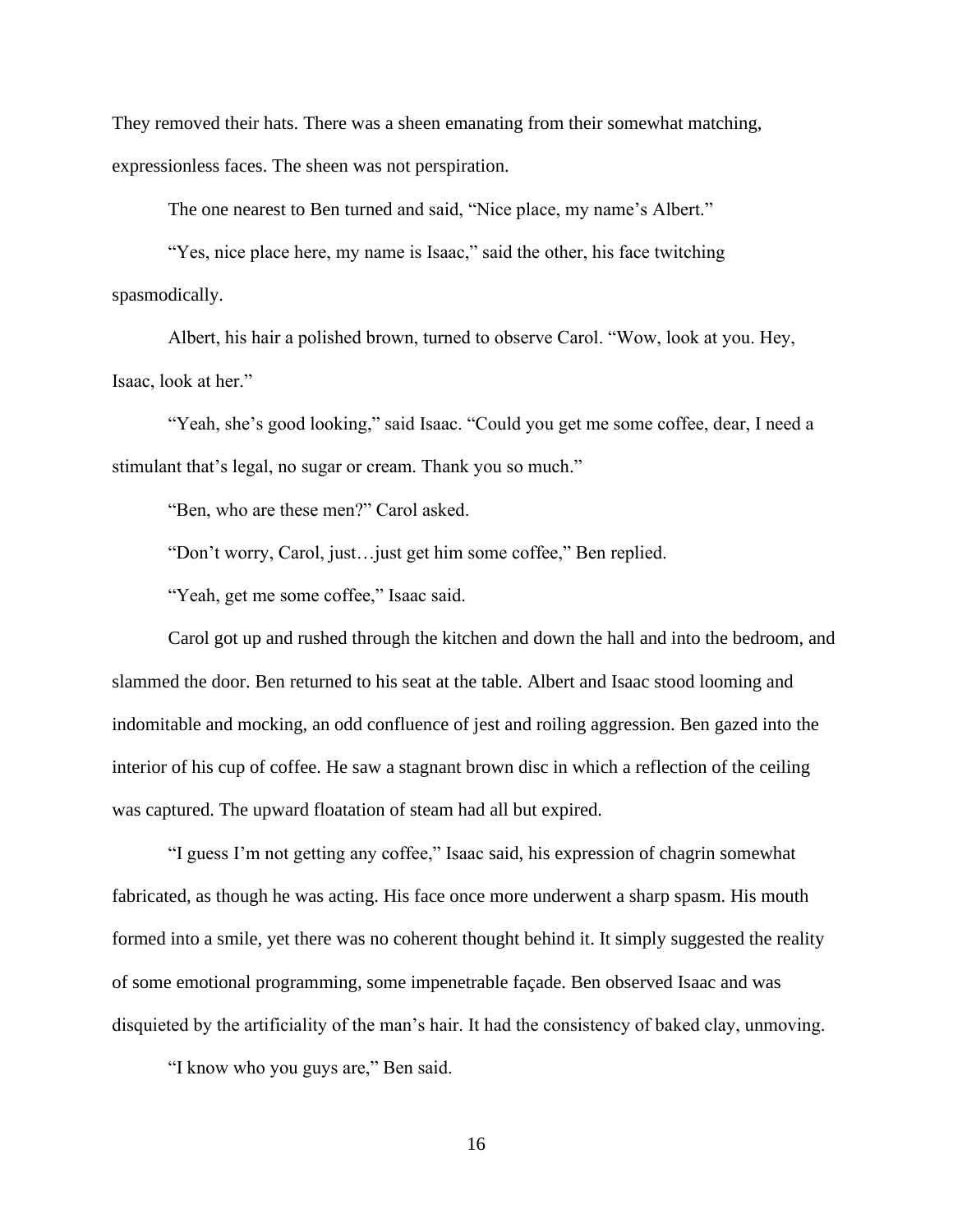"Is that right?" Albert said.

"Yes, I know---," Ben began to state.

"Of course you do," Isaac interjected.

The two men were examining the aspects of the kitchen through an in depth perusal. They were opening up cabinetry, running hands over surfaces, sniffing the air, studying the sink, their movements precise and fluid. What were they looking for? Their movements discomfited Ben. It felt as though he was watching a surreal film. At any given moment, a director would appear from behind the scene, calling for all action to cease.

Ben once more gazed into his cup of coffee while Albert and Isaac inspected the features of the kitchen.

"You're here on behalf of Victor Proto," Ben said, yet he did not feel that the statement belonged to him, almost as though an external force had compelled him to speak it.

Both Albert and Isaac ceased their movements simultaneously. After a pause, Isaac said, "How do you know?"

"Smart," Albert said.

"I don't know," Ben said.

Isaac erected himself. Albert produced a wide grin and began to laugh.

"I guess he's found us out, what do you say to that, Isaac?" Albert said through his laughter.

"Impressive," Isaac said, his eyes fixed on Ben.

Feeling the penetrating gaze of Isaac, Ben turned away from his cup of coffee, and said with conviction, "You both reek of synthetics."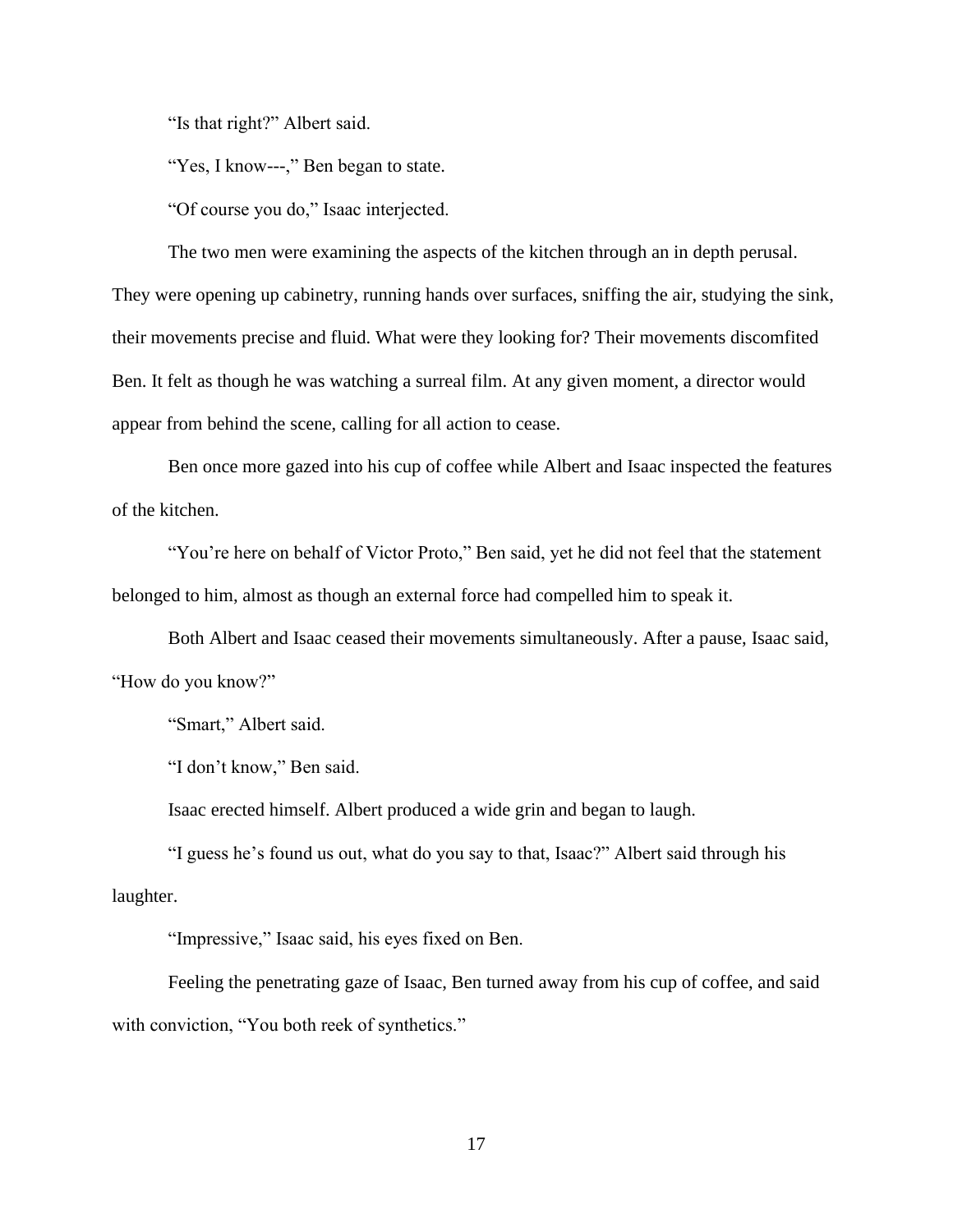"What if it was in reverse," Albert said. "What if you're synthetic and we're as real as real can be. It's hard to say, don't you think?"

"Yeah," Isaac said. "Think on that, oh wise one."

"I can't and I won't," Ben said, feeling charged. "You both are here as errand machines for Victor…what does he want?"

"He requests your services in the world of underground journalism…why else would he want you?" Albert posed.

"So he sent us," Isaac added.

"As a friendly gesture," Albert said.

Ben felt an encroachment on his mental space. These two synthetic beings seemed to be watching the formation of his thoughts. They seemed to be monitoring his emotional response to what and how they were speaking.

The air in the dining room was approaching a near insufferable aspect of congestion. Ben was reduced to consider his own powerlessness, generated by the nearness of these strange men. Albert and Isaac emitted waves of indeterminate emotion. At any moment, their moods could alter. Ben concluded that the only way to regain a sense of security was to entertain their statements with as much resignation and acceptance that he could muster. But one question hung suspended around his thoughts: how did they know about Victor Proto? Ben inhaled sharply, wanting more information.

"And if I refuse to go to Victor?" he asked, attempting to steady his voice.

"That's crazy talk," Isaac said, crafting a smile while exposing clenched teeth.

"Then we will be forced to distort your reality…violently," Albert said.

"It's already been distorted violently," Ben countered.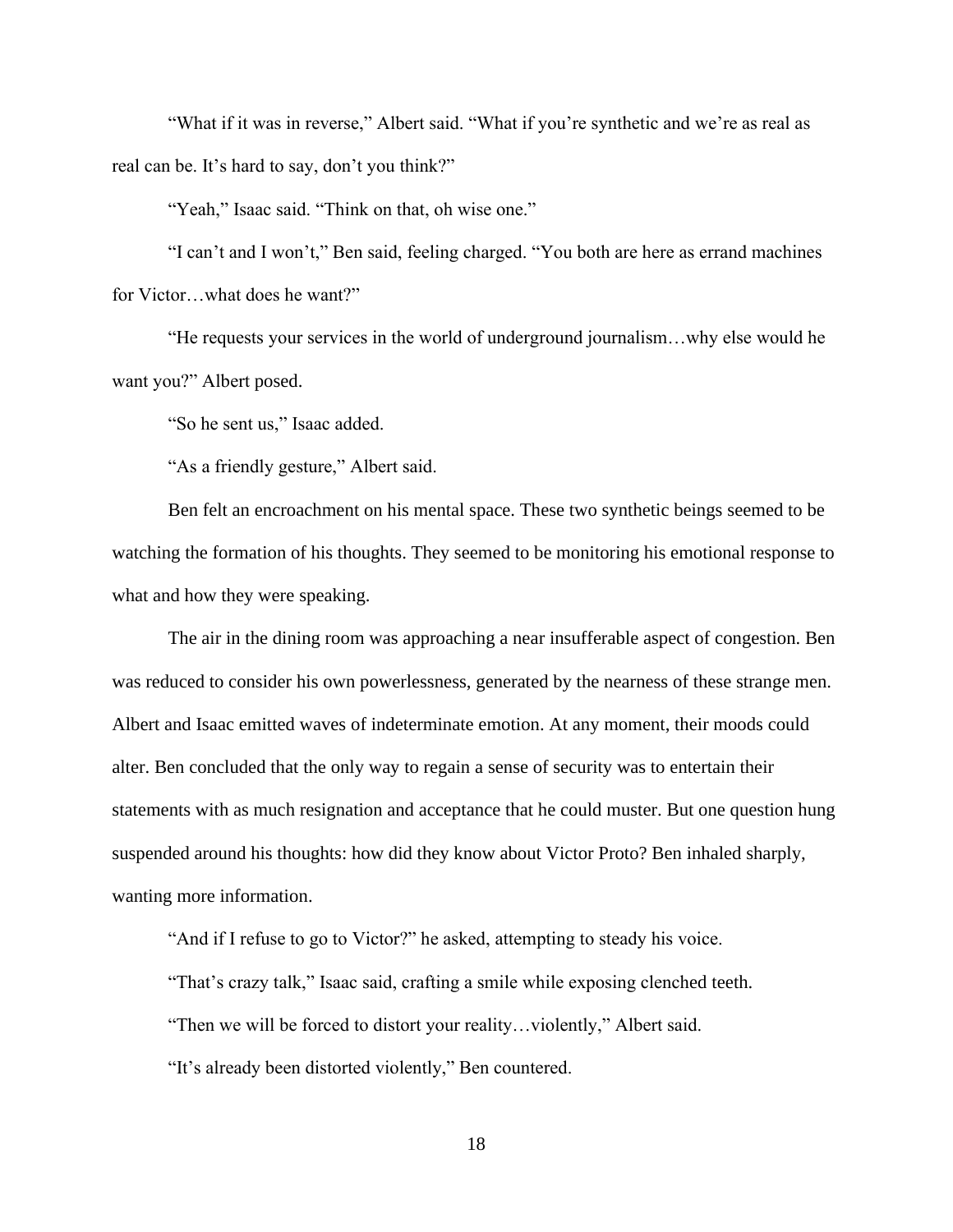"If you refuse this call, then you'll not like the change in your physical environment. As representatives of Central Government, our beloved sovereignty of Terra, we are required to demand the utmost obedience," Isaac said.

"There is no such thing as central government…only men bent on perpetuating war," Ben heard himself saying.

"We'll give you a brief time to reconsider the situation here," Albert said. "We'd hate for it to get messy."

Ben did not respond. His brooding eyes returned to observing his cup of coffee. Still, the pair of government agents loomed like monolithic entities. They were the spawn of some reaction between society and technology. Their behavioral capacities were wide ranging, menacing, and possessed of an intrinsic unevenness. They both emanated a violence not yet ignited.

Ben saw them peripherally, his trepidation rising. They stood like sentinels to some authoritative locality in which machines adorned in flesh walked the world in endless streams. Ben realized that these artificial beings had been surreptitiously integrated into society.

And amidst all of this inner commotion seething through Ben, something filtered into his consciousness.

*You know you have to go. Victor waits for you while contained in a place of sleepless impatience. He had these machines programmed to seek you out. Why hesitate? Why exhibit a pathetic and gloomy reluctance? You are attached to the process of reportage. What would be your function without it? You are a component of this war that rages and progresses without any hint of end. You sleep, eat, and dwell in the bower of your own private anguish, yet you are drawn to the darksome abode of violence between humans, almost as though there is a part of*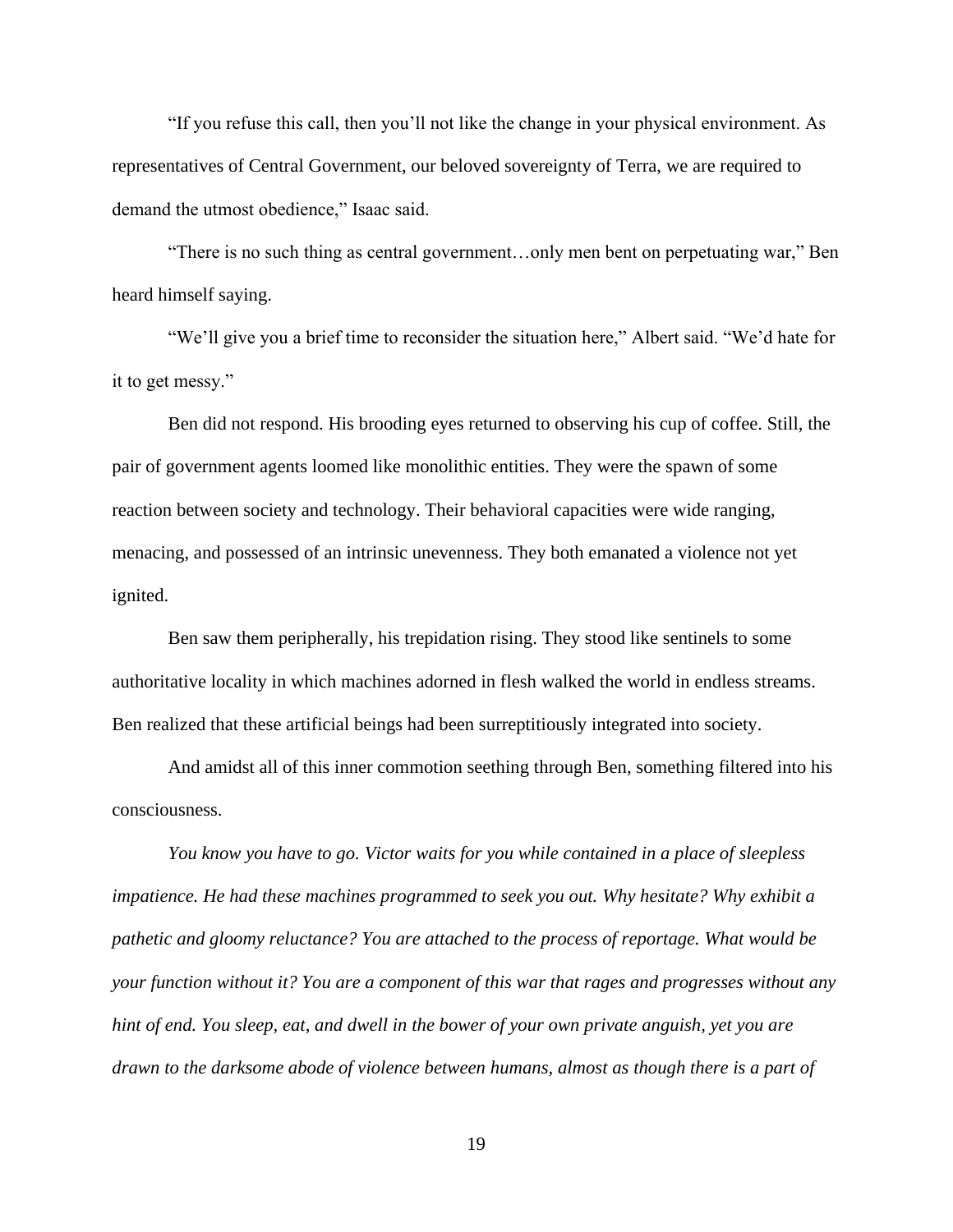*you that treasures a return to such an abode, to see it unimpeded, unprocessed, completely detached from simulation.* 

"He's quiet; he must be thinking," Albert smirked, turning to Isaac.

"Thinking too hard, I daresay," Isaac added.

Ben felt the voice leave his mind. It diminished into whatever corner of consciousness had generated its existence. It was like a vast unknown. It was like the kind that all manner of explorers entertain before concluding that there is nothing to seek, nothing to understand, nothing to procure. Ben, fighting answerless questions in his pensiveness, turned away from his cup of coffee once more, and said definitively, "Ok, I'll go to Victor."

"Is he telling us the truth?" Albert tilted his head speculatively.

"Yes…it seems so," Isaac said, narrowing his eyes at Ben. "Be prompt, Ben Gottman, Victor's impatience grows."

Albert and Isaac turned to each other and froze. Their smiles were wide and fixed as though having been etched by the same facial architect.

Ben stood up. He passed quickly through the kitchen and down the hall to the bedroom. Albert and Isaac returned to studying the myriad surfaces of the house as though they were in a museum. They moved from here to there, each location an exhibit worth exploring but done so with a programmed compulsion.

Ben opened the door to the bedroom. He remained standing at the threshold. The light in the room was dim. Carol lay curled up on the bed, turned away from the door.

"Are you alright, Carol?" Ben asked.

"Who are they? Who are those men?" Carol asked.

"I think they're artificial intelligence."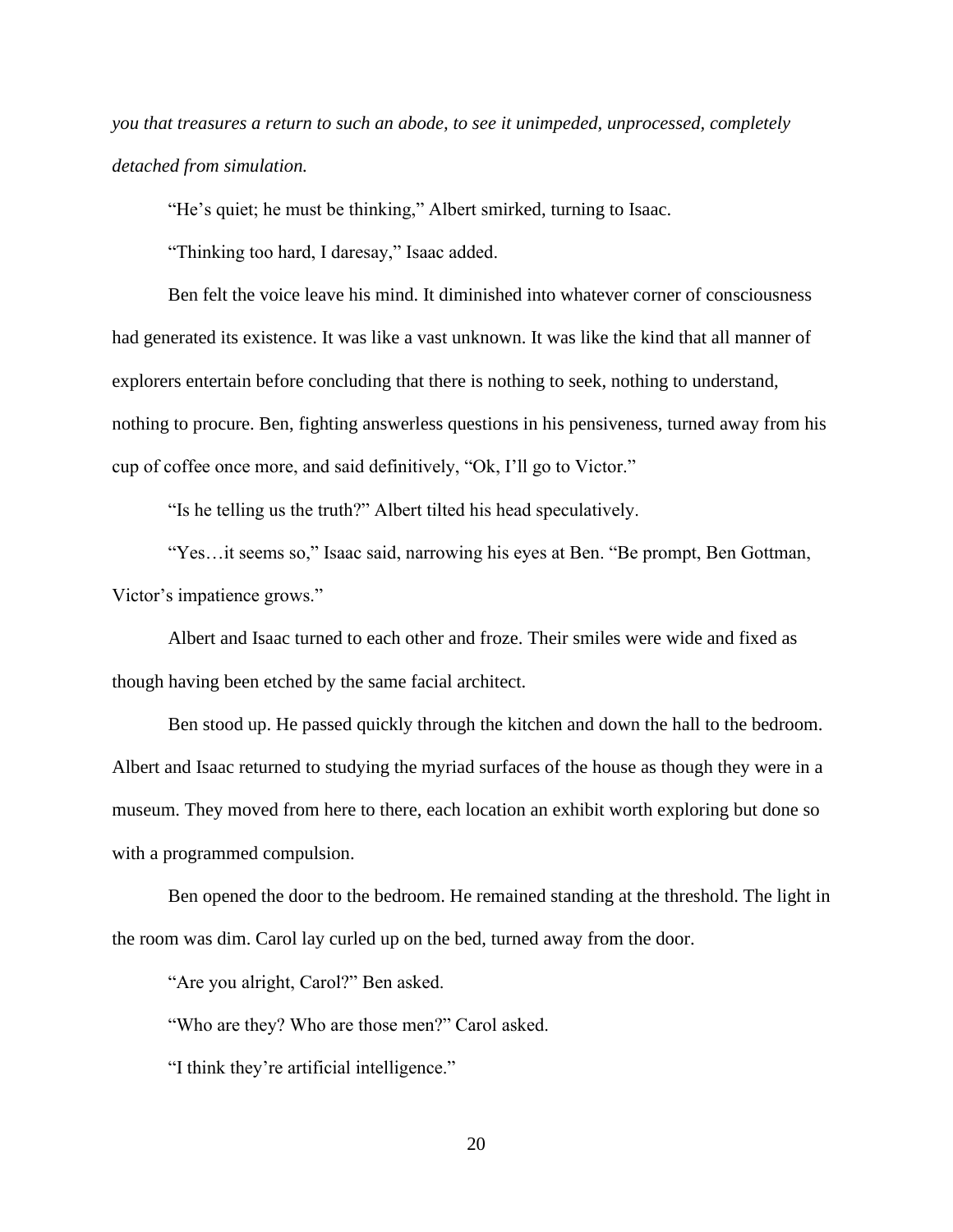"I felt…I feel something strange," Carol began. "When they came in, it was like my mind was in many different places at once."

"I felt like that, too."

"My mind…my mind felt stretched," Carol said, almost whimpering. "It was like I was looking into my thoughts, and what I saw frightened me. There were images that were dark and disturbing, yet I didn't want them to go. I wanted them to touch me…sexually."

"My impression is that they're here for a reason."

"How do you know that?"

"I don't know. I really don't know."

"I still feel them," Carol admitted. "Searching my mind, penetrating me…I want more for some reason, but I'm afraid."

Carol shifted in the bed. The whiteness of her night gown had darkened. There was a shadowy consistency in the room. The slightly shuttered window was no longer illumined by morning sun glow. Ben waited and exhaled heavily. Even to him, his voice sounded entangled, estranged from ownership.

"What are they doing now?" Carol asked.

"They look to be inspecting our kitchen. Are you ok?"

"Yes, I'm fine," Carol said, her voice trembling. "I still feel them though, I still feel this sense of penetration."

"I felt like they entered my mind."

"It's all so strange."

Ben passed into the room. He closed the door and went to the closet, from which he retrieved a shirt and a pair of khakis and his tennis shoes. He took off his sweatpants, and put on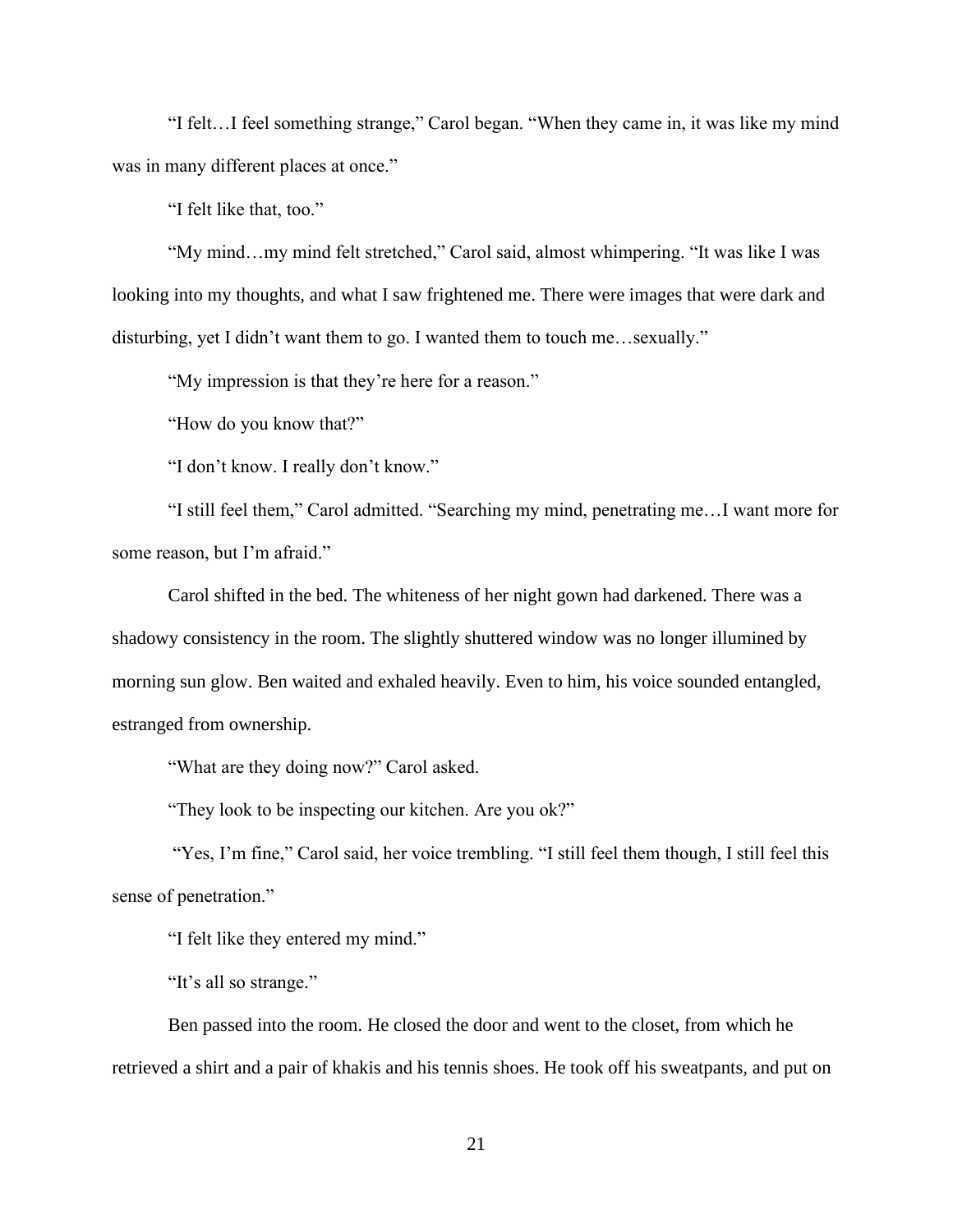the shirt and khakis and the shoes speedily, before walking to the door, opening it, and leaving the bedroom. Carol remained laying in a fetal position.

Ben passed through the house to discover that Albert and Isaac were sitting at the dining room table. Both of them had gotten a cup of coffee. Isaac turned to Ben and said:

"I hope you don't mind, we both decided to help ourselves to the coffee, not that we need it."

"Yes, not that we need it," Albert said.

Ben ignored them, moving into the kitchen to retrieve his keys.

"You should read the news today," Isaac said. "Apparently, the world powers are going deeper into contention. Terra is the expected victor, but who knows. Things might change. But, considering you don't write for this newspaper here, given your place in the underground press, you probably will welcome change, yes?"

"I have no idea what you're talking about," Ben said, reaching for his keys on the kitchen counter.

"Of course you do," Albert said. "Anyway, that's where're your headed, to the underground, to report on the war front for the purpose of informing those few who care on the nature of violence."

Ben felt his movements still. He felt the weight of consciousness as one would feel a new but invasive thought, affixing itself to the mind in the form of an indelible taint. These spawn of technology, sitting at his table, gingerly sipping their coffee, had gained knowledge of his occupation simply by entering his mind without immediate detection.

What was next?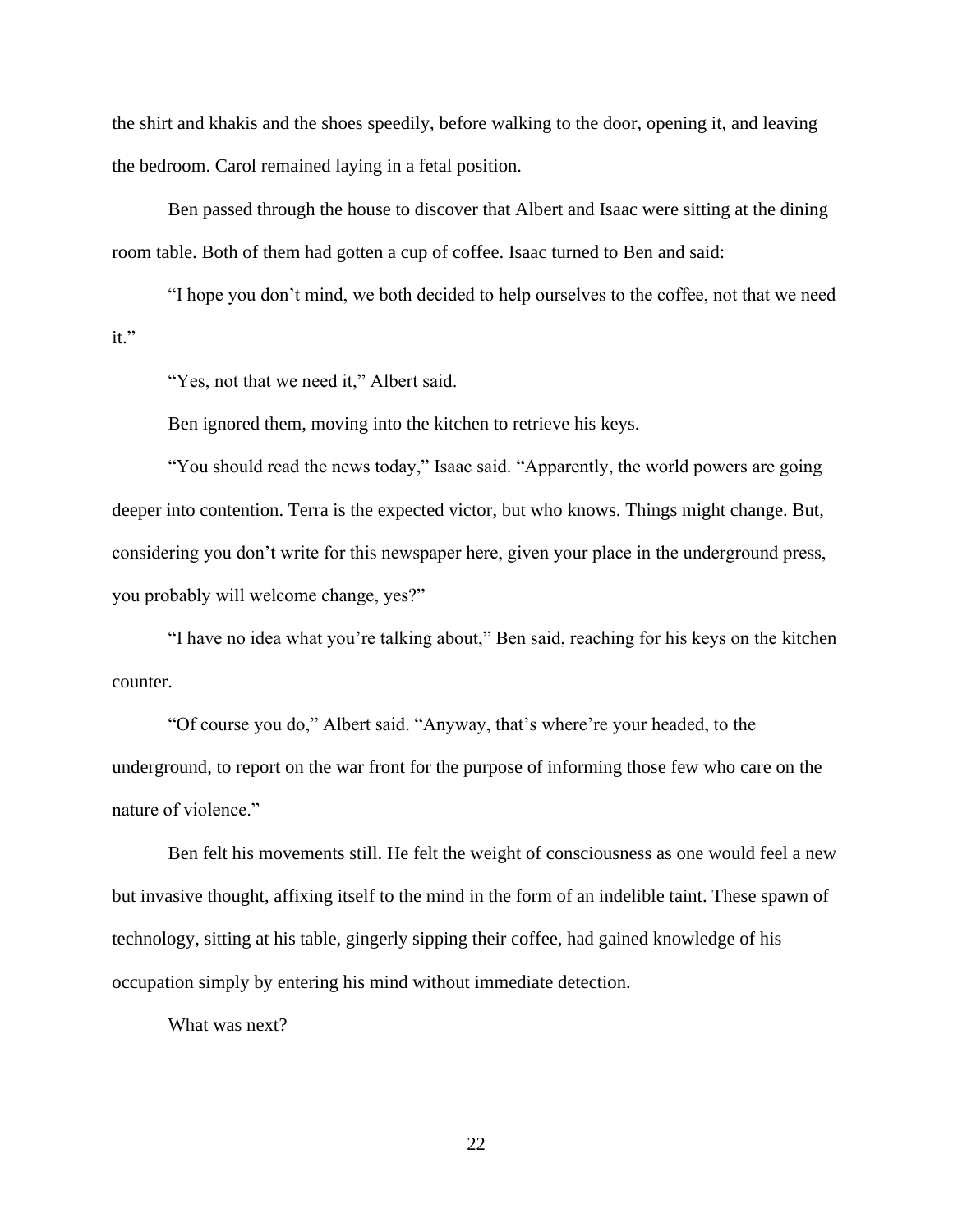Ben rushed out of the house, feeling somewhat detached from his physical movements.

Once outside, he felt a mild calm settle over him, now that he was out of the vortex generated by Albert and Isaac. He breathed in and out, engulfing the air in quick succession, feeling his nerves settle. Then, remembering Victor Proto, he proceeded down the block, knowing that he would eventually reach the machine-operated conveyor that would take him into the metropolis.

\*\*\*

Victor Proto was by himself, wandering the sleepless streets of the City of Terra. The night hour had assumed a glacial progression as the towering buildings of the business district punctured the vaulted opacity of the sky, all astronomical matter, the stars and moon, rendered invisible by an expanse of seamless clouds that did little to offset the interminable motion of city dwellers, each to their own prerogative, the current marking their unbothered passage ingesting Victor who, having not slept in days, was apt to feel suspended in some nightmarish vagueness, the dark encumbrances sagging beneath his brown eyes, the components of his visage fixed in some inarticulate discomposure where they were once marked by an ease of expression, when life's vicissitudes were not so insufferable, not so burdened by the turn of the world towards unrelenting war. He gazed up at the encompassing buildings in an attempt to find their zenith, but saw only a shapeless, yawning immensity, an inverted, brooding abyss, working in counterpoint with his ongoing push to negate an inner turbulence through some elusive balm, some assuaging moment of sense, that would lessen the painful contortions racking his soul. He looked down and saw his worn sneakers superimposed upon the unforgiving pavement, while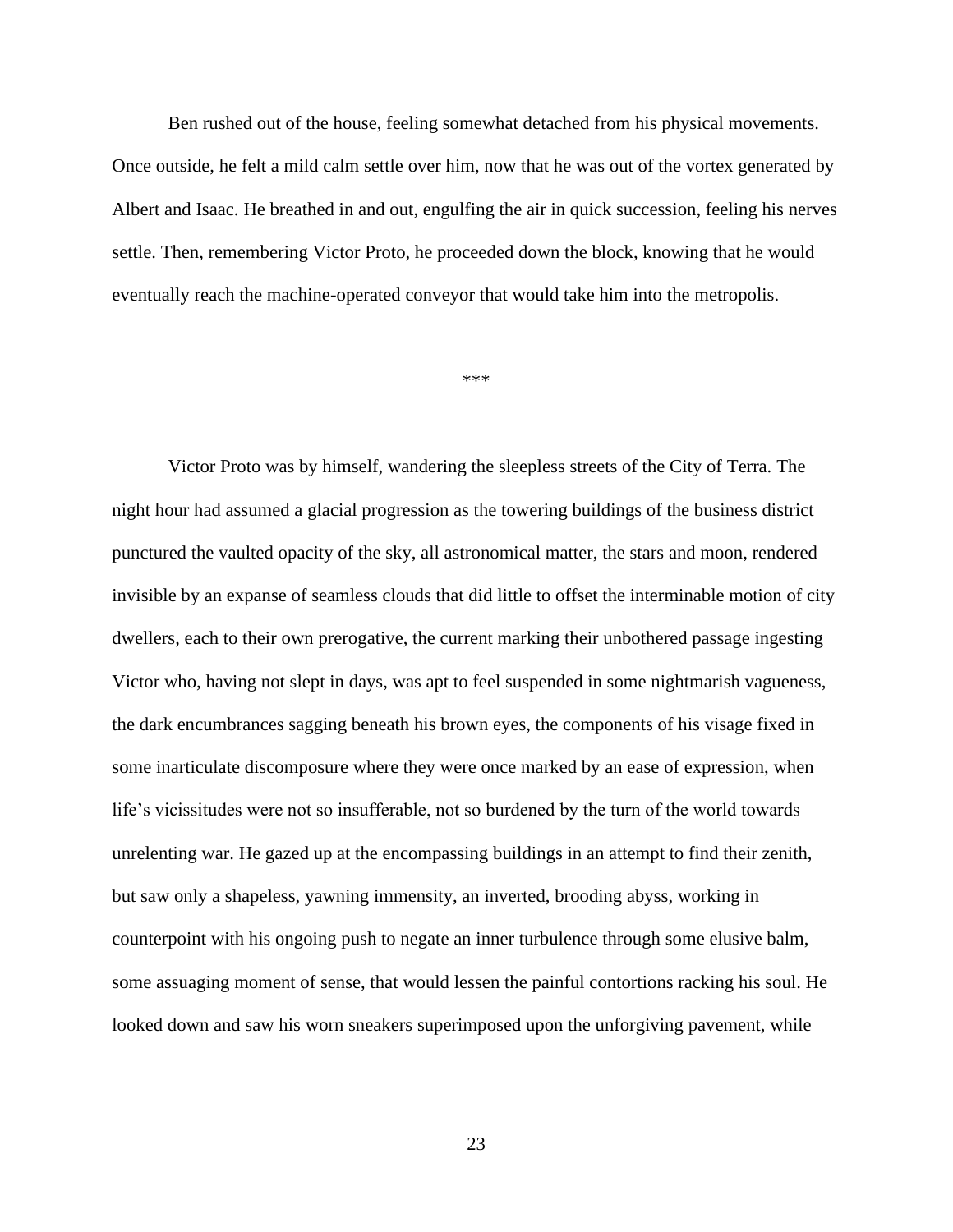that rush of civilian movement encompassed him, accentuating the eerie stillness in which he was momentarily positioned.

As his thoughts meandered down dark corridors better left unexplored for the weight they bestowed upon his spirit, he concluded that the very texture of his thoughts was informed by his aloneness. Feeling dwarfed by the looming buildings, he proceeded into movement, his steps unsteady, the sensation that he amounted to some unearthed specter hitting the foreground of his concentration.

Then he inhaled the city air. He smelled the fragrance of exhaust. He felt masticated by the stream of faceless pedestrians, all of whom were strangers. Automotive sounds assaulted his ears. He perceived the cracked sidewalk illuminated by the streetlights. He felt the mirage of some elusive utopic future. The war was beyond Terra, yet it was also in Terra, in ways that seemed to transcend general awareness. Victor's expression was unmoving with despondency. Stepping over the concrete, immersed in the city motion, yet feeling outside of it, he measured his movements against the current of his tempestuous interior. He did not know where he was going.

His aimlessness suddenly desisted. He found himself looking at a structure that seemed radically out of place. It had a stone façade, gothic in nature, figures etched thereon yet somewhat faded by erosion, the play of time. Victor could make out whispering angels, gesturing saints, demonic gargoyles, hovering cherubs. A steeple towered above him. Affixed to the apex of the steeple was a cross. He realized he was looking at a church. He realized he was beholding a relic of a past that no longer existed, a time long forgotten. Yet, he felt an ideological force coming from the church. It was a sacred space. And the figures carved into the stone were like signifiers of an order of worship upon which he projected mental images of people praying in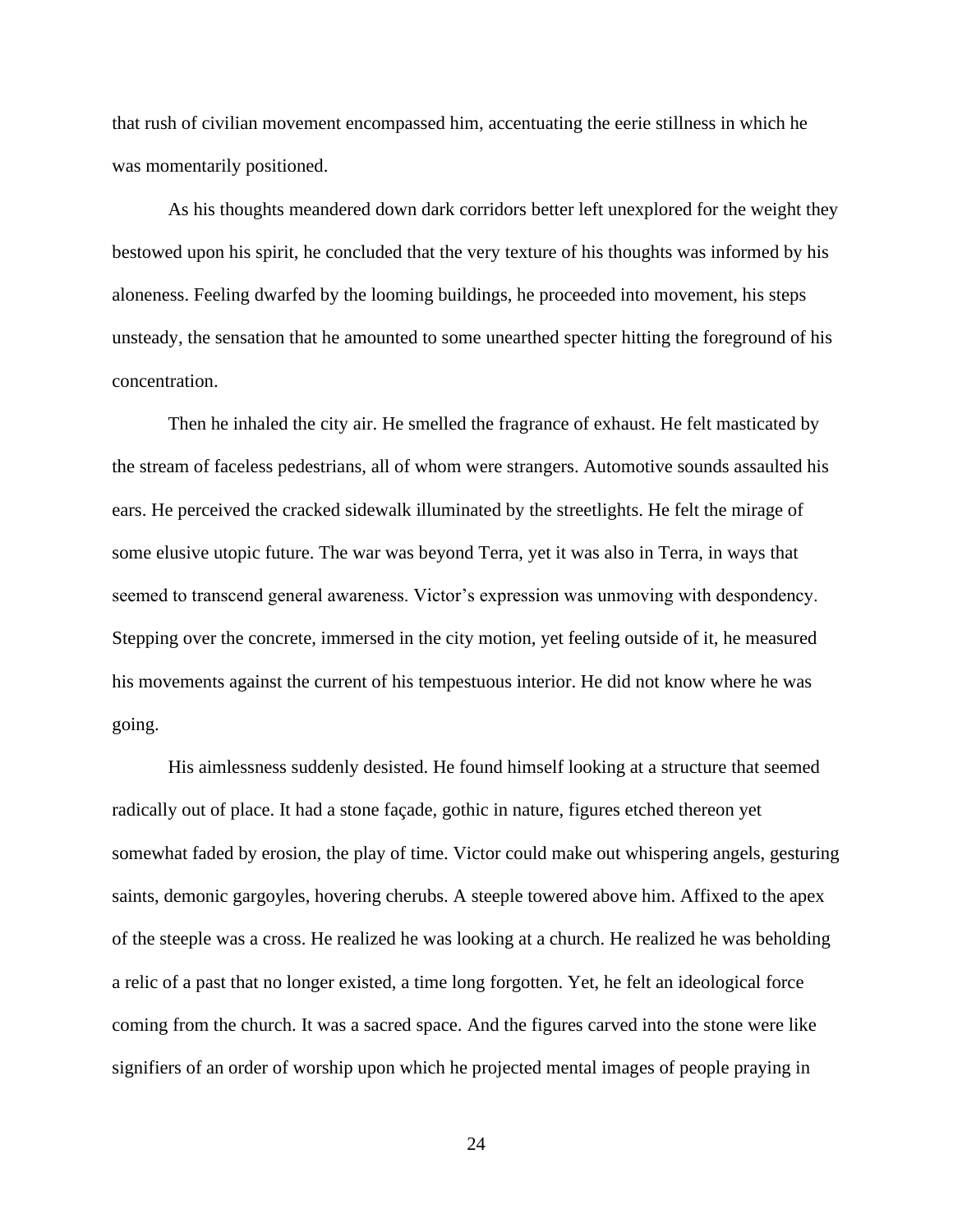pews, listening to sermons, embracing the concept of transubstantiation, deriving lessons from a hallowed tome.

Victor was propelled into a locus of wonder. He forgot about the dense thickets of pedestrian traffic ever in motion around him. The orchestra of urban sound lessoned. The profane space that was the city seemed to drip away, inciting Victor to forget where he was exactly. The church was like some aberrant locality, a recollection that had taken on form and substance. The epoch that marked its influence, a vague memory, was suddenly present, shedding its antiquated garments.

Victor thought of entering the church. He was swayed by an evolving curiosity. He approached the steps leading up to the church's wooden door. He stopped. His concentration settled upon a man sitting on the steps. The man was attired in dirty rags, his expression marked by the chronic fatigue of poverty. His skin was splotched and filth-encrusted and peppered here and there with contusions. His eyes were half-closed. He was stooped over, motionless. An apparition given material form, he looked like he could have melded with the figures on the church's façade. He shifted and smiled, exposing chipped and discolored teeth. Then he saw Victor and spoke, his voice somewhat cracked and atonal:

"You, too, want comfort for whatever burdens you. You walk with death. It calculates your movements with precision. All around you are inaccessible beings, thrust into an existence that you are removed from. This city, this raging cesspool inundates you. This church that you've been pondering is a near-dead indication of what goes beyond time, reaching into the eternal. Here, on these steps, we meet, your eyes assessing my condition."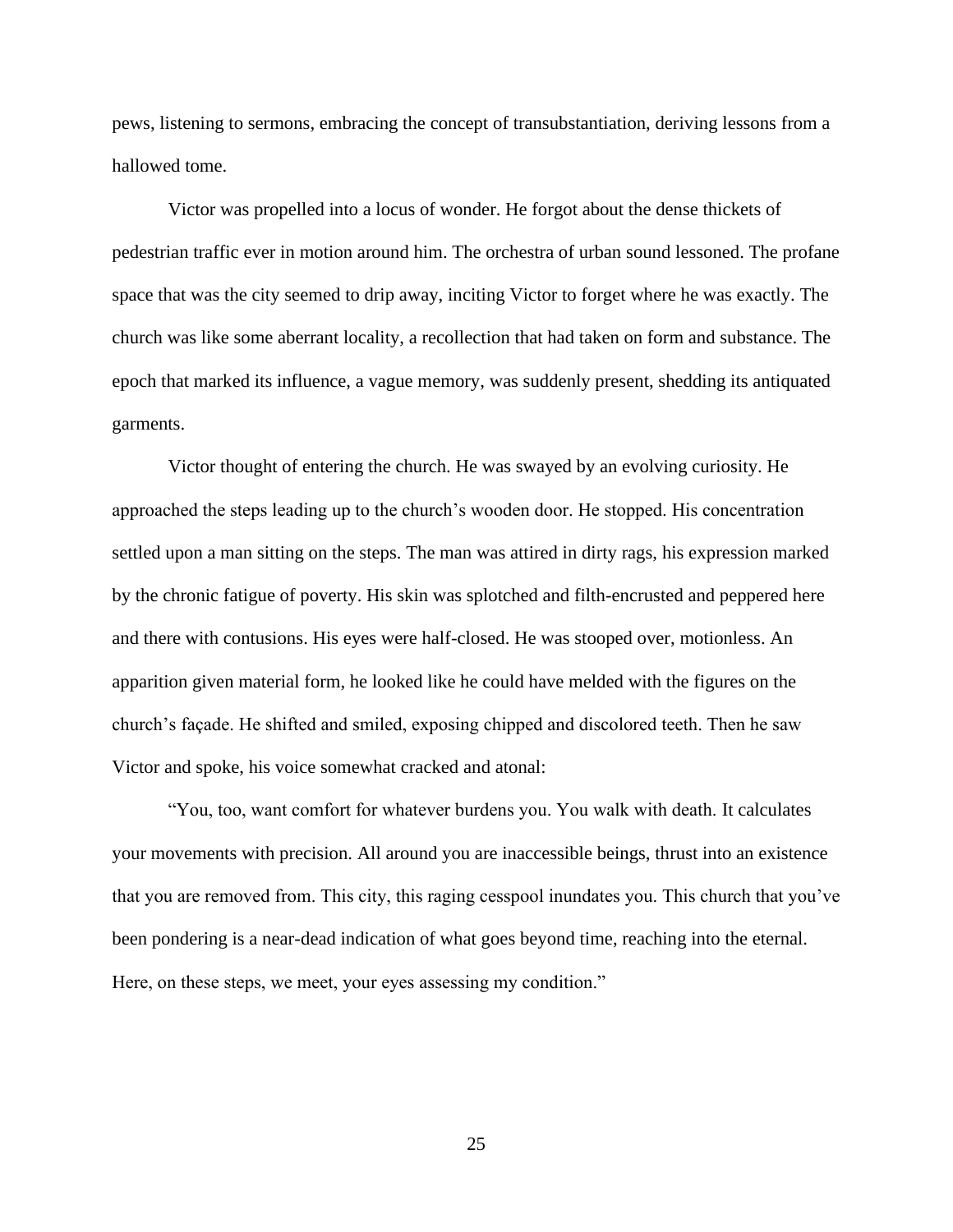Victor stood immobile. He was transfixed by this man before him. The man's voice, otherwise dissonant, was resonating in his mind with a strange musicality, like a refreshing gust of air from some perfumed garden. He sought words to exchange, but found none.

"And I wonder," the man said, "you're a wandering soul, seeking, seeking, seeking, what, may I ask?"

Victor remained transfixed. Then he hesitated, not knowing how to respond. The man's question pulsated within him, like a blinking semaphore. No answers were forthcoming. The void was real, the abyss offering a sigh of intimacy. Victor became distracted. In the background, there was the undulating noise of the metropolis. There was an interplay between disparate volume levels. It was like a language unto itself. The intermittent retardation of sound contended with sustained moments of loudness. The occasional pocket of stillness emerged. The auditory aggregate was like an orchestral depiction of oscillating moods. Victor then refocused his concentration on the man. He ventured a reply to the man's question. In so doing, he heard himself speak, yet he felt detached from the words, as though he did not own them: "I don't know."

The man produced a pained smile, and said, "What is to be known and what is not to be known? The question deserves some thought if in fact thought exists. You see me on these steps. This is my world, these steps. I plead from them. My smell offends most people who pass by. I am invisible to them otherwise. Then you came. You could pass for me, in many ways. Perhaps you are here to deliver me from my fixation with death and decay. Tell me, regarding who you are. I must know."

"I don't know," Victor said, at which moment the man before him changed.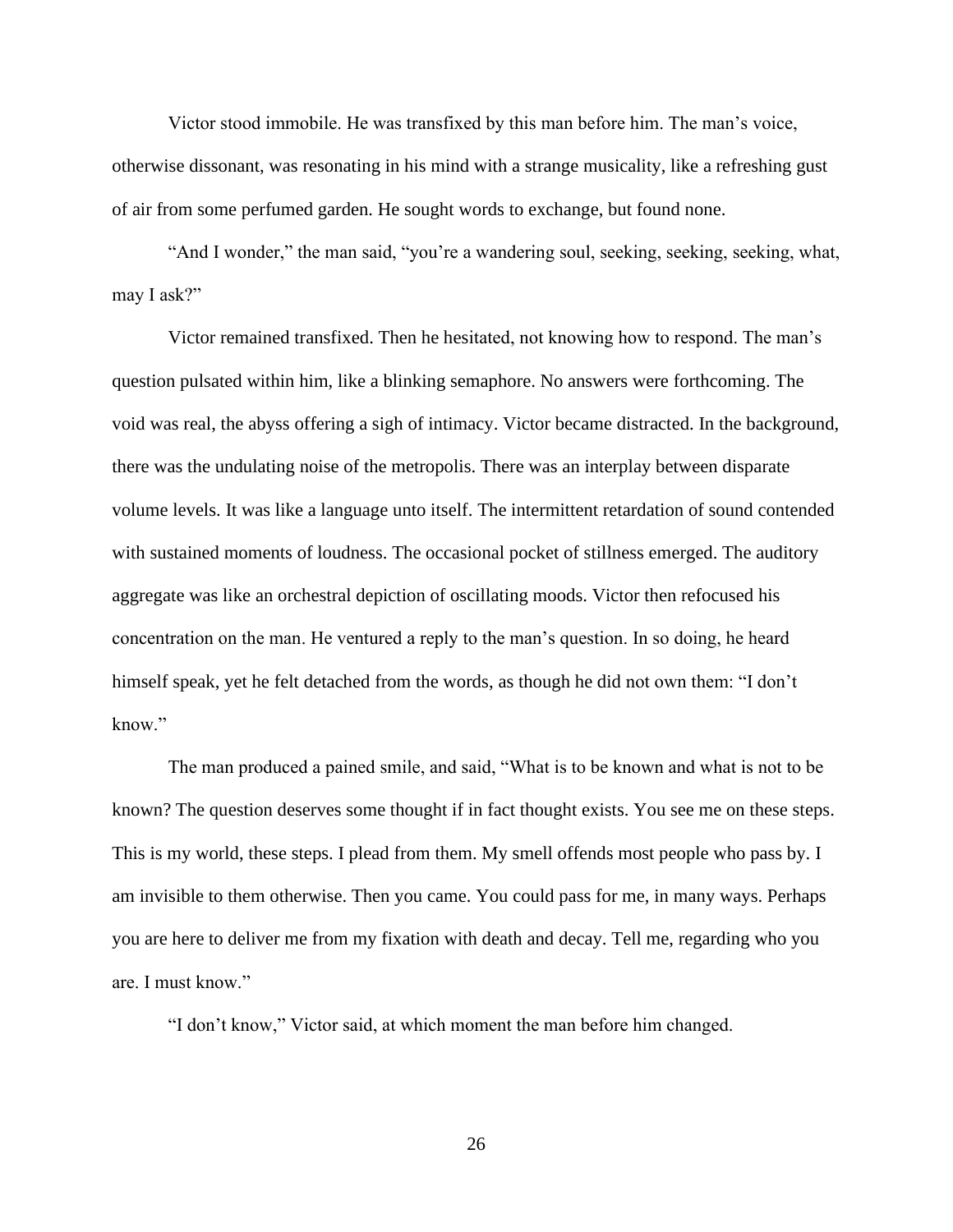That which was initially visible---the defeated countenance, the stained rags encasing an emaciated body, the curvature of a spine wracked by intractable burdens---all underwent a falling away. They were replaced by another living form. Victor gazed at this new formation of life. He was seized by a deepening wonder. His breathing began to quicken, as he beheld the equivalent of a shimmering hieroglyph with more than one meaning.

"What are you?" Victor managed to ask. His eyes were wide open, seeing something that defied immediate description.

"I am a shape-shifter," the form said. "I change according to the rotation of the world. I am seen only by those who entertain thoughts and doubts on what consciousness consists of, the overall make-up of the mind."

Against the neighboring darkness of night, the figure before Victor was coruscating. Victor saw it as an insensate portrait given breath and animation. He saw it breaking away from the fixity of paint, from two-dimensional confinement. He suppressed a desire to survey his surroundings, as he was beset by the feeling that he had been extracted from reality. Yet he did not want to break from the trance in which he was enveloped. An air of fascination had settled over him with great force. All the while, in some remote thought-corner, he was wondering if he was the only soul present seeing this strange figure sitting on the steps of the church. Victor then noticed the figure's face. Its expression was in motion, moving from one display of emotion to another. Victor observed the face's continuous alteration. He saw happiness, sadness, joy, rage, humor, fear, expressed in succession or blending together.

"What are you?" Victor inquired again. He heard the question echo within him. It had exited his mouth as though by its own volition.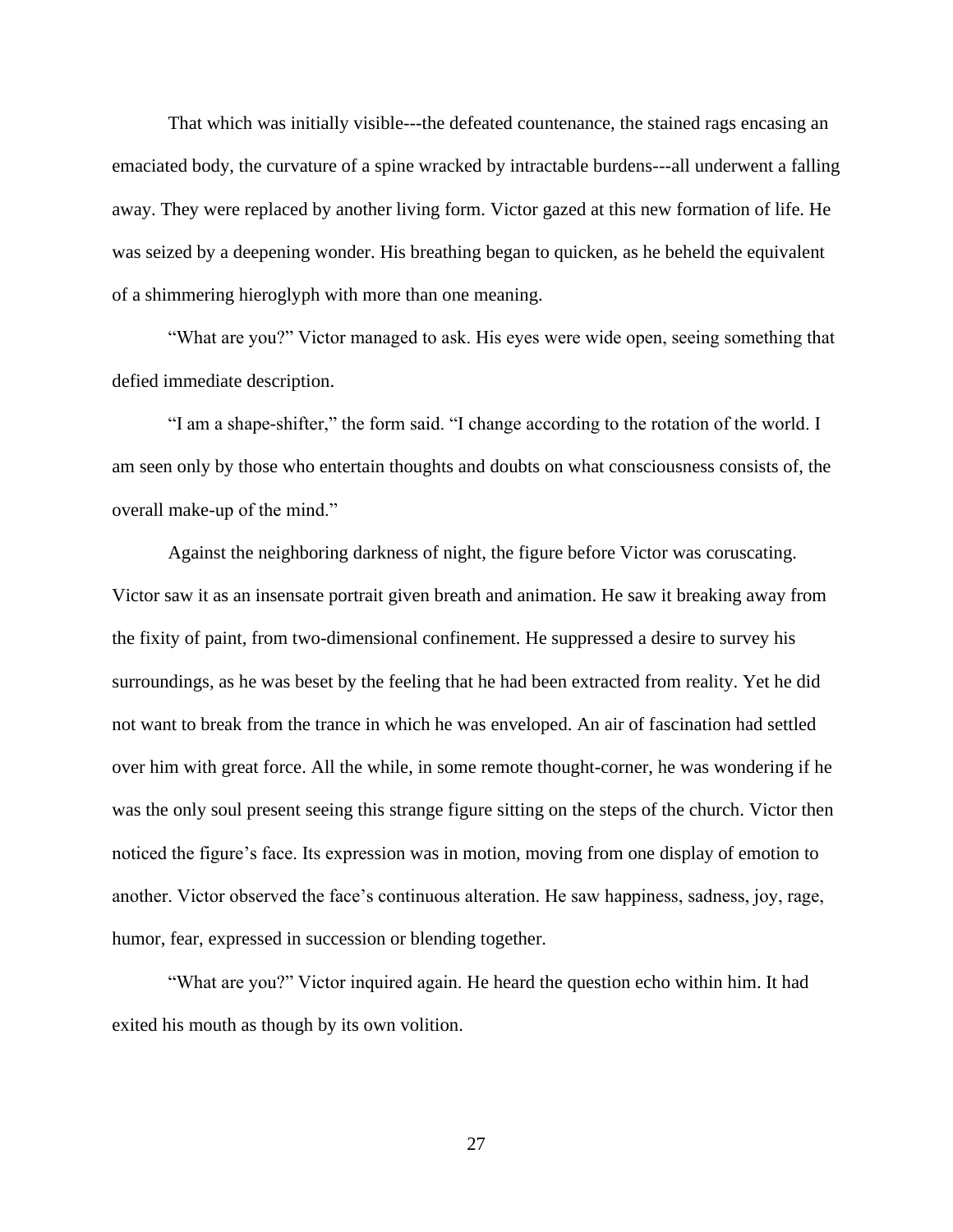"Cleary, you weren't listening," the figure said. "You seek my identity. To put it simply, I am an enigma. You see me as though you are in a waking dream. As of now, I am at once something and nothing, a true vision and a flawed hallucination."

Victor attempted to absorb these words. Yet, he fell subject to a burgeoning confusion. To be in two places at once. To be placed at the center of a dyadic construct, the resulting synthetic reaction leading to some position of impossibility, some beyondness. And as he mused over this dialectic, the figure began to change once more. The coruscation dissolved. The facial expressions ceased oscillating. Once more, Victor was looking at the impoverished man. He saw the stained clothes, the anguished expression, the stooped carriage. Victor felt time reestablish itself. He felt a disorienting return to fixed perception. He felt the sleepless motion of the city, a demonstration of life's ongoing persistence.

"You religious?" the man asked. The question was a mere mumble beneath the din of city-sound.

"I…I don't know," Victor responded after a moment of hesitation. What did he know? The question was heavy in his mind. It was shining with a terrible light. He turned away from the man. His eyes settled on the venous concrete without seeing its solidity, its glacial decomposition, the way the numerous fissures displayed a geometric discordance. How many times had this surface been stepped upon? He felt the near rush of pedestrians, a concatenation of the living, moving with conviction.

"You don't know? How can you not know?" the man asked. His voice sounded different now. It was etched into the air without any clear syllabic stress.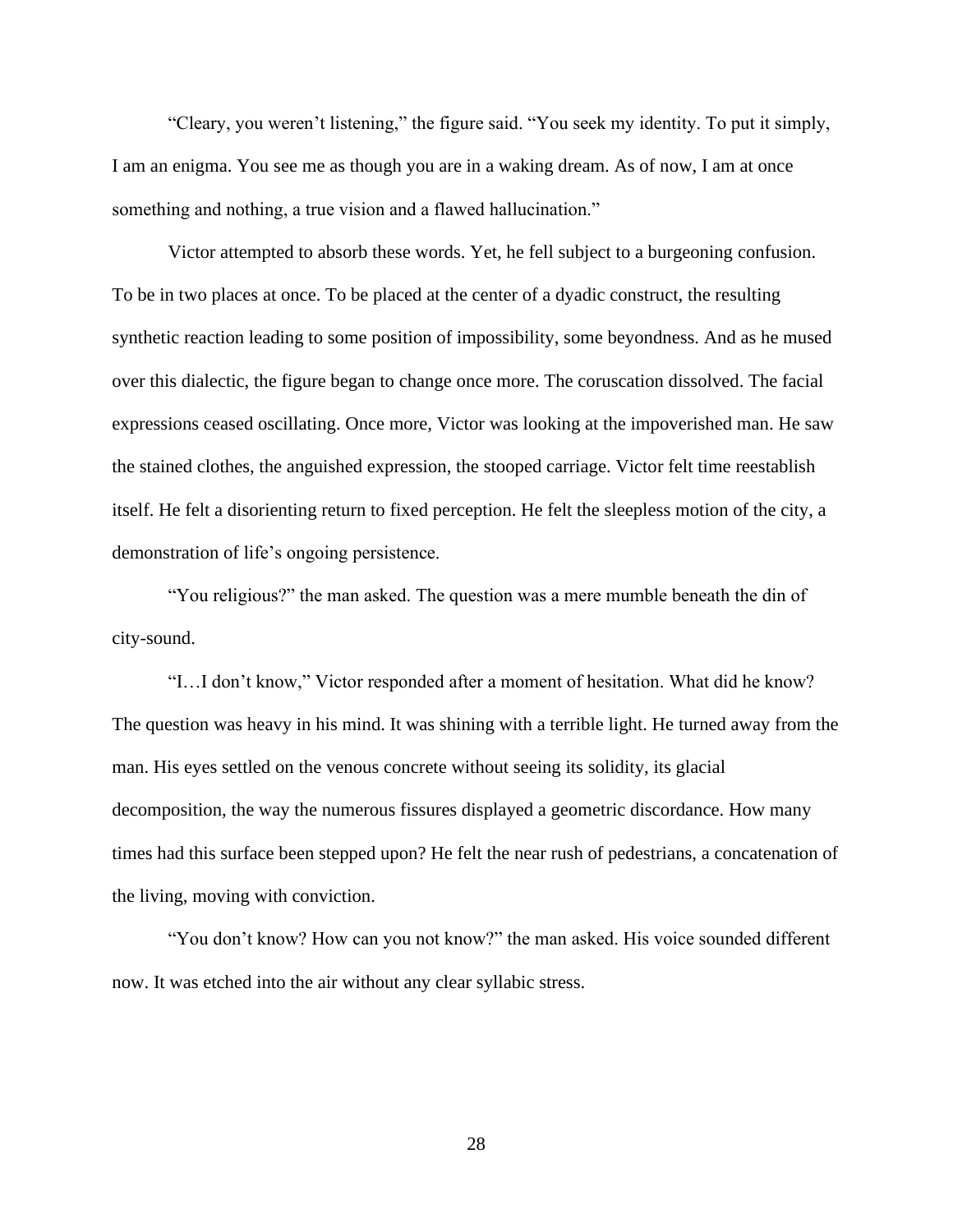Noting this change, Victor reoriented himself. He removed his gaze from the concrete and turned to observe the man and saw yet another alteration. Gone were the stooped shoulders. Gone was the emanation of suffering. The expression was now smiling.

"I'm with the city cinema school. I'm an actor." the man said, standing up adroitly. He brushed himself off. Then he removed a set of artificial teeth from his mouth, and spat and asked, "How did you like my performance?"

Victor recoiled in surprise.

"And you were just about to give me some money for my troubles, weren't you?" the actor asked, producing a barely audible chortle. "Surely I jest, surely I jest. Never trust an actor, my friend, never trust an actor."

The man skipped away. He filtered into the pedestrian stream. He was seemingly ingested by the frenetic motion.

Victor was left standing before the entrance of the church, discomposed. He was encumbered by an even greater aloneness. The near darkness of night, however impeded by the streetlights and the unending city-motion, was impregnated by a weighty tension. He found it hard to trust his perceptions and the yield of thought. What had just transpired, what had just arrested his focus, was now a thing of the past, lending to him a sense of incredulity. Reality was characterized by a newly fashioned and as yet unknown element to which he could not gain access. He passed a nervous hand over his brow. His subjectivity was further troubled. He felt invisible. He was reduced to being a mere monad, divested of body and matter.

He looked up, his gaze falling upon the windowed façade of a building adjacent to the church. Splayed upon the building was a virtual advertisement for the newest cinematic production. There was an image of a distended assault rifle. A serpent was coiled around the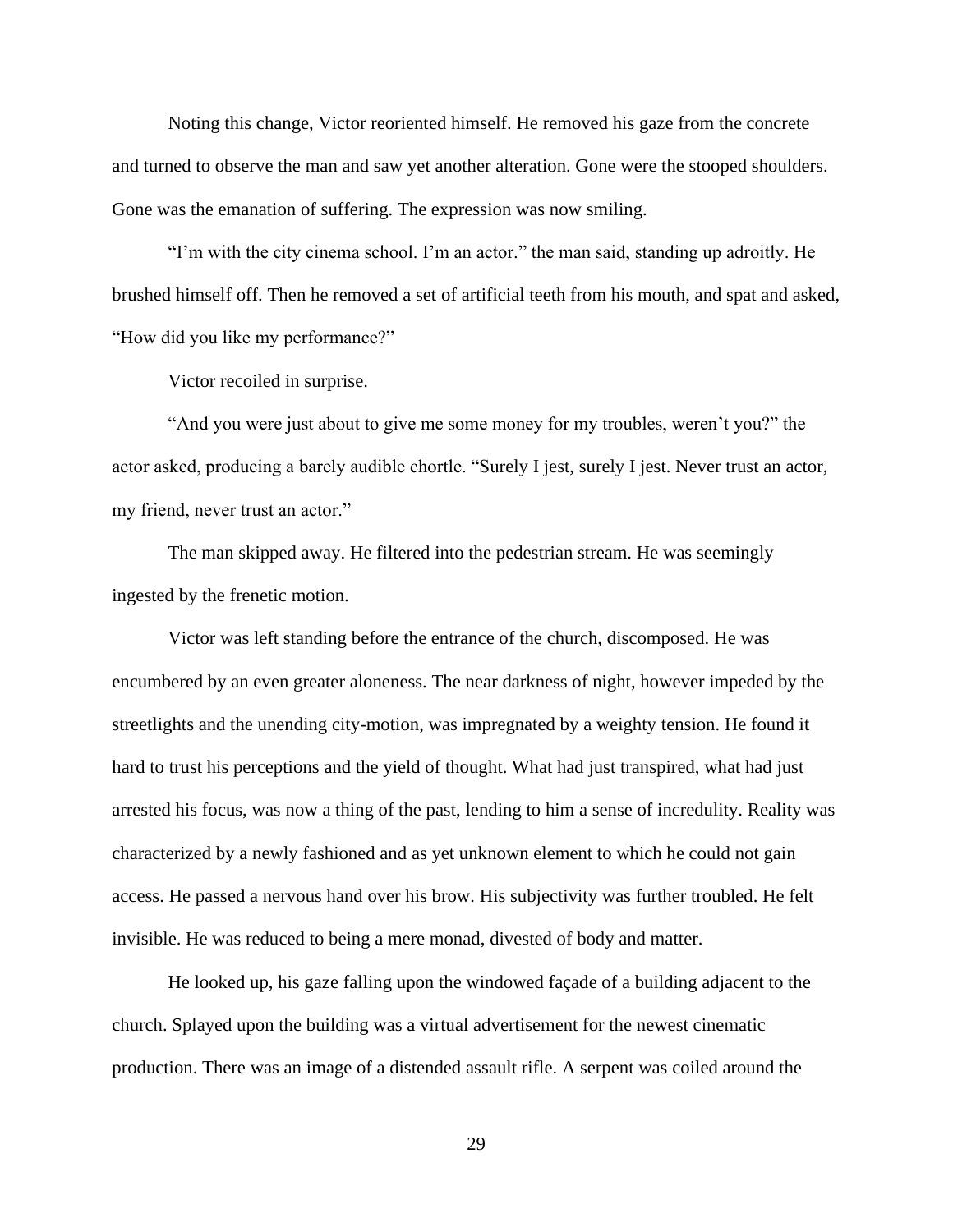rifle. Its scales were a sharp green. Its bifurcated tongue was exposed, touching the body of a voluptuous woman wearing a thin scarlet slip. Her expression was conflicted, intertwining uncontained sexuality and fear. Printed above these images were the following bold words: *Come Thrill Yourself*.

Victor turned away. Against the air of immensity generated by the sleepless city, he saw himself miniaturized, diminished, depersonalized. The passers-by were moving swiftly. They appeared self-possessed and characterized by psychological independence. What were they seeing? What amounted to their reality? Should their eyes settle upon Victor, how would they perceive him? Perhaps they would take note of his defeated posture, the disorientation imprinted upon his face. Perhaps they would find him offensive, detecting some concealed strife, in the depths of which was his ongoing abode, coloring the world in opaque hues. But the swiftlyflowing cataract of pedestrians saw him not.

Turning to observe the progression of city-dwellers, Victor saw a strange, segmented creature. He saw the movement of limbs and the bobbing of heads. Each person represented a separate chamber of thought and perception. Once more, the incessant motion coalesced around the rush of noise. The symphony of cacophony, in the likeness of a composition absent of prolonged rests and harmonious caesuras. Victor saw the conductor of this magnum opus as some obscure force, some conglomerate of man and machine, wielding a baton above the fray, gesticulating wildly from a floating rostrum.

To get some relief from the noise, Victor decided to enter the church. He approached the wooden door, opened it, and passed over the threshold. Once the door creaked closed, he found himself in a circular vestibule. A lone candle burned in a nearby fixture. The immediate diminution of sound made him feel like he had entered another universe. He took several more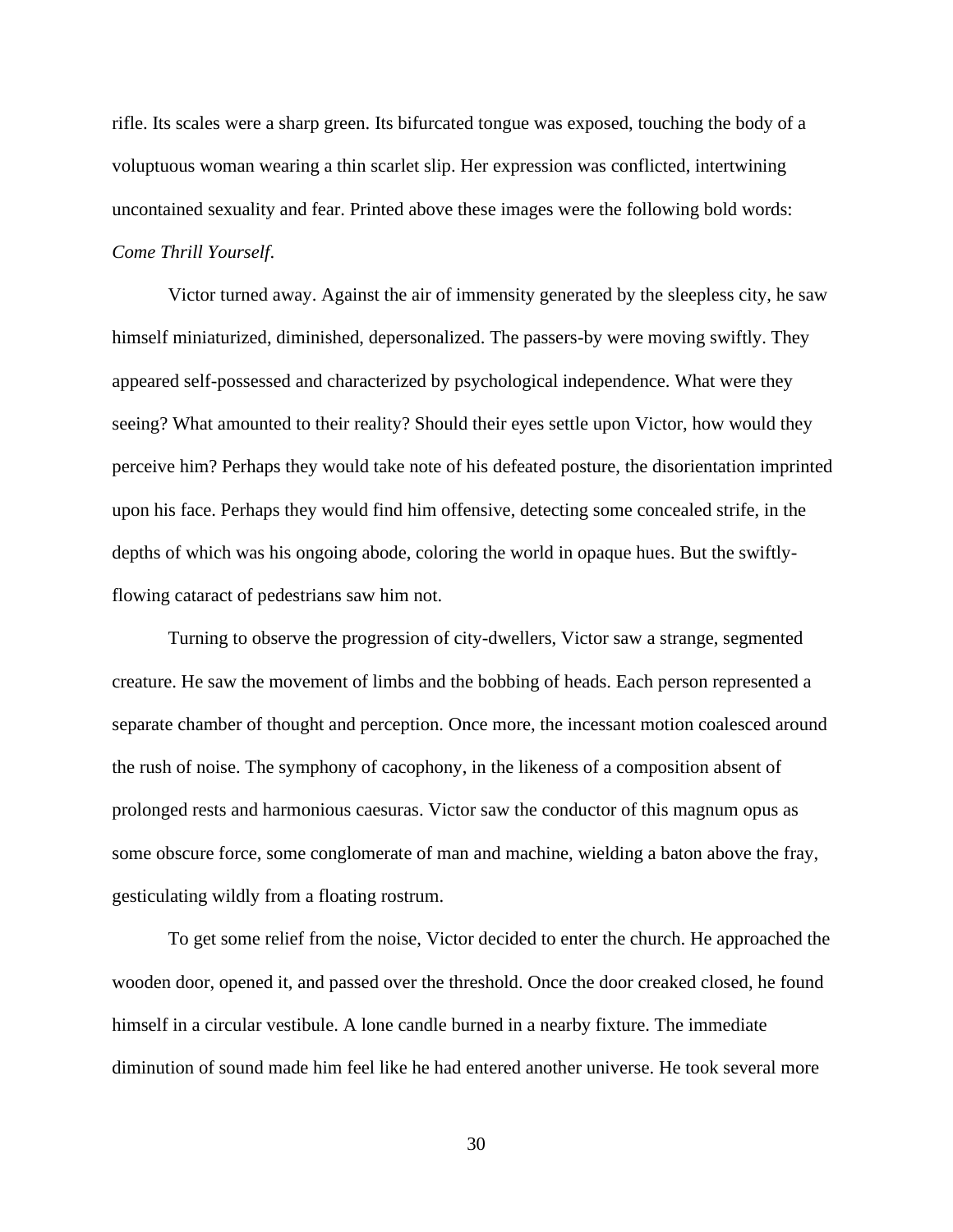steps and passed through another set of doors. Now standing in the cavernous nave, he saw several rows of brown pews haphazardly arranged. The air was infused with an odor Victor could not recognize. The nave's acoustics were deadened, enough so to welcome a feeling of contemplation. Victor felt reverberations of mystery echoing soundlessly in the nave's shadowy spaces. He thought of the sacred and the profane, how they seemed pinned against each other in a state of continuous contention.

Victor proceeded up the aisle. He approached what appeared to be the altar. The wood out of which it was fashioned was dust-besmeared and chipped. The chalice, standing thereon, emitted a worn golden sheen. Beside the chalice was a plate, equally dulled by time. There was an imposing candelabrum, the three candles of which were lit, flickering, and contending with the abundance of shadow. Suspended above the altar was a sculpture of the august spiritualist around whom the world of the church revolved. He was the pariah prophet. The hallowed mouthpiece. He arose like a righteous tempest, brought into life to quell the raging concussions of iniquity. He delivered to the pagans and polytheists all manner of enigmatic parable. He birthed the sublime and the transcendent. Victor observed the representation of the savior, it seemingly levitating above the altar, its arms extended, its face appearing to be featureless in the dim light.

Victor's thoughts began to waver. His gaze, directed at the sculpture, deepened. The dingy surroundings lost their definition. The apertures of darkness diminished. The dense pockets of shadow receded. The candles of the candelabrum began to proffer more light. The face of the sculpture lost its inanimateness, becoming imbued with luminous features, the more prominent of which were the eyes. They bespoke some divine secret untold. Victor desired to turn away from these eyes, but was unable to do so. He was fixed in the realm of sublimity, a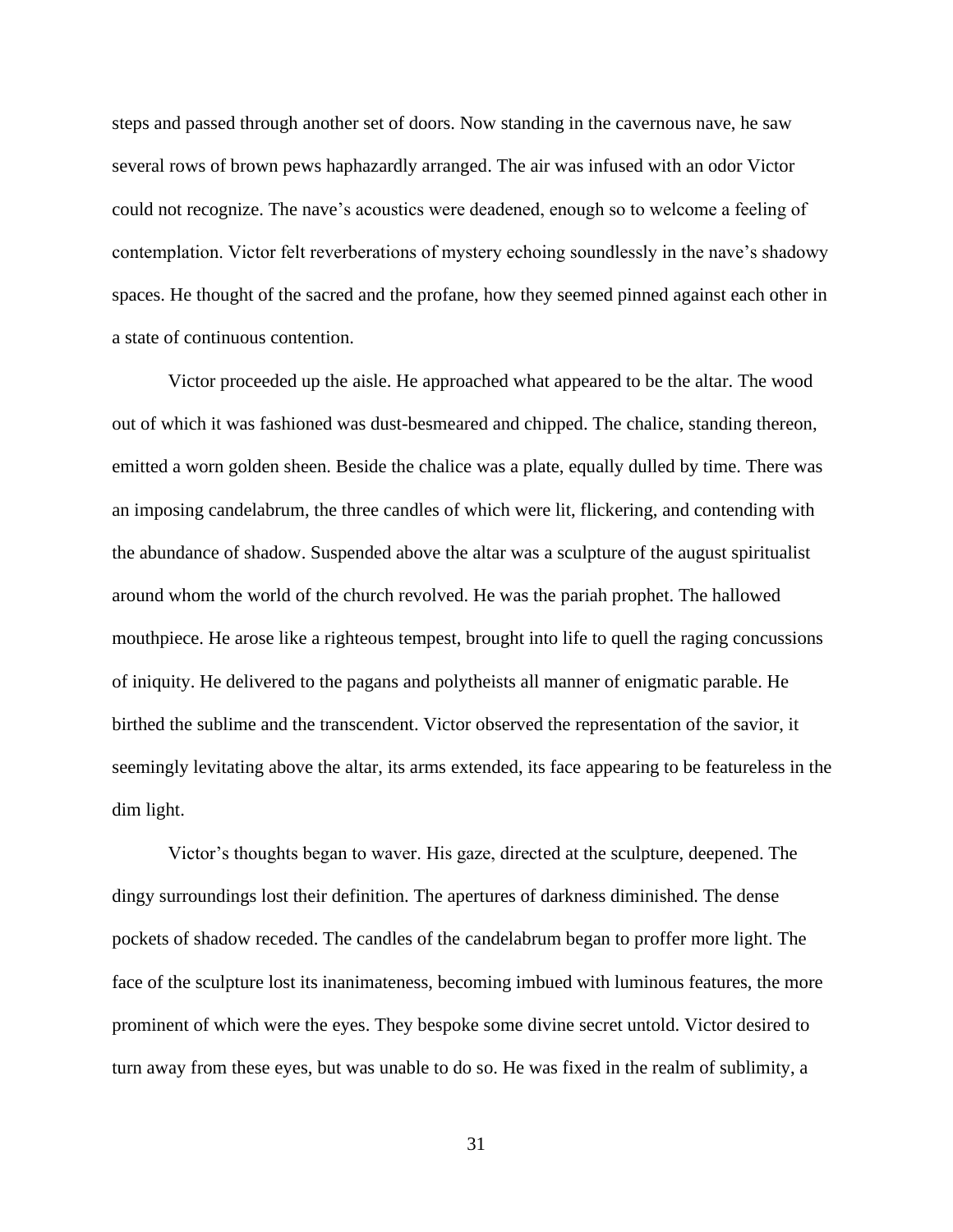place at once beautiful and terrible, a place where words of description were rendered inadequate.

Then, as if propelled into movement by a force external to him, Victor felt his head incline. His eyes settled upon the vaulted ceiling. He detected images and movement. There were radiant angels fluttering around mysterious symbols. There were beings of otherness, so intricate in detail, so otherworldly, as to appear ineffable to Victor as he felt his pained subjectivity wane, supplanted by a deep fascination. Time lost its contours, its definitive shape. The images on the ceiling coalesced into a single glowing orb. Victor, lost in some timeless place bridging external reality with consciousness, saw this orb. He took it to signify a power source from which all things acquired their substance, function, life. Yet he was assailed by doubt. He turned away from the ceiling, overwhelmed. He felt located at the center of a reaction combining certainty with disbelief, vision with hallucination. He directed his attention to the interior of his mind. He saw the space in which thought grew. The window that was the mind's eye was clear and unobstructed. A word appeared in this window, pulsating and luminous with a dark light: *MACHINE*. Before he could grasp what he was seeing, the word dissolved. He found himself staring at the sculpture suspended above the altar. The countenance that was once illumined and endowed with features was now a weathered blankness.

"Hello," a voice, seemingly disembodied, extracted Victor from his conflicted meditations. He turned and saw a boy dressed in a white robe, holding a candle. "Can I help you?"

There was a part of Victor that wanted to say "yes", but what help would he receive? Instead, after hesitating, he heard himself say, "Oh, hello, I was just admiring the structure of this place."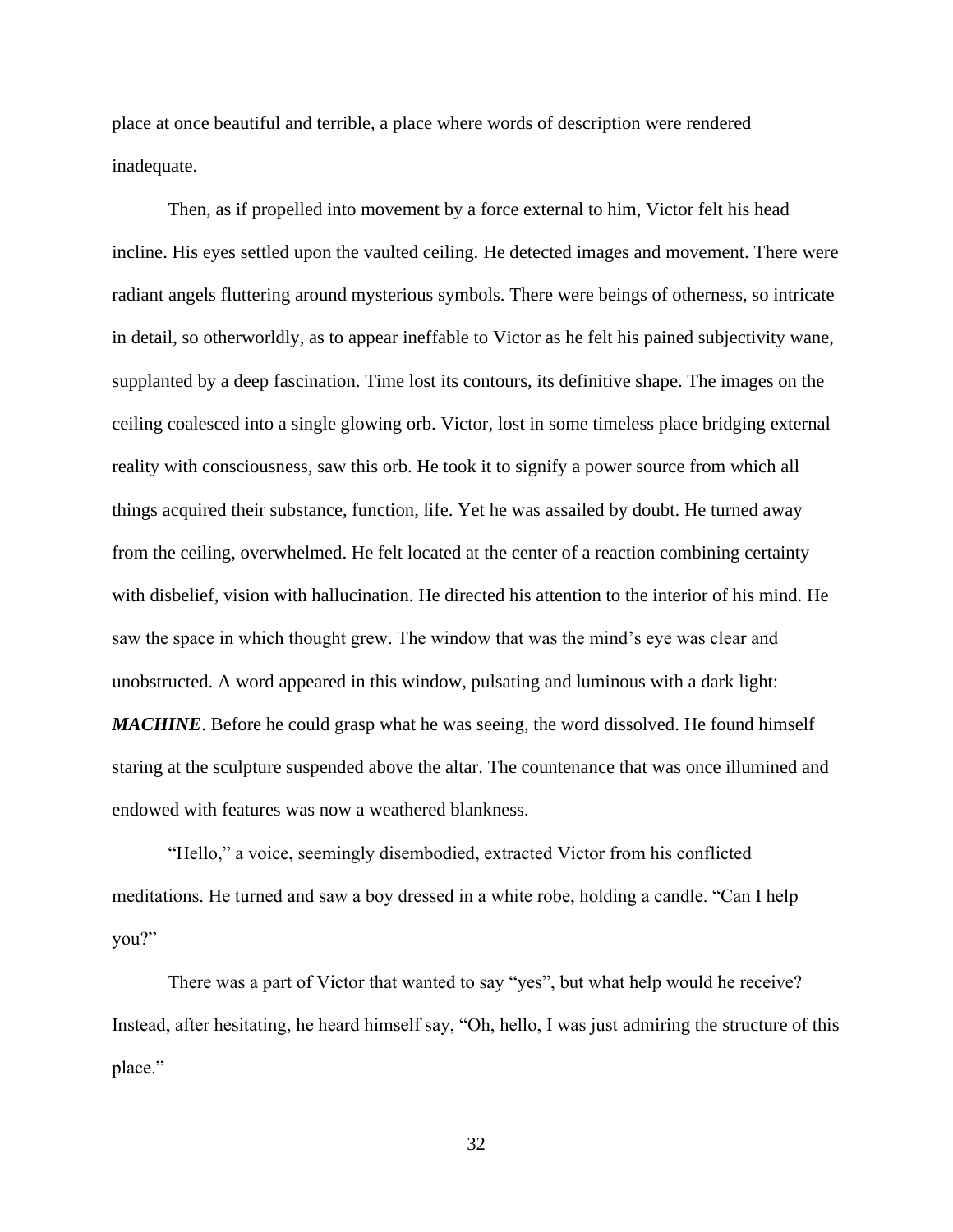"Are you here to pray?" the boy asked.

"No, just here to explore, really,"

"I am a candle bearer," the boy spoke, approaching the altar. His feet were concealed by the robe, so that he looked as though he was floating across the floor. "The light of the candle is the light of hope. It's supposed to symbolize the coming of our savior."

"Is that right?" Victor asked. The boy sounded as though he was reading from a script.

"Yes." The boy placed the candle on the altar. "Our savior is our last hope. Would you like to pray with me? The more we pray, the more likely our savior will hear us."

"No," Victor said, hearing the word puncture the quiet, hearing its contrived sound, its hollowness. He observed the features of this boy, noting the crop of brown hair and large eyes, in the depths of which was an unbending expression of belief. "No, I just came in…to find relief from the city noise."

"I am the last of the order," the boy said. "I am against the way the world is working right now. Our savior will come soon, and wash away all the wickedness. Our savior will bring salvation."

"That's very interesting."

"Would you like to be saved?"

The concluding word of the question echoed stridently in Victor's mind. He desired to leave the church. But he remained standing. He likened the boy's statements to a form of ideology he could not completely, indiscriminately assimilate. All the while, he was wondering if the boy was real and not some visual fabrication conceived by an overly fatigued mind. The boy's eyes were unmoving, as though illustrative of some state of hypnosis.

"What do you do?" the boy asked.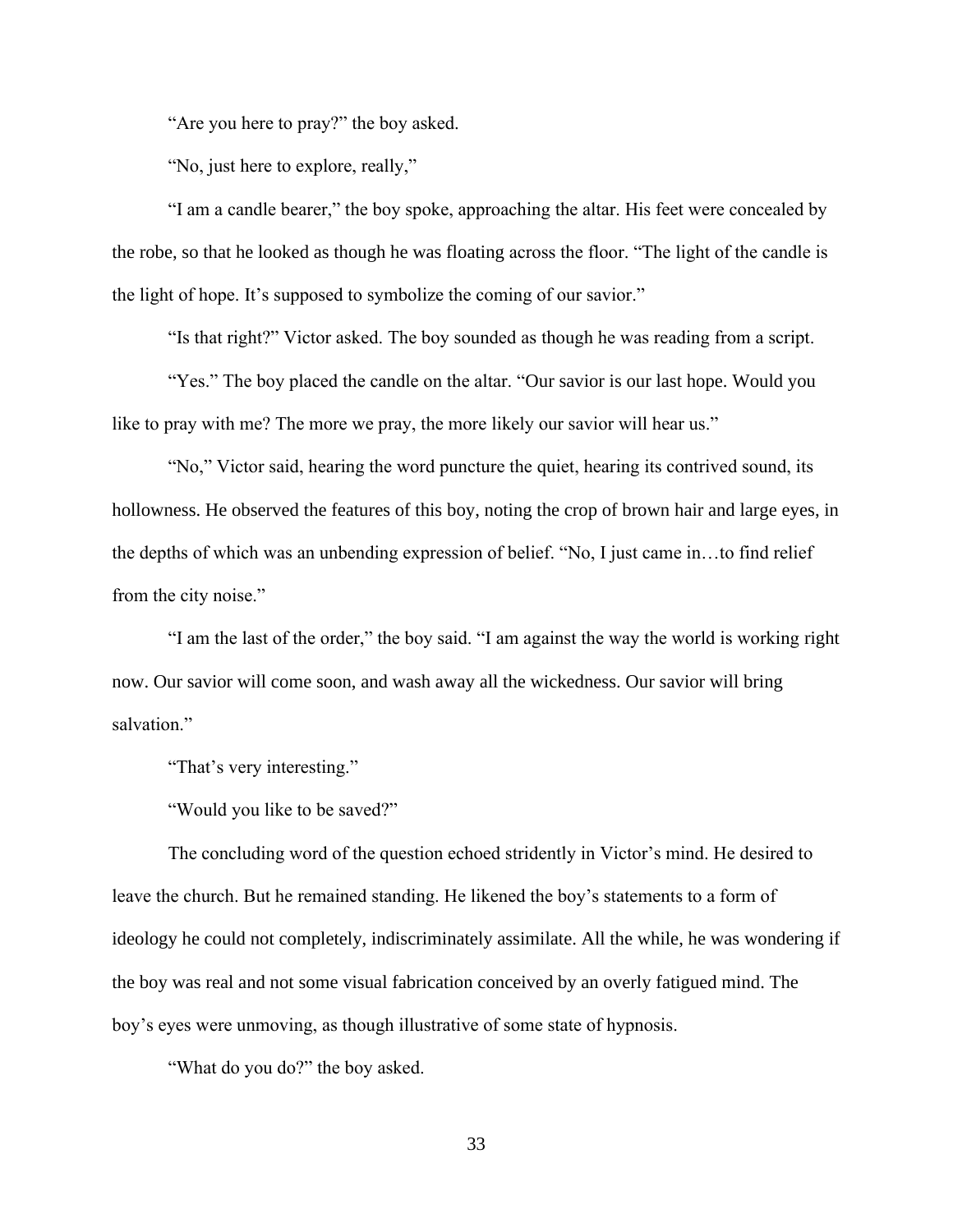"I'm…I'm a writer."

"I thought writers were taken over by machines."

"No…there are still writers out there."

"You should really take up with our savior. The more we pray, the more he will hear us. Then he will bring salvation."

"I see…well, I best be moving on, it was nice talking to you," Victor said, moving awkwardly towards the exit. All the while, his eyes gravitated to the eyes of the boy, noting their fixed and unwavering aspect. They were like two open wells imbued with religious conviction. And his voice conveyed an unbending belief in something from which Victor felt deeply estranged.

"Be careful," the boy admonished as he watched Victor approach the doors, "a life without our savior is a life in trouble."

Victor made his departure, passing into the vestibule and back out to the city streets. His thoughts were swimming. The concluding axiom expressed by the boy incited him to think, but to think without a sense of comfort. All that had transpired on this particular episode of wandering, the shift in perception, the visions experienced, did much to position Victor in a place of wonder and doubt. He stepped away from the church and entered the flow of pedestrians. The sky was turning into early morning. The saturation of clouds was trimmed by an inchoate light struggling to find a space in which to grow. The surrounding buildings stood stalwart and immovable. They were locations where business transactions were being conducted in an unending continuum, instigated by people in expensive suits walking down corridors, attending to deals over computer consoles in sectioned cubicles, dedicated to such concepts as monetary flow, gains and losses, financial health, speaking according to the idiom of capitalism.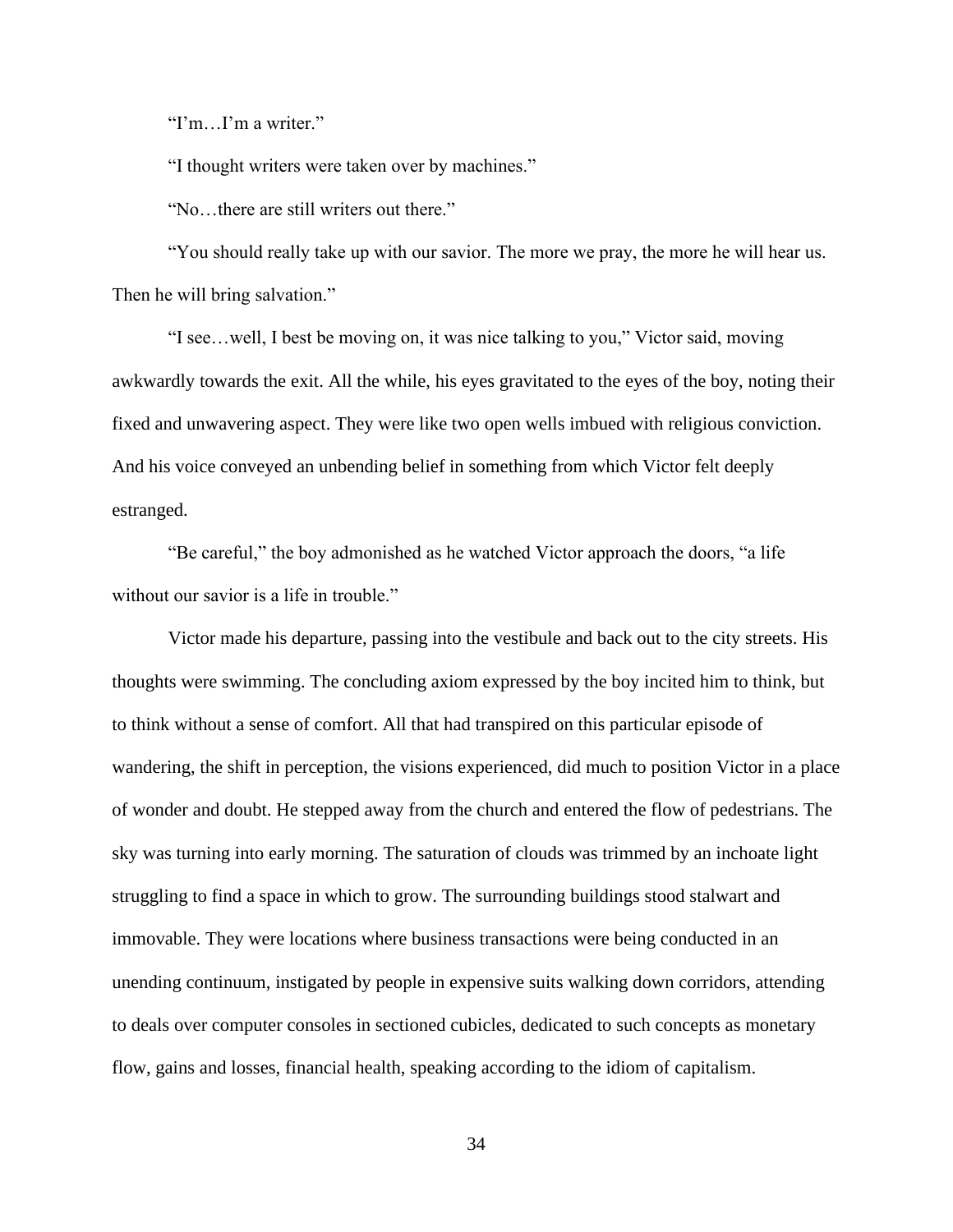Passing under a conveyor track, the underside of which resembled a metallic serpentine spine, Victor entered the factory district. An atmospheric grayness became more pronounced. The sense of lack was more palpable. He passed spectral men indisposed to smile as they prepared for a day of communion with machines. The air was redolent of incessant toil. Grease seemed printed upon all detectable surfaces. Imposing chimneys spewed billows of gaseous detritus behind tessellated gates. Amassed before these gates was the quiet embodiment of the disillusioned, awaiting the start of the workday signified by the harsh ringing of a bell. Nearing a desolate bar, Victor observed an inkblot display of pale vomit coloring a dust besmeared sidewalk. Edifices of eroding brick lent to the air a sense of historicity, only to be locations to which adhered posters advertising the latest movie or the latest device for simulated pleasure. Absorbing all of these visuals, Victor was compelled to meditate on the evolution of inequity in the City of Terra, something beyond remembering, like an ancient tome secreted away in some inaccessible catacomb, the parasitism of dust eating away at the ink where there was once a clear display of time's progression and its effects on the shape of society.

He reached the edge of the factory district. Beyond was the expansive plain of clapboard habitations obscuring the clarity of a horizon whose existence was in doubt. Victor turned a corner and descended a succession of stairs and stopped at the door marking his residence. It was a cellar apartment, housing an unregistered printing machine. He entered. A familiar darkness greeted him. He reached for a naked bulb fixed to the cracked, low hanging ceiling and twisted it. The room was then awash with illumination, although shadows remained. He surveyed the private surroundings, colored by an immutable stagnation. He walked past the printing machine and sat down before a desk. Standing on the desk was a towering ream of paper. He opened a large drawer from which he removed a small computer console. He placed the console on the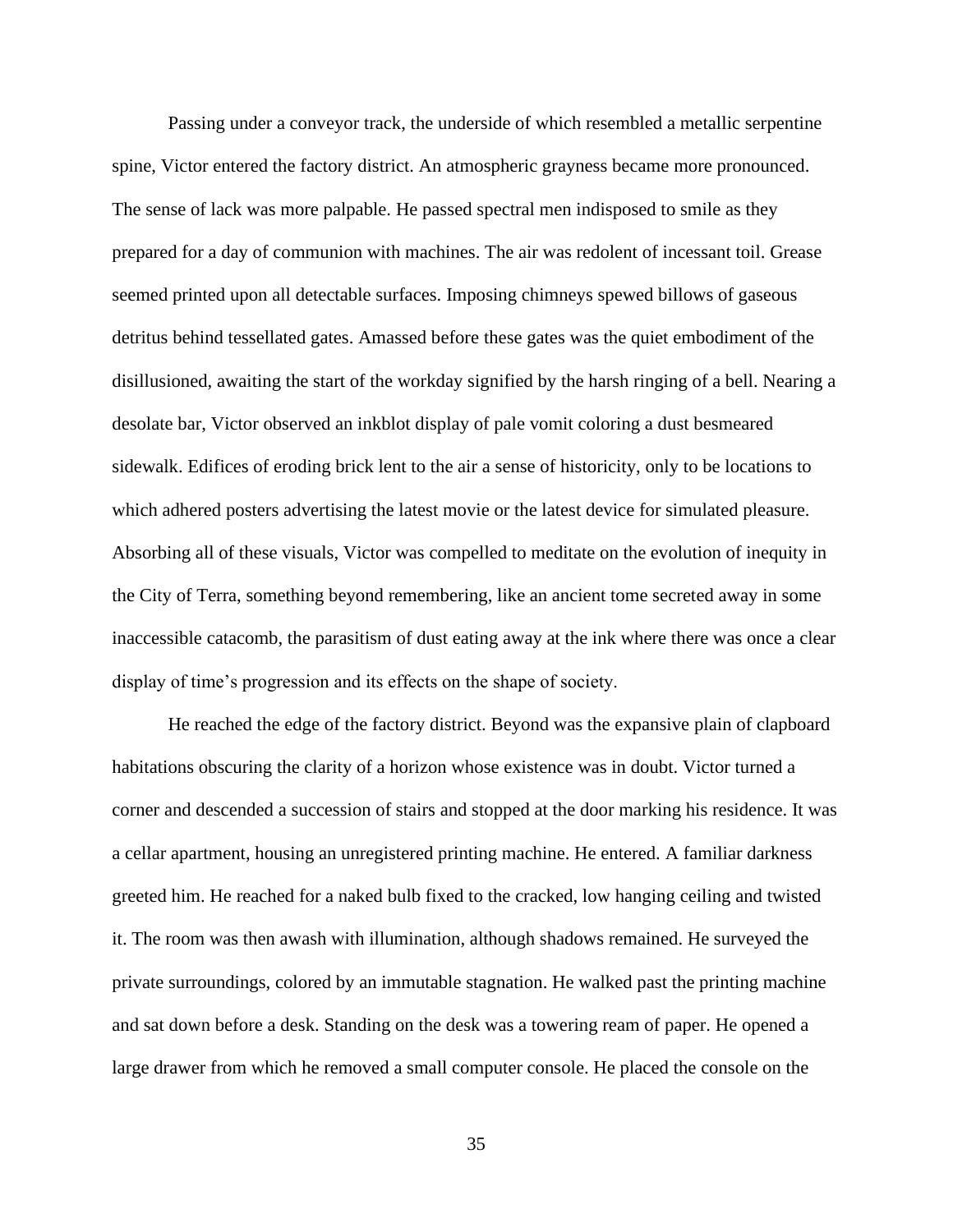desk. He stared into the blank screen. He felt, as though for the first time, the gloomy aspect of the room. He exhaled loudly. He felt the force of recollection run through his mind. All that had occurred on his walk through the city, the strangeness, was like an impactful calling from another dimension. What was next? Could he trust his perceptions? Could he trust the constantly shifting reality which he had witnessed?

He rubbed his eyes. He felt a disturbance pressing upon his interior. He felt decentered, uprooted, propelled into a location where wakefulness and sleep intermixed. Doubt surfaced to distort his thoughts, much as a storm would disfigure a home thought to be impervious to the unpredictable forces of nature.

Morning had arrived. Victor's eyes remained fixed on the screen of the console, as though by looking into the blankness he could find some kernel of truth by which to abide, some certainty to offset the sensation of being pulled in various cerebral directions. All of this was paired with the awareness of the war perpetuating itself beyond Terra. The city press, composed by machines, was praising the politicians of Central Government. A clean militarized affair, the press said. Victor saw through the veneer. He was the editor in chief of a rogue news publication called *The Strain*. Its function was to inform the readers of the reality of violence, the shape of corruption. It called for change, cognizance. It proposed a moral compass that would challenge those in power.

Victor ran a hand through his disheveled beard. He realized *The Strain* was lodged in some domain of romanticism. It had evolved into a stark unreality. The war would never end. It was like a cancer whose spread would remain unchecked. It was like a terrible maw ingesting the entire planet. Population control, general apathy, humanity's cathartic turn towards violence, the need to destroy the enemy, the subliminal propaganda extending its extremity into minds like a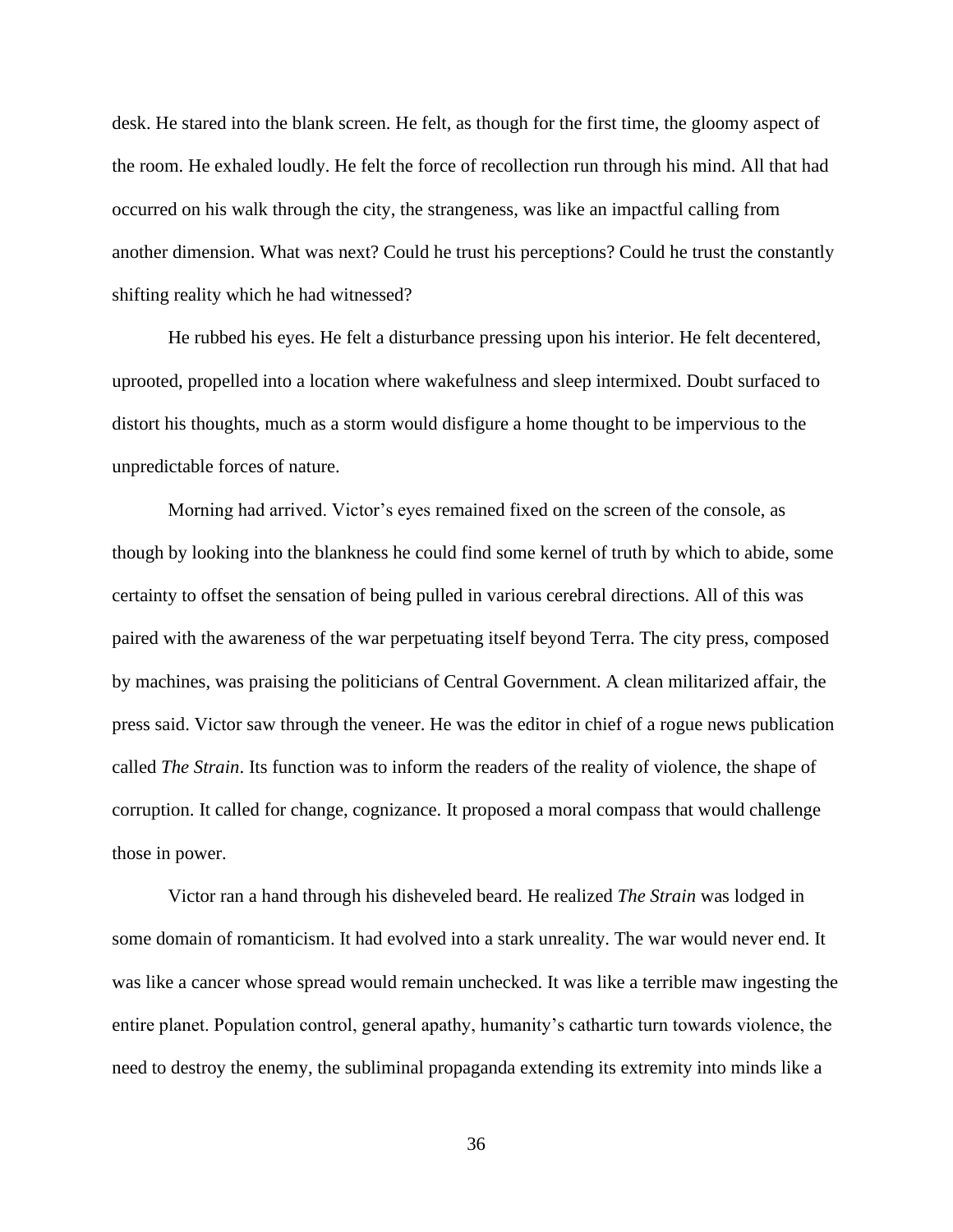mobilized unit of the unconscious--- all of these components, against which *The Strain* had been contending, Victor considered in the quiet of the room.

He turned on the console. He waited for it to load the writing program. Once the writing program was loaded, he typed the following words: *Suffering Breeds Insight*. As to what incited him to write this axiom, he could not say. Perhaps it was bred by the tenuousness of truth in an age of ongoing conflict and deception. Perhaps it was sculpted by the sharp nightmare in which he felt entrenched. *The Strain* was finished. The motivation surrounding its formation was exhausted. Who would read a circulated publication grounded in protestation? Who would read an expression condemning the intrinsic darkness of war? Who would read when the general populace was indifferent? To care, to voice opposition, were ineffectual actions. Terra would remain unchanged. It would continue conducting the war in order to prove its own domination on the world stage, the actors of which were architects of destruction and mind-control. Victor saw Central Government as a force so wide reaching in its influence that its power and thrust could not be felt by the masses. An easily detectable power, the masses were convinced of their own autonomy. They were sustained in a deep and radical oblivion. It had been Victor's hope that *The Strain* would unleash the truth, produce a united response adhering to pacificity, generate an alteration in thought that would cause people to wake-up and see the countless machinations discoloring existence.

It was then that an image materialized within his mind. The image was at once strikingly vivid and composed of dire import. He saw, as though from a removed promontory, the world overcome by a creaturely inferno. This force reached its fiery appendages into all locations. It heralded an apocalyptic devastation so massive that all efforts of foreign diplomacy were dashed to the ground and shattered, if they had ever existed. A new world order was then instated. It was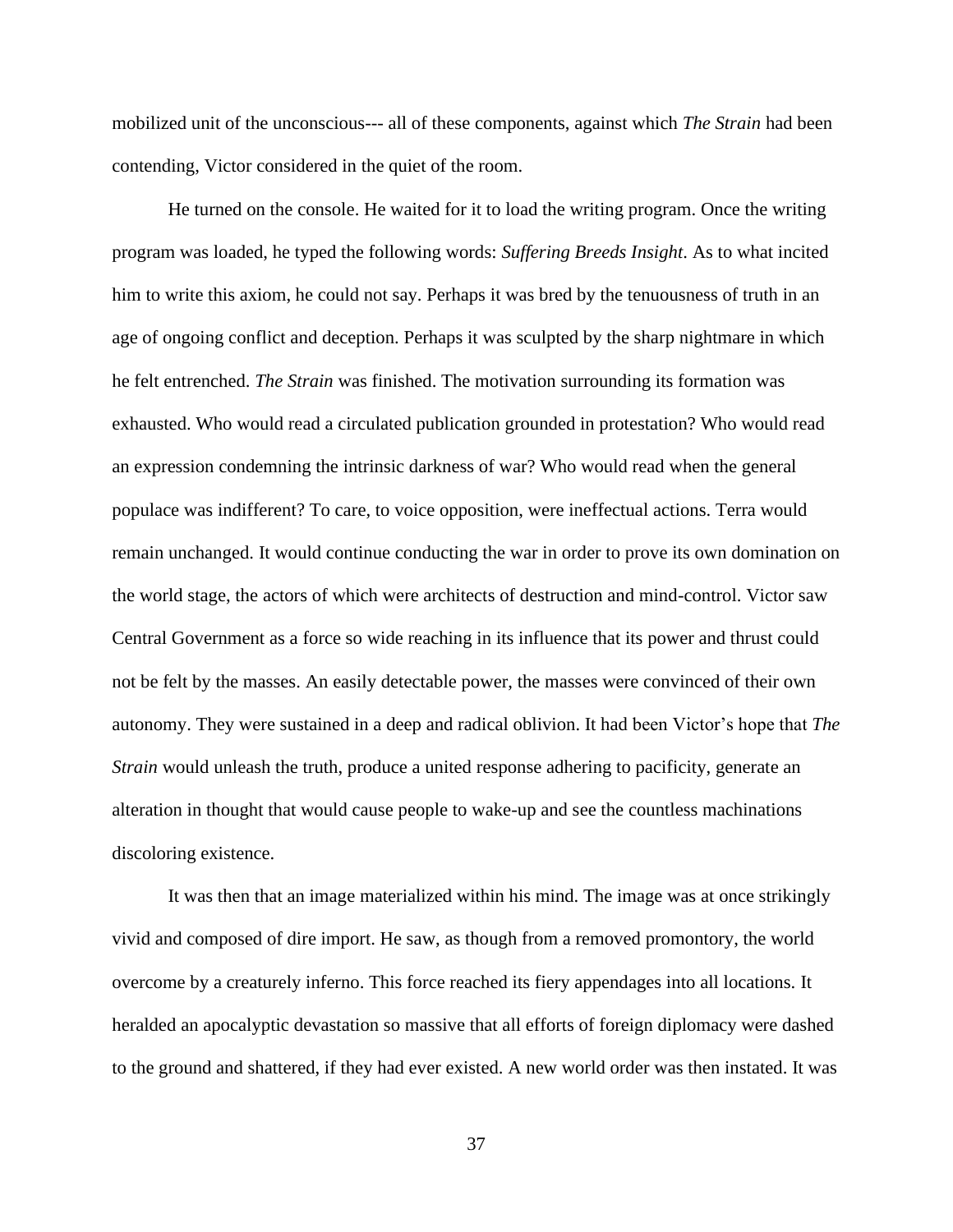anchored by widespread death and decomposition. It signaled the creation of a global necropolis. The image became more detailed, forming into a nightmarish tableau. Victor saw droves of the spiritually bereft. They were searching for sustenance where there was none, combing through areas wracked and upended by destruction. Fallen cities, once centers promoting fiscal networks and class inequity, were reduced to irreversible brokenness. The buildings that once stood therein were dark shapes of contorted steel and concrete. The upper reaches of the sky they once kissed were painted over by a morbid grey, interspersed with cyclones of toxic dust. Who would survive such a violent rupture, such utter ruination? Would it be a remnant of the subaltern who, for time immemorial, had suffered perpetual economic strain? Would its representatives rise up and ascend the ladder of power? Would they inherit the world, and construct a new form of society revolving around a utopic hopefulness? Is this what the theorists of yore had anticipated in response to the corruptness of superstructures and the unequal distribution of capital? That it would take a violent event of manifold proportions to dissolve class structure and permit the oppressed to assume sovereignty over a planet raped by war? Or would further devolution proceed?

Victor meditated over these images and the questions they raised. Then this moment of deep thought passed. He was left feeling unsettled. He was left wondering about the fate of humanity. He was left with an image of a tree growing amidst the usurpation of life, and this tree was glorious to behold. Then it disappeared, and Victor found himself gazing into his mind where he felt a disconcerting absence. He took several deep breaths. He turned from the desk to observe the print machine. He looked at it as though it was a lover that could no longer purvey the wonders of physical delight. Again, he thought of his publication. *The Strain*. *The Strain* had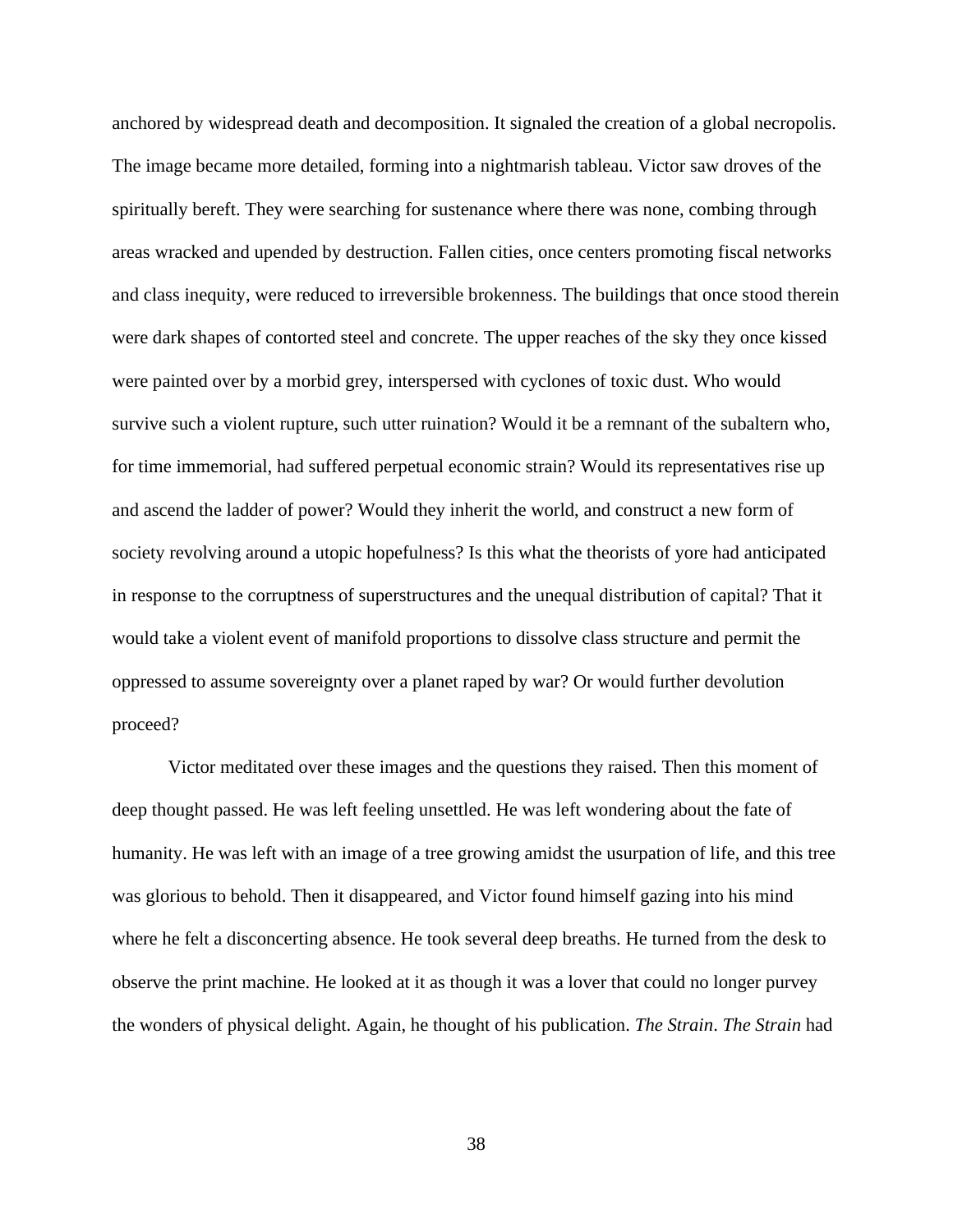been in vain. Where there was once a powerful sense of purpose, there was now a surging force of impotence.

Victor then recollected what had occurred on his nightly passage through the city. The mendicant-actor, the church, the white-robed boy, all took on the texture of a tapestry. However, the tapestry was gradually losing its intricacy of design the more he contemplated it. Victor was compelled to confront the truth. What was it? Where was it? He saw it not as an absolute, but as an impermanence, an oscillation, fueled by doubt and skepticism.

His thoughts went further, stumbling into the world of recollection, where a member of the intelligentsia, a man by the name of Herman Caste, surfaced. Possessed of a deep, sonorous voice, a commanding comportment, a face that resembled a sculpted presentation of regality, with a prominent nose, and penetrating eyes before which rested brown framed spectacles, Herman Caste had watched, from a covert position and with a profound foreboding, the dissolution of the enclave that represented all those opposed to Central Government. It was not shortly after this breakup occurred that Caste disappeared, and the funding of *The Strain* disintegrated. For Victor, Caste functioned as an agentic medium of insight and sagacity, much to be admired, lofty in consciousness, made clear by his metaphysical purchase on the nature of existence.

What had Caste said? While contending with the murk of sleeplessness beleaguering his mind, Victor fell into recalling a moment in which Caste articulated, with ease and conviction, the state of Terra as a realm in which deceptive artifice abounded. Victor saw the powerful orator sitting before a cup of coffee, maintaining composure despite being beset by agitation that was an active ingredient in those possessing critical vision through which to process the world: "Society is composed of tenuous narratives in the guise of order. These narratives, authored by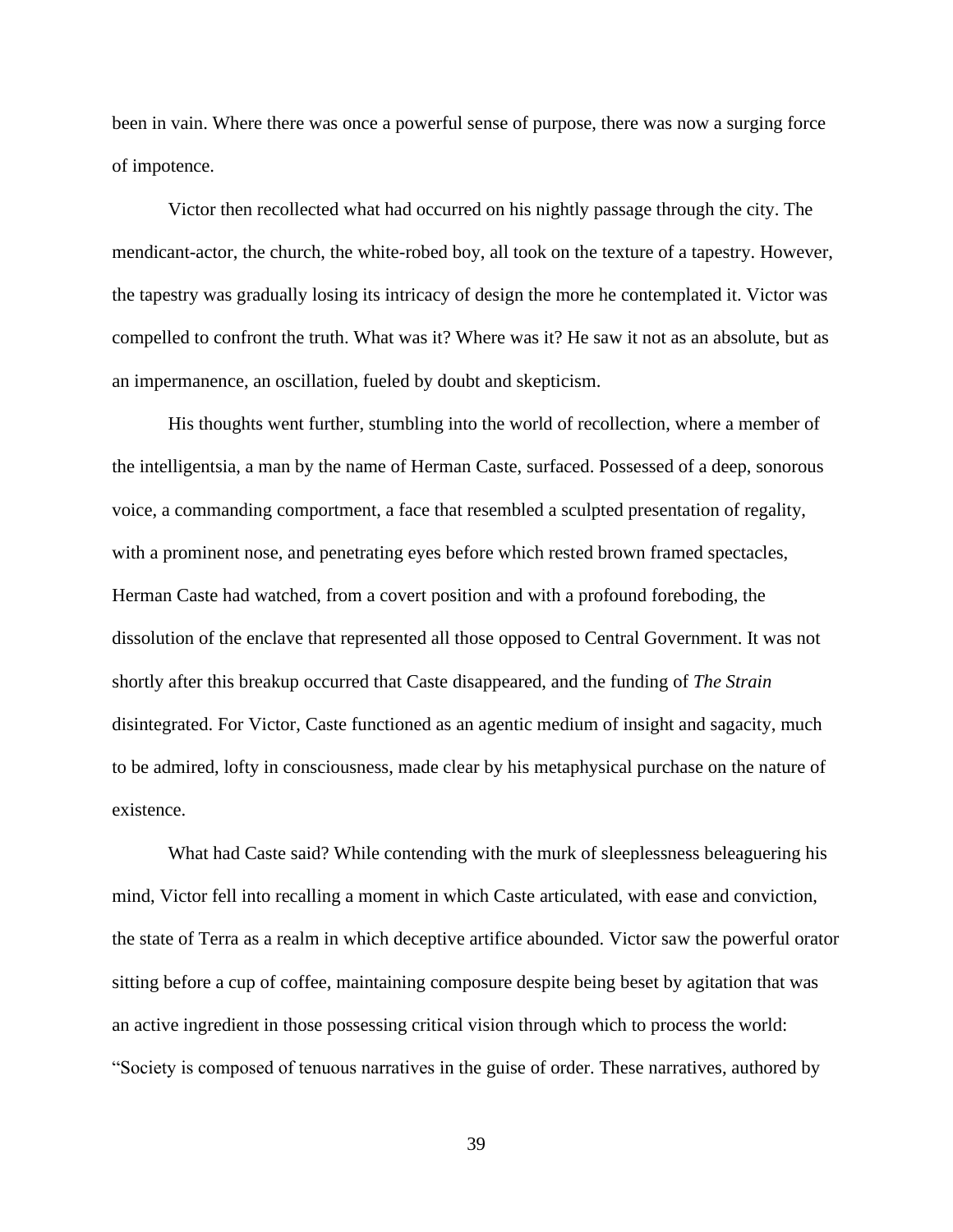those in power and spread through a process of mass psychological ingestion, would render disorder invisible. The reality of truth would then undergo a shift, evolving like an error in thought that, over time, sheds itself of its erroneousness, becoming something inarguable and fixed. Central Government was this error in thought made real, this propagator of faulty narratives. Central Government had latched onto consciousness at large. Perhaps it was the most effectual embodiment of authority imaginable. Machines of simulation, the kind that distracted, the kind that were produced in factories, the kind that entertained arrestingly, had in fact subverted what was real. And Central Government was instrumental in generating these machines. Such a condition of existence had realized the imprisonment of collective thought and feeling. Cinematic entertainment, the proliferation of highly technologized states of living, among other manifestations of simulation, had fueled the hegemony of the hyperreal…" But, as Victor understood it, the term hyperreal was used only by those who existed on the exterior of these forms of simulation, watching them spread, watching them corrupt, watching them deflect clarity of sight.

Deep within Victor was his own incapacity to accept these aspects of reality. He could not ignore the fact that change was impossible, that protestation was an exercise in futility. The forces governing the world, the face of corruption through which they acquired their expansive expression, could not be clarified enough to exact a societal alteration, a new form of recognition. What was it that contributed to this pernicious set of circumstances? As the printing machine stood suspended in immobility, as the computer returned his gaze with one of antipathy towards his philosophical deliberations, Victor felt something nameless, formless, churning in a sequestered corner of his consciousness. It went beyond discontent. It went beyond some unconscious drive to assuage a shattered ego. It began to swell, filtering into his thoughts and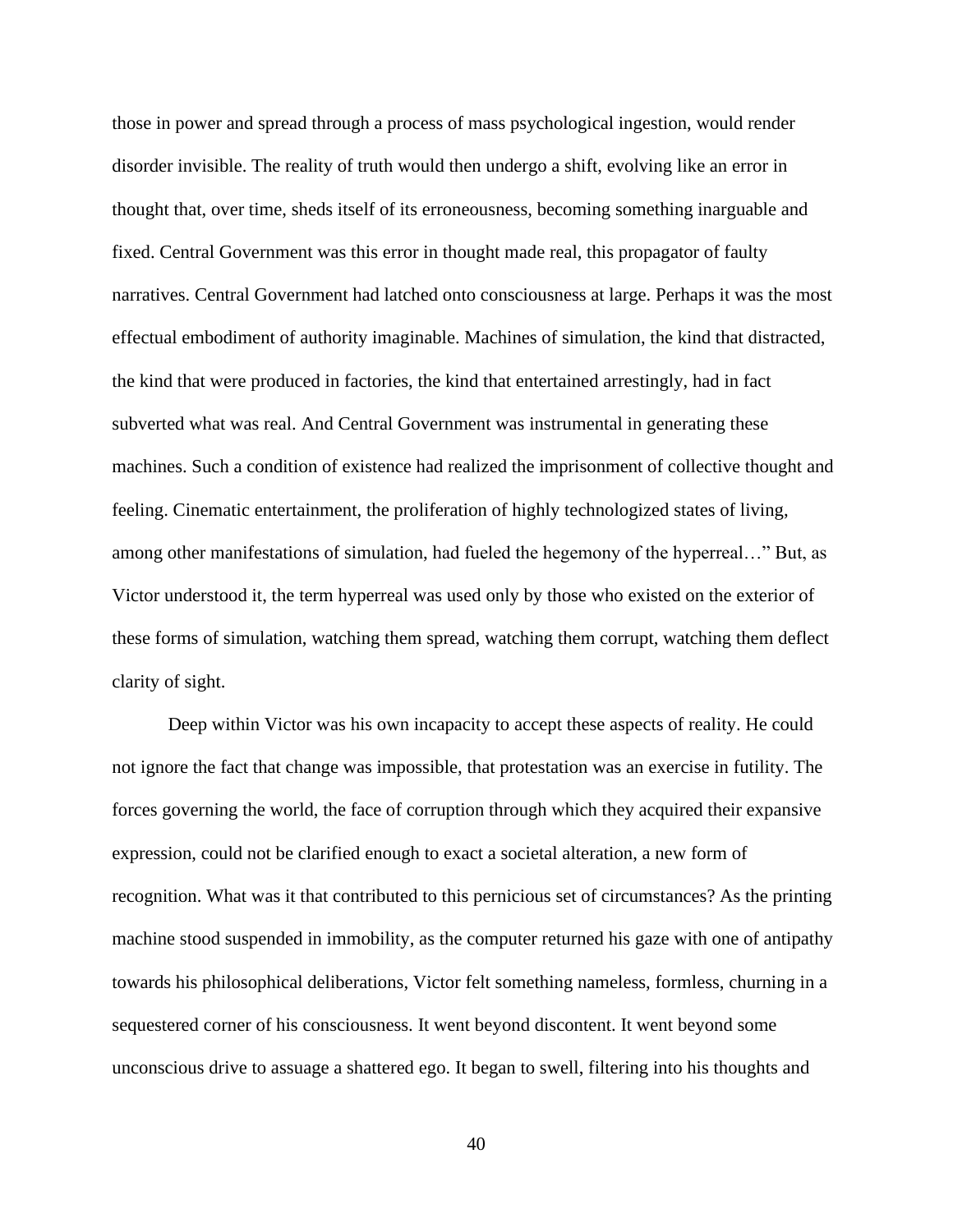musings. It was power. But this power did not belong to him. It belonged to all that had dictated the shape of existence hitherto. It was at once within and without him, its expression propagated by Central Government, the perpetuity of war, the reality of simulation. Its internal reverberation was, for him, like an ongoing discourse with the irrational and the unintelligible.

Then came a knock at the door. His absorption in thought deflated, much to his relief.

\*\*\*

Ben made his way through the suburbs. He passed homes uniform in structure and appearance. What manner of life existed beyond the facade of sameness, he could not say. He thought of Albert and Isaac drinking coffee at the dinner table. He thought of Carol struggling to understand the form of stimulus to which she was subject upon her first experience in the company of the simulacra. These machines of the flesh were out there. They were circulating through the population. Some more advanced than others. They were present to seek out any covert opposition to Central Government, the indomitable construct of surveillance that had generated their existence. Their strangeness, their discernible artificiality, were aspects that contributed to the sensation of being in a dream, where reality and unreality spliced.

Ben walked on. He reached the automated conveyor. He stepped onto the platform. He was slow and beleaguered of foot. Soon the conveyor passed into the station and came to a hissing halt. Surrounding him was a thin crowd. The individuals thereof were all attending to their mobile consoles, hand-held machines with many different functions. Ben entered the conveyor. He found a seat near a window. He felt watched, inspected, identified, pierced. These feelings, he conjectured, amounted to the residual effects engendered by Albert and Isaac. It was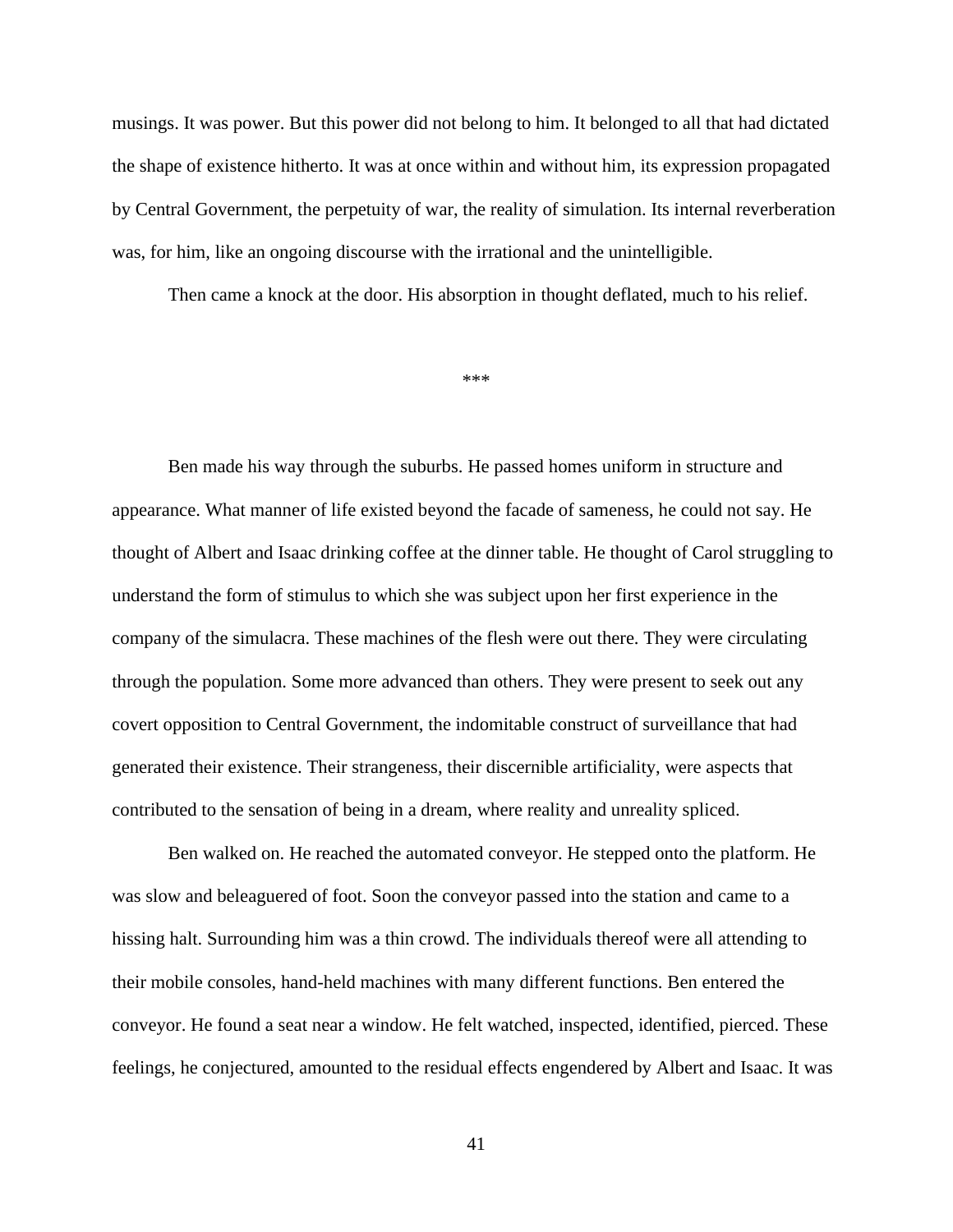as though an over-eye was focused on him. It was monitoring not only his movements but his thoughts. As representatives of Central Government, Albert and Isaac were imprinted upon his consciousness, like an indelible stain that spreads the more one attempts to remove it through some ineffectual cleansing process.

The conveyor sped out of the suburbs. Ben gazed out the window. He regarded the looming cityscape. The steel and concrete edifices thereof signified some strange strata of fiscal domination. In the foreground was a vast blanket of identical clapboard houses. They were situated in all manner of disrepair and indigence. They resembled genuflecting objects, extending their worship at the foot of the business district.

The early morning sunshine had been supplanted by an onrush of billowing gray clouds. Ben passed his eyes over this sidereal saturation. He looked into the grayness. He sought some clue to the workings of a world he could not completely process or understand. What he encountered was something akin to an insoluble mystery. He realized that language was deficient in capturing continuity, symmetry, harmony in an existence rife with conflict, manipulated by power that was at once visible and invisible. As a writer, he sought words to ameliorate his disquiet, but there were none forthcoming. Something he recalled from his schooling. The Real, an organism of sorts, an intellectual creature whose very life was a conundrum that defied language. To enter its vicinity was to abandon all known conventions of reason, only to have it slip away at the behest of a terrible trauma.

He recalled a firefight on the front. He recalled crouching in a bunker, hearing the bullets speed through the air. At that moment, however fleeting, was a sensation of wordlessness. He forgot himself. He forgot that he was breathing. The experience was like the moment before a seizure inundates the epileptic. It was like another location entirely, a form of transcendence, the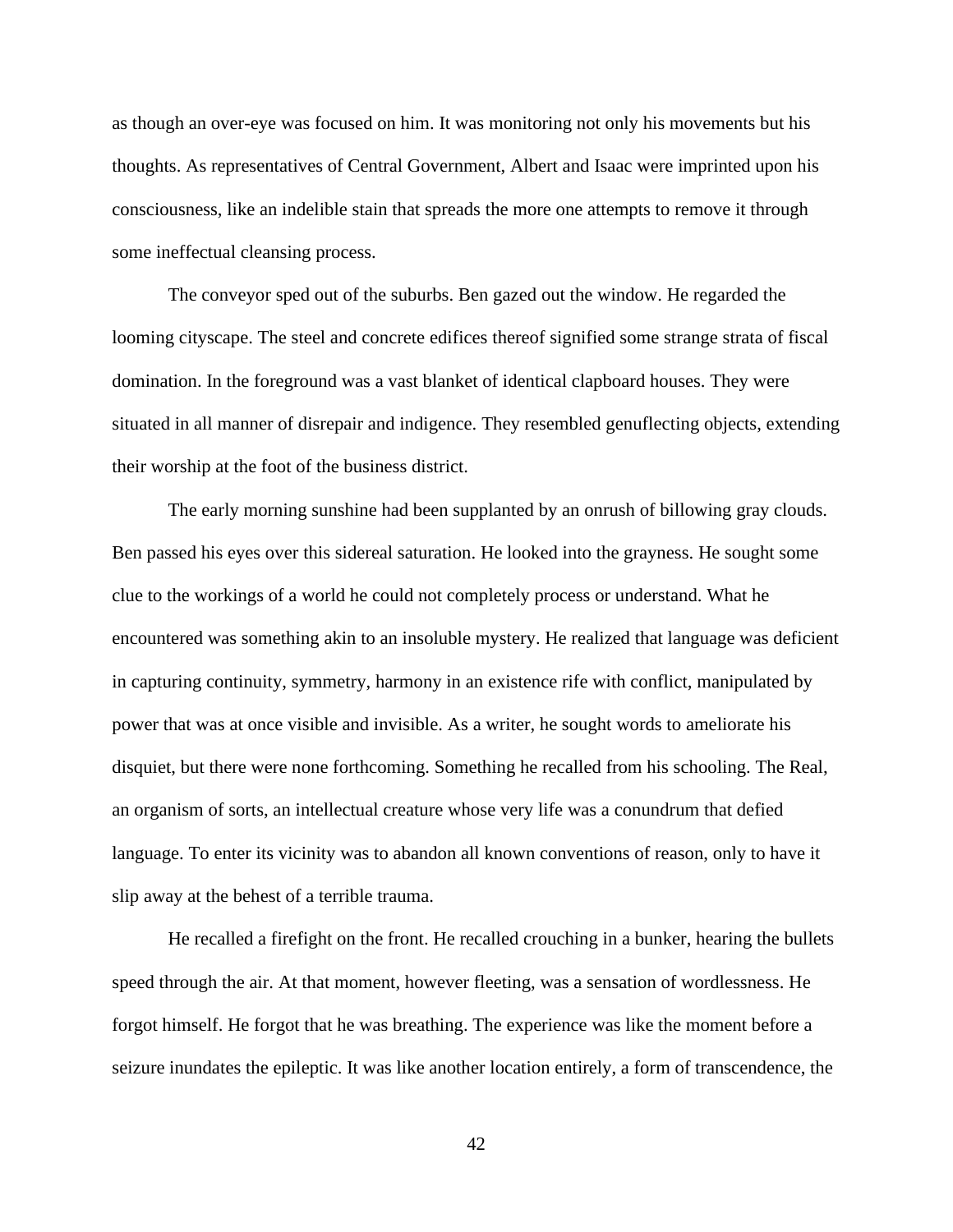binding between life and death obscured. It was like looking at one's shadow to discover a pathway into a dimension better left unexplored for the severe otherworldliness one would encounter therein, something too radical, too defiant, too resistant to classification. What would initially be a wonder could quite possibly destroy a person. When he heard the word "ceasefire" called out above the combat din, when his breath returned to him, when time reinstated itself, he recalled feeling an immediate sense of change in high concentrations. It contributed to his realization that war was something to be desired. It was like a drug. It was like the incessant prayer of a congregation convinced that a dialogue with some god was accessible and not some dubious conjuring of the imagination.

The conveyor pulled into the station marking the factory district. Ben exited the conveyor. He was greeted by the smell of leaden gas. Falling into a meager crowd of civilians, he descended a succession of stairs. He moved into the factory district. He walked down several corridors, passing brick buildings that seemed on the verge of deconstructing, as their structure was marked by eroding concrete. He passed a man in a black bodysuit. The man's head was jerking spasmodically. All manner of imprecations were spewing forth from his mouth at a volume that broke upon Ben's ears. Ben heard struggle but walked on.

Ben reached the cellar home of *The Strain*, descending the stairs and knocking on the door. The door opened cautiously. Victor emerged. He looked into Ben's eyes with an intent to impart words, but only a silence prevailed. A reticent acknowledgment was shared between the two journalists, something words could not describe, but something having to do with the tumultuous state of the world. Ben passed over the threshold. Victor closed the door.

The naked bulb fixed to the ceiling did little to combat the shadow inhabiting the room. Ben regarded the print machine. It resembled a specimen of dysfunction. He embraced its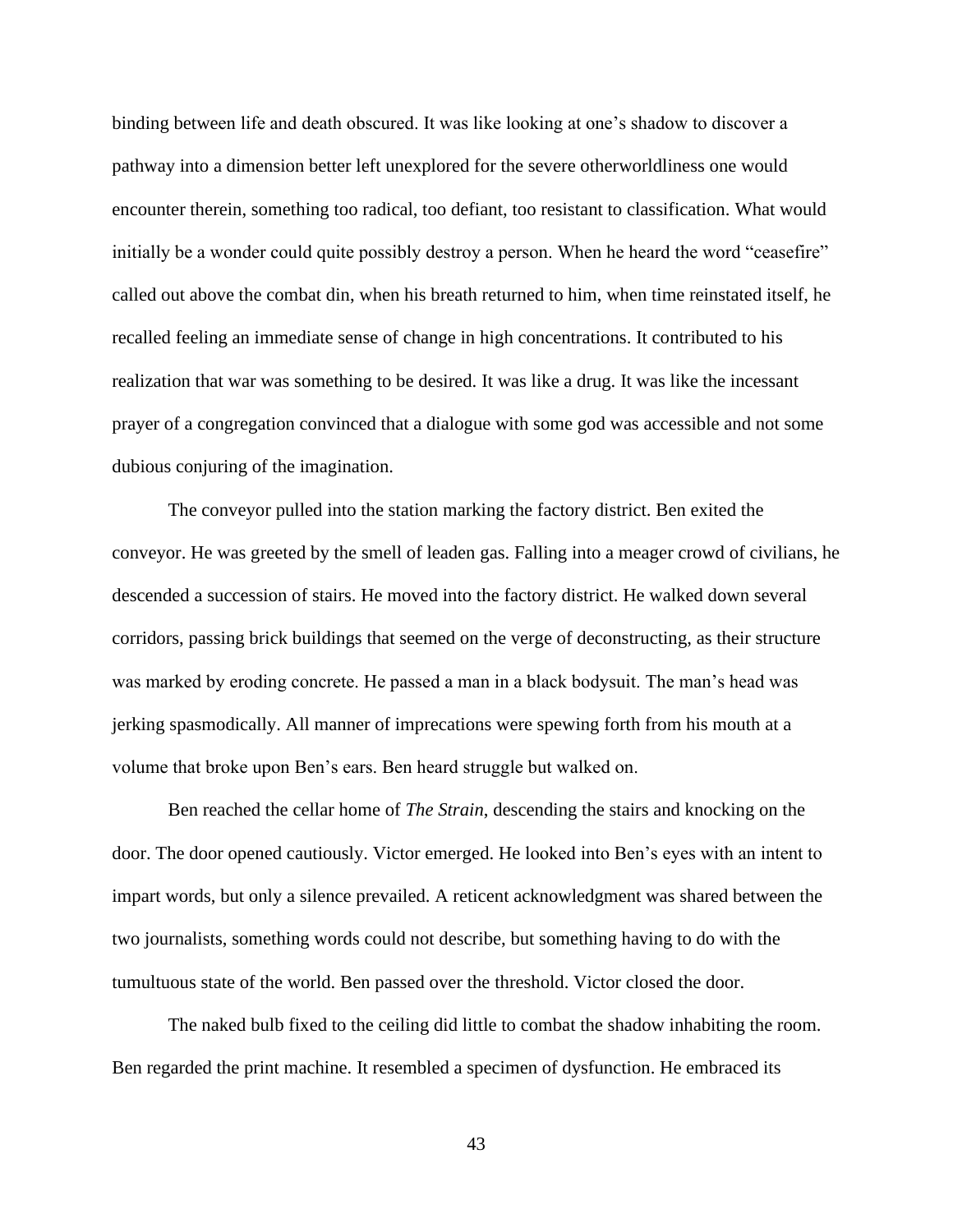stillness diffidently, while imagining it to be a cockpit that was now no longer in use. Victor brought out a chair from a closet and positioned it near the desk. Victor sat down.

"Take a seat, Ben," Victor said.

"Ok," Ben said. He sat down. "How have you been?"

"I've been better, much better." Victor put his head in his hands. Then he straightened himself. He looked at Ben with incommunicable questions brimming in the depths of his tired eyes.

"Two synthetics came to my house this morning," Ben said.

"Really?"

"Yes, they said they were sent by you."

"I've had no dealings with them." Victor looked perplexed.

"They said that you were waiting for me."

"Ben, they entered your thoughts and made you think that. Central Government sent them, not me."

Ben paused. He was hit by the sudden realization that he had been fooled, that he had exposed himself to Albert and Isaac unconsciously.

"It's called mind-invasion," Victor said, broodingly. "They are manipulators of reality. They must have waited for you to mention my name, then they pretended to be from me. Damn them! Central Government must know what we've been up to, more so now than before."

"Shit," Ben said, dismayed. "I should've known."

"Well, it doesn't matter now. Who knows what they have planned for us. Direct contact with synthetics, especially the evolved ones, can screw with the mind. They manipulate reality for it to resemble something artificial. The mind can't block their influence. The simulacra have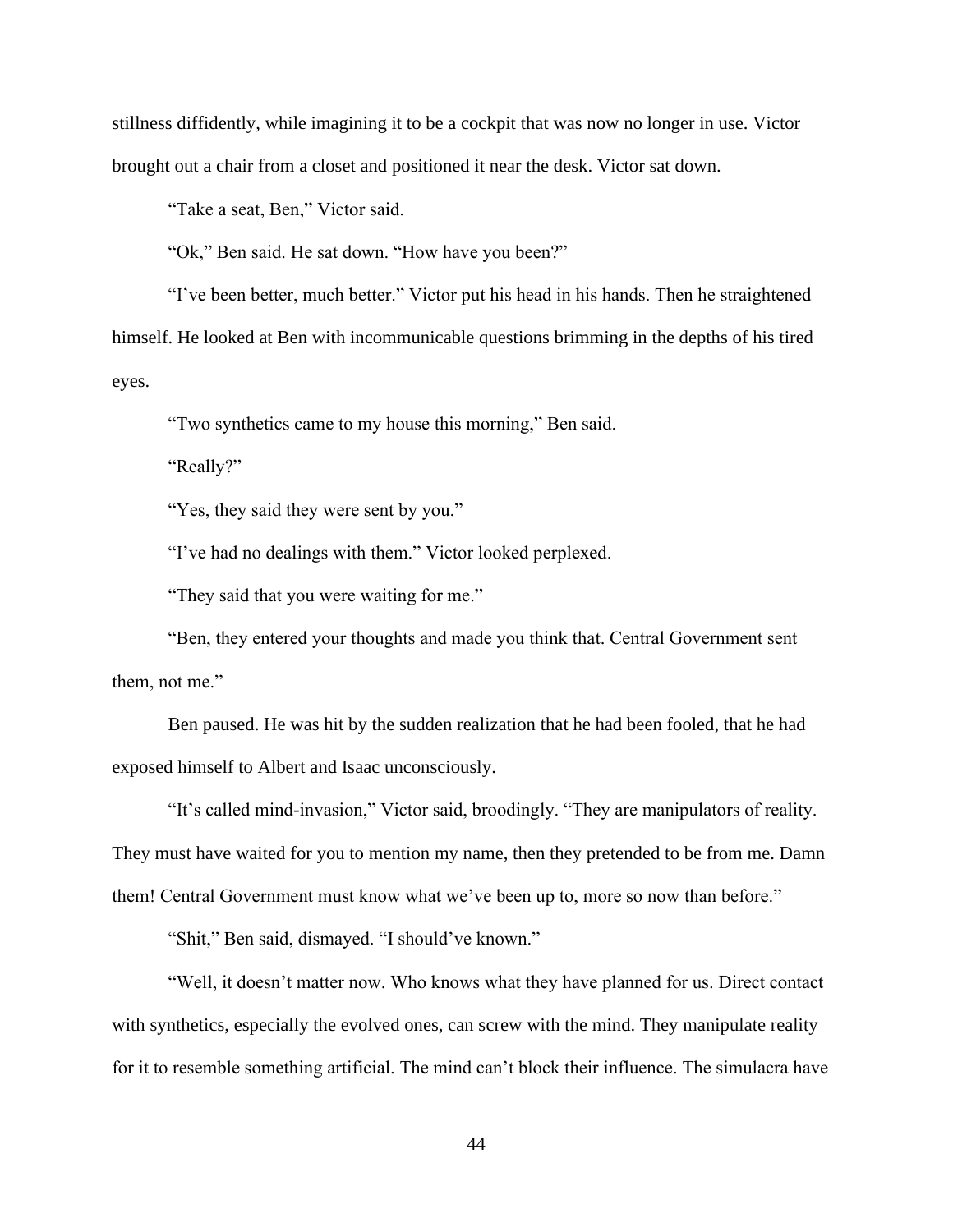the ability to calibrate personalities in seconds. They move in, sometimes without detection. As the war continues, technology becomes more advanced. This pattern is too clear for words. Who's human? Who isn't? Machines of the flesh. How are you doing otherwise?"

"I'm doing great," Ben said. "I can't sleep."

"Neither can I," Victor stated.

They ceased talking. An elongate pause followed. Victor passed a hand through his beard. He squinted his eyes, intimating some deliberation he could not entirely grasp. Ben gazed off into the distance, as though by doing so, he could find an ever-elusive molecule of harmony to be acquired and projected onto his tiresome thoughts. The room's shadowy aspect had evolved into a vacuum, ingesting all clarity of mind.

"You've returned from the front unscathed," Victor said. "I'm relieved."

"Physically unscathed, though there are moments when I don't recognize my own body."

"Welcome my son…welcome to the machine," Victor said, his eyes unfocused.

"What?"

"Nothing," Victor announced with an emphatic wave of a hand. "Just some words I recall hearing a long time ago." Then, as though to an invisible audience, "The world is in a state of turmoil and no one seems to care. Terra is among the last of the nation-states that remain intact and functioning. Something is working through the synthetics. Something akin to a power that has limitless knowledge, that goes beyond general surveillance. Dead philosophers would agree, we're in the end phase of existence. *The Strain's* financing has vanished, along with the underground intelligentsia that provided it. Central Government's the great eye in the sky, an allseeing tower. Meanwhile everybody goes about their business unbothered. It's like a book that has all the secrets in it, completely available, yet no one wants to read it. It's become a magnet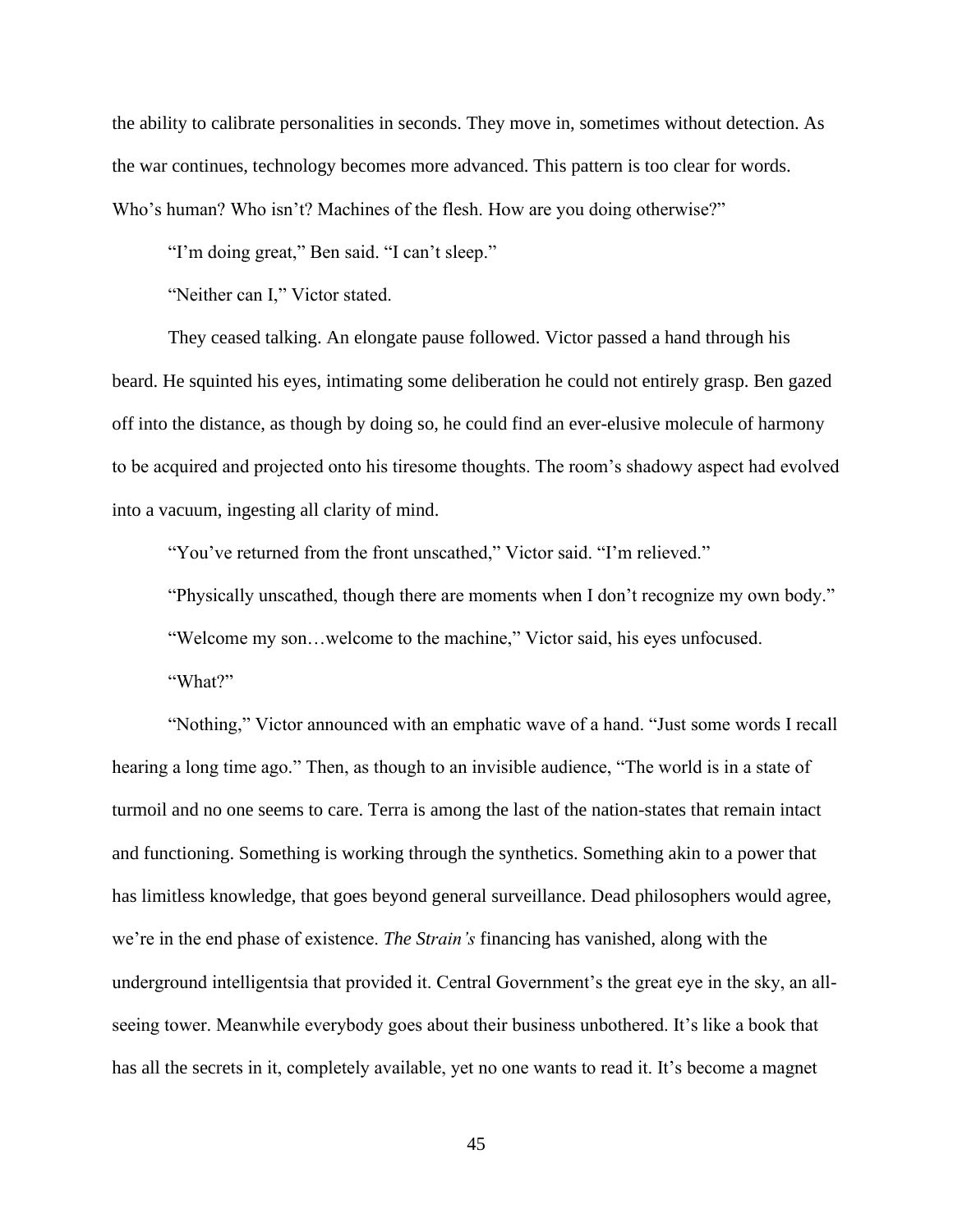for dust and decay." Victor exhaled. "I went for a walk earlier, a walk through the business district…"

The statement hung suspended in the air. Ben waited expectantly. The pause felt like an intermission in a theater. The curtain came down. It concealed a doomed melancholic, whose performance had evolved into an impassioned rant against the world. Victor seemed positioned in some pensive region of darkness. contributing to his momentary volubility. His need to speak, to reveal, to understand, was enforced by some conflicted epistemological location. What was known and what was unknown were two divergent states. The bridge separating them was unnegotiable, perilous to cross, obscured by a thickening fog.

"I found a church," Victor continued. "I encountered an actor who fooled me into thinking he was a beggar. Yet, the more I consider the actor, the more I realize that he was a synthetic. He changed. He made me distrust my perceptions. I'm convinced that reality as we know it is growing more and more destabilized. And such a condition is preserved by the fact that Terra keeps doing what it's doing, pretending to function in the midst of this disorder. I can't go further. I fear that something unwanted would arise if I try to figure out the mystery I feel exists. My friend, Ben, all you need to know is that I'm here, we're here, together, deprived of sleep, but together. We represent the word, though we can no longer give it to others because of this deplorable political climate. Which brings me to the priority at hand…Andrew Gardner, we've lost contact with him."

"What?" Ben asked, nonplussed.

"Yes, I know. It can mean any number of things. He could've been shot, blown to bits, left to die after suffering terrible injuries. He could've deserted his post as a journalist after witnessing the horrors of combat. He could be wandering like a lost pilgrim, in possession of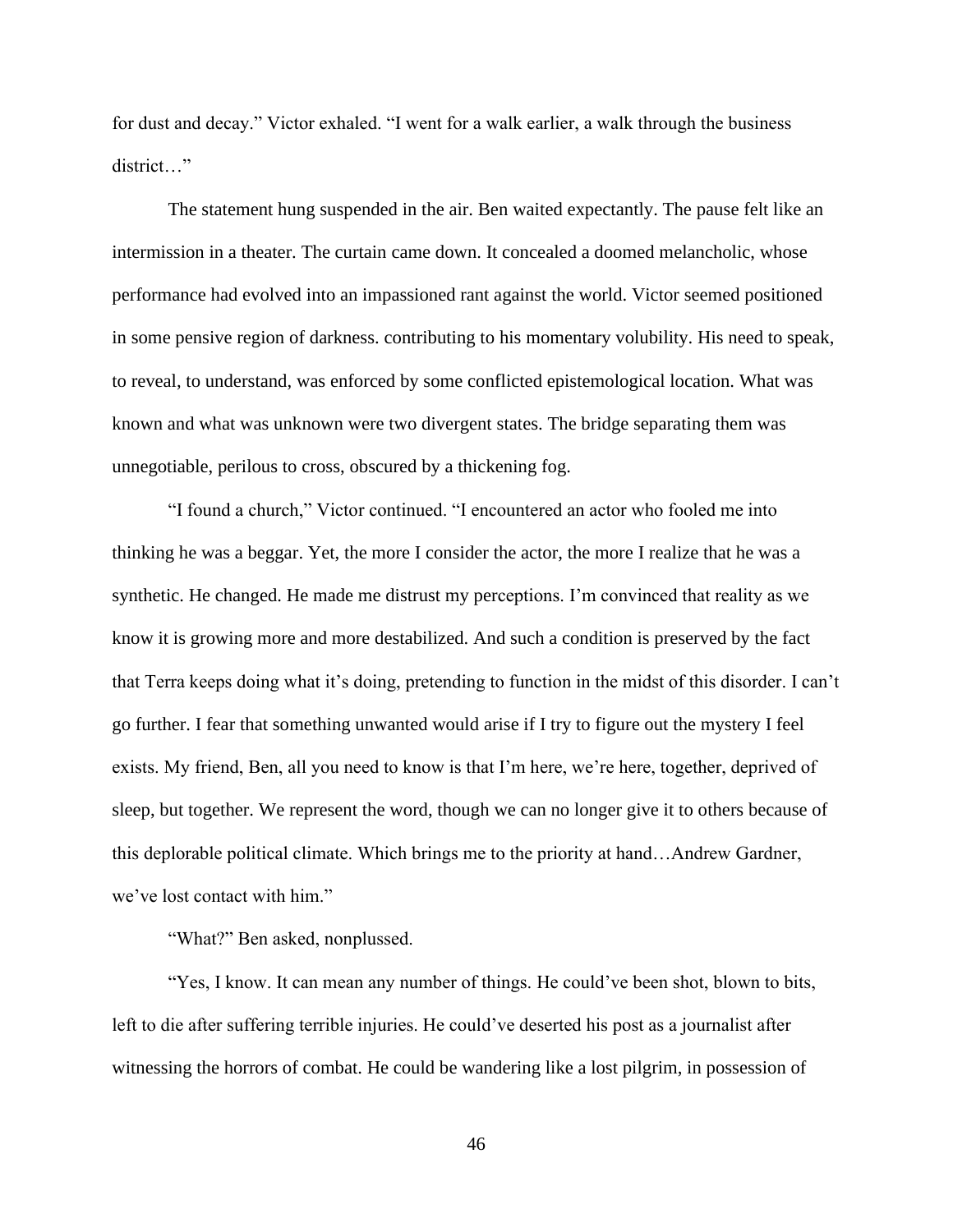knowledge that will never be disclosed. He could be imprisoned, sitting in a cell in his own refuse. The more I think about it, the more the hypotheticals begin to make me nauseous. I haven't slept in days. I feel like I should find a thought-suppressant of some sort. But then again, that's a raging impossibility. The days of heroism are over. Now there's only war for war's sake. Andrew is our one contact next to you, Ben. This contact has been severed."

"What now?"

"What now? I think you know, Ben. I want you back in the mess. Not to report, but to find Andrew, whether he's alive, dead, or in some other condition that words can't describe. I have a feeling, though. It's vague, but growing sharper. I have a feeling that Andrew has discovered something, something related to the fact that, like you, he's carrier of the word. You, Ben, must find him. Consider it your last charge before we completely retire *The Strain*."

"I don't know," Ben said with ambivalence. "I just got back from the front…"

"I know, I know. It's terrible. I know you've seen things, horrible things. But I feel Andrew is part of something, something that is so deep and profound, that…well, I'm at a loss for words. Sometimes I imagine others like us, living in Terra, victims of suppression enforced by Central Government. These others think and feel. They see the technological overload, the fully operating subterfuge. They see the war that goes beyond the vast death count. They feel a power that is not yet known, some kind of reality seething beneath the surface. I feel it. I think I've seen it. Ben, I haven't slept in days. Forgive me for talking so much, but Andrew is out there, and it's your job to find him. And when you do, something in the air will change. Don't ask me how I know this. Like I said, it's a feeling."

Victor's hands were trembling. The disjointed outflow of words struck Ben with force. "What must I do?" Ben asked.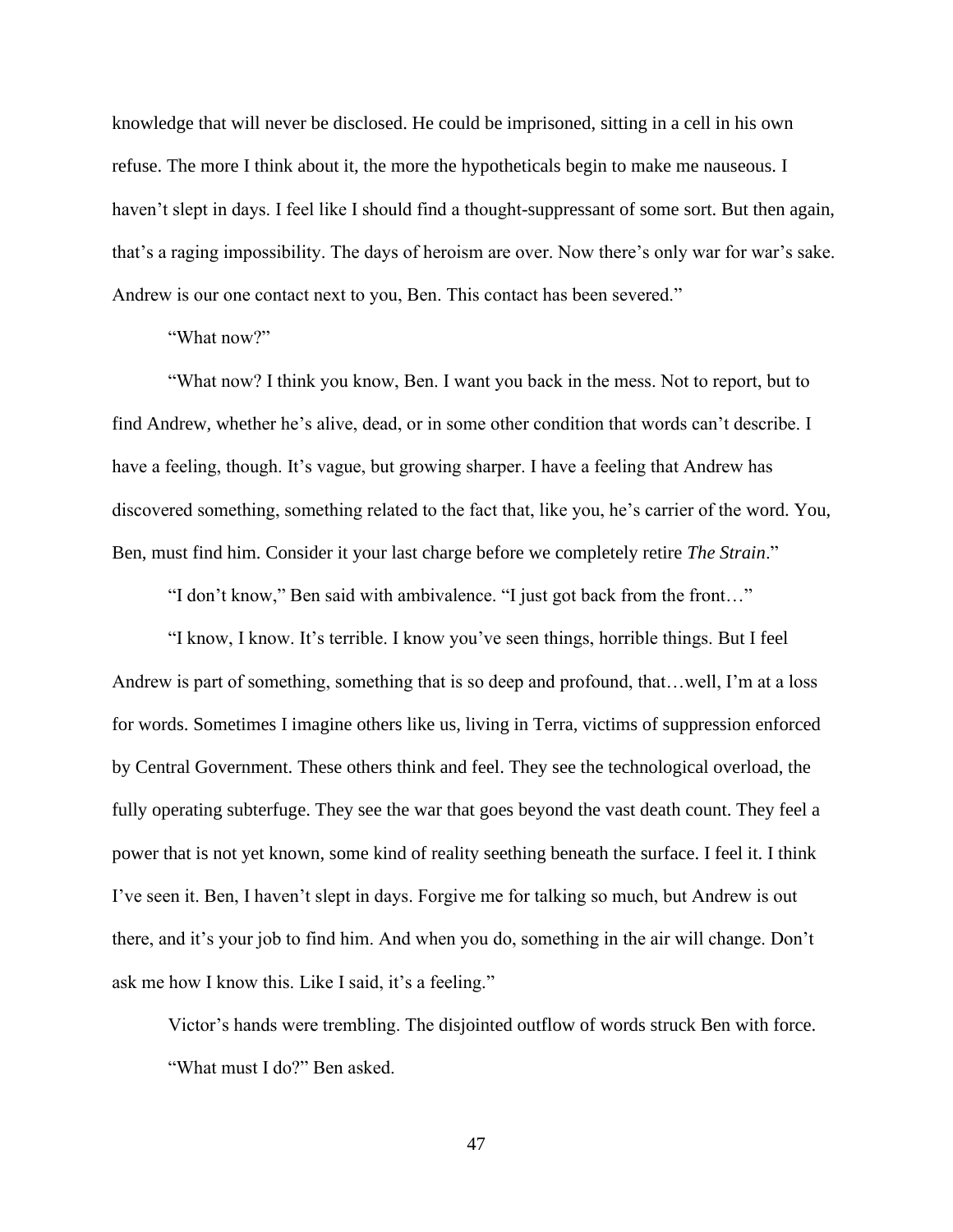"Ben, you must get out of the city. There's a secret location, in the slums. It's a cellar that connects to the sewer system. You follow it. It leads you under the city wall and out into the war zone. Only this war zone has been mostly used for bombing trials. In many ways, it's like an industrial graveyard. All you need are the bare necessities. Like I said, I have a feeling that this is no ordinary search. It all seems connected to what I witnessed not several hours ago. Reality isn't linear. Reality is like an octopus. Each tentacle represents its own pathway towards some concealed condition. I saw things. I saw things that have convinced me that other dimensions exist. Keep all of this in mind. Be brave. Here, I will write down the address of the secret location."

While Ben contended with a deep confusion, Victor, his hands still trembling, produced a small notebook and pen from a pocket on his vest. He tore a single piece of paper from the notebook. Then he wrote down the address. He passed the piece of paper to Ben. Ben took it tentatively. He regarded it. Then he placed it in his pants pocket.

"I have another feeling," Victor said, "and I apologize for sounding cryptic. Central Government is tied to all of this. Central Government has eyes that pierce every surface. You know this, Ben. I fear that the path you will go down, in your search for Andrew, is connected to Central Government. It's like spaces of consciousness. The reach of thought extends. Then you encounter what is invisible, but all-powerful. And that's Central Government in a nutshell."

Victor ceased speaking. He appeared exhausted. Ben discerned a strain affixed to Victor's words, the full import of which he was attempting to grasp. The velocity at which Victor spoke had, for Ben, induced disorientation. Yet there was a sequestered corner of his mind-world that harbored an understanding of his purpose. He was to find Andrew Gardner.

Victor extended a hand, which Ben clasped in his own.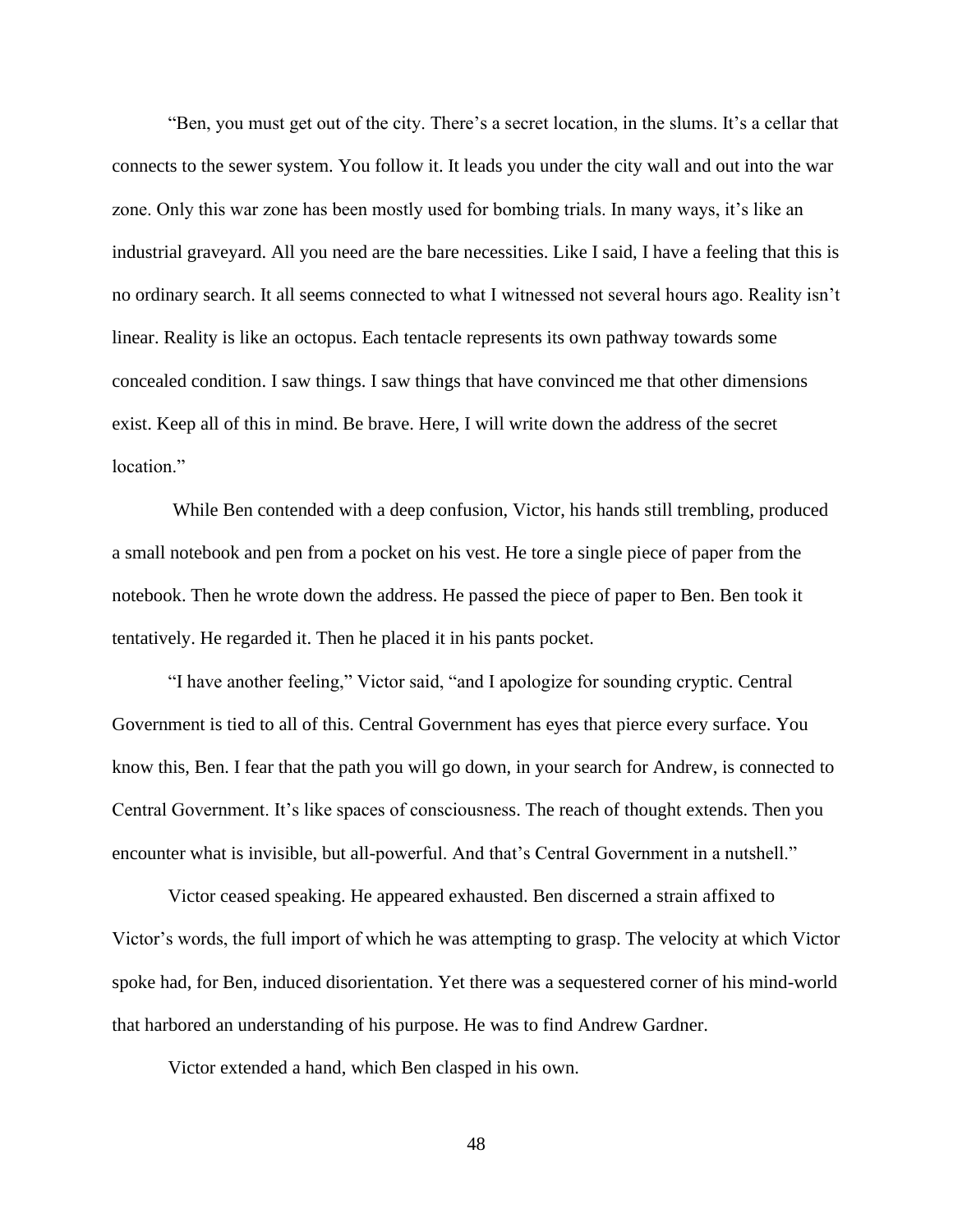"Before you go to the slums," Victor said, "go see Andrew's wife, Rebecca. Tell her just enough. Provide comfort. I believe she's pregnant."

\*\*\*

Ben shuttled into the conveyor on his route back to the suburbs. Andrew was missing. A return to the war front awaited him like a bad dream. *The Strain* was in a permanent state of suspension, in the depths of nothingness. Rogue journalism was extinct. Central Government's insidiousness, the unstoppable war machine, the vacant efforts of diplomacy, all collected around the notion that reality was a caustic exercise in social experimentation. Ben felt this keenly, as one would feel a burning sensation in the ever-mobile realm of thought. Something was profoundly amiss. Ben recalled Victor's words as though positioned near a riddle that refused to be solved.

Sitting in a booth in the conveyor, Ben regarded the other riders. They were absorbed in their hand held technological devices. Ben turned to the window. The cityscape was receding from view as the conveyor moved down a decline, and into a lighted tunnel, the walls of which were digitally bedecked with images advertising the newest cinematic production, something involving sex and violence. Ben felt a momentary arousal, looking upon these posters against the speed at which the conveyor progressed through the tunnel. The arousal diminished. Ben felt as though his mind had been entered. This occasioned him to conclude that the images were a form of heightened stimulus, penetrating and aggressive and infused with propaganda. He understood that cinema, at some point in the past, could have been politically subversive, could have assessed the world through a critical eye without penalty, employing nuance and every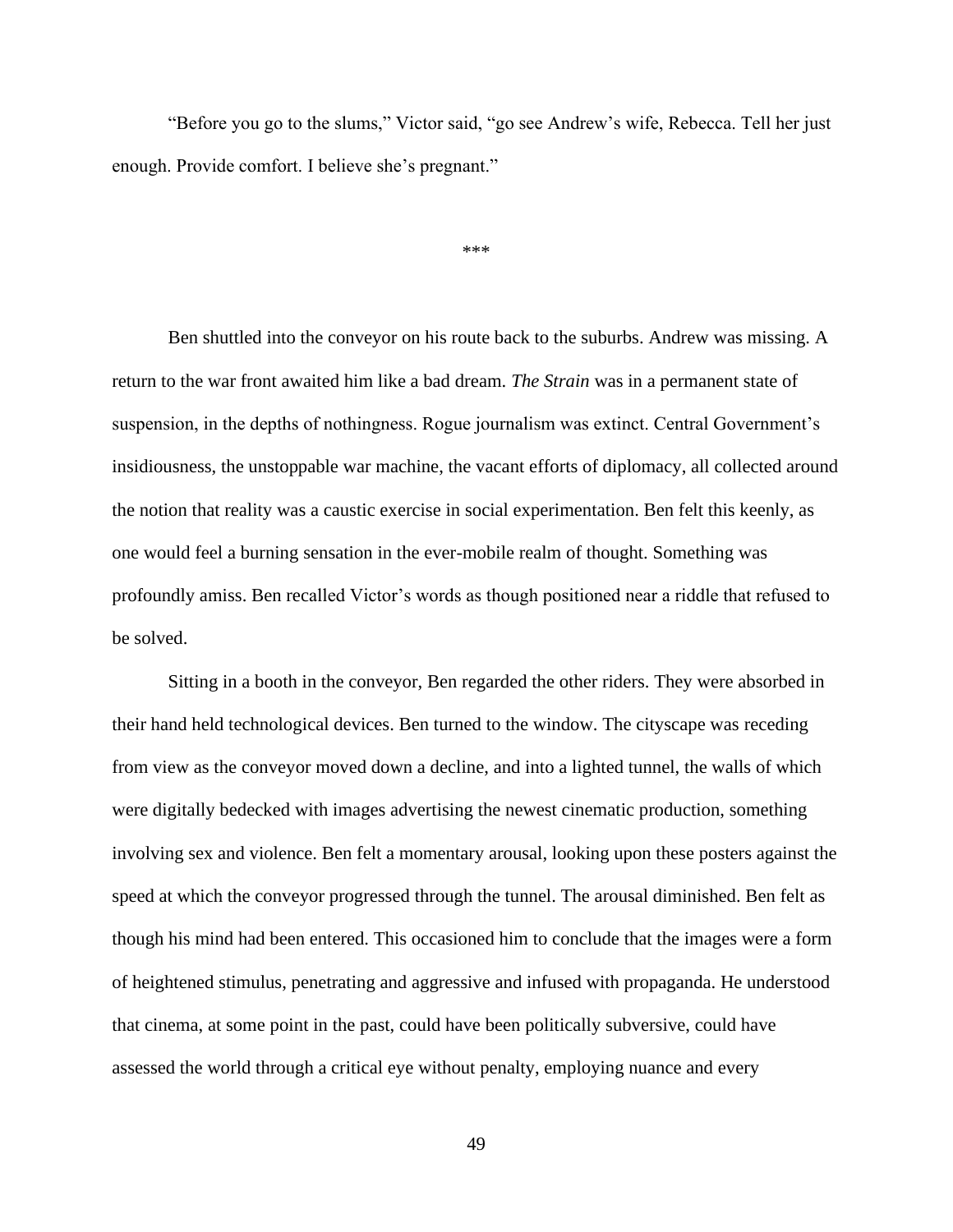imaginable trope, messaging ideas and notions that exposed the disharmony of reality. But this was no longer so. Something changed. Central Government evolved. The hegemony of alternate governments fractured. The world of cinema became an avenue to disclose and maintain the hyperreal. Anything to distract and divert.

Ben then fell to wondering about Andrew Gardner. He saw Andrew holding pen and paper, dressed in borrowed fatigues, his expression at once pained and hopeful. Like Ben, Andrew was a rogue journalist. A writer of understated conviction. A writer who would follow the story into the very depths of war, donning a half-smile. A writer who embodied the need for complete immersion in the violence in confluence with a need to see it end. Such a strange and conflicted mixture of elements, to which Ben felt an affinity, the war front being both a thing to be feared and a thing to be desired. Ben saw Andrew as one would see a multiform creature, bound to unknown fates, bent on absorbing the very essence of war, propelled to roam the bloodsoaked devastation as though bereft of free will, the spectacle of violence in combination with the need to report generating a locality of knowledge that went beyond immediate reality.

Ben sighed. His thoughts did much to impart to him a cold exhaustion. The conveyor arrived at his stop. He lifted himself up from the booth as though carrying a great weight. The war front was nearer than he could surmise. He was to return to a space of reality he had come to approach with ambivalence, detestation, and anomalous interest. He left the conveyor, descended the platform via a stairwell, and proceeded along a suburban street, in the direction of Andrew's home. From his place on the sidewalk, he felt removed from the homes lining the street. They once more emanated a banal sameness. Life, he realized, was an intermixture of contradicting facets, some more obvious than others. Any attempt at reaching a stabilizing centrality was painfully ineffectual. It was here that the inner voice returned.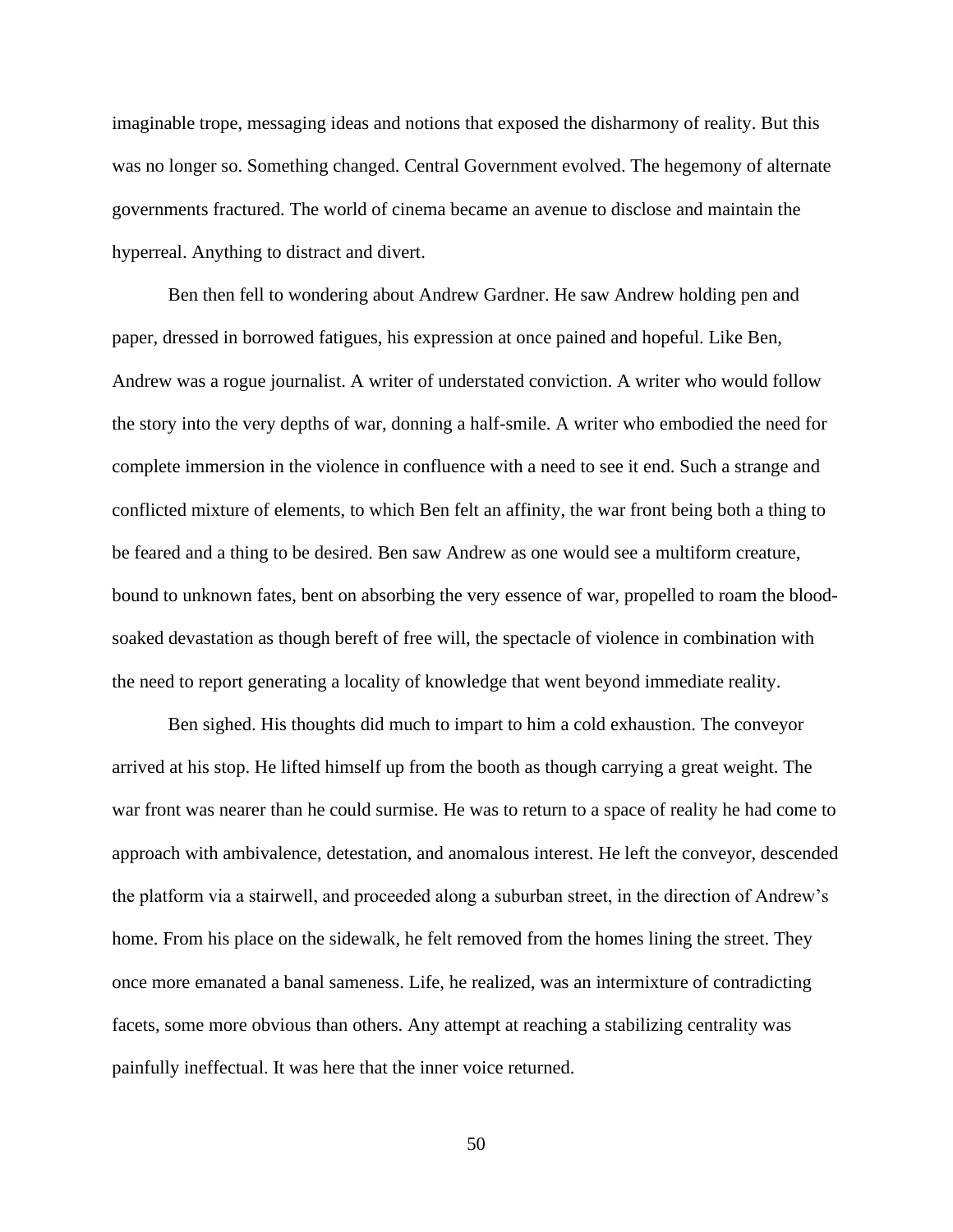*This mission is made of the stuff of peril, you know this, you know this, you know this. Why bother? Andrew is dead...or maybe he's alive, but what good is one journalist against the plethora of forces functioning through this ongoing war. Thanatos, a dear friend of mine, sits atop his towering pedestal of ubiquity, smiling, overseeing all of the wondrous workings of violence that stain the vast expanses of this planet a deep, impenetrable red. What can you possibly do, Ben, to allay a conflict that never sleeps? Your step is painfully timid, your thoughts are inhabited by a toxic dread, your heart bleeds tears of some nameless sorrow that knows no outward expression, the burden that is yours now heavier. And the answerless questions that propagate like parasites in your mind take on a terrible vividness amidst the terrible offspring of doubt and uncertainty. Where does reality start? Where does it end? To whom does this voice belong?*

The voice dissolved. Ben walked on, pensive. He tried to establish himself in a mode of thoughtlessness. He looked up. The sky was awash in a low-hanging gray pall. It appeared smooth in texture. Like a blanket, it concealed the sun. The trees bordering the street were still, statuesque. They were markers of seasonal change. It being summer, their leaves were green. Ben saw them not as trees, but as manifestations of some contrivance of Central Government. He yielded to this perception, watching as it occasioned the knowledge that Central Government was everywhere and nowhere, present yet invisible.

Something Victor had intimated. That to be a thinking being was to realize how the world was sculpted according to the undying whim of those in power. He looked at the trees. He saw their shape, the outstretched nature of their boughs, bent and jointed and reaching in all different directions, like the many extremities of Central Government reaching into consciousness at large.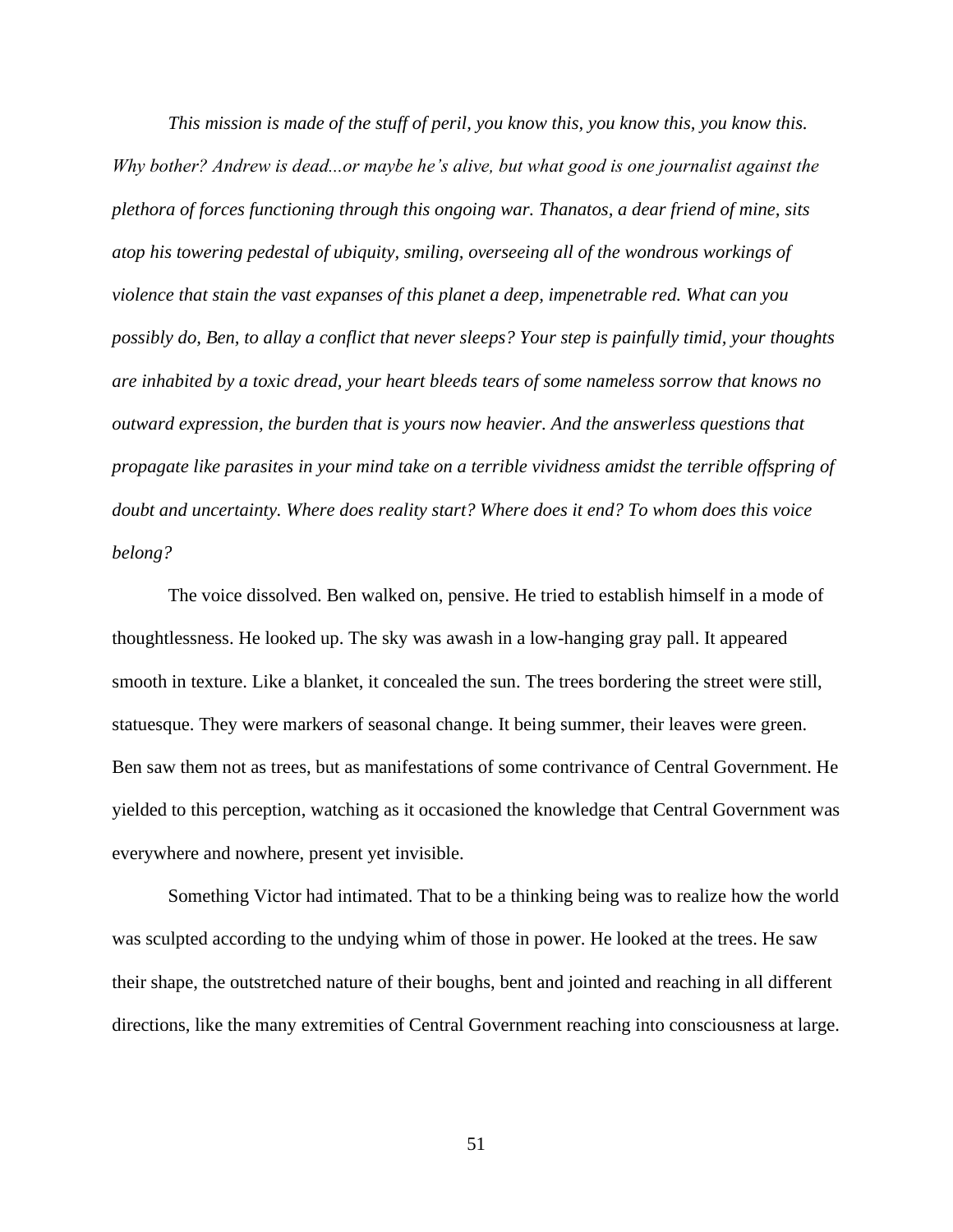Ben reached the home of Andrew Gardner. He walked up to the door and knocked. The door opened and Rebecca emerged. Without any greeting or exchange of words, she motioned for him to enter. He passed across the threshold, and she closed the door. In the dimly lit interior, Ben turned and regarded Rebecca. She was pregnant. Her face, marked by striking features, an air of intelligence, was colored by sadness. In a moment's time, Ben saw her as some archetypal rendering of maternity. Her hands were resting gently on her womb, that which was growing therein clearly a source at which she directed a boundless love. Ben sought her eyes, large blue orbs, in the depths of which was some knowledge soon to be revealed.

"Rebecca," Ben said, solemnly. "Andrew is missing."

"I know, I know already," she responded, her voice trembling.

She averted her eyes. A silence evolved as they stood in the foyer.

"How did you know?" Ben asked, breaking the silence.

"I…felt it," Rebecca said. Her face was downcast. Her eyes were focused on some inner anguish. "I felt it two day ago. I woke up from a bad dream I can't explain. A part of me seemed to be reaching out to Andrew. But I couldn't reach him. I felt pain. Then I heard this voice telling me that Andrew was in trouble. At first, I doubted it. But it persisted. And it became clearer that Andrew was gone."

"Gone?"

"Gone, Ben, removed from his occupation. Captured, killed, injured. I don't know. Yet I feel hope. I stand here, with his child. This life inside of me keeps me from losing hope."

"I've been assigned to find Andrew," Ben said, tentatively, following a prolonged pause.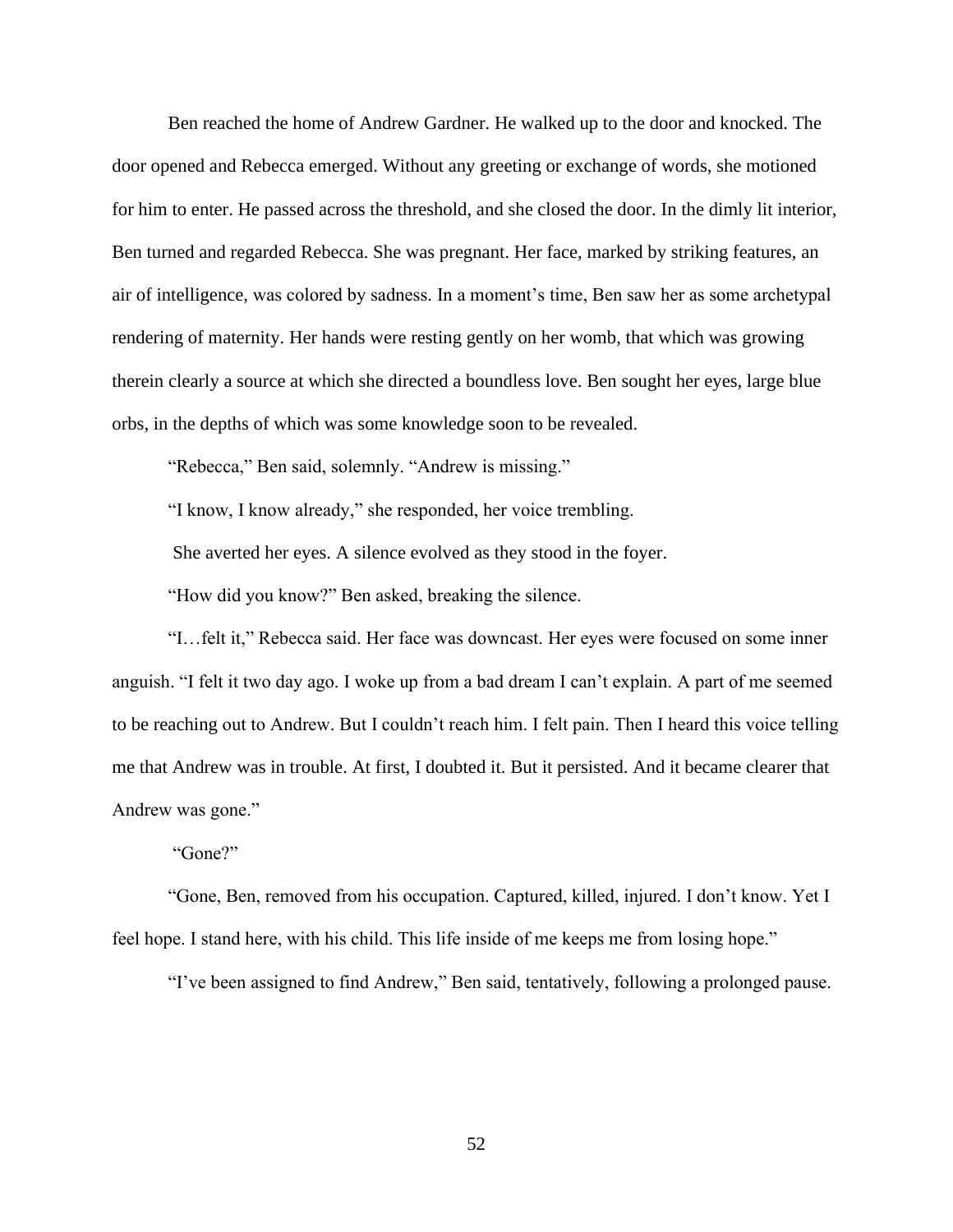"I know that, too. It's strange, yes, I know, but we're all connected here. We're all bound to each other. I feel the strain. I feel the pull of the planet. Terra is gone. We are nearing the end, I feel. But there's hope inside of me."

"I…I will find Andrew, Rebecca," Ben said, although the words felt bereft of conviction. He declined his head. He impressed his discordant thoughts onto the stillness of the house, that he might find some aegis against his private hopelessness. Floating upon ribbons of silence was Ben's tacit understanding that he was preparing for an impending death-mission. If he did not find Andrew, he would abandon his life for the incurable pain and confusion with which it was imbued. Then there was Rebecca. She was harboring a new life, possessed of some rare hope. This alongside of a mysterious clairvoyance that found expression in the cast of her eyes, however colored they were by a deep melancholy.

"Hold me, Ben," Rebecca called out gently, as though from a great distance.

Ben approached her slowly, and embraced her. She stepped back. Her expression was suddenly exhibiting a surge of surprise. Her eyes opened widely. She stared fixedly into Ben's eyes, as though there was a secret therein being readily exposed.

"I just felt something," she said, a hand raised to her mouth. "I felt something, another world maybe. When we touched. I felt Andrew. I hear him calling your name. Ben, you must find Andrew. He's inside of us. You must find him."

"I will, Rebecca, I will," Ben exhaled loudly, managing his surprise.

Then they embraced once more.

\*\*\*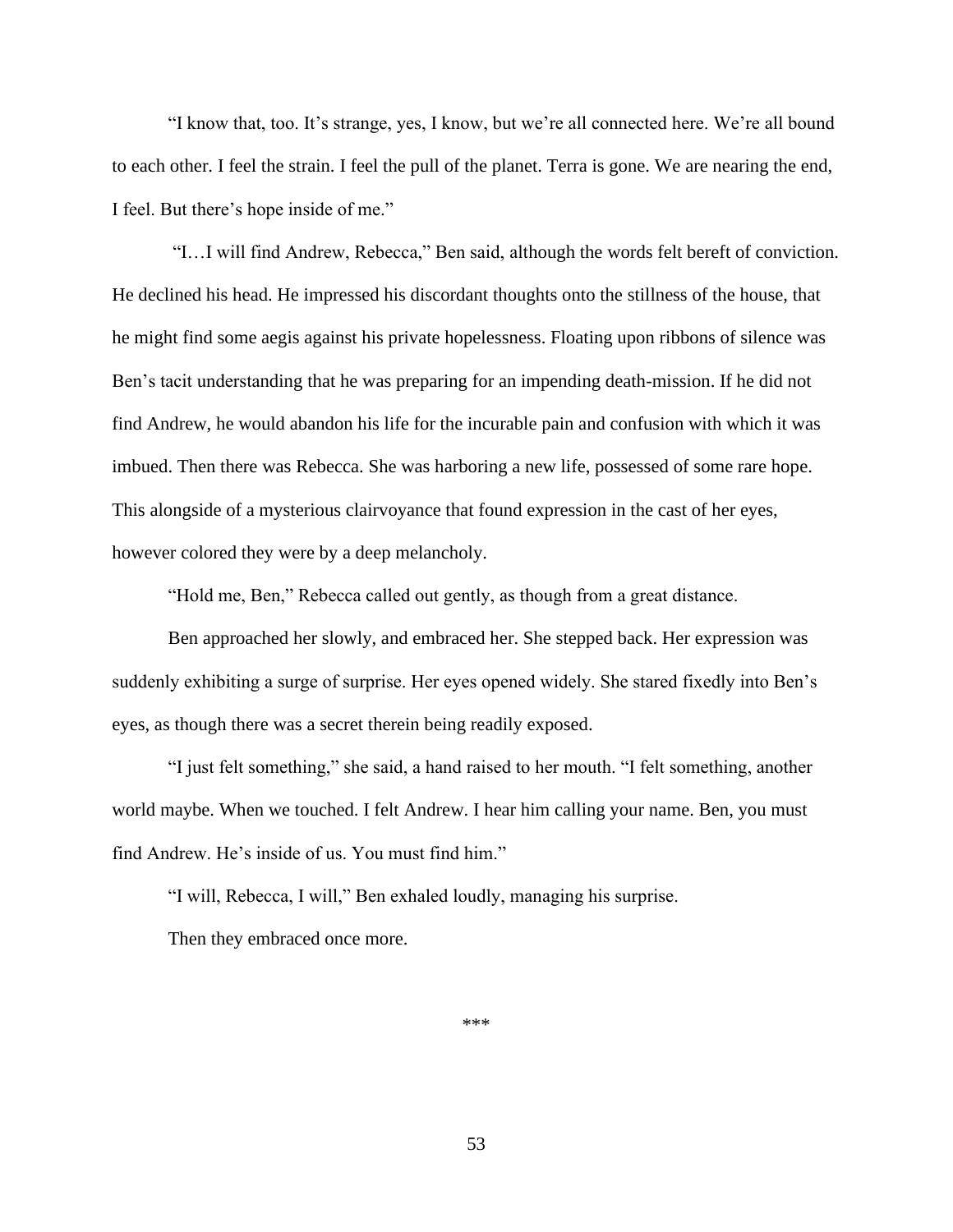Ben once more resigned himself to a traversal of the cold and remote suburban streets. He resembled an alien-pariah amidst the uniform habitations. He emitted a detectable air of disquiet. His head was depended. His sight was enveloped by the fissures of the sidewalk. His inner considerations, focused largely on his charge to find Andrew, coalesced into a dissonant orchestra in his mind.

*You must realize that war is necessary, that you must embrace the fact that it is a inviolable construct, a virtuous means to channel suppressed aggression into an outward manifestation, that it provides a means of cleansing the population of this hopeless planet, bringing to the fore a kind of vacuum for loving thanatos to realize its wondrous implementation of violence. Take for example the cinema, that mode of expression steeped in the cultural unconscious to which only a few are privy, and when they are, when they see the subtext beneath the words of a thespian, all is revealed with a terrible transparency I find so invigorating, while others find so destructive, and as the war progresses, technology finds its power in new creations, specifically the humanized simulacra; even now they are being fashioned for martial purposes, trained or programmed to kill without the second thought, for it is the second thought that afflicts one's conscience with reluctance and delay, enough for the act of killing to be questioned, and for a war to be perpetuated, this cannot be so, this cannot happen. A surprise waits for you at your home.* 

The voice diminished. He had no means to combat it. Ben harbored questions regarding its nature, questions that only led to further speculation. He could only embrace the notion that it was something over which he had no control. He felt haunted, cursed. The concrete across which he stepped sounded against his shoes, in counterpoint to the oscillating acoustics of his interior.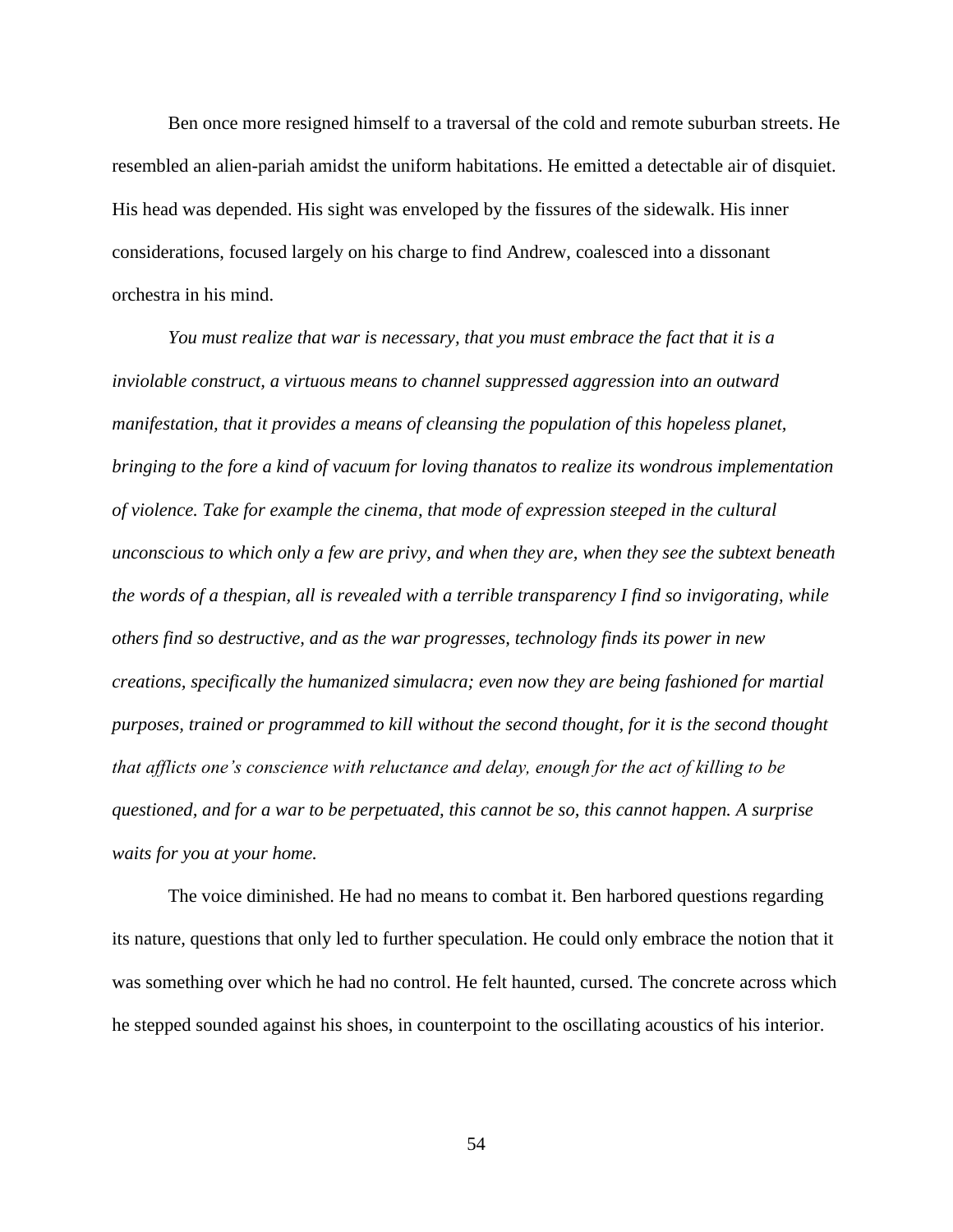He looked up. A pedestrian, engaged in a hand held device, passed Ben without any form of acknowledgement.

He reached his home. He opened the door, and passed over the threshold. He was greeted by the sound of groaning coming from the bedroom down the hall. He ceased his movements in the shadow of the room. Albert and Isaac appeared to be gone.

"Carol?" he called out, confusedly.

The echoes of intense bodily exertion quickly ceased. After several moments, the door to the bedroom opened. Albert emerged. He was fully clothed, except for his overcoat which he had swung over his shoulder. He strutted down the hallway, a glassy smile imprinted upon his face. And as Albert neared him, he felt the presence of a waking nightmare. The very pillars of the real were trembling.

"What are you doing here, Albert?" Ben inquired, trembling.

"Fucking Carol, your wife," the synthetic replied. "Why do you ask?"

Ben was silent. Albert put on his overcoat. He displaced the ruffles on his overcoat with a series of rigid hand motions. He looked up at Ben, his smile seemingly permanent. In the background, a high-pitched laughter sounded. It bounced off the walls of the house. It signaled the reality of some rare space of psychological delight. Ben's confusion deepened. He could muster no reply. As he tried to fathom what had just been occurring, he was left reticent and discomposed. He recalled the voice in his mind: *A surprise waits for you at your home*.

"What?" Albert asked. "You can't speak?"

"Carol?" Ben called out again. He tilted his head to look down the hall. There was another eruption of laughter coming from the bedroom.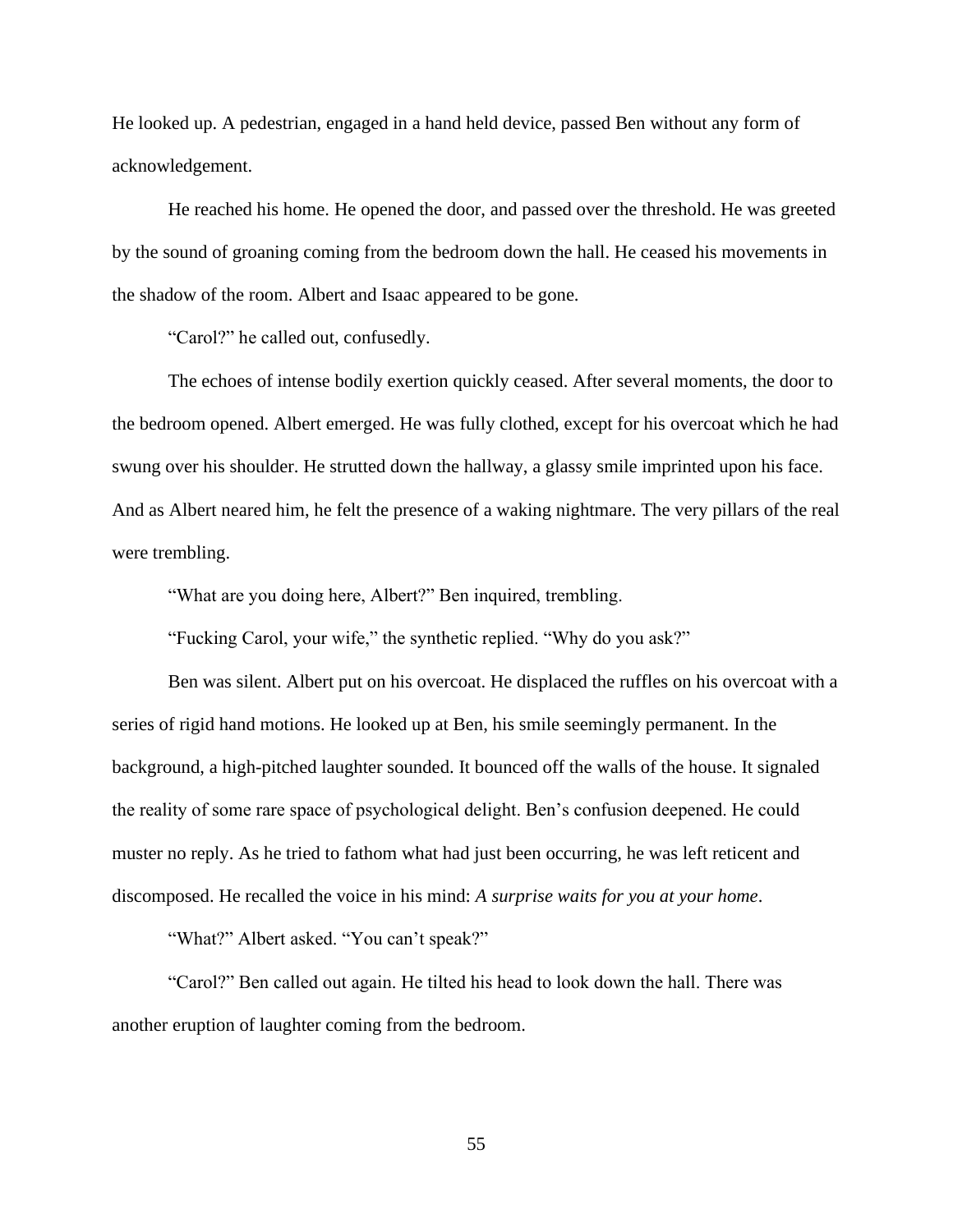"What can I say," Albert said, "I followed my senses, and they told me that Carol wanted to fuck. She still does. You can hear it coming from the bedroom where moments ago she was riding my throbbing phallus…I like that word, phallus."

Albert became distracted. He sniffed the air. His face twitched. Then he took several steps towards the dining room table. He found a surface thereon, and began rubbing it.

Ben remained fixed in disbelief. He was deprived of voice. His thoughts were experiencing a kind of discomfiting strangulation. Any minute he thought he might break out into a nervous sweat. He walked down the hallway towards the bedroom. There was another ejaculation of laughter coming from within the room. Ben stopped at the threshold. The laughter effected the realization in Ben that Carol was in a state of continuous climax.

He peered into the room. The light was dim, mingling with shadow.

"Carol?"

Carol was supine on the bed and half-embraced by disarranged sheets. Her face was adorned by a wide, ecstatic smile as her laughter died down. Ben could see that she was naked. Her white nightgown lay splayed upon the floor like a divested costume. The shape it assumed was like that of some contorted rendering of unwanted attire. Like an expression of pure sexual liberty.

"Oh, hi, Ben," Carol said listlessly.

Ben sought her eyes in the dimness. They were unfocused. Ben was quiet.

"I just had the weirdest dream," Carol began. "I dreamed that I was having sex with one of those men who came by earlier. The dream was so vivid. I felt everything. I still feel it, like I'm still dreaming. It was…wonderful."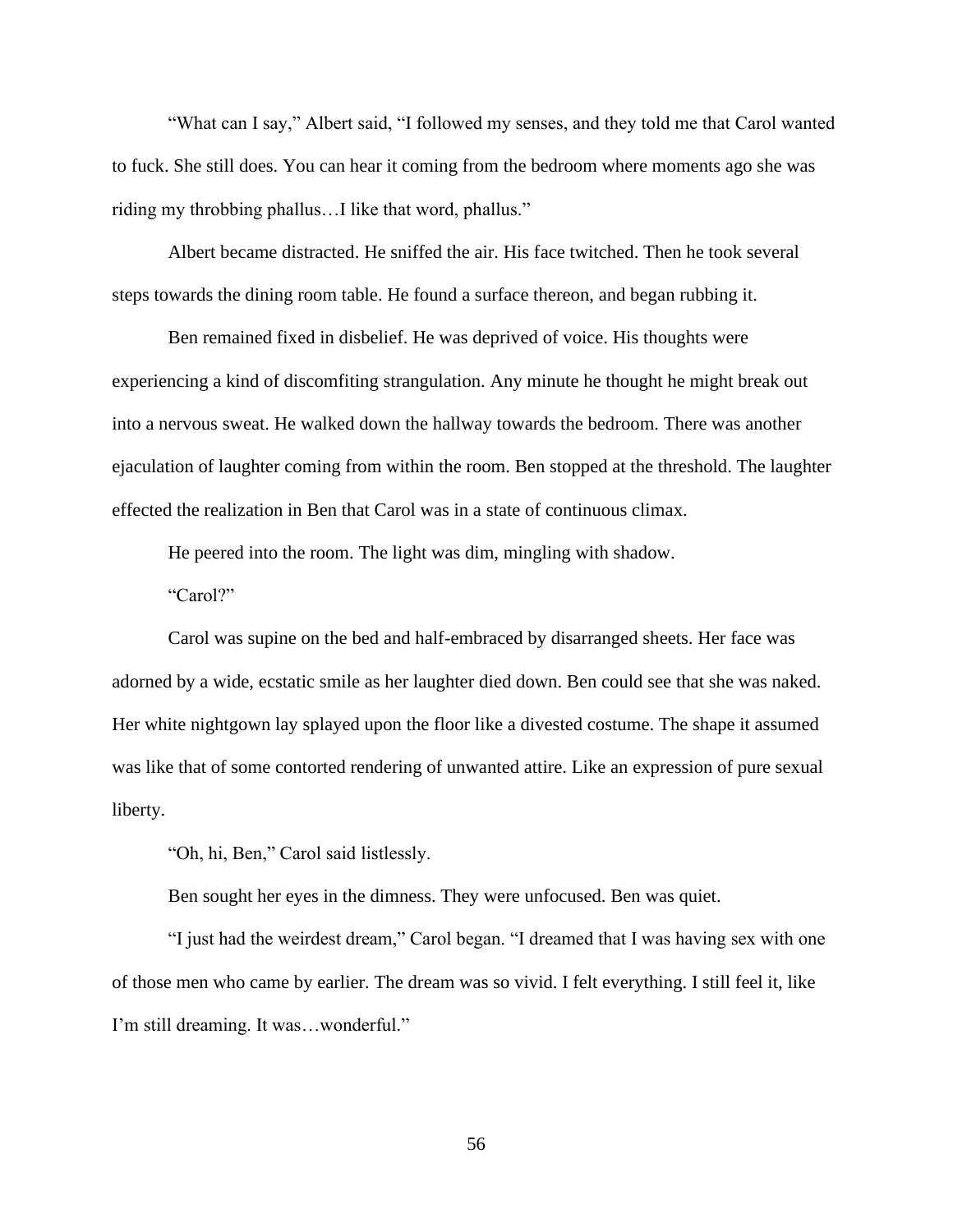Her voice receded. She appeared encased in a delectable reverie. Then looking up, she said, "Ben…what's wrong? You seem frightened."

"Nothing's wrong…nothing," he sighed, lowering his gaze to the floor. The word "nothing" reverberated in his mind. Like a tainted utterance possessing more weight and influence than it should. Nothing. The word was loaded, concentrated with high levels of loathing and existential nausea.

Ben turned from the bedroom entrance. He walked dejectedly down the hall, come the end of which, he noticed that Albert was now running his fingers over various surfaces in the kitchen. His movements were swift and economical and fully energized. Isaac was nowhere to be found.

Albert looked up upon Ben's approach and said, "Don't mind her. Sometimes, when pleasure's channeled in high amounts, especially with us simulacra, wakefulness and dream states merge. She'll adjust." Then he erected himself and stood motionless for several seconds. Then he said, "I have to leave. Central Government is honing in on my location."

Ben sat down at the kitchen table. He donned an expression of gentle frustration. He felt suspended in a toxic internal state, an introspective storm. It was not composed simply of anger or crestfallenness. Rather it had the shape of a cyclonic surge, in which conflicting emotions were in motion and ricocheting against each other.

Albert left the house. Ben cupped his head in his hands. Carol emerged in the kitchen. She was half-clothed. Her movements were somewhat laborious, like those of an individual who is intoxicated.

"Don't be mad, Ben," she said. She sat down at the table.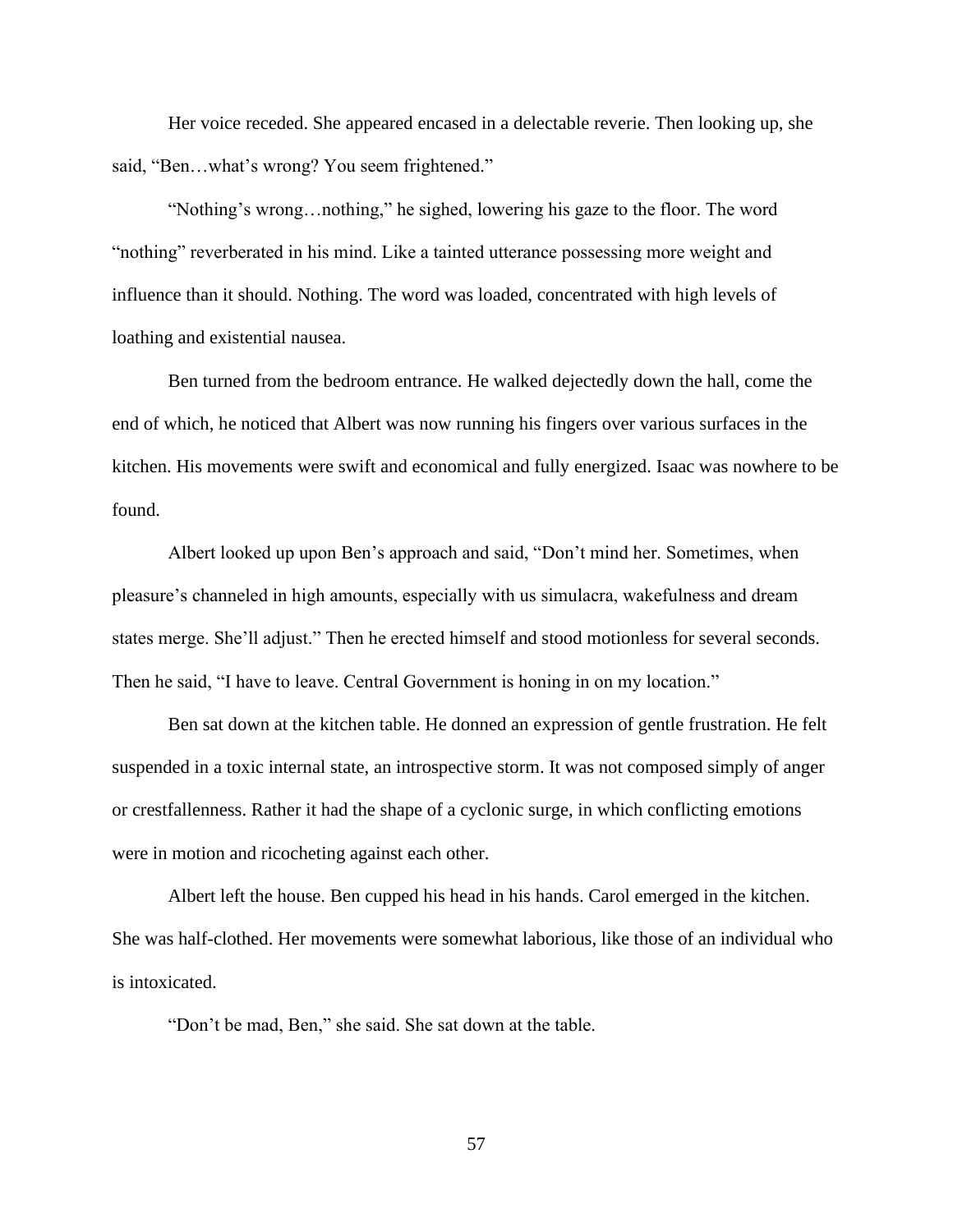Ben lifted his head from his hands. He looked at Carol, taking note of her post-coital lassitude. She had been compelled into some world of physical pleasure, from which Ben felt a great distance, a kind of private severing. He desired to speak, to disclose the pain he was experiencing from multiple angles.

Ben felt the following words leave his mouth: "I'm not mad, Carol."

In that moment, he was forced to recall his experiences of intimacy with Carol. They had been uninspired, impaired, lacking passion. He turned to the window. In the frame, he saw Albert walking down the street, donning his fedora and overcoat, his steps even and uniform. Albert left the frame. Ben turned to Carol and said, "They're everywhere."

"What's everywhere?"

"Nothing."

"You're funny sometimes."

Ben stood up. He walked to the bedroom. Therein, he took note of the entanglement of sheets on the bed. The dim light of the room seemed to settle over all surfaces like a spectral casing. The shutters of the bedroom window permitted a grayness to seethe through.

Exhausted, he sat down on the bed. He gazed at some dimensionless space before him.

The odor of sex permeated the room. Like wafts of poison undulating, taking on the shape of vaporous serpents that curved into Ben's nostrils. He saw Carol and Albert as one would see some pornographic material. He saw them realizing a heightened pleasure. A confluence of envy and repulsion descended upon him with a force against which he was helpless. He sighed heavily.

*That your residence is now contaminated, you feel quite intensely, with dread coursing through your blood like an unchecked contaminant, the reality that is Carol, the ease with which*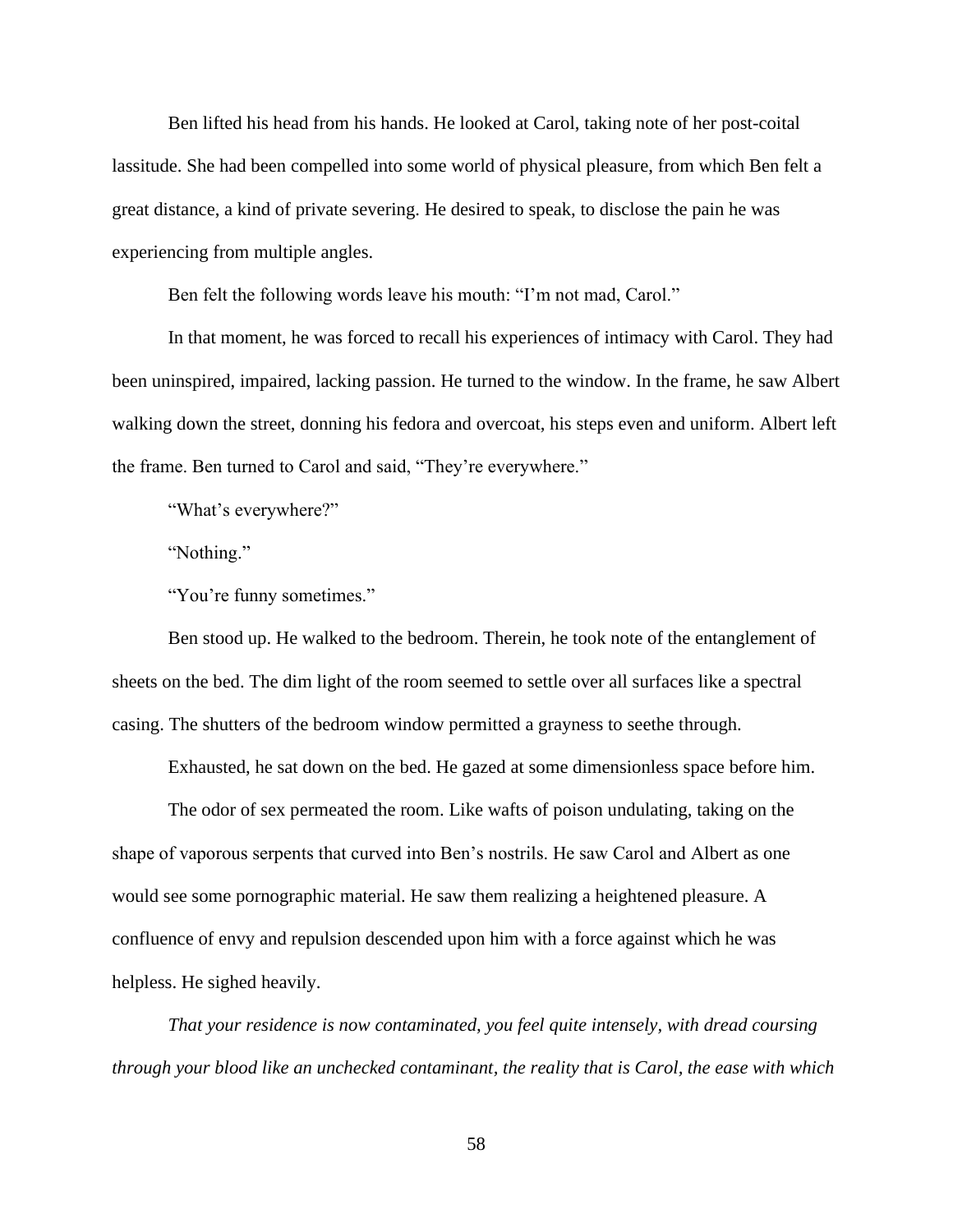*she abides by the influence of the humanized simulacra, as though she is at peace in her state of pleasure as it tirelessly circulates within her being, contributing to your sense of the unreal, her mercurial self like something monolithic one finds in a place of utter devastation, with the window into your soul frosted over by a deep conflict that cannot be voiced, as it conceives the sense that your assignment is death, the last and first of its kind, Andrew Gardner a wandering phantasm on the front of an endless war. You know what you must do, but can you do it? Go alone because that is what you are, alone.*

Once more, the voice echoed and grew mute. He gleaned that it would return. As to when, he did not know and could not anticipate. He was further unsettled and confounded. The array of elements by which he was beset, over the course of the morning, was taking on the shape of an immense cloud of gaseous detritus, blooming upwards out of the silo of his soul. All that the voice had related to him, compelling him to feel suspended in a dream space, was part of some bigger puzzle that was hitherto elusive and incomplete. He sought refuge in his imagination but found only pictures of war careening therein.

Ben stood up and went to the closet, from which he extracted his worn rucksack. He looked into it, and found several packets of nutrient-infused freeze-dried sustenance, leftovers from his last time at the front. A deepening fatalistic part of him occasioned the feeling that his charge to find Andrew was his last assignment. The dichotomy of life and death surfaced in his mind. He watched as the two opposing constructs coalesced, yielding to a centrality that went beyond logic and language. He felt, in a moment's time, an elemental synthesis that displaced the sensation of doom haunting him. Then the loaded thought passed. He was left holding his rucksack. His hands were trembling. Life and death, however intertwined, were once more mere abstractions, eternally antithetical.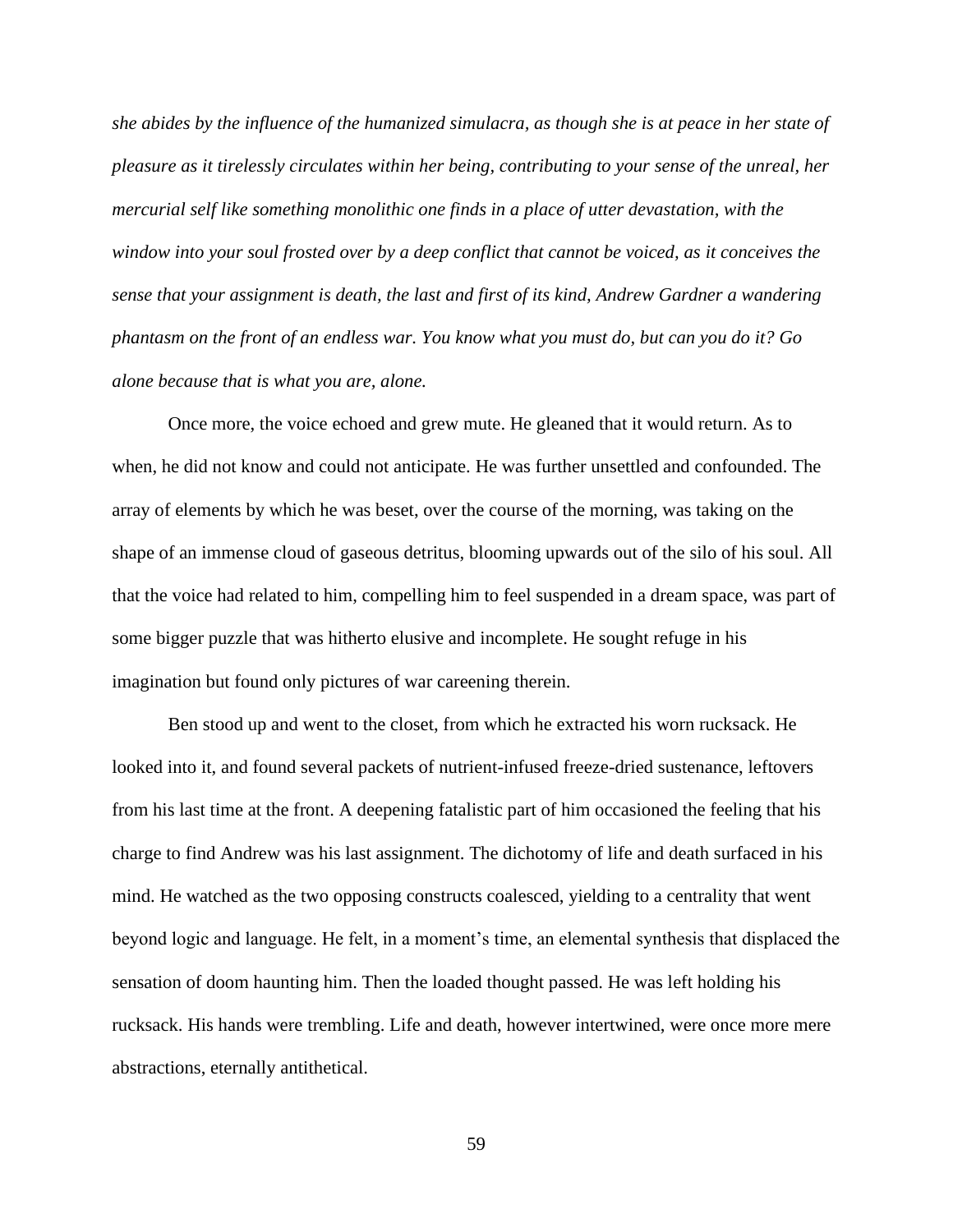Carol entered the room. She was still lethargic. One of her breasts was exposed. Ben observed its roundness, an island of tipped flesh. He saw Albert stimulating it, pressing it, licking it, inciting Carol to groan with sensual pleasure.

"Where are you going?" Carol asked, drifting onto the bed. Her words were slurred.

Ben was quiet. He deliberated over what to say. "I'm going where there is only death." He heard this utterance exit his mouth as though by its own volition, as though it was not he who was speaking, but some disembodied force propagating its influence through him. He thought of the voice. He thought of the erratic mobility of his mind at which he was privately gazing, a kind of kaleidoscopic effect fluctuating before his inner eye.

"What do you mean?" Carol asked, annoyed.

Ben exhaled loudly. He suppressed a wish to throw his rucksack against the wall. He suppressed a desire to weep for the world and all of its sorrowful content, for all the interminable anguish, for the war that the many had forgotten.

"I don't know what I mean," he said. "I'll I know is that I have to leave…Victor wants me to cover another story."

Ben proceeded to gather up his limited effects from the closet. He turned around to discover that Carol was breathing soundly on the bed, her eyes closed. Once more, he was propelled into a place of pictures, the bed on which Carol was reposing the site of extreme copulation. The imaging of their coupling became an unwanted film playing in his mind. He saw them from a promontory of sexual estrangement, inciting him to acknowledge his own impotence, his own absence in the realm of intimacy. He saw what they did. He saw what they did not do. These considerations, onerous as they were, imbued with both mystery and clarity, compelled him to desire a reprieve in the form of some archetypal woman benevolent in nature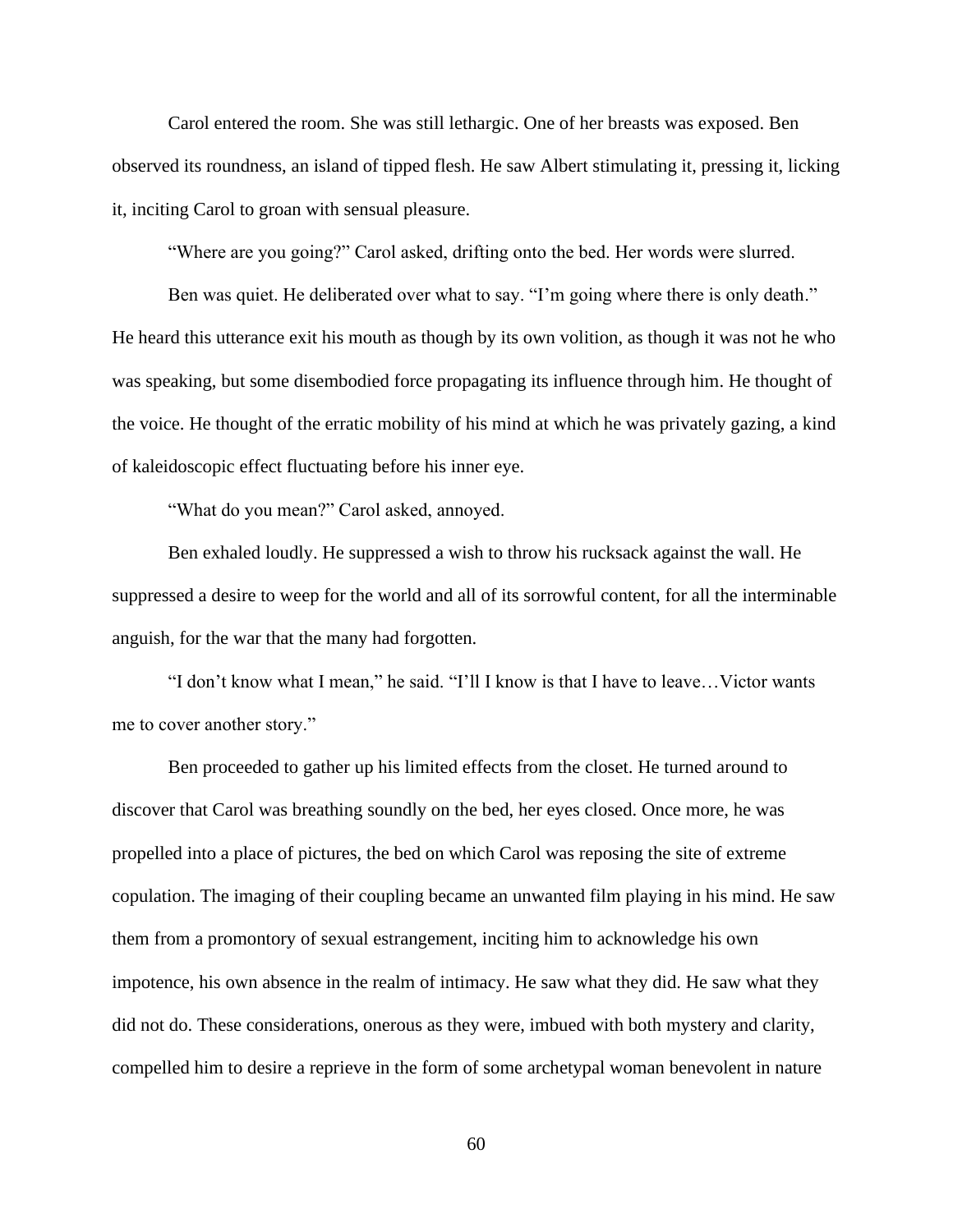who would embrace him, touch him, in ways at once assuaging and reifying to his sense of self. But there was only Carol and Albert, thrusting, panting, penetrating. Then a vivid superimposition manifested, the image of their sex melding with images of men operating high powered weaponry in some gross rape of the earth. And there Carol lay, spent, riding the soporific waves of some pleasant dream state.

He was moved to embrace his rucksack. He was bound to this item as he was bound to the inescapability of war. Memories cascaded into focus. They were dark. They were infused with violence. He saw bodies bloodied and mercilessly contorted and eviscerated and immolated. He heard voluminous cries of pain shooting through the air. He heard the heavy concussions of artillery fire. Yet, he remained alive, for reasons enshrouded in mystery. Now he was to return to the eternal war once more. The nation state of Terra would continue to function in oblivion, with Central Government present but not present, casting rays of surveillance over all dissent. It was a perfectly honed hegemonic construct. To feel its presence was to extract oneself from the happy indifference embraced by the general populace. All potential discontent was ameliorated by simulation in its many representations. There was entertainment. There were virtual reality diversions. There were technological marvels that induced hyper-stimulation and dissolved thought.

He once more observed Carol on the bed sleeping soundly. He shouldered his rucksack and left the room. He walked down the hall and approached the door. He regarded the interior of the house with a sweeping glance, as though looking upon it for the last time, this mixing with a sense of disconnect, a sense of the unfamiliar. His expression unsmiling, he exited the house and made his way to the conveyor.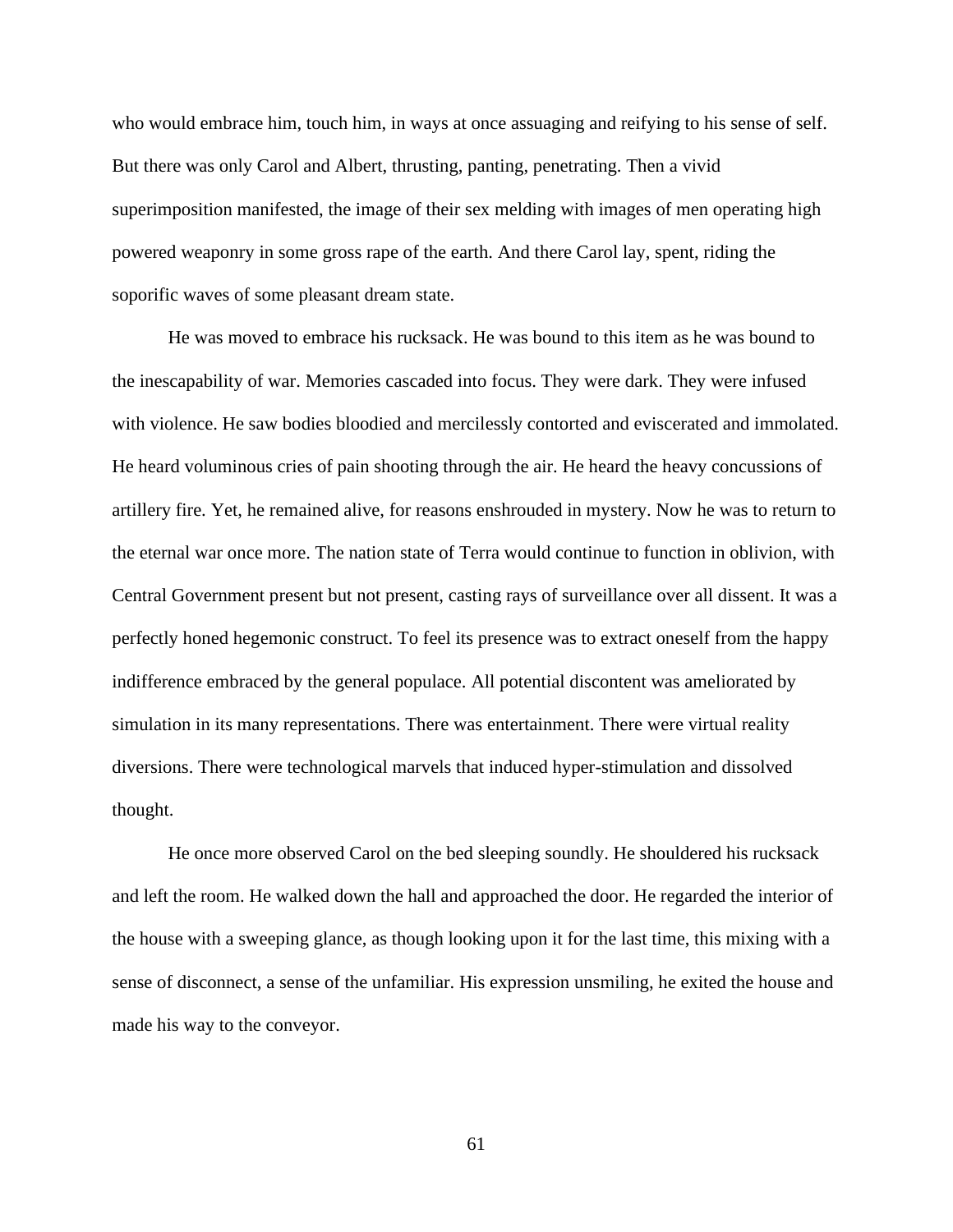It was early afternoon. The sun was obscured by a blanket of haze. The trees lining the sidewalk were still. They appeared imbued with a plasticity, as though they were facsimiles. This quality mirrored the dimension into which Terra was and had been entering. The promotion of unrealities having achieved sovereignty over consciousness, the shape-shifting, eldritch-like transmogrification of the known world---all of these elements occasioned the inaccessibility of truth.

Ben walked on. His thoughts were centered around Andrew. Gregarious, possessed of an endearing comicality, Andrew had been Ben's fellow rogue journalist. Andrew had seemed comfortable in such a position, a representative of the seditious fringe, adventurous, and charmingly free with narratives that more often than not induced in the auditor a smile or a laugh. What had he discovered? Ben entertained the question. No answers were forthcoming.

He reached the platform. The crowd was rather thin. Those amounting to its shape were absorbed in their hand held consoles. He gripped the strap of his rucksack. He felt the nearness of deaht. It was circulating within him, and seemed to grow sharper with each passing minute. It was like a shifting light activated in a room whose features were constantly changing as a result of the incremental displacement of shadow.

The conveyor arrived. He entered and found a booth. The doors closed and the conveyor started to move. He felt a sense of separation from his fellow riders. He took note of a digital advertisement suspended upon the wall of the conveyor. A new technological upgrade. Increase the extent to which one may socialize with others in the mechanized network. Channels of communication, faster, more sweeping. An image of an attractive woman holding a small device and smiling, her bulbous cleavage inching outward from her red blouse, oozing sexuality. The advertisement was a veneer for something all-controlling. Ben considered this display of power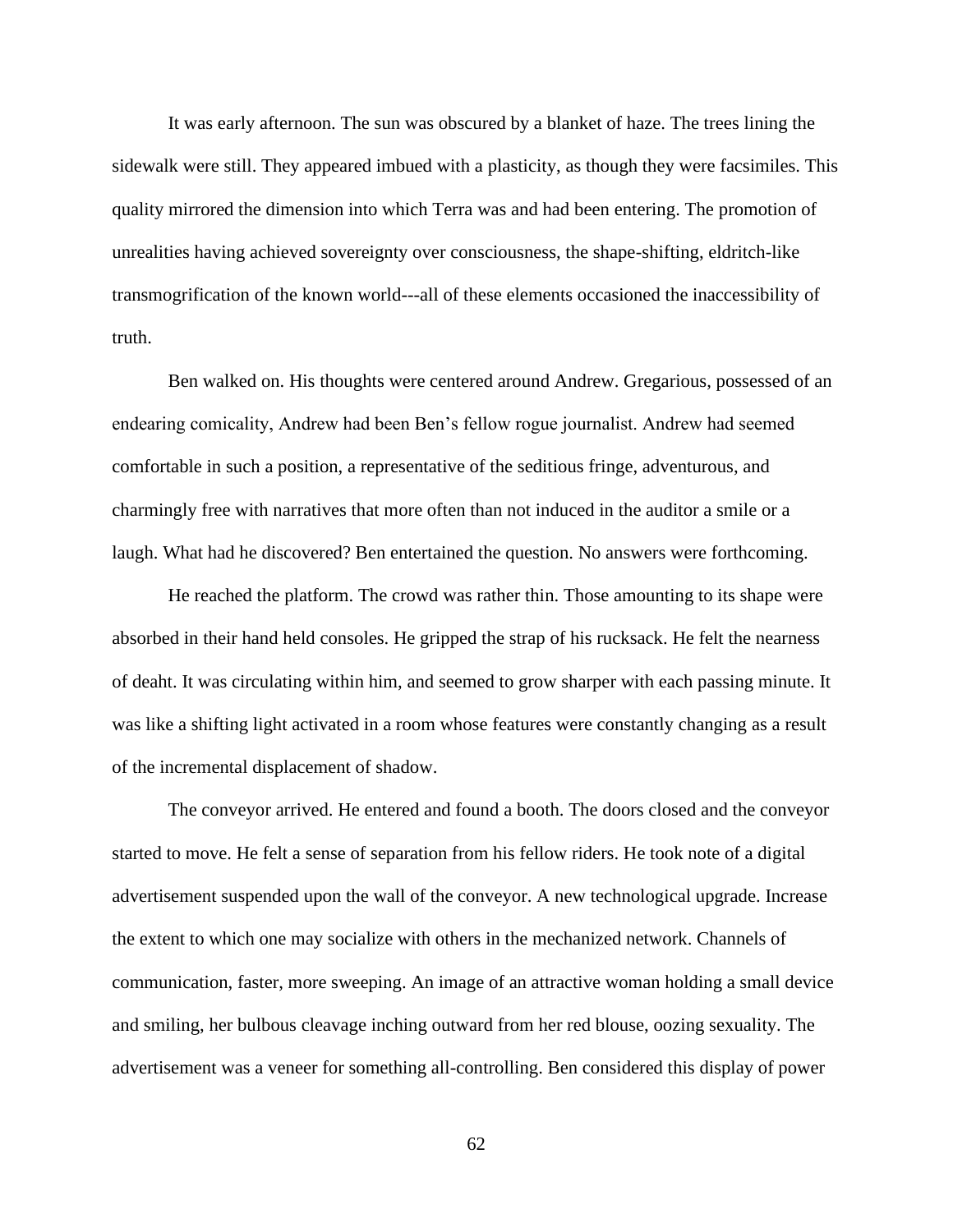with skepticism. He turned away just as the conveyor ascended a slight inclination. Through the window, Ben once more saw the City of Terra in all of its magnitude of space. The clouds were faltering, a blueness seeping through the cracks. The towering edifices of capital became magnets for slanted shafts of sunlight, enhancing the image of their indomitability. The business district resembled a massive battery that refused to expire. The neighboring factory district was like a doomed locality subject to the unbreakable process of production. Then there were the slums, to which Ben was headed. They collected into a field of brokenness, inhabited by the destitute.

Ben reached into his pocket and retrieved the slip of paper given to him by Victor. He observed the nervous scrawl, making out the following address: *111 Desolation Row*. He returned the slip to his pocket. He reclined further into the booth, as though hiding from something he could not name. Still, the conveyor moved forward. It was bound to some patterned continuum of motion, some tireless system of automation. In automation we trust. In Central Government we trust.

After several stops, the conveyor arrived at the edge of the factory district, at which moment Ben stood up from the booth, gripping his rucksack. He passed over the threshold of the sliding door and onto the platform. He meandered through the crowd. He descended a series of stairs. He ventured down a thoroughfare, winged by tall brick walls beyond which were countless chimneys conversing with the sky as they spewed out billowing toxins. Eventually, the brick walls receded, and Ben found himself in the slums. He was greeted by row upon row of clapboard hovels in all manner of decomposition. Under the vault of an afternoon sky marked here and there by wisps of clouds, all surfaces shown with a disconcerting clearness. Lining the gutter system was muddy water. A slight odor of defecation pervaded the surroundings. Ben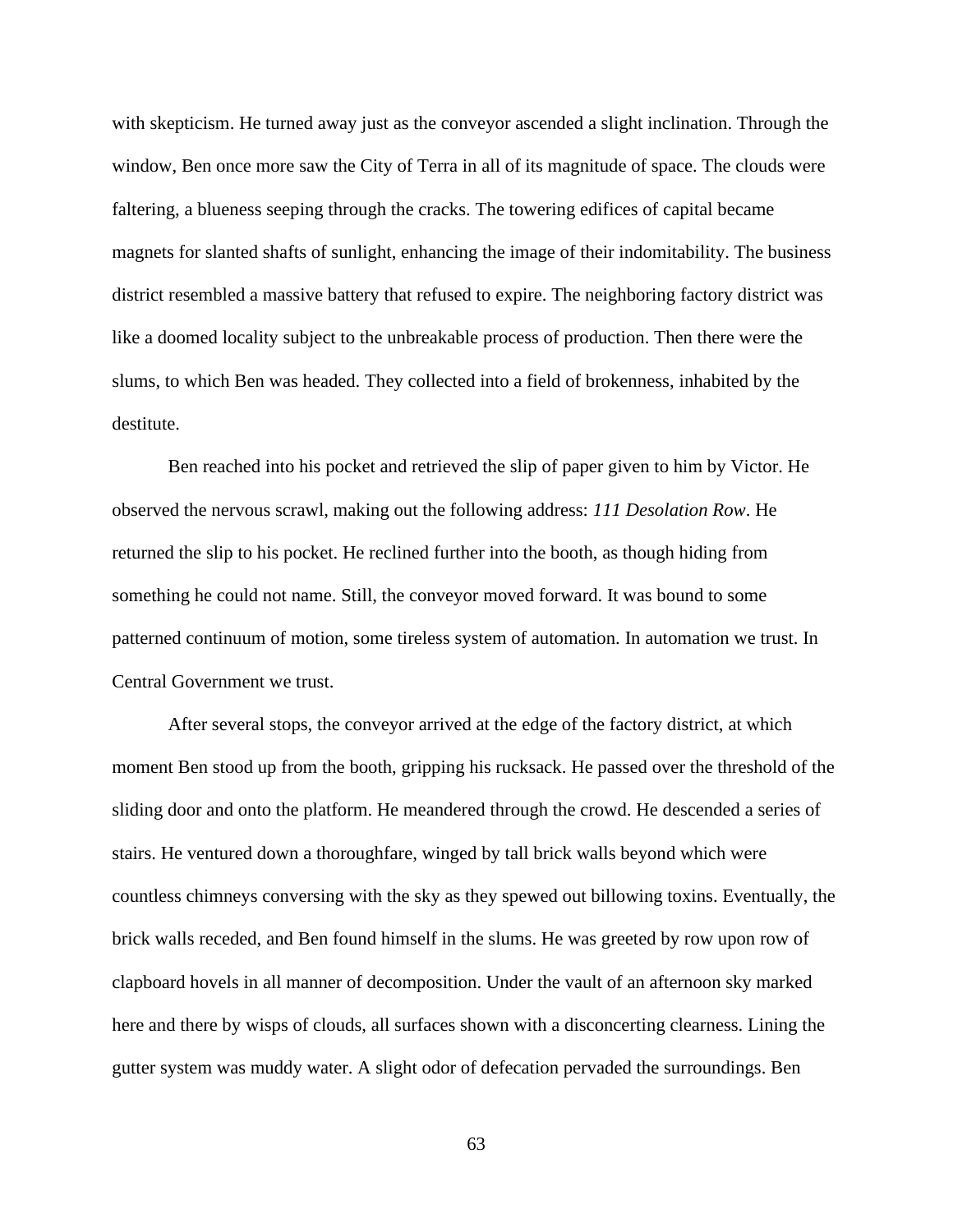passed two naked children encrusted in dirt, frolicking and confabulating in a small lot. A gaunt mother figure looked on through a makeshift window nearby. She was chewing something that stained her mouth a deep purple. A man without legs, propelling himself on a scoot board with his arms, approached Ben cautiously, with questions etched upon his searching face. As though looking quizzically at a new art exhibit, the man paused before Ben. With concentrated eyes, the man appeared to be seeking words with which to address this otherness represented in Ben, only nothing issued from his grimacing mouth, only a muteness that betrayed his own sense of surprise. Ben moved passed him, feeling a profound solicitude.

Moving down the lane, Ben received the image of a mazelike configuration of the derelict residences. It was as though he had ventured into an alternative universe, a world unto itself. The only escape from such a devastating visual was through the address given to him by Victor, or so he thought. All those inhabiting this area of Terra were fixed in a realm of economic decrepitude. So far reaching was this condition, that the other districts could easily forget its existence through a perpetual process of disregard. Even for Ben, submerged as he was in this abject display of humanity, the suburbs in which he lived had evolved into a remote unreality, something out of a dream. Ben went on. He passed a man frustratingly tinkering with a small battery operated television showing an obfuscated signal. The pixels of agitated snow shown on the screen, churning out a discordant sound. The piece of technology was admittedly crude in comparison to the high definition televisions most possessed in the suburbs. The man turned and observed Ben reticently. The man grunted and returned to his struggle with the television. Ben looked forward only to espy a piece of paper floating atop a murky puddle of water. He approached the puddle and saw therein the front page of one issue of *The Strain*.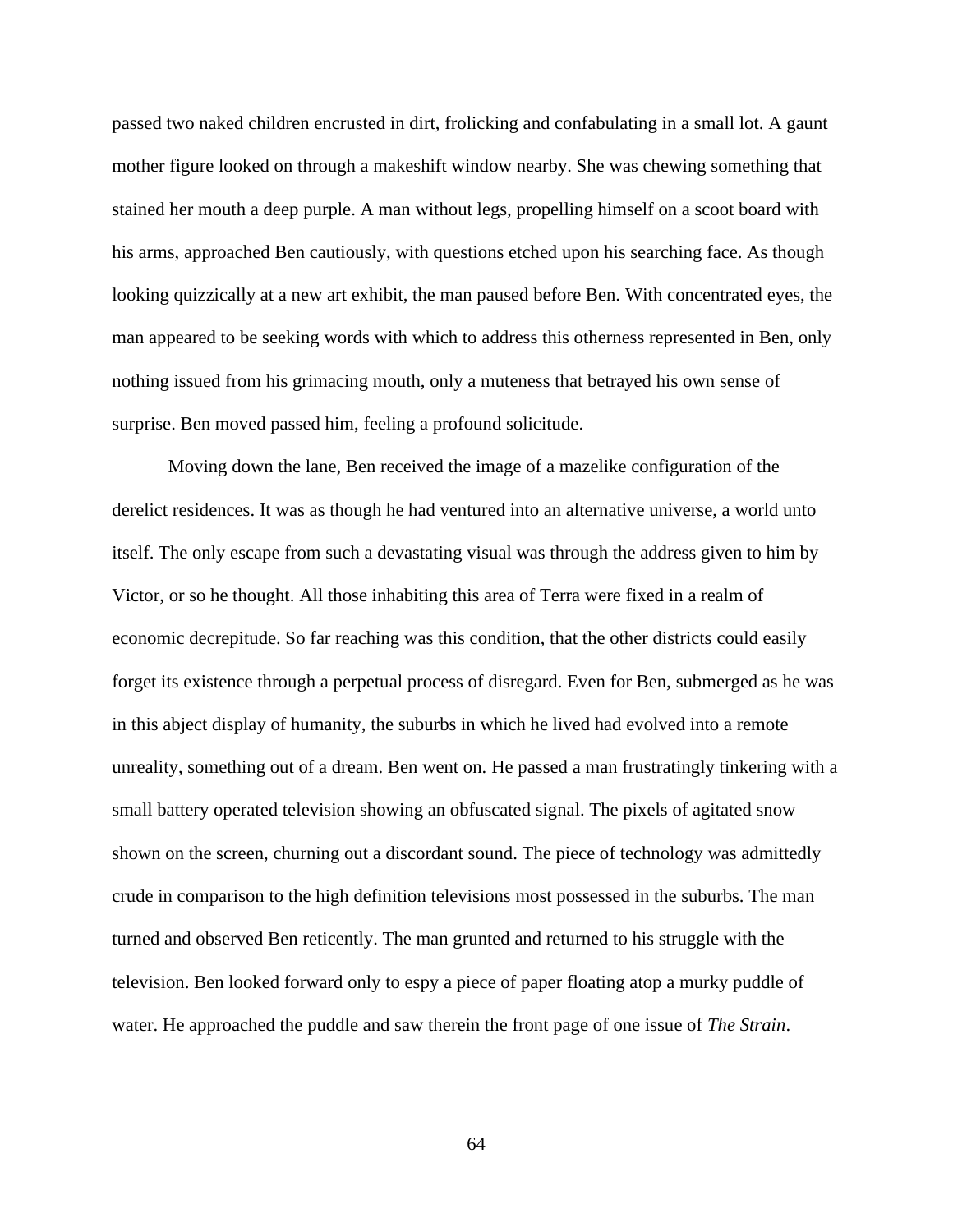He did not know the direction in which he was headed. He retrieved the piece of paper from his pocket and once more observed the address written thereon. Then he looked for street markers or posts but there were none. Perhaps *111 Desolation Row* did not exist. Perhaps Victor, sleep deprived, was not thinking clearly when he wrote down the address. Perhaps Ben was unknowingly venturing into a trap. As such thoughts began to populate his mind, he ceased his movements. He turned around. He saw a person approaching him, short in stature, quick of step, donning a rimless hat and clothes loosely containing a body to the extent of rendering it shapeless. The person stopped and smiled. Ben could discern a wash of freckles on the person's face. He squinted to discover that the face possessed an obscured femininity.

"Are you Ben Gottman?" the person spoke out. The timbre of her voice was spritely, energetic.

"Yes," Ben responded. "Who are you?"

"I'm Beatrice, of *111 Desolation Row*." She beckoned for him to follow. "Come this way." She seemed to skip down an adjacent lane.

Ben, although feeling somewhat circumspect, proceeded to follow her. The lane down which she was swiftly moving was composed of more hovels. Some looked to be uninhabited, but who knew?

He quickened his pace until he was steps behind her. She stopped and turned to him. She smiled eerily and pointed to her left. Ben followed her gesture and saw a slightly less ramshackle, a much more spacious hut. On a loose, plywood door was written in dark paint, *111 Desolation Row.*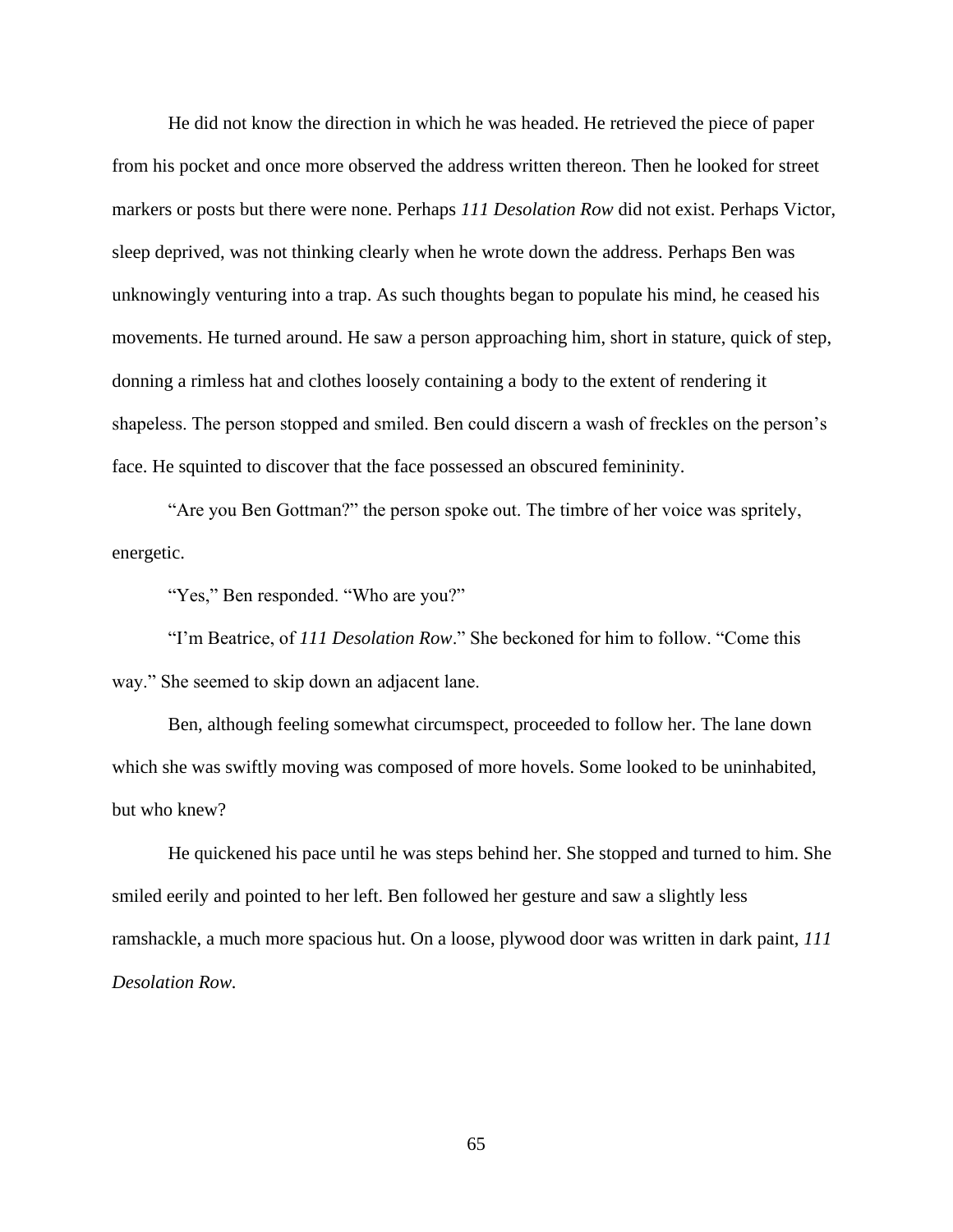"I hope you didn't mind me guiding you," Beatrice said. Her smile knew no erasure. It colored her face a wondrous animation. Ben gazed at her face. He realized the extent to which it was beautiful to behold.

"No, not at all," Ben responded. He looked down, timidly, while wanting to prolong his gaze.

She motioned for him to enter. She approached the door and opened it. He followed her in, bending his head to evade the topmost edge of the opening. Upon passing over the threshold, he permitted his eyes to readjust to the shadowy nature of this new space. He observed the room. There was a plywood desk. Sitting at the desk was a man. He was writing in a notebook. The man looked up. Ben saw trenchant eyes that alighted upon him with a force of knowing. The man was bald, curiously pale of visage, and very thin. Beatrice, meanwhile, had skipped over to a chair and sat down. The darkness of her garments melded with the shadow of the room.

"You must be Ben Gottman of *The Strain*," the man said. He aimed a hand of salutation at Ben. Ben took the hand and received several emphatic shakes. "Don't mind the room. We tend not to get consistent electricity in here. I've heard much about you, especially your dedication to reporting on the war. The name's Conrad. I assume you met Beatrice."

"Yes," Ben said. "She led me here, otherwise I would've been lost."

"You come from the suburbs I take it," Conrad said.

"Yes."

"Well, to accommodate this area of Terra, one must be a little bit adventurous. Although what you've probably seen is enough to convince you of the inequity of the world. Sickening, isn't it? Then again, you probably know that already. Please sit down."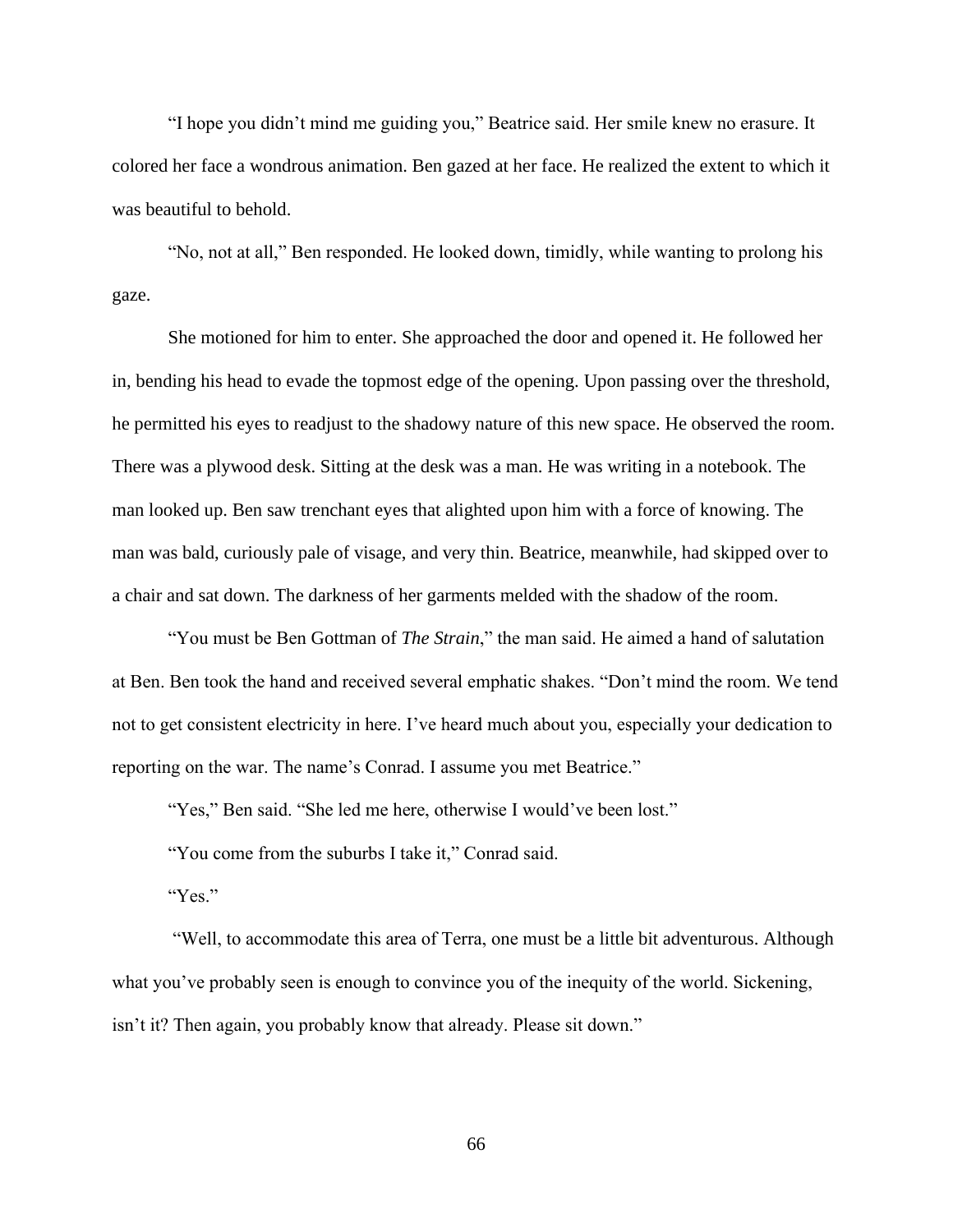Conrad gestured to a chair near the desk. Ben took off his rucksack and sat down. He glimpsed at Beatrice. He began to perceive just how beautiful she was. Her freckles were now more pronounced, despite the room's dearth of illumination. The playfulness she emanated was becoming intensely attractive and mysterious. At any moment, she seemed like she would hop out of the chair, imbued with a secret energy.

Ben looked to Conrad.

"We've been informed by Victor Proto," Conrad began, "that you are returning to the outside of Terra to search for Andrew Gardner. I get the feeling that this will be no ordinary search. Something, how do you say, metaphysical. Do you have food, canteen, protection?"

"I have leftover food, but no canteen or protection," Ben said.

"I'll provide you with a canteen of fresh water from a pump in the yard, more food and a gun."

"I'll pass on the gun," Ben said, immediately.

"Ah, spoken like a true pacifist. Ok. I suggest you sleep here tonight. Tomorrow, early morning, I'll show you a path to exterior of Terra. There is a mat in the adjacent room. Please, make yourself at home."

"Follow me," Beatrice said, standing up. She gestured for Ben to follow.

Ben got up from the chair, and followed her into an adjacent room. He took note of two semi-besmirched cots. The air was stale, the space shadowy. He placed his rucksack on one of the cots. He suddenly felt the extent of his psychical exhaustion. He desired to lay down on his chosen cot, but something impeded him from doing so, something enigmatic occupying his thoughts. He turned to Beatrice. Her smile seemed to suggest a certain knowingness, a hidden knowledge that embodiments of transcendent beauty purportedly possess. He wanted to prolong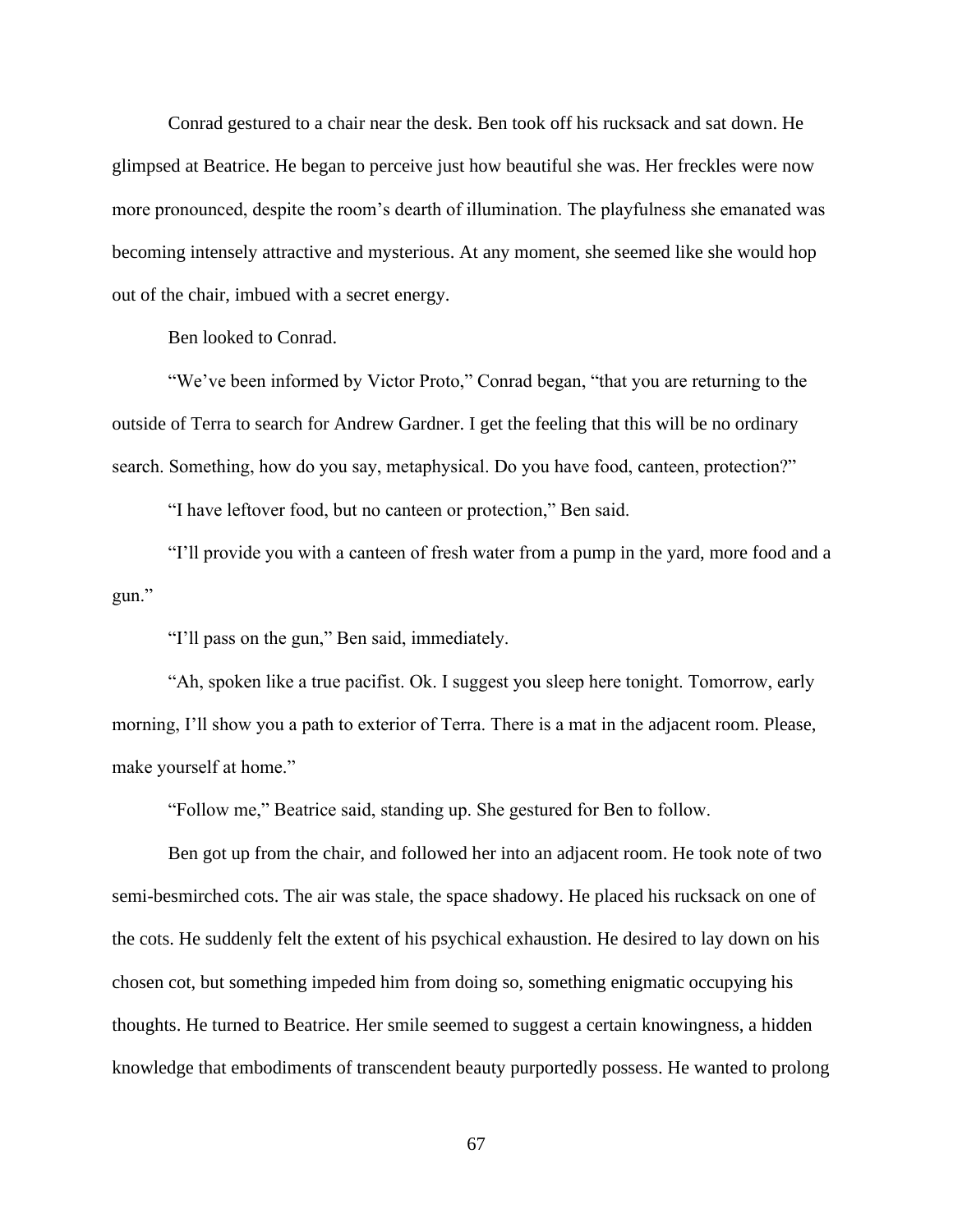his observation, in an effort to displace the perceptions accumulating in his mind that were not so pleasant. And as he sought out this inner process, Beatrice turned and left the room, leaving him alone to ponder, much to his chagrin, the nature of his mission. He recalled hearing the word "metaphysical" exiting the mouth of Conrad, with a degree of confusion. Something having to do with reality as it deviated from anything straightforward, anything apparent. Ben's fatigue then was augmented by a swiftly flowing perplexity. With ample resignation, he dropped onto the cot. He produced an extended exhalation, as though by doing so, he would eradicate the overall parasitism infecting his equanimity. No sooner than his breathing settled, he felt a soporific air wash over his body. He descended into sleep. A small window in the room displayed a square of the early evening blue sky, pure and vast.

\*\*\*

Movement. A faint susurration of motion, extracting Ben from his repose. He opened his eyes. The pockets of shadow contended with the glow of a waning moon distilled in the window. Ben saw Beatrice sitting on the other cot. She was removing her clothes. His eyes widened. She removed her hat. A cascade of crimson hair descended in ruffled billows to which the unobstructed moonbeam adhered. His eyes widened further, yet he maintained his stillness, transfixed by the beauty being exposed. After several more movements, Beatrice was completely nude. Her breasts were buoyant and round, and topped by strawberry hued tips that she proceeded to brush delicately with her hands. The exhibit of such corporeal perfection, the statuesque nature of her pose, occasioned Ben to wonder if he had opened his eyes into a dream.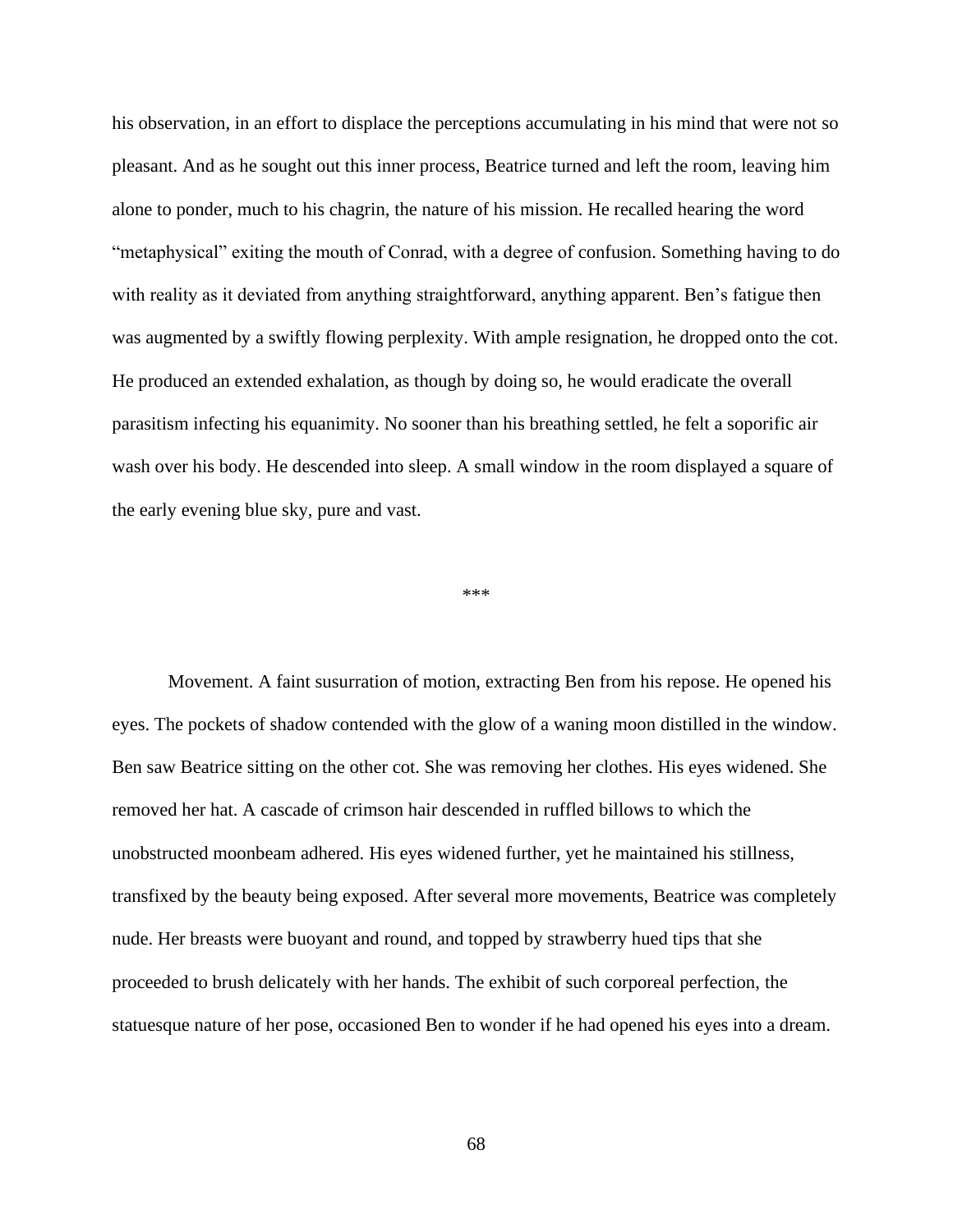"Do you like them?" Beatrice whispered. The affable tone of her voice was in concert with that element of knowingness her lineaments possessed, as though she was more of a spirit than a human being.

"Yes," Ben responded quietly. He felt a stirring of arousal in confluence with an implacable wonder, the inviolate symmetry he was beholding as mysterious as the lunar phases were consistent and fixed.

Beatrice continued to gently brush her hands over her breasts, as though tracing intricate patterns thereon. As he measured the graceful movement of her hands, he envisaged elaborate floral designs bending, swaying, undulating around the totality of her exquisiteness. So absorbed in this private garden, he felt detached from the hideous aspects of reality. The impending desolation he was to traverse the following day lost substance and shape in his mind.

"Would you like to touch them?" Beatrice asked.

"Yes," Ben heard himself say.

He got up from the cot, slowly, his fatigue relinquished. He drifted over to Beatrice. His eyes were affixed to her breasts as though witnessing a rare gift of nature, unadulterated and pure. He kneeled down in an unconscious gesture of genuflection. He saw that Beatrice was smiling. Again, the shadow in the room was contending with the lambency of the moon coming through the cut-out window. But she seemed encased in resplendence. Then he stilled his movements. He gazed deeply at the harmonious formations before him. They were aesthetic marvels that verified the notion that there was beauty in the world, that it was present, that it signified the multivalent mysteriousness of the universe.

"Go ahead," she said, quietly chortling, arching her back.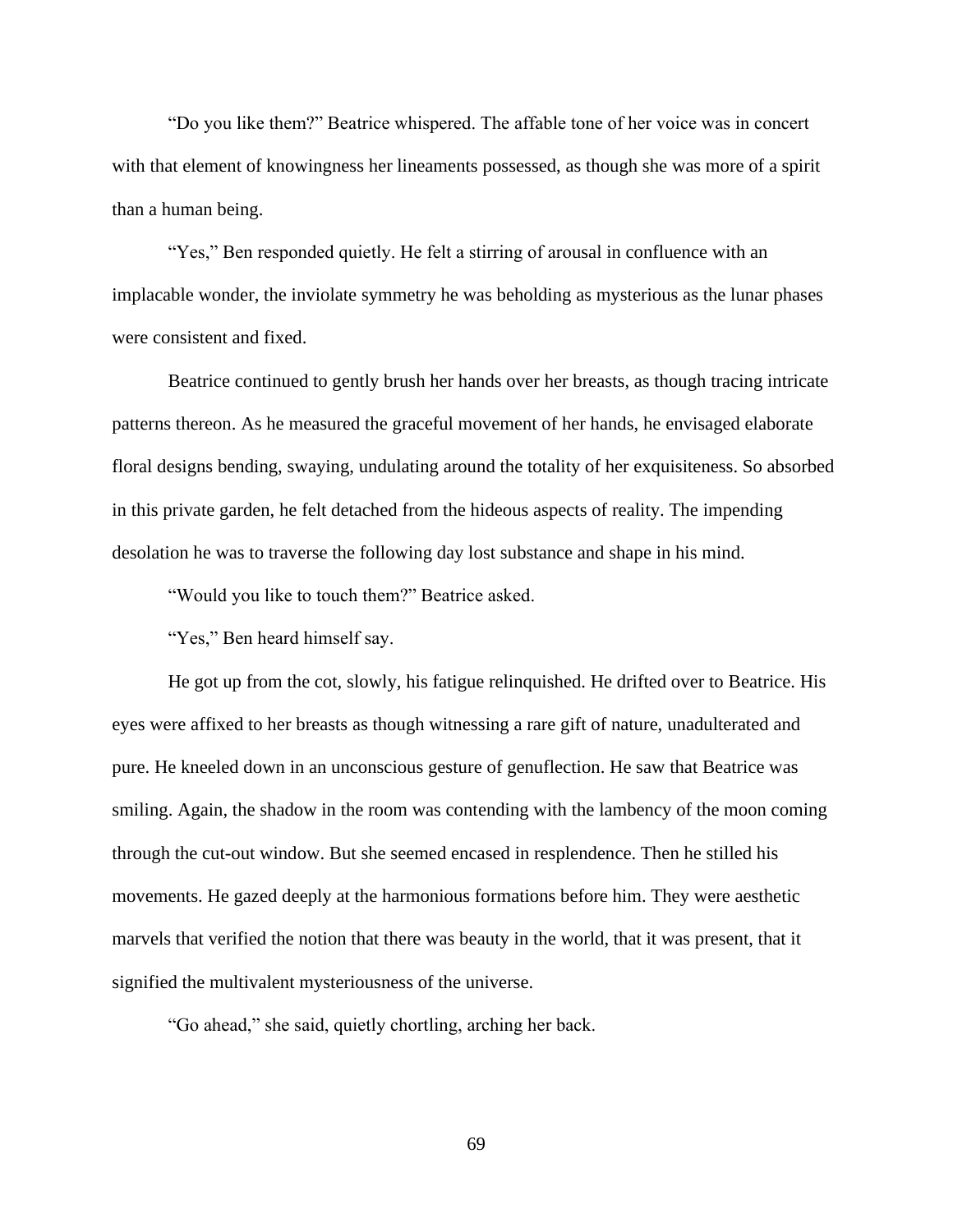Still he remained motionless, not out of reluctance or timidity, but swayed and inundated by a foreign feeling of having never been so close to such an embodiment of beauty.

"I feel like I'm in a dream," he managed to say, his voice trembling.

"Here," she said, welcomingly. "Give me your hands."

He raised his hands glacially. She clasped them in her own and guided them to rest upon her breasts. She inhaled sharply, and cooed. Ben felt her warm skin. His whole perceptual domain was centered on her display of flawlessness, as though it was the whole world in one instance. The tenebrous reality that awaited him on the exterior of this seemingly sacred space, the ephemerality of this sacred moment, moved him into a sadness no words could express. He began to weep quietly. A slow deluge of tears streamed down his face.

"Where did you come from?" he asked through his muted cries of suffering. "Where did such beauty come from?"

"It's a mystery even to me," she said. "Embrace this image. Let it fill your mind, and, remember, even when the world is consumed in turmoil, there is always beauty to be found, beauty that will calm and comfort."

Hearing these words spoken quietly into the night, Ben found himself pressing his face into her breasts, feeling her warmth. His muffled lugubrious moans continued unabated. She ran her hands through his hair, as would a painter delicately brush a canvas, the blankness of which would eventually be displaced by an image, a singular image, extravagant in its hold on the eye, inescapable for the weight of wonder it presented. Ben pulled away to regard her breasts again. He felt attachment and want. To turn away from Beatrice would return him to the darkness coloring his world. He inhaled quickly, a realization dawning upon him.

"You're not from this world," he said.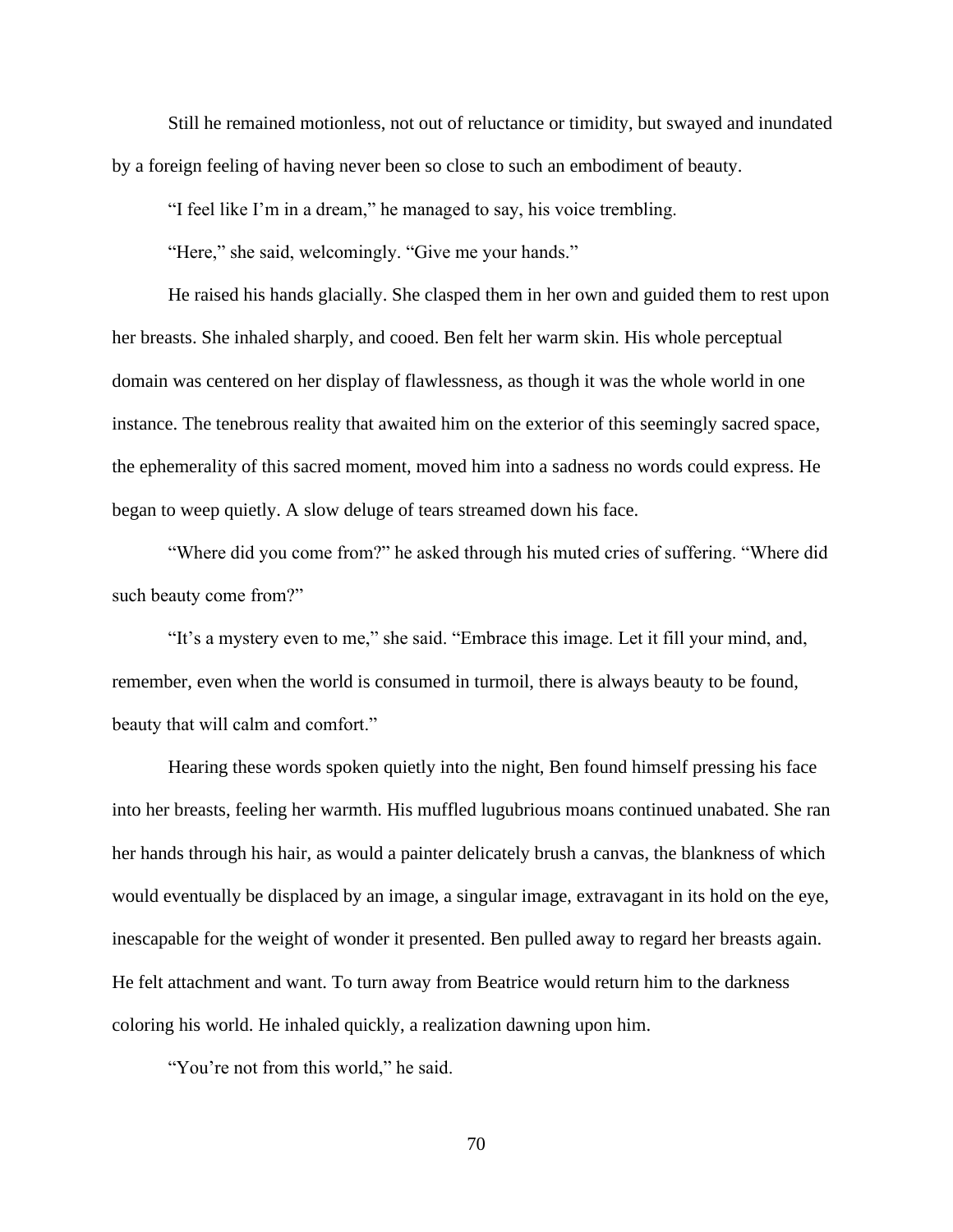"No…no, I am not."

"Then where are you from?"

"A place I can't at the moment name."

However beset by a powerful curiosity, Ben pressed his face further into her breasts, weeping softly. She continued to pass her fingers through his hair, as he felt her breath in the rise and fall of her chest. Soon, a serenity overwhelmed him. His weeping ceased. His breathing achieved a somnolent regularity, and he dropped into a dreamless slumber.

\*\*\*

Ben awoke on the cot. The morning sun was coming through the window. Motes of light captured the undulation of dust in the room. He felt an immediate disorientation. He looked around. The room was empty, the neighboring cot vacant. The stillness he discerned precipitated a kind of incredulity as he struggled to recall what had happened during the night. The boundless mystery by which he had been arrested filtered into his memory, but it was encumbered by a distance, as though whatever architect had crafted the moment with Beatrice was beyond his grasp of understanding even in wakefulness. The murk of doubt surfaced within him, compounded by a surging disequilibrium of memory, inciting him to remember with dismay that he was to venture out in search of Andrew Gardner.

"Ben."

The disembodied sound of his name sundered his connection to thought. He turned to see Conrad standing at the threshold of the room, appearing rather forcible, imbued with conviction for whatever the day entailed.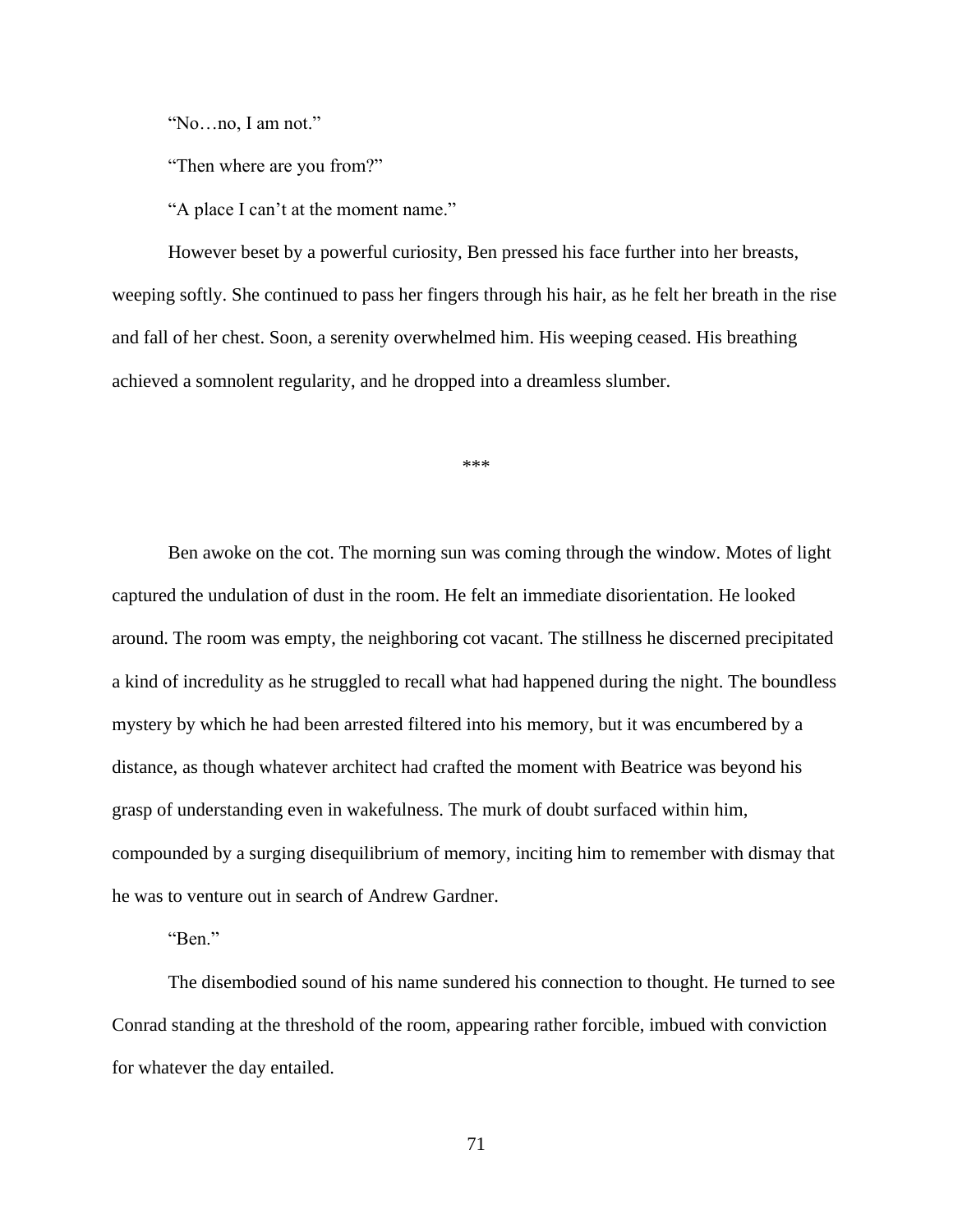"Ben, wake up."

Ben stood up awkwardly. He observed the empty cot across from him. He wondered about Beatrice, whether she was part of a dream or some manifestation of hallucinatory beauty on which he had gazed.

"Come with me," Conrad said, turning into the next room.

Ben followed Conrad into the next room. He wanted to inquire regarding the whereabouts of Beatrice. He was moved by a private desire to see her again. The room into which he then entered was inhabited by a slight stuffiness, a stale redolence. He noticed his rucksack positioned on the desk, with Conrad standing over it as would a looming force stand over an imminent reality bathing in the opaque light of disquietude.

"Here's your rucksack," Conrad said. "I have filled it with necessities, food, canteen, and the like. How did you sleep by the way?"

Ben observed his rucksack. He noted its distended shape, the worn fabric, the history contained therein. "I slept fine."

"Good, sleep is important."

Conrad picked up the rucksack and placed it in the extended hands of Ben, who, feeling its weight, affixed it to his back through a series of laborious movements. He was then overcome with a private exhaustion. He was disconcerted by the speed at which the morning was progressing. He felt rushed. The mental image of Beatrice, imbued as it was with mystery and dreamlike aspects, was becoming vague, almost spectral.

"I'll once more ask you to follow me," Conrad said. He gestured at Ben.

Ben followed Conrad out of the room, to the exterior of the shanty. The morning sun bore down upon all surfaces. The heat enlivened the existence of myriad odors, some of which were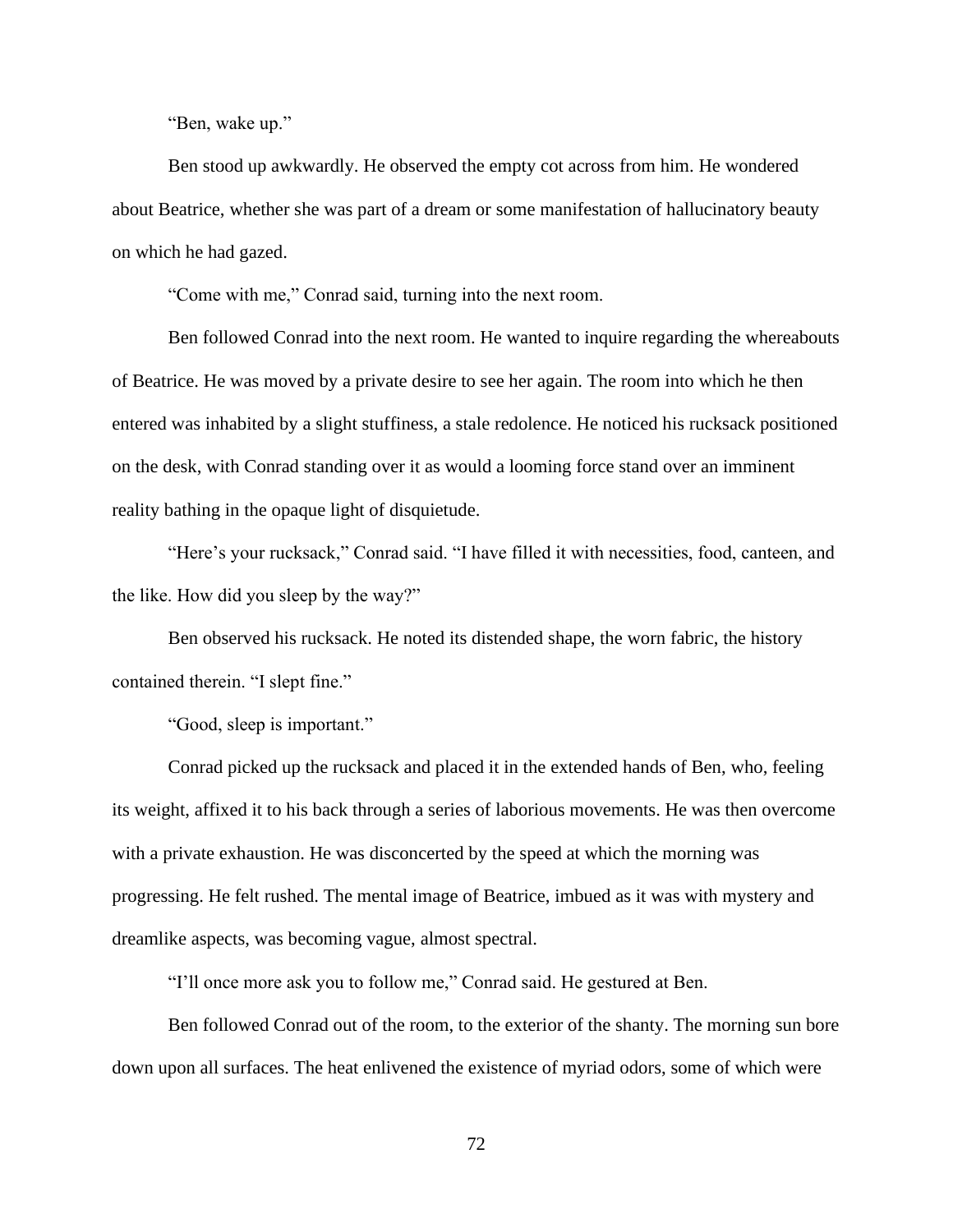detritus, lingering in invisible pockets of air, others of which seemed divested of any clear origin or genesis, as though belonging to a garden that is comprised of anomalous vegetation never before discerned by the nose.

Ben raised a hand to shield his eyes from the naked morning sun. Conrad was several paces ahead. He walked with an air of authority. The thoroughfare they were now walking down was bordered by broken residences. The occasional child peered out through glassless windows as though beholding some alien progression, the puerile eyes intimating a mixture of curiosity and quiet wonder.

Conrad ceased his step and looked down. Ben saw that Conrad was looking at a manhole cover.

"See this," Conrad said. "This is a passageway out of Terra, a protective measure just in case. Few people know about it. I'm going to pry it loose and then you'll make your descent. All you need to do is follow it and you'll eventually reach the outskirts, what is collectively called the *desolation*. Andrew Gardner is out there, at least that's what my intuition tells me. It's open for speculation. I ask again, I have a weapon, a gun to be exact, back at the house, do you want it for protection?"

Ben looked down at the manhole cover. He heard the question from afar, before regaining focus. He heard himself say, "No thanks," after which he felt an incursion of mild nausea, although he had not eaten anything for a while.

Conrad extended his hand into which Ben placed his own, resulting in several vigorous shakes. Conrad then bent down and dislodged the manhole cover and slid it off to the side. A gaping orifice shown clear in the powerful morning sun. Ben peered down. He saw a series of descending rungs. He surveyed his surroundings one last time, noting the absolute indigence. In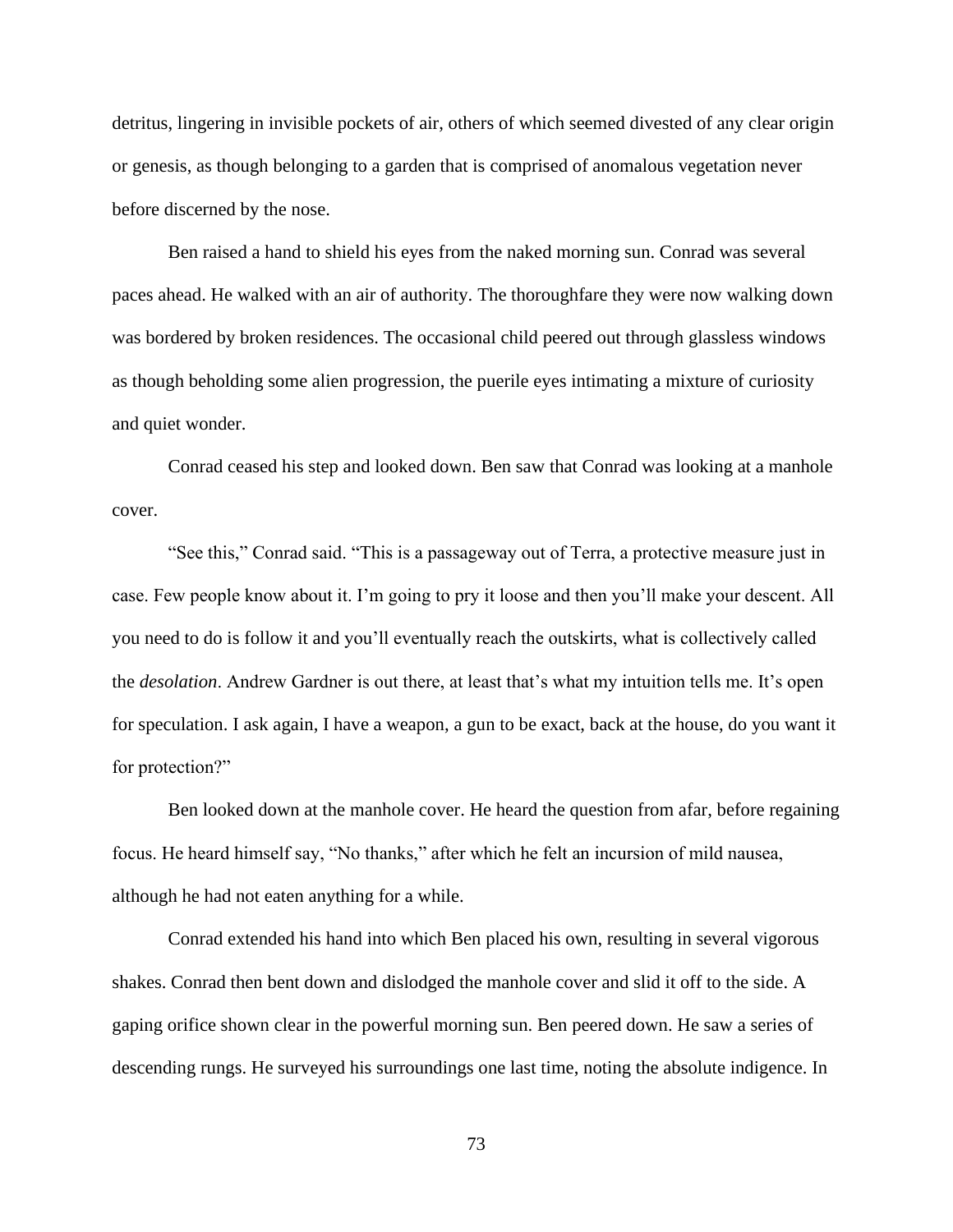the distance was the business district of Terra, the buildings thereof easily discernible, shimmering in the heat. He saw the smokestacks of the factory district, indefatigable in their gaseous emissions. What day was it? Into what dream had he entered?

"Remember," Conrad said, "change can occur in concentrated amounts. I'm sure you already know this."

Ben was not listening. He adjusted his rucksack. He kneeled down and entered the opening and made his descent, abiding by each rung carefully. Upon reaching the bottom, he looked up. Conrad's face was framed by the circular aperture. Conrad gave Ben the thumbs up sign.

"Godspeed," Conrad announced. He returned the manhole cover to its place, the grating sound rather voluminous, ricocheting against the walls of the tunnel in which Ben was now standing.

Ben looked forward and saw a dim circle of light in the distance. He walked forward, timorous of step. A sense of aloneness enveloped him. His journey was now in its inchoate state. He felt suspended in a vast state of unknowing, like a child divested of a maternal presence in the midst of a labyrinthine crowd of strangers. Sounds of dripping water were in concert with the sound of his shoes tapping, tapping, on the concrete floor of the tunnel. There was a redolence of space less traveled. As he progressed forward, it became clear to him that the tunnel was an escape route against nuclear war. In his mind's eye, he saw droves of people pushing into this subterranean corridor, while the city of Terra lay in the apex of ruination, all the buildings collapsing while a sinister plume of gas rose above the site of a dropped bomb, the winged war machines circling the destruction before venturing off to some other corner of the world, the trumpets of victory sounding, yet to what end, it was exceedingly difficult to ascertain.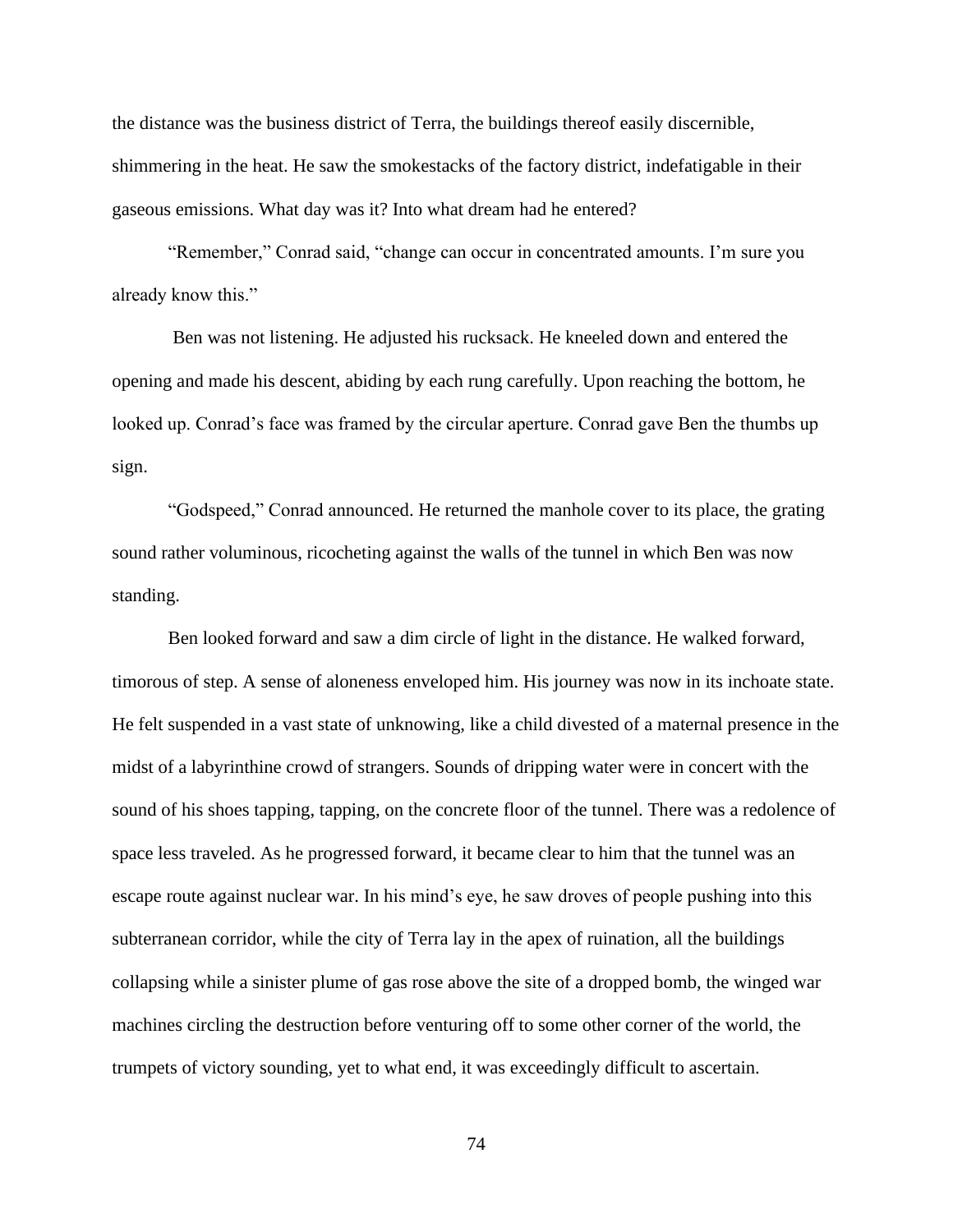Ben attempted to steady his breathing which had accelerated as a result of such a dire, dystopic imaging. His thoughts deepened, coerced down a pathway at the entry to which was a sign that read *Caution*. The fabric of the universe was entangled, if not corroding. Woven by some numinous archetype, some strange creature of sagacity, the resultant tapestry displayed various stages of destruction. The effort of global diplomacy was decidedly vain, as though the sovereign powers were at play before some construct of death. Like children fighting over marbles in a sandbox. As his thoughts took a dark turn, he gazed ahead at the circular light he was approaching, much as would a moribund soul face the realm of death only to discover eternity contained in an orbicular whiteness into which thought streamed unendingly, an admitted conclusion to life, the very of proof of which was left to the mystic to discern in some dream-like rapture where things concealed gain shape and definition only to remain undisclosed out of fear of ostracization.

Ben felt the weight of his rucksack on his back. With each step forward, Ben sensed the world at large pulsating to the rhythms of war. He recalled once more the carnage, the bloodletting, the heightened aggression, the display of violent discourse which like a contagion pervaded all those soldiers with whom he had been entrenched on his last assignment. He attempted to brush the thoughts away with a forceful cerebral hand, but to no avail. The memories were his to own. The memories were his within which to live. And as the light at the far end of the tunnel grew closer, he could not help but feel that he was peregrinating down the likeness of a birth canal, that he was an infant again, being pushed back into a world from which he desired a great distance.

The light expanded. He beheld a vista of broken land. The horizon was impeded by the nearness of utter desolation. He ceased his steps at the threshold separating the tunnel from the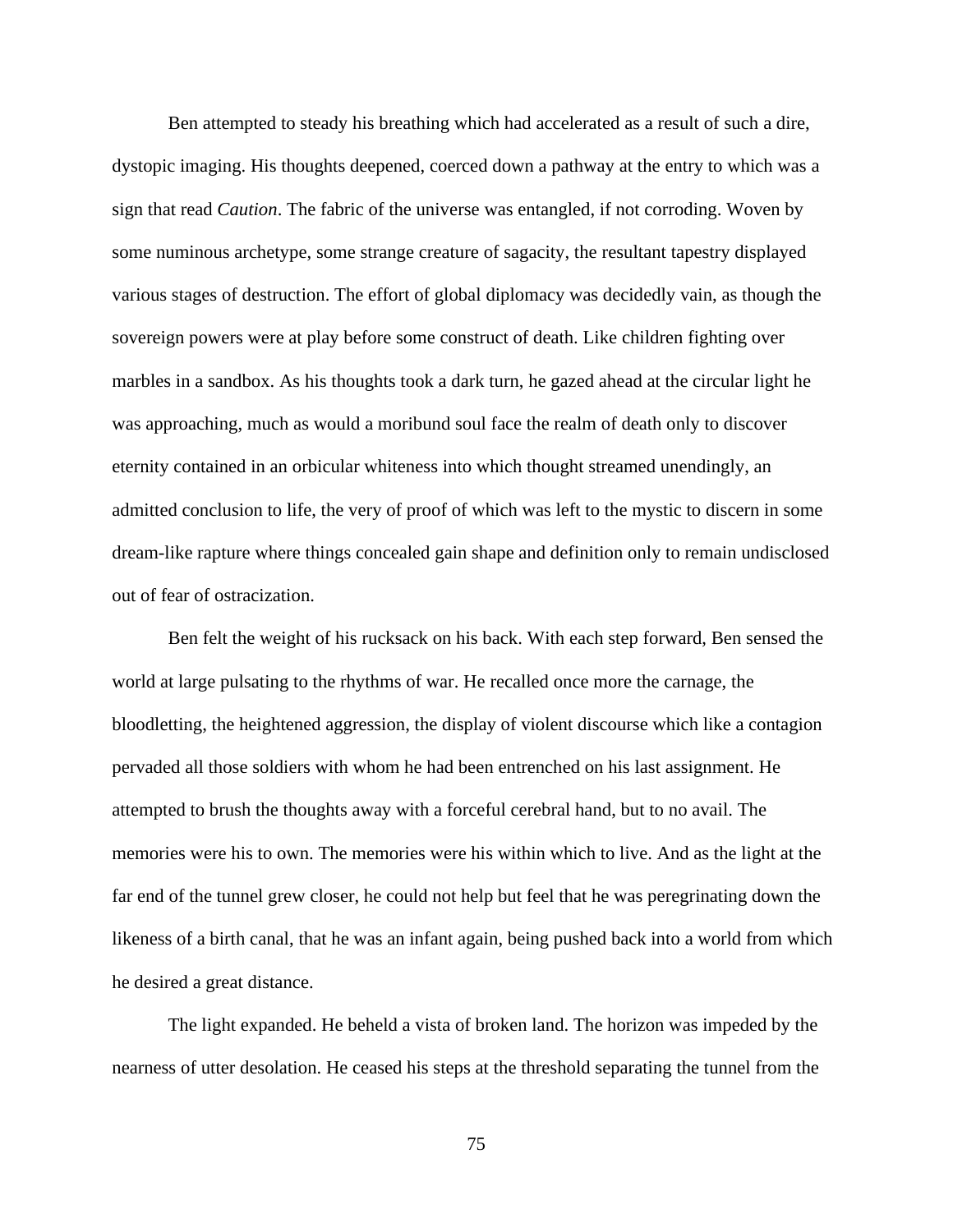ruined landscape. Only when he was about to step out from the tunnel did he notice a small man sitting in the lotus position on the ground to his right. The man was contained in billows of stained robes that concealed his emaciated frame. The man appeared to be sleeping. Then, with a voice that sounded unusually deep of timbre, he spoke, his eyes opening like orbs behind which was a vastness of secret knowledge.

"Ben Gottman, I presume," the man said.

"Yes," Ben responded, "yes, I'm Ben Gottman."

"Do you feel the putrescent breeze blowing hither?"

Ben smelled the air reluctantly. He smelled the odors of war and exhaustion. "Yes…who are you?"

"I am a man," the man said, grinning. His countenance was weathered yet becalmed by the winds of some inscrutable inner world. "I sit here, but few see me. I speak, but few listen. The path that you tread is no ordinary path, but one darkly colored by elements that reach beyond known consciousness. Know that there are worlds to which you will be exposed, for the friend you are in search of discovered something and is need of rescue. Alas, I have spoken too much. I must rest now. I must drink deeply from the waters in which the gods of the universe bathe, their place accessible to those who think and feel. Tread well and be of good cheer, for much knowledge you will acquire."

Ben puzzled over these words, as they resonated with past disclosures, specifically from Victor, Rebecca, and Conrad. He observed the face of the man. He noted the slight smile. He noted the ease with which the eyes could be likened to two preternatural portals, enough so for Ben to be further swayed by a perplexity of feeling, a wonder of thought. Then the man's eyes closed and he was silent.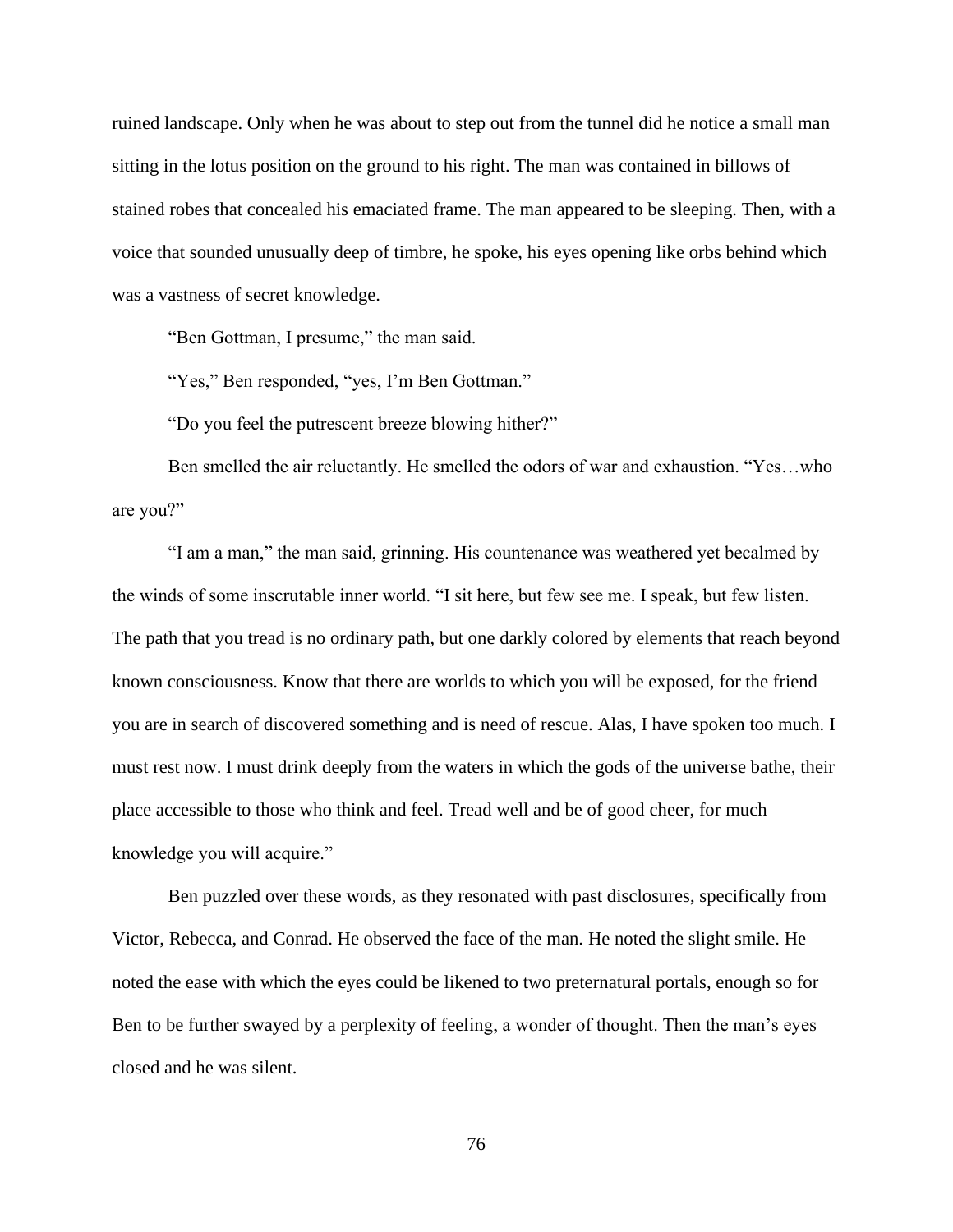Ben adjusted his rucksack. He sighed heavily, the weight of his journey acutely settling upon him, the realm of unknowns furthering its influence over his sense of self. He directed a slight nod of acknowledgment at the mysterious man. Then he proceeded out of the tunnel.

The sun, once so clear in the ether, was now obfuscated by a gray haze. The ground on which he was now treading was soft, malleable, and infused with industrial waste. Its very texture reminded him of the terrain he traversed while in the company of soldiers on the front. His last assignment emerged in his mind. The force of recollection contributed to the feeling of wanting to run, to avoid concussive bombardments in the form of descending shells. He recalled the barrage of enemy fire, bullets pressing through the air with life-sundering speed, while he sought a foxhole he had helped construct and from which he fell witness to men being blown to bits, the earth made to tremble by the thunderous ejaculations of warfare, like a language unto itself, like a morbid balletic spectacle pairing the workings of death with men made to communicate through the exaction of terrible violence. He paused in his movements and permitted this aphotic memory spillage to wash over him until the loud pulsation connecting it to life gradually settled and grew mute.

He moved on. The expanse across which he trudged yawned with sites of demolishment, aggregately resembling a defunct industrial playground. Buildings caught in the haze emerged like spectral renderings of a forgotten age. They were gutted, misshapen, eviscerated by bombings. In the oppressive heat, a terrible stench surfaced, an odor clinging to war and death with an indestructible fixity. Ben saw that his surroundings beckoned as though gesticulating from the land of simulation. Eerie as this conceptual sensation was, Ben fought against it vainly. The brokenness of the structures, the way they stood motionless and disemboweled, their function forgotten, occasioned in Ben the feeling that he was walking in a cinematic locale. At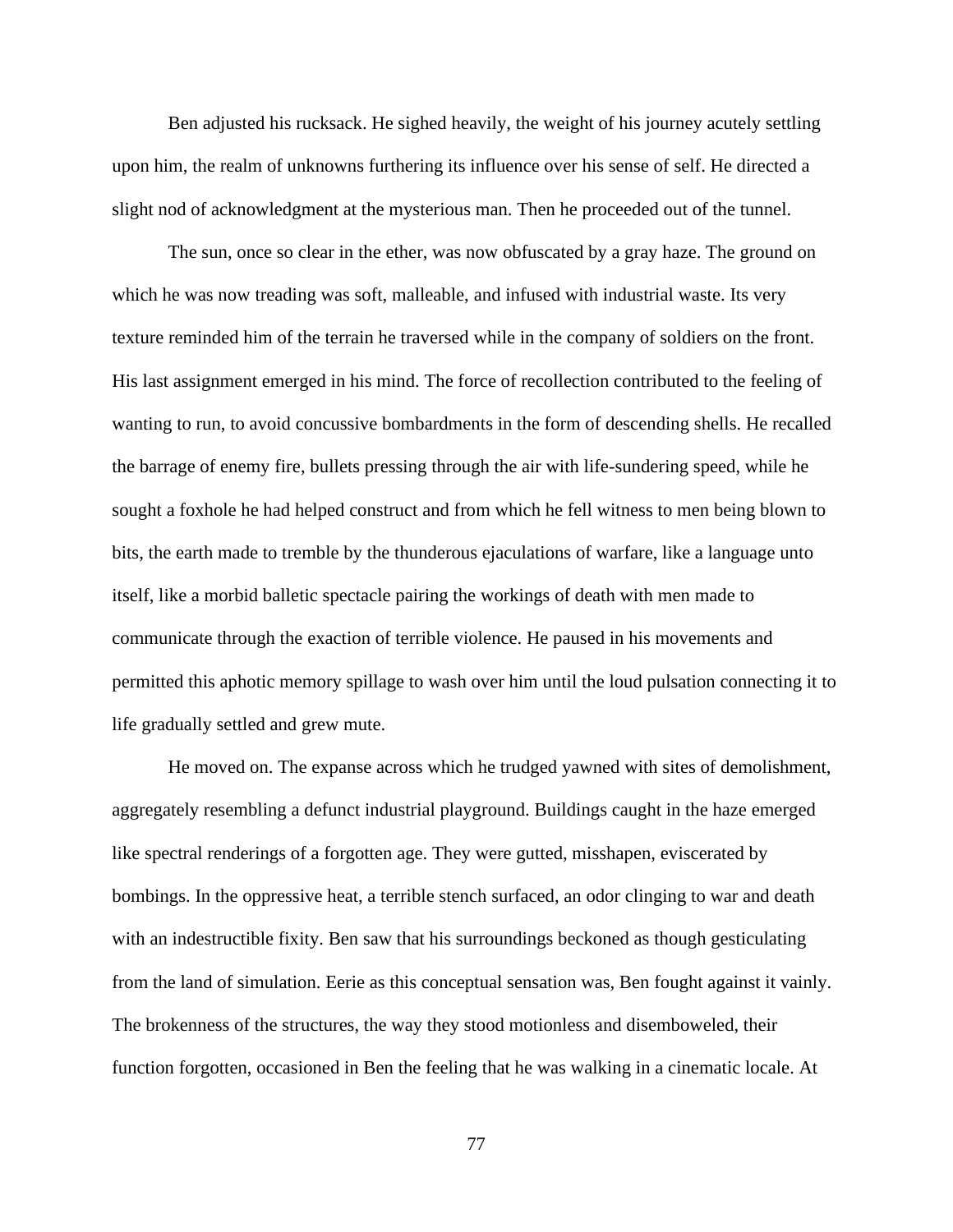any moment, a camera would appear and a director would emphatically voice a need for some form of movement to complement the seeming necropolis through which Ben was moving.

Ben assumed the role of spectator involuntarily. Worlds seemed to meld with other worlds, reality splicing with unreality. His memories resurfaced and altered, collectively transforming into a film he was viewing internally, and which seemed to be projected onto the screen of his mind, while imagined viewers sat engrossed in the play of images, consuming popcorn in vast amounts. Ben stopped moving. The encompassing display of destruction shimmered with an artificiality. As though authored by some entity dedicated to the propagation of simulation, all for the purpose of advancing entertainment into a more evolved and detailed state. Ben then walked over to one of the contorted buildings. He reached out to touch a protrusion of damaged steel. He expected to feel something akin to plastic, or Styrofoam, some indication that he was positioned on a set, looking upon fabrications. His hand felt a roughness of texture. This confirmed the reality of war. Still the sense of walking amongst shadows cast upon the wall of creation, the light of truth thoroughly obscured, was enough to convince Ben that the air had changed, mutated, altered. Unsettled, he saw himself walking the thoroughfares of the City of Terra, passing droves of pedestrians, and finally arriving at a cinema complex where the marquee shown like a luminous beacon, the title of the feature displayed thereon in fiery letters: *War*.

Ben backed away from the dead building and walked on, deeper into the industrial endarkenment. Encircled by this bombed wasteland, Ben felt his presence miniaturize to a speck of dust. He passed through this broken world as a recipient of multiple forces at once. Then he felt something, an intuitive pinch indicating that he was not alone. He turned and saw a figure approaching him. He squinted his eyes in hopes to penetrate the haze. The figure progressed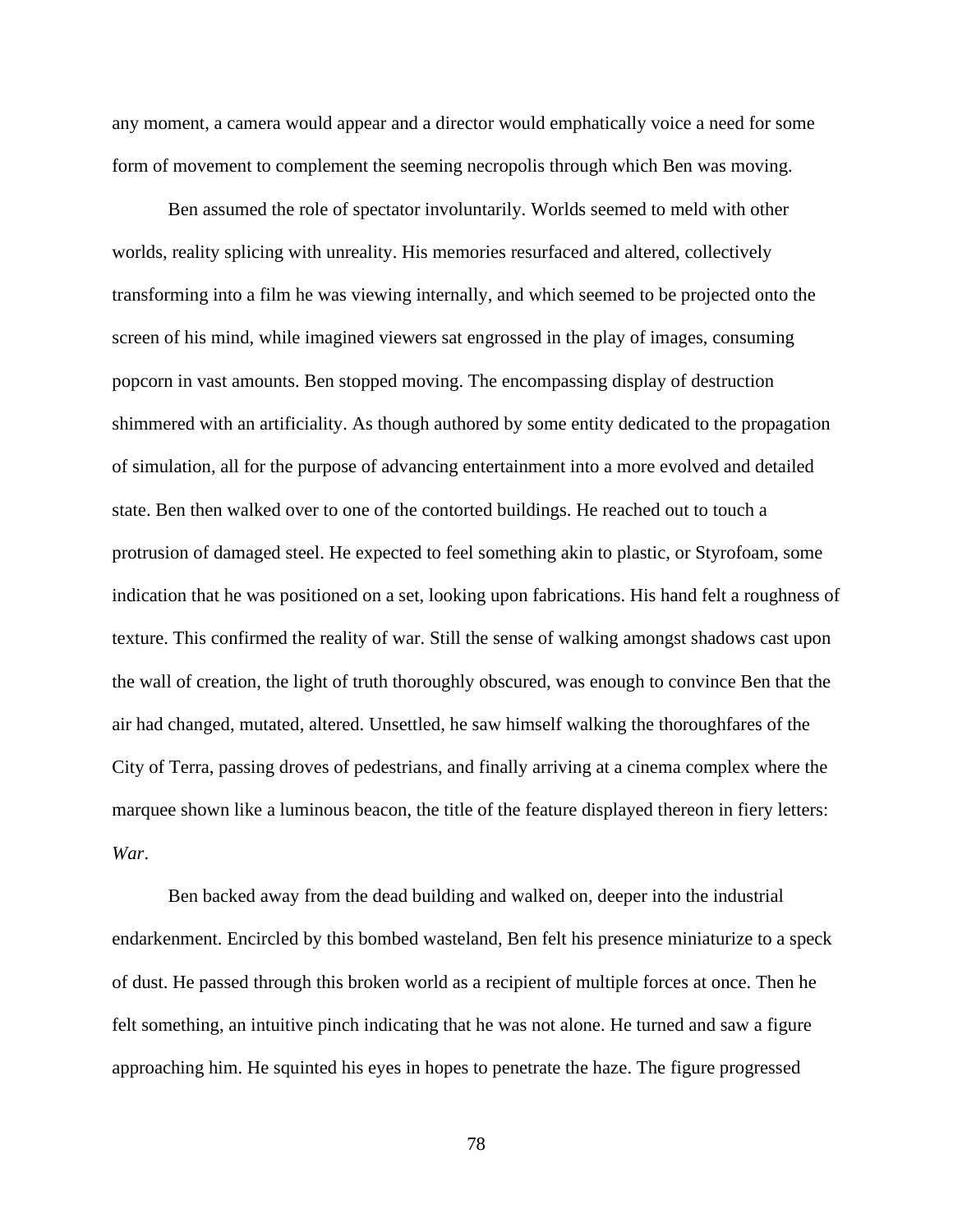forward. With each step, its features became more discernible. Ben saw that the figure was a man dressed in disheveled fatigues, donning a helmet, with an assault rifle fixed to his back by way of a tattered bandolier holding no magazines. The man's movements were slow, each step performed with a subtle militaristic evenness. Nearing Ben, the man ceased his forward motion. He assumed a rigid stance, an erectness. His eyes were attached to some point before him. Ben was perplexed. A strange wonderment cast its line into his mind. Gazing at this stranger, Ben felt woven into the fabric of total silence, of total stillness. The encompassing wreckage stood stoic and unmoving. The bent concrete and metal like a museum exhibit illustrating the usurpation of order and function. Then the stranger met Ben's eyes and spoke.

"Hello, pilgrim, I'm Private Virgil Keystone."

Ben, desirous of responding, but feeling rather circumspect, remained observing the stranger speculatively.

"Don't be afraid," the stranger said. "What do you call yourself?"

Ben once more paused against the inclination to respond. He observed the face of the stranger. It exhibited a certain playful animation. The shape of the eyes, in contrast, bespoke some indelible fatigue. The helmet atop the stranger's head made him look almost absurd and puerile as though the item did not belong to him.

"My name is Ben Gottman. I'm a journalist."

"With what outfit?"

"No outfit…freelance." Ben felt himself dissembling, disinclined to explain the real reason behind his place on the exterior of Terra.

The stranger named Virgil seemed to relax. "Ok, Ben…Call me Virgil."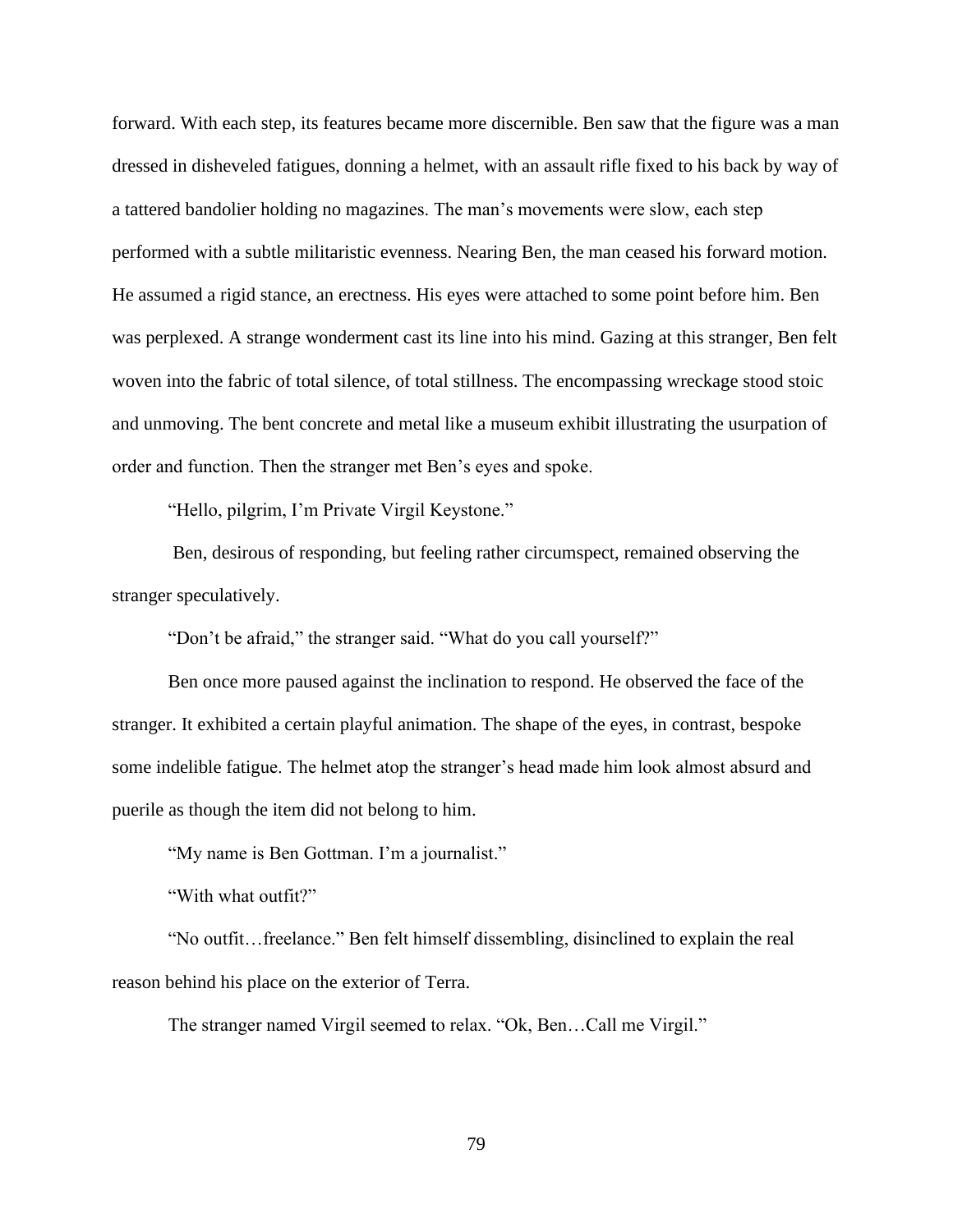Virgil took several strides forward and extended his hand. Ben executed a firm handshake, after which the encompassing atmosphere seemed to change, supplanted by an air of familiarity as though Ben knew this stranger, their meeting disrobing the cloth of total mystery, and weaving its way into the enigmatic workings of fate.

"Our paths have crossed, it seems," Virgil said, as though reading the altered ambiance. "I've come from the deeper parts of the front. I'm what you call a deserter. Tell me pilgrim, I mean Ben, where are you from?"

"I'm from Terra."

"Terra?"

"Yes."

"I've heard of Terra. Supposedly, it's a technological wonderland. I've heard that people there carry around machines that contain their identity, just short of the cerebral implants, which could be a possibility in the future, but who knows."

"Yeah…who knows," Ben said, broodingly.

The two began to walk forward, the space they shared strangely affable.

"The mere mention of Terra," Virgil began, "makes me think of a total utopia, high business, where people walk the streets without worrying about being shot or blown up by mines. Terra…yes, the very sound of the name rings like a contradiction, whatever that means. I've become so uneasy that my thoughts seem out of sort. But it's good to find somebody amidst all this destruction. I was awfully lonely for a time. Tell me, are you armed?"

"Just with the bare necessities," Ben responded.

"Armed with pen and paper, no doubt?"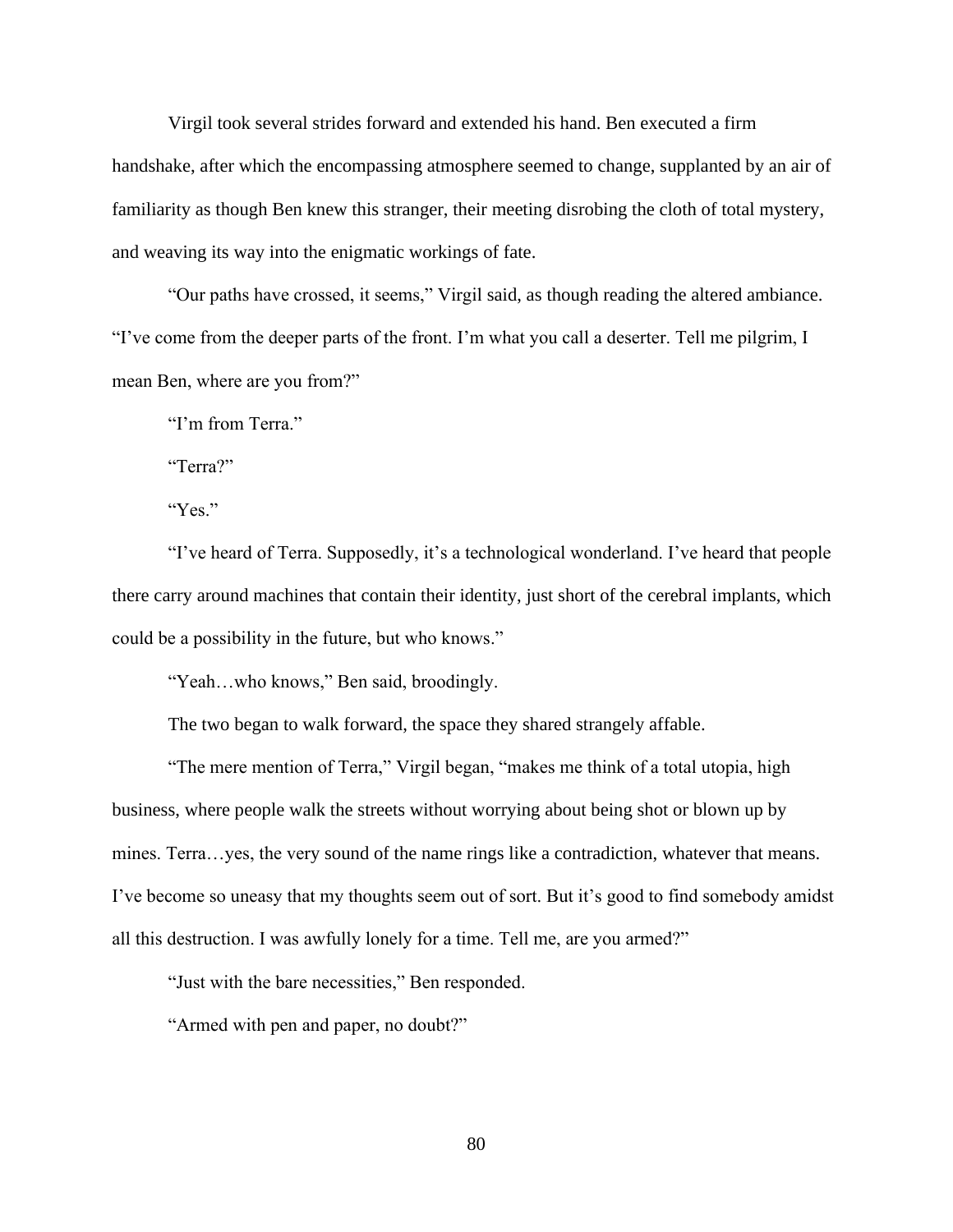"Yes, sort of…keeper of the word." A mere mutter, the statement echoed intensely in Ben's mind. As though composed by something outside of himself. Some kind of push and pull actuated between the unconscious and awareness. As the statement's echo became more pronounced and voluminous, it seemed to take on the shape of an aside, a private utterance.

"Ah, keeper of the word," Virgil seemed to muse, "Is that some kind of title?"

"Yeah…in a way."

"Speaking of which, the company I fought with had an anthem of sorts, 'Kill or Die.' Each time we got into a combat zone, we would chant it…'Kill or Die', 'Kill or Die'. The flow of blood would change. The violence would take form. But I got tired of that. I got so tired that one day I decided to take a long walk. I stole away from the base at night. I realized that I had seen all there was to see about war. Not only that but I felt that my soul was in a questionable location, if you get my meaning."

"Do you miss it?"

Virgil emitted a deep sigh, occasioning a momentary pause in which he seemed to be recollecting some unspoken event.

He evaded the question. Then he asked, "What about you? As a freelance journalist, you seem a bit...I don't know...preoccupied. But I guess that's the way writers are, in general terms. You must be searching for something, at least that's what I'm feeling. A soldier's intuition does grow after near visits with death, this I know well."

"I'm not at liberty to talk---"

"Of course you are," Virgil said cheerfully, "but I won't press you for details. A man's privacy should be respected. But I couldn't help notice your rucksack. It seems…well…light. Even still, I won't press you for details. Anyway, I have the strangest feeling that our meeting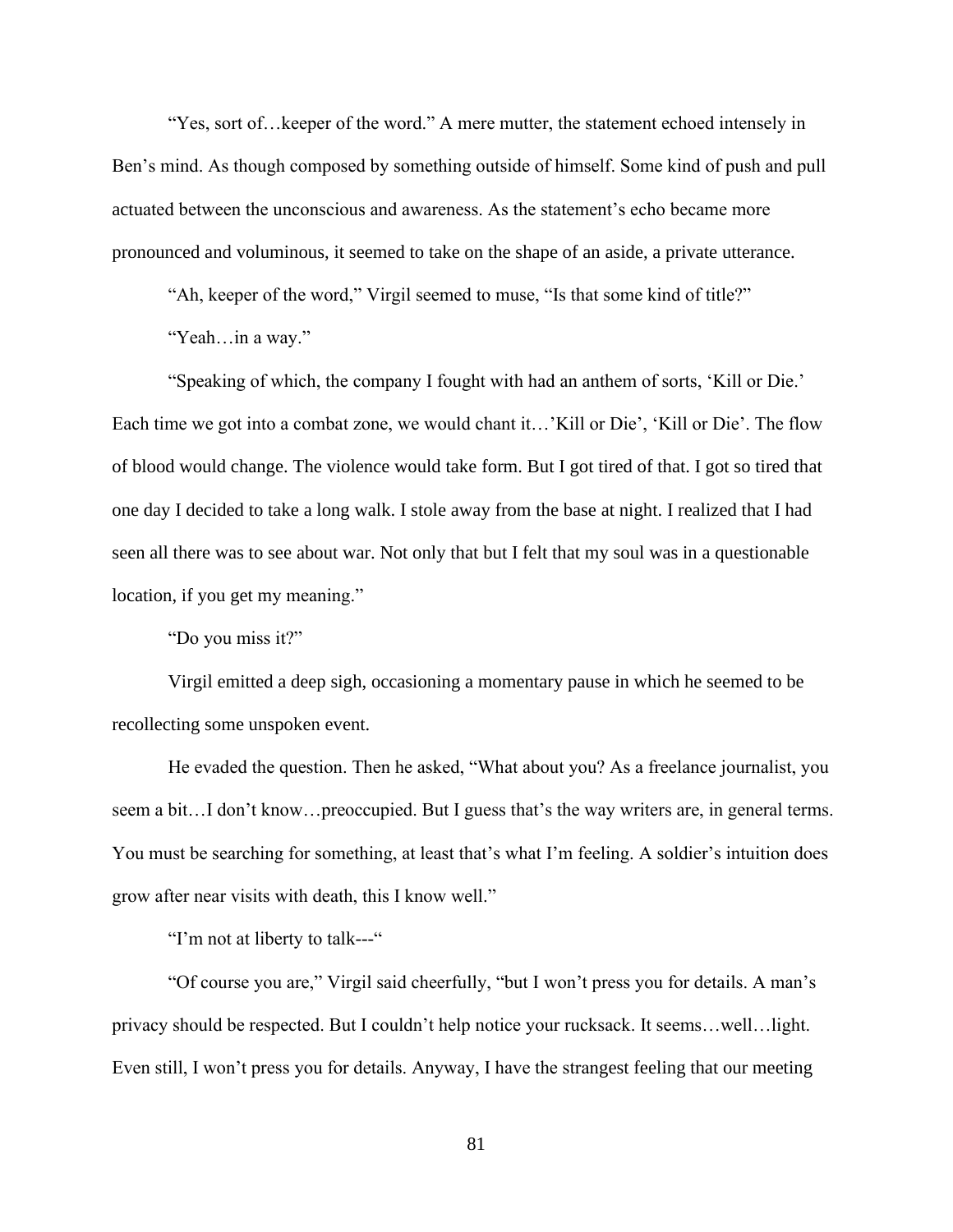was meant to happen. There are many mysteries in the world, I give you that, even when war is everywhere. I have my theories. Hey, maybe we can write a book together, or make a movie. I've heard that Terra has a huge cinema business. I bet you they've made a movie about the global war for the citizens to watch. Do you know anything about this?"

"Yeah, to an extent," Ben responded. "In Terra, movies are massively produced. What results is the making of a hyperspace, or overstimulation. Central Government…the superpower in Terra…works its way into these movies, in the form of propaganda. It promotes the wonders of technology, while causing a kind of blind consent in the audience. Thought is erased, and the cultural unconscious loses its definition."

"Cultural unconscious? That's sounds pretty strange."

"It's something I think about constantly. Like an obsession. With the mass appeal of the hyperspace, the more movies produced, the greater the distance is between points of awareness. The unconscious is out there. It's concealed. I feel it sometimes, vaguely."

"I'm getting you to talk. This is good. For a moment I thought I was talking to a ghost with too many secrets."

"I'm no ghost," Ben said emphatically, "though the loyal citizens of Terra would think otherwise. They would roll their eyes in annoyance. They would dismiss my words, call me a lunatic. Then they would continue to consume everything that Central Government feeds. Shit!"

"What?"

"I have to be careful," Ben looked down, feeling the desecrated terrain against the underside of his shoes. The process of walking with Virgil was contributing to a strange sense of disburdening. Melding with the words exchanged was the sound of their collective tread. The sun, approaching its zenith, remained obscured by a layer of haze. Looking up, Ben continued,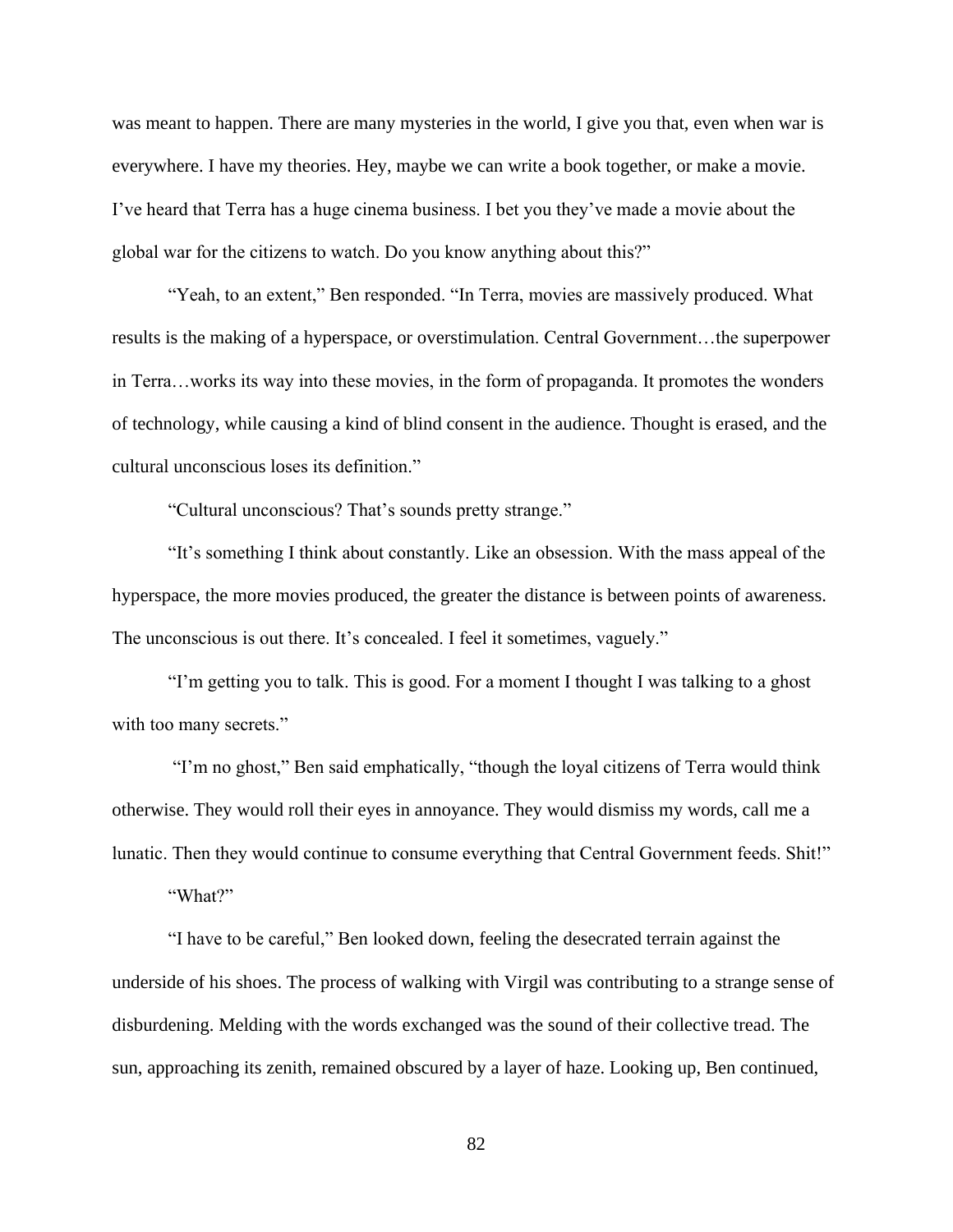"The mere mention of Central Government, especially from someone who's against it, is asking for trouble."

"What do you mean?"

"I mean that the senses of Central Government are wide-reaching. They hear dissent, flowing in the air. Don't ask me how. They belong to a powerful organizational body. The prophets from a previous age, many of them writers, knew about the capacity of those in power to terminate opposition."

"I'm curious," Virgil admitted, "what happened to these prophets?"

"They supposedly saw the light of truth, and it was painful. Then they returned to the cave where reality was only a shadow on the wall. They sought to change the world of the cave, taking creative measures to do so. They placed warnings and foreshadowing in their art. Then Central Government came to be through some kind of terrible evolution, and these prophets became nomads, but were found and destroyed."

"What happened to what they created?"

"Lost," Ben stated, his voice resonating with sadness.

"What do you mean, lost?"

"Their art was filled with a will for change, a will for awareness. Then, as the world of technology became more radical, such ways of expression became extinct. The past was then forgotten. History became a lost thought, replaced by mechanized change and societal automation. Again, Central Government took over in increments, in ways both visible and invisible. The people of Terra surrendered to oblivion. Alongside of this came the war."

An elongate pause weaved its way into the conversation, into this developing rapport, like a caesura expressing a sense of finality. Now that they were both quiet, the sound of their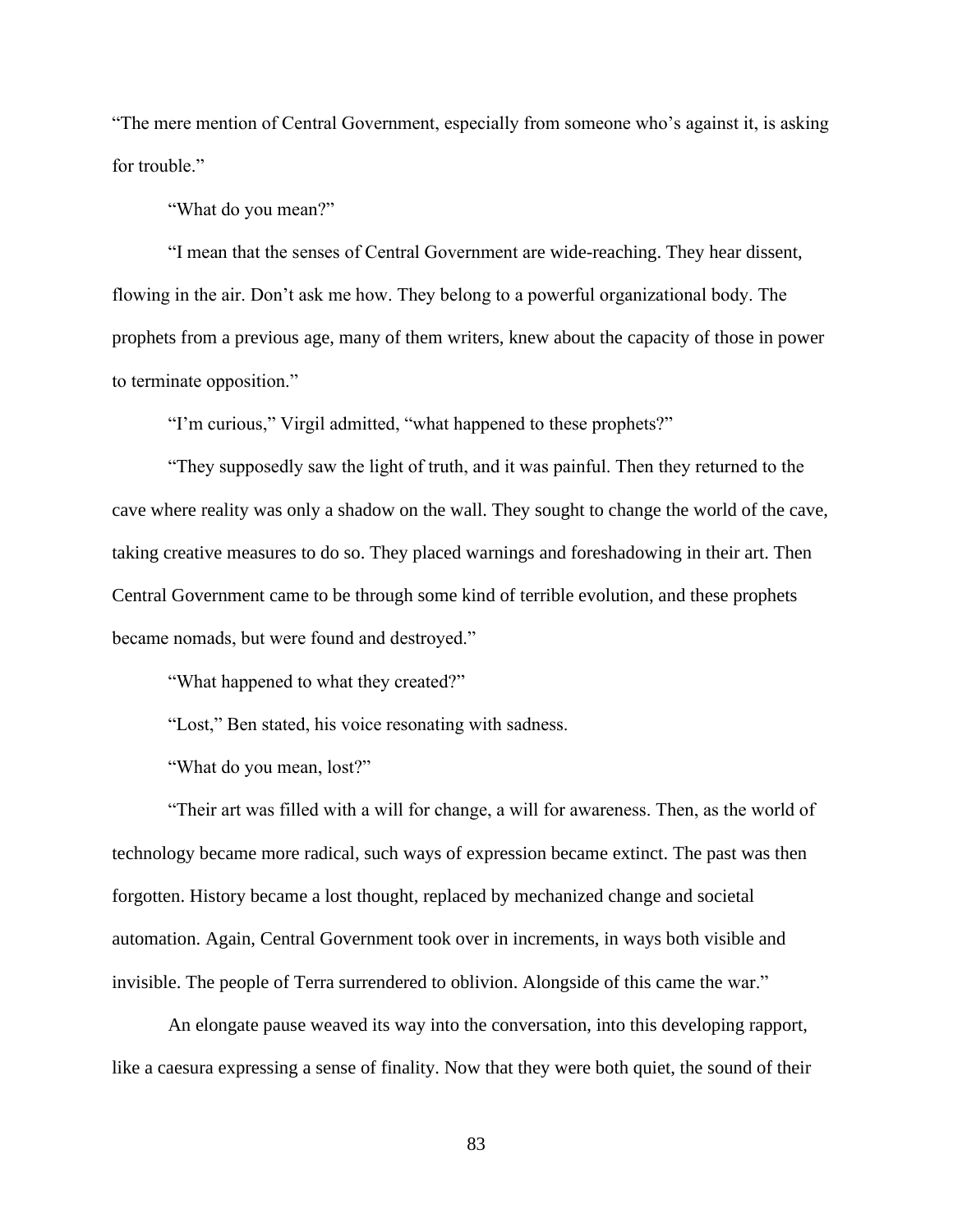shoes against the ruinous ground seemed to amplify, the surroundings cavernous. It occurred to Ben that their forward motion had begun without any kind of preliminary, the direction into which they were heading vague and ill-defined. So absorbed had Ben been in the exchange of words, in the meeting of this soldier, that he neglected to wonder just what had propelled them into their steady gait. Ben sought the horizon, but saw only a continuum of destruction, an upended urbanization, with leveled buildings bordering the path, occupying the distance, and trembling in the heat.

"What's your role in all of this?" Virgil inquired, breaking the quiet.

"I write."

"Go on."

"The act of writing is subversive. Central Government knows this. Its power lies in the way it cultivates indifference to any kind of global unrest. If you wrote about the war from a critical perspective, no one would read the report. It's the general indifference towards such a form of writing. This I realized after getting involved in a rogue publication called *The Strain*. I was assigned to the war front. My reporting was meant to generate levels of awareness in the reader. It was meant to expose the corruption that is part of the world, especially in Terra. But it was met with apathy, and the underground intelligentsia that helped finance the effort disappeared."

"I see. I'm happy that I could get you to talk. Our conversation has been very interesting."

"Yeah, I guess it has. Better still, there's a lot on my mind. Your being here has changed things. I feel a trust developing between us. At first I thought you were a simulacrum. I've felt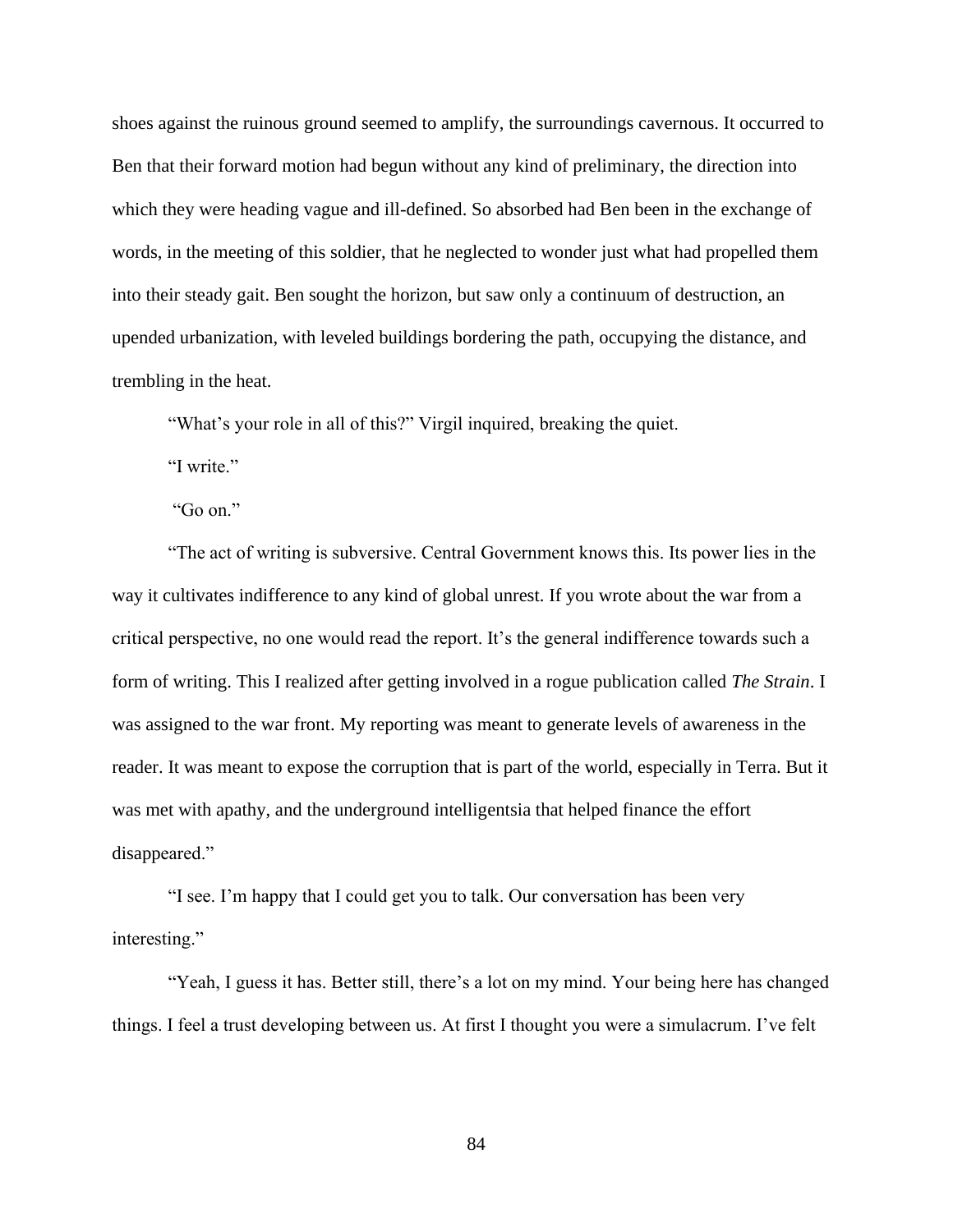them before, not very pleasant. They are programmed machines that look human. They have their own mode of cognition. They evolve. They're a part of Central Government."

"Simulacrum…reminds me of commercials. I don't know why. It's like watching television for a long time without understanding the content you're watching. Consciousness seems to melt away. Odd. I must admit, though, my time in war changed everything for me. I saw fellow soldiers lose themselves in the heat of combat. I watched, and when I watched, feeling no fear of death, only a strange serenity, I felt something turn in my mind. An image appeared, an image of a great tree called Gaia, split in two, with the right side showing a utopia, while the other side showed images of total destruction. Shortly after I saw this image, I deserted, without fear, knowing, for some strange reason, that I was destined to do something. Now I'm here with you."

"Interesting…it's almost like you are a guide of some sort. That's the feeling I get from you. Tell me, have you ever committed an act of war against the enemy?"

"Act of war?"

"You know…have you ever killed anybody?"

"No. My gun tended to malfunction. The trigger got stuck. So I simply pretended."

"I find that hard to believe."

"Well, it happened, I give you my word."

"How did you survive?"

"How did *you* survive?"

This query, voiced by an openly perplexed Virgil, hung loaded in the air, inducing a suspension of quietude in the conversation, as though a disharmonious air of silence has been ignited and was now enveloping the two men. Ben avoided the question. The resultant lacuna in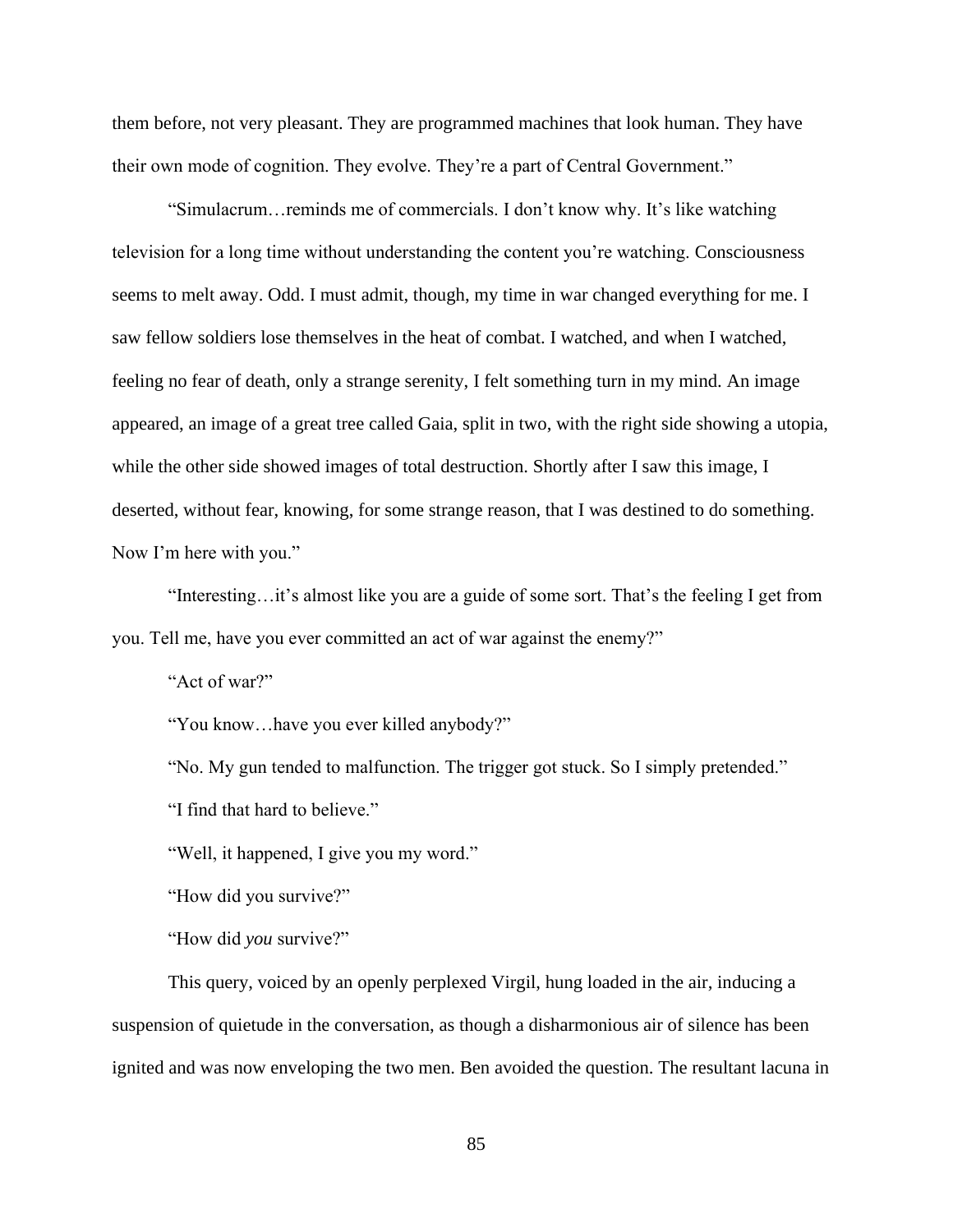the dialogue compelled him to survey his surroundings with greater attachment towards minute detail.

"There was a time when this destruction wasn't here," Ben mused, "when things were perhaps functional in a different way. Perhaps there were trees here once."

"What can be next?" voiced Virgil.

"Utter extinction, maybe. Technological takeover. Columns of marching simulacra terminating human rule. Things that fell under the focus of subversive art before the audience stopped caring."

Both men, having assumed an air of deep thoughtfulness, such that their progression forward had retarded, peregrinated with their eyes the totality of desolation by which they were surrounded.

"The war," Virgil said, after a moment of strained quiet, "the war…it's everywhere, I feel. We think and breathe it, with or without awareness. We can't escape it. But our stroll around this sad location has raised my spirits, believe it or not, thanks to our conversation."

\*\*\*

As though summoned by Virgil's encouraging words, a pensive silence descended upon the dead world across which the pair was traipsing. The walking surface was like some reckoning of immutable destruction. For all he knew, Ben, having grown suddenly quiet, divested of words to share with Virgil, the encompassing vicinity could very well have been another planet. It was so removed from attributes coloring the world of Terra, with the nation state's steady stream of inhabitants offering no indication of its cessation, a world estranged from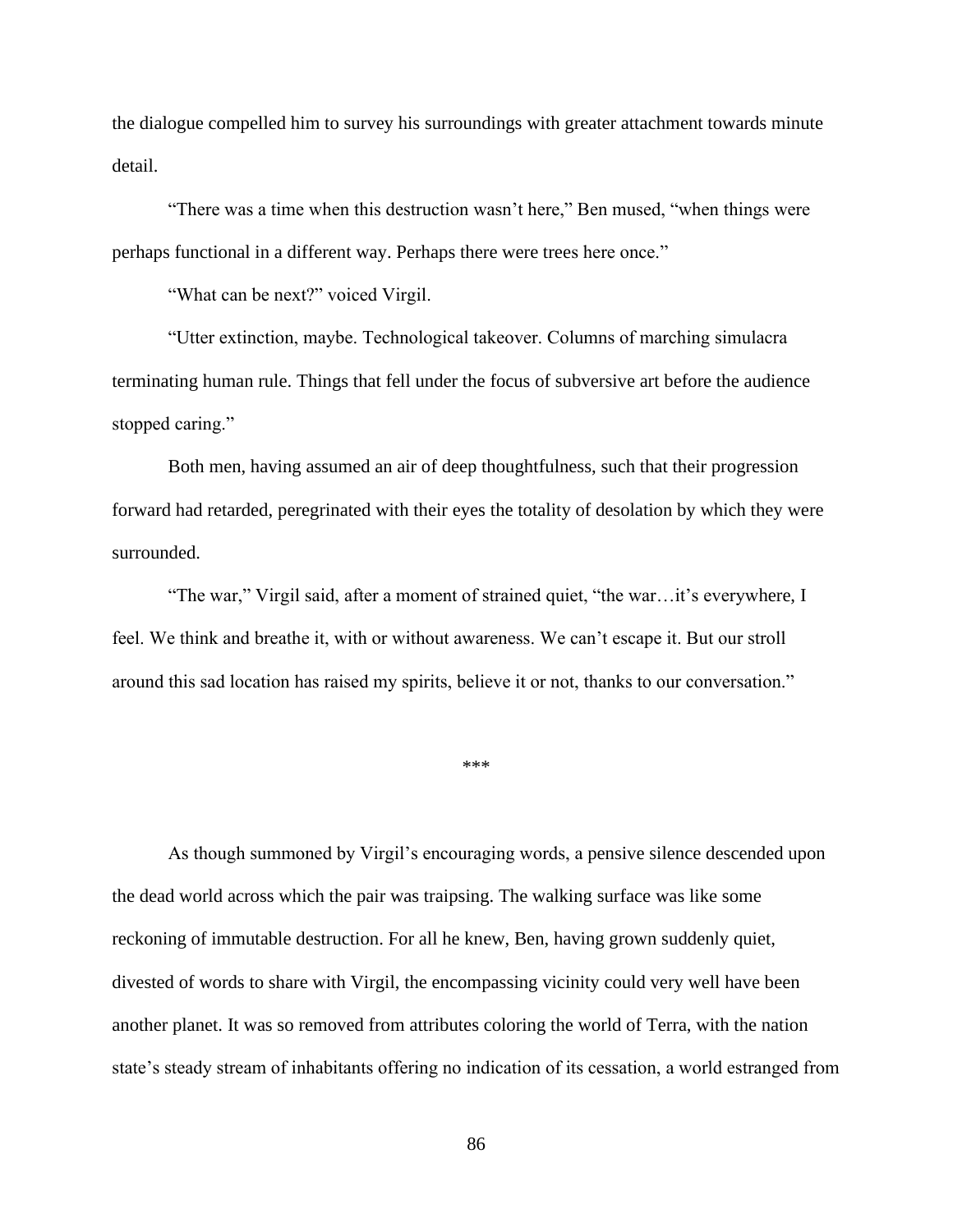the goings-on of war, yet a world that functioned according to some invisible machine, bent on sustaining a deeply-ingrained nescience.

Ben fell into his thoughts. His expression became one of pain, as though he was preoccupied by a new, disconcerting sensation, wordless, near to which was his distended mind. An immobilizing question arose out of the murk around which he proceeded to wrap words.

"Tell me, Virgil," he said, "do you feel something?"

"I feel something all of the time…can you be more specific?"

"I'm afraid I can't. All I can say is that a shadow has passed over my mind."

Virgil looked around, trying to distract himself, feeling disinclined to pursue an inquiry into what Ben had hitherto expressed. He then observed Ben, noting the lines of deep fatigue impressed upon the other's visage. Then he spoke:

"It's in moments like these when recollection can bring comfort, at least for me. Sadly, all that I remember is the war."

"No...," Ben responded, seemingly crafting his words carefully, in tandem with the nameless weight occupying his mind. "I'm not feeling the war. I'm feeling something else, something separate yet connected."

A presence, it having appeared as though through the agency of some unfathomable mystery or spontaneous animation. The two men looked to behold a figure in close proximity to the location at which their motions had stilled. A creature, an entity, a reality akin to something authored by an elusive world whose forces of operation go beyond immediate comprehension and accessibility. Sitting upon the ground in the lotus position was a hairless, sexless being with skin the color of ash, one hand raised to mark the moment when all motion must cease.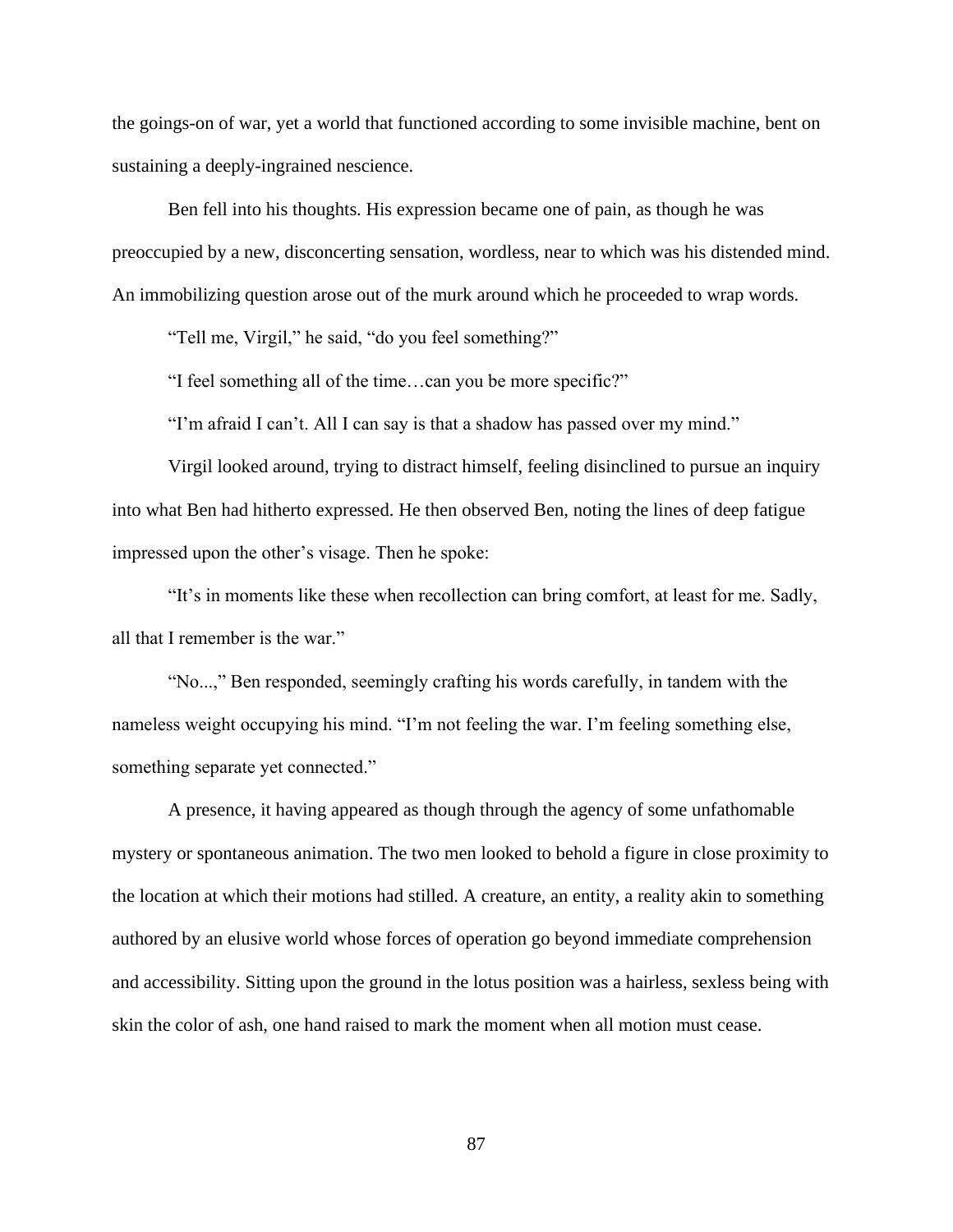"You are feeling me," the being uttered, its voice like some polyphonic conjuring from another universe. It penetrated Ben's mind as would a rare, insalubrious parasitism.

"What are you?" Ben heard himself asking as though from a great distance. The overall sense of disembodiment he was feeling was compounded by a morbid wonder. The very air in which his body was encapsulated, however odorous of metallic waste, took on a thickened form of mass that was saturated with the being's declarative utterance. A kind of dissonant pulsation then blocked out all other sounds. The surroundings consequently shrunk. Ben fell subject to a sensation of having walked into another dimension whose exact characteristics could not be elucidated through the convention of language. It was not elevated transcendence penetrating his interiority, but something lower, something tainted and imbued with sinister import. It was like a shapeless nadir with a capacity to disseminate into perception a form of dread. He observed the being, it resembling both a vision and a hallucination, a cold manifestation of some evil genius.

"What am I, you ask," the being forcibly etched the words into the air. "I am Darkspeak."

As Ben felt completely transfixed by this being so named, the presence of Virgil had undergone a recession, leaving the periphery of Ben's sight. Yet words came to him, flowing swiftly from the mouth of Virgil, articulated with quiet conviction.

"I know this force you are seeing," Virgil announced whisperingly in the ear of Ben. "Listen to what it says and much will be revealed."

Ben felt his mouth grow slack as he stared into the lidless eyes of this being called Darkspeak. The color of its skin reminded him of depressions in the ground wrought by the activation of a landmine, the showering explosion causing immediate dismemberment if not complete and bloody disintegration. Darkspeak's mouth curved into a sneer, the lips thereof like two contorted slugs. Then it spoke. In the depths of its disharmonious, minatory voice, Ben felt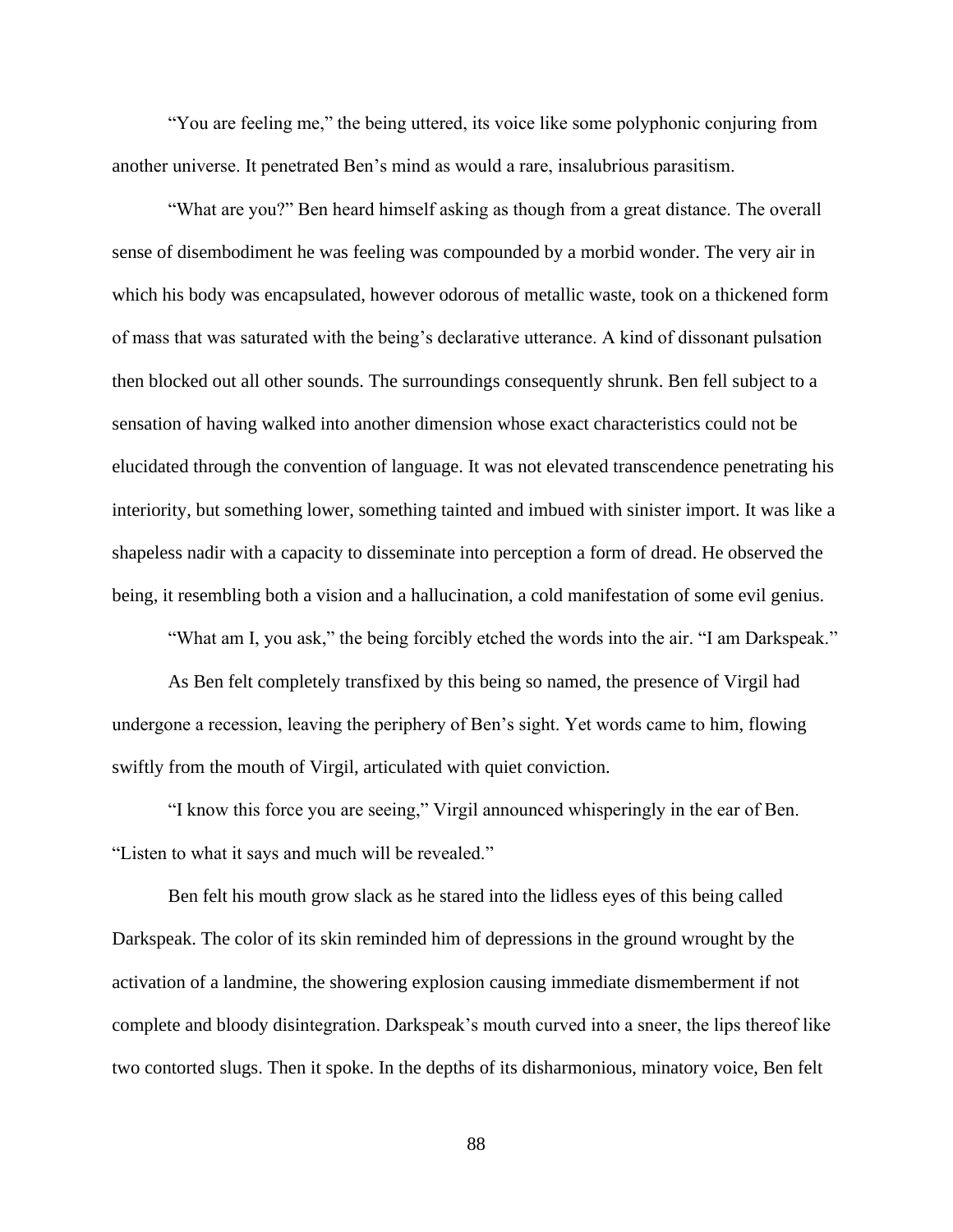something invasive enter his mind, a verbal dimension so suffused with terrible discordance that he forgot his thoughts. He felt his mouth cringe. He desired to swear voluminously, to yell obstreperously into the air violent words that would seemingly threaten the preservation of his sense of togetherness, his sense of self.

"Much that needs telling I will disclose to you, Ben Gottman," Darkspeak began, "I having sensed your impending presence for many an hour, me, sitting alone, conjuring up ways to pollute the world, even the universe, with my linguistic creations. For you see, I am the eternal imprecation, I am the volume of a curse voiced in pain or ridicule. Take for example the word "Fuck", my invention, and I daresay my favorite, commonly used in many contexts, especially that of sexuality, from which you, Ben Gottman, are quite removed. Why am I telling you this? For you see, Ben Gottman, your name I know quite extensively. I have felt you burrowing into my consciousness, facilitated by the way you project thought onto perception, in quiet ways, but ways that threaten me to no end, to the extent of me losing my ability to curse, and this is a most insufferable circumstance. Fuck! There...I said it, and you flinched, which tells me that your personal lexicon does not contain such a sordid voicing. Oh, but how I love the word, its wonderful contours, said in the heat of anger or sex or derision or terrible pain. It is a most treasured word. Please, be my most kindly of guests and speak using my diction. Won't you please, you fucking piece of shit?"

Ben desired to turn away in fear, but his eyes remained riveted to Darkspeak, who seemed to swell, grow, fluctuate, with waves of sound becoming intensely visible. Not wanting to speak so as to eschew the force to curse that was flooding through him, Ben fought this alien pressure and unhinged his mouth from its rigid grimace and spoke, "No…I don't think I will."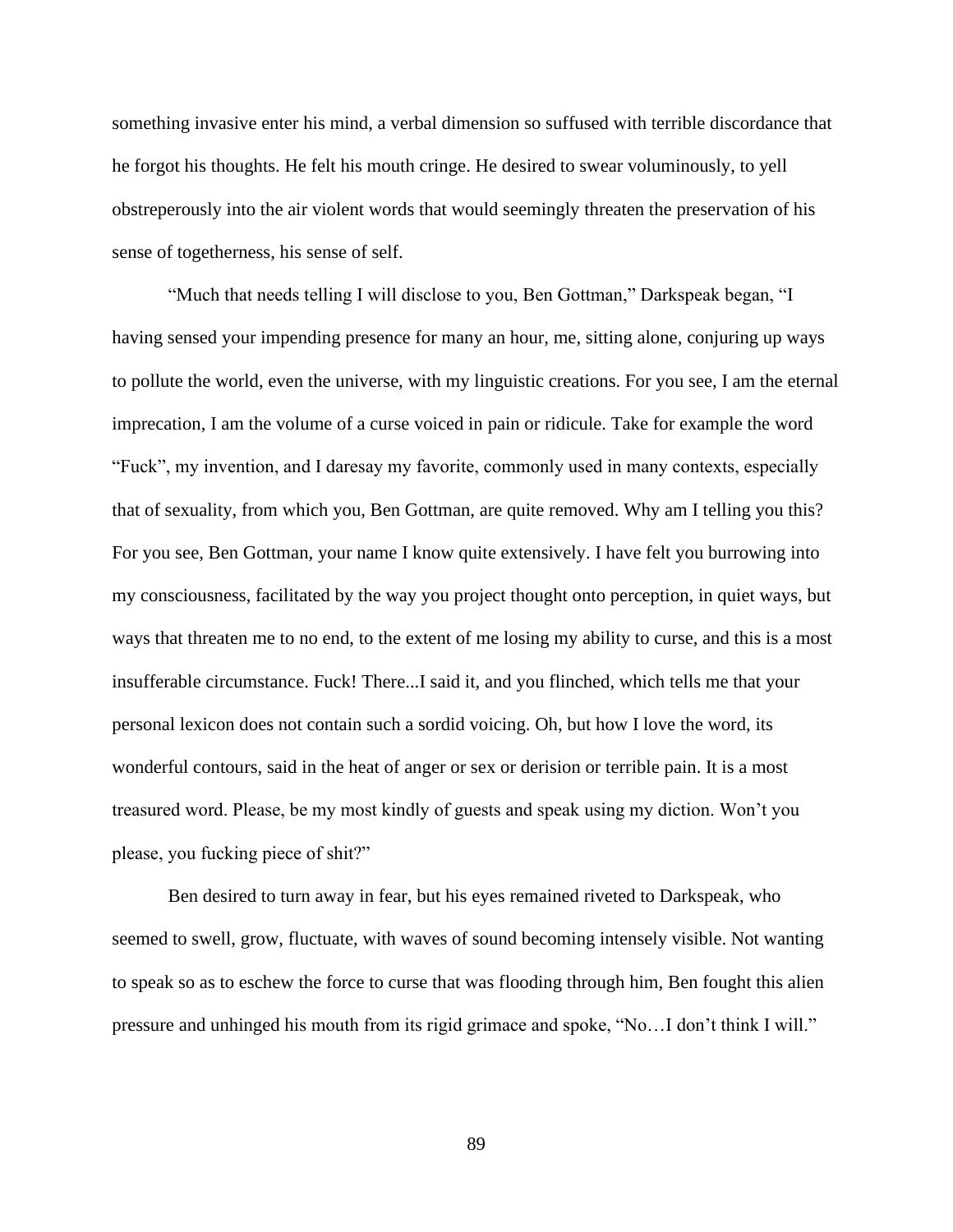Then there was Virgil, a sheltering presence, a walking representative of pacificity, the voice of whom cut through the quivering excess of dissonance, and filtered into the ears of Ben: "Attend to its force. Know that I am here with you."

"Say it," Darkspeak insisted, emphatically. "Ignore that pathetic guide of yours, and say that wonderful word: fuck. Feel how it rolls off the tongue with exclamatory ease. Say it when you know that the raging inferno encasing the soul allows for it to be voiced in profusion."

Ben felt the pressure increase. He felt a tempestuous churning in his body, something akin to a deluge of anxiety, only for an image to form in his beset mind, a hand, at the center of which was an iridescent eye whose benevolent energy seemed to lessen the force of Darkspeak, to such an extent that he found strength to speak: "I will not say that which is most sacred to you. I will not say it."

"You fuck!" Darkspeak shouted. "You have come to destroy me, to end my rule over the ways in which frustration is voiced, the way physical delight is accentuated, the way the wondrous nature of a curse can define troublesome conditions of reality. What liberty I gave the world to articulate its many modes of discomfort and pleasure, a liberty that has now expired through your arrival, he that does not curse, he that is in search of a lost soul. What more do you fucking want from me? I have no recourse. I have no way of avoiding my own obsolescence, occasioned by your fucking agency. Fuck you! With each curse word said, the soul of the world becomes contaminated, the very air breathed containing a toxicity that swearing generates, hence the fucking state of the world, it being engrossed in total war, where I assure you the words that you have rendered mute are employed quite extensively and without reluctance or conscience. Fuck! Little does the martial apparatus know that by using the word fuck, the war is extended-- such is the power of language to unconsciously function through a mode of realizing the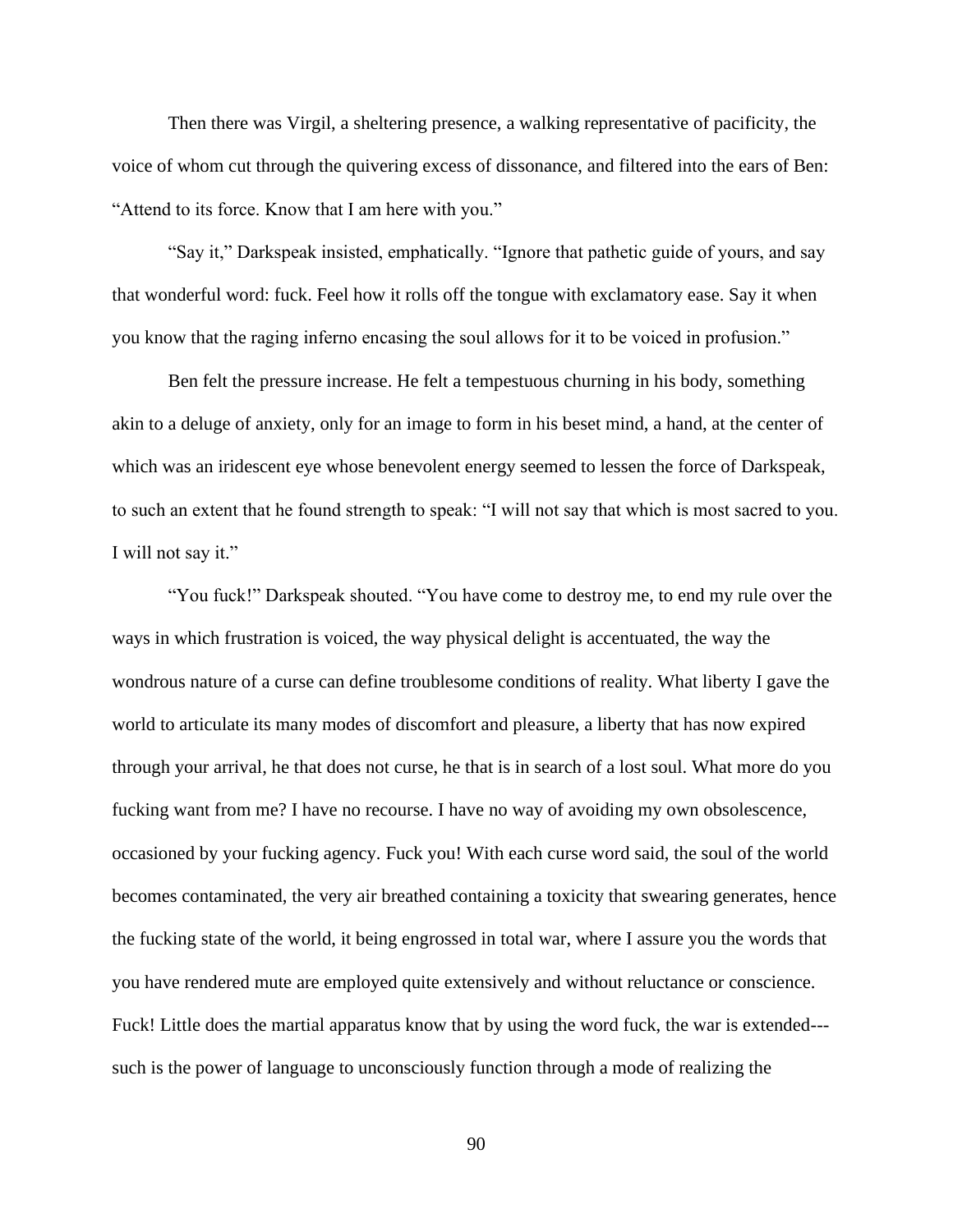destruction of the world. By obliterating the words I so treasure, the air will clear, people will feel no need to voice their discontent in ways that work in accordance with my methodology. Fuck you! And I say this with all of the fucking force I have left, as I am fading, fading, fucking fading, fucking depleted..."

The shadowy luminescence animating Darkspeak's lidless eyes became a void. Like the way in which a television is deactivated by a fatigued viewer, the once colored screen now removed from the capacity to deaden and desensitize, to generate propaganda through adhesive messages seen but not ingested critically, invitations into the insidious, mechanized network of Central Government, a construct that afflicts those beleaguered by paranoia before they are found and incarcerated for being too sane to articulate the madness inherent in general existence.

Looking once more upon Darkspeak, whose movements had completely stilled, Ben collapsed to his knees, overwhelmed with exhaustion. The surroundings now calm, the antecedent dissonance having desisted its noisome pulsations. He engulfed immense drafts of air, as though he had moments before been submerged in some strange suffocating opacity. He felt a comforting hand on his shoulder. He looked up to behold Virgil, a figure now appearing to be more imposing, more definitive. The very emanation coloring his comportment was at once enigmatic, clear, and coruscating to Ben's strained eyes.

"The creature called Darkspeak is gone now," Virgil stated, his voice reverberating enough for Ben to hear something aberrant attached to its auditory shape. As though some other language was affixed to the words voiced, an otherworldliness that immediately energized him and moved his thoughts with a cascade of wonder. Virgil pointed to the motionless Darkspeak and said, "Look in its mouth."

Ben looked up at Virgil questioningly: "What? I don't understand."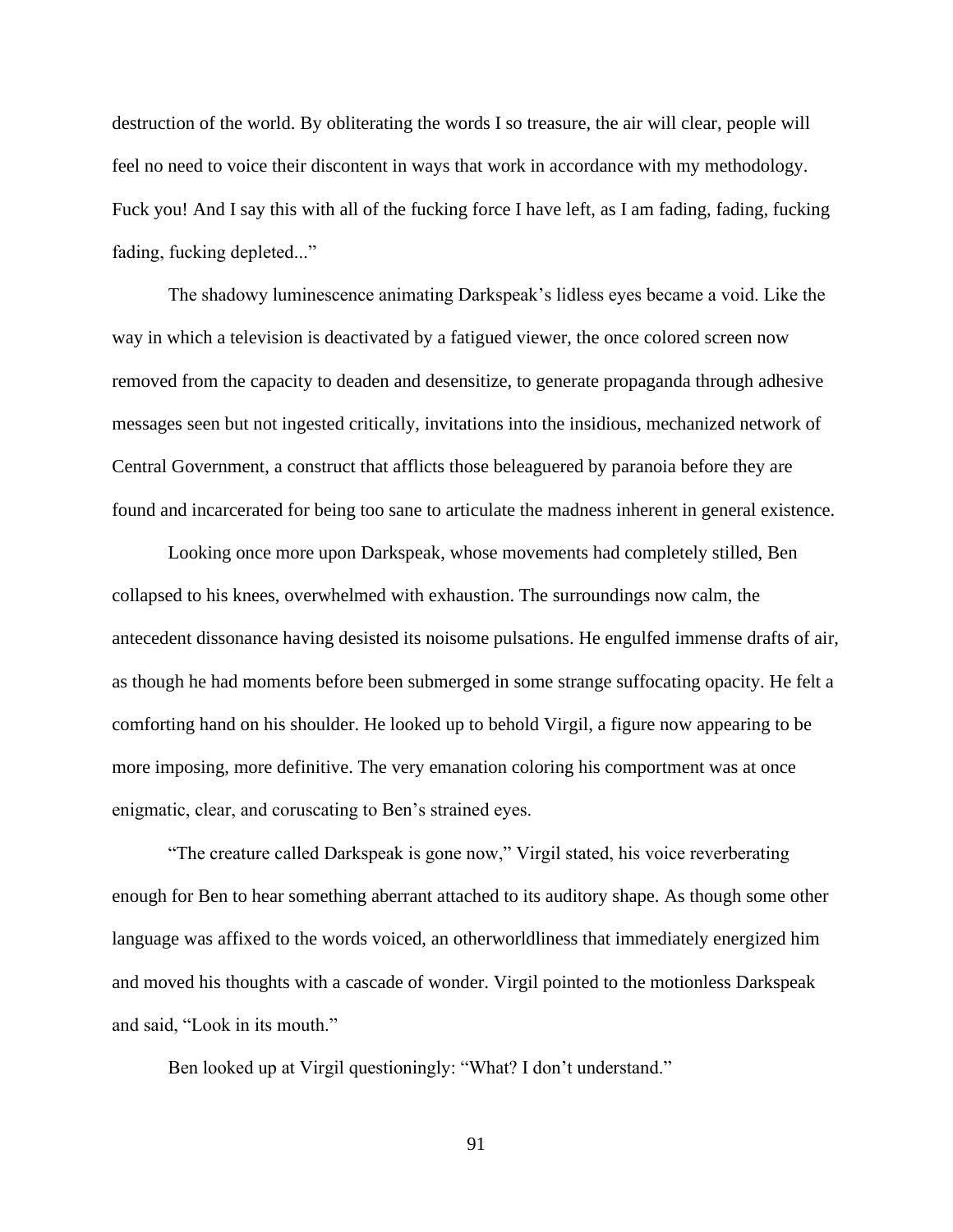"Don't worry," Virgil said. "Just look in its mouth, there's a message there."

Ben inhaled and stood up laboriously. He approached Darkspeak with caution. Once before Darkspeak, Ben saw the ashen skin, the sexless attributes, the frigid stillness of the body, as though they were still capable of reanimation, some swift reversal from total deadness. He extended his hands and saw that they were trembling. Then he pried the mouth of Darkspeak open, whereupon a piece of paper protruded outwards. He retrieved the piece of paper and examined it, seeing the following words scrawled thereon: "HELP ME BEN." He looked up and turned to Virgil.

"It's a message from Andrew Gardner," Virgil stated solemnly.

"Wait…" Ben struggled to speak, then he measured his breathing, attempting to achieve some sort of composure, as he became awash with a sharp commingling of emotion and uncertainty. "How did you know? Who are you? What are you?"

Virgil stepped forward. There was a sudden break in the layer of clouds, whereupon a shaft of pure sunlight illuminated the pacific soldier where he stood. Ben discerned, with a surge of awe, the regality and solemnity of his glowing features.

"I am what's called, an embodiment," Virgil began, "an animated symbol, given physical form. Within me I have all those peaceful in nature who have died in the war. Some may call me a ghost, but I'm beyond such a state. I'm located in a place where death is ever-present, a vast realm of despair and torment, a violent place created by the nefarious powers whose sovereignty the earth knows by way of the perpetual death they have conceived. It is my hope that I may be of service to you and your search. I know of Andrew Gardner, your fellow journalist, keeper of the word. With me by your side, I will do my best to help guide you through the impending obstacle."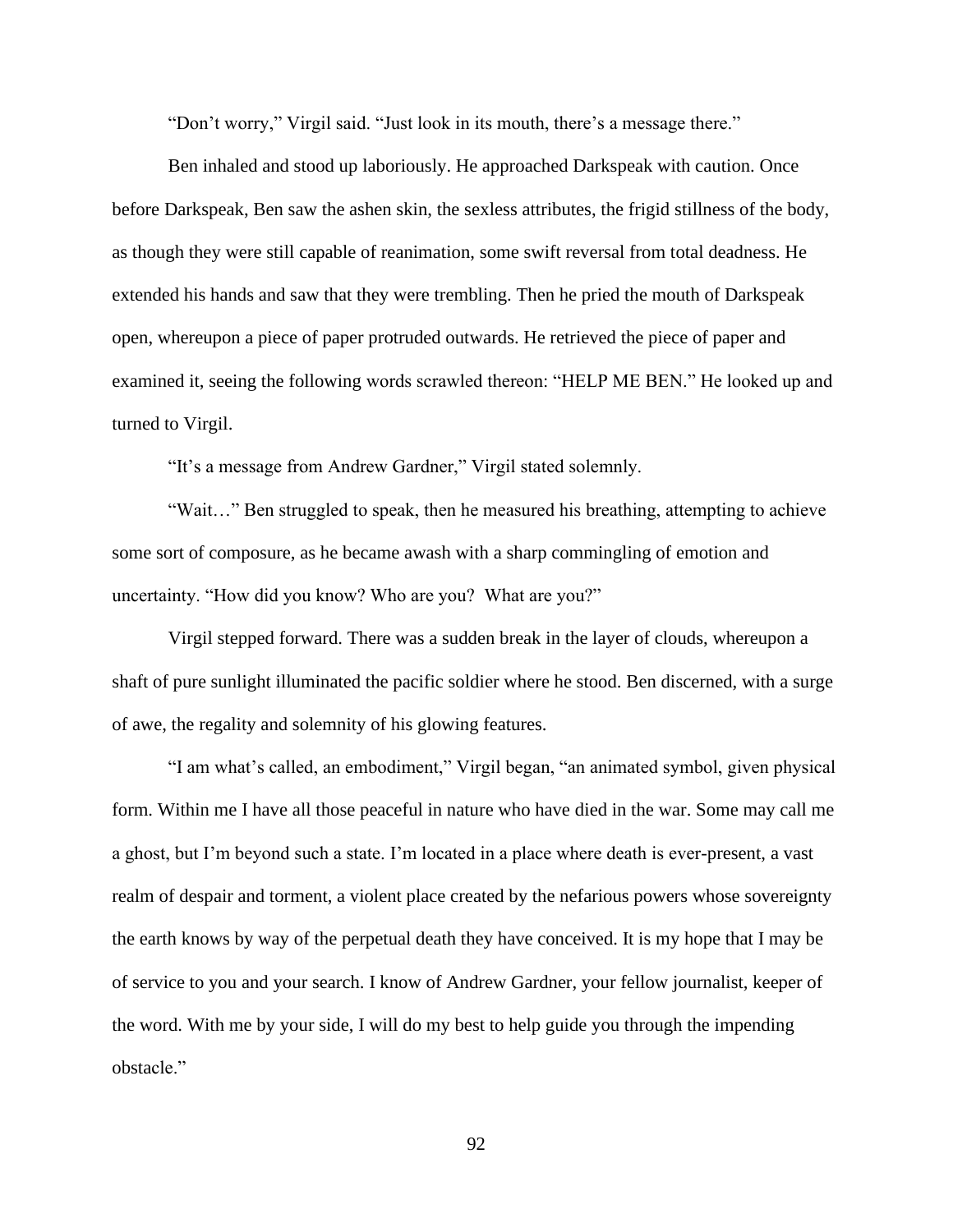"I see now, or I believe I see now," Ben said. He looked down at the slip paper on which Andrew's call sounded. "There are forces at play here, forces I have yet to know. The war, the universe, they seem so present now. But why didn't you disclose to me your full identity at the time of our meeting?"

"I felt I had to wait, to wait for the most opportune moment. Now that you know Darkspeak, now that you have conquered it, I can speak freely now. I'm bound to you, for it is through you that I may release those I represent from the darkness of their imprisonment, a soul world of complete devastation."

Hearing this admission, Ben could not muster a response, contained as he was in a space of new realization. His hands were trembling. It was then that the voice emerged in his mind and spoke to him:

*So your present location leaves you confused...this is only natural as the elements at play here, the elements that are intertwined, are, as of now, beyond your grasp of comprehension, but you will learn, as you contain my presence within you. Like Virgil Keystone, I am something larger than a mere entity; I have properties that transcend understanding. I am, by consequence a power involved in the world as a result of this war that ravages all the known lands, that disseminates its wrath and perpetuity into consciousness. Like Virgil who feels the pain of those lost, those disinclined to engage the art of war, I, too, feel something, a rare profundity, something so immense yet so obscure that it defies words. Oh, the spoils of war belong to me, the lives lost my sustenance. Peril awaits you.*

The voice once more receded into the vacuum whence it came. Ben's trembling was like a life force working through him. It seemed to envelop his entire body. He took several deep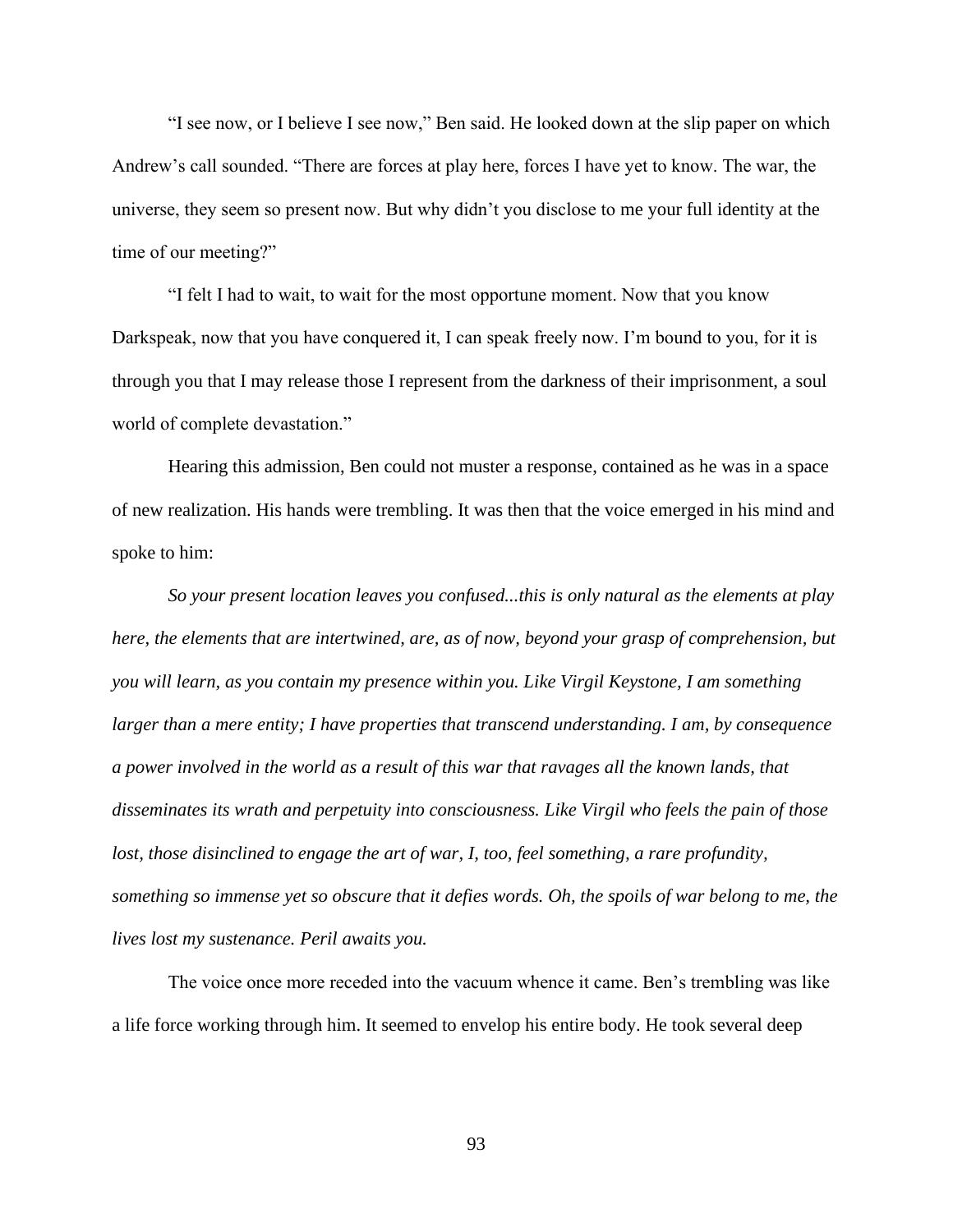breaths, forced into pondering the words that were echoing in his mind, like a sinister revelation, like a purveyor of dread. Attempting to calm himself, he looked to Virgil.

"What's next?" he asked.

"We must continue moving forward," Virgil responded.

"Ok."

Ben placed the slip of paper in his pocket. He readjusted his rucksack. His head depended, he approached Virgil. Then they proceeded once more through the wasteland, the shadows of decomposition accentuated by a sky in which the sun now hung poised amidst vaporous clouds. Ben looked back at the figure of Darkspeak. It appeared frozen, lifeless, sundered from existence, a strange demonic totality extinguished.

\*\*\*

A contemplative silence descended upon Ben and Virgil as they moved forward. Ben reflected on all that had occurred up to his meeting with Virgil. A sense of mystery inhabited his thoughts with a force that was at once intriguing and removed from complete clarity. He cycled through his memories, as though by doing so he might find something that would explain the aberrant nature of his circumstance. He thought of Central Government. He envisioned it as a power that intermixed evasiveness and immediacy of access, so that he could feel it and not feel it simultaneously. It lurked as a monolithic indestructability, functioning through the populace, perpetuating its influence through the various ways stimulation filtered into the mind. Ben's thoughts gravitated towards awareness as a concept, such that, without turning around, he saw the towering walls of the nation-state of Terra, situated beyond which was a self-sufficient layout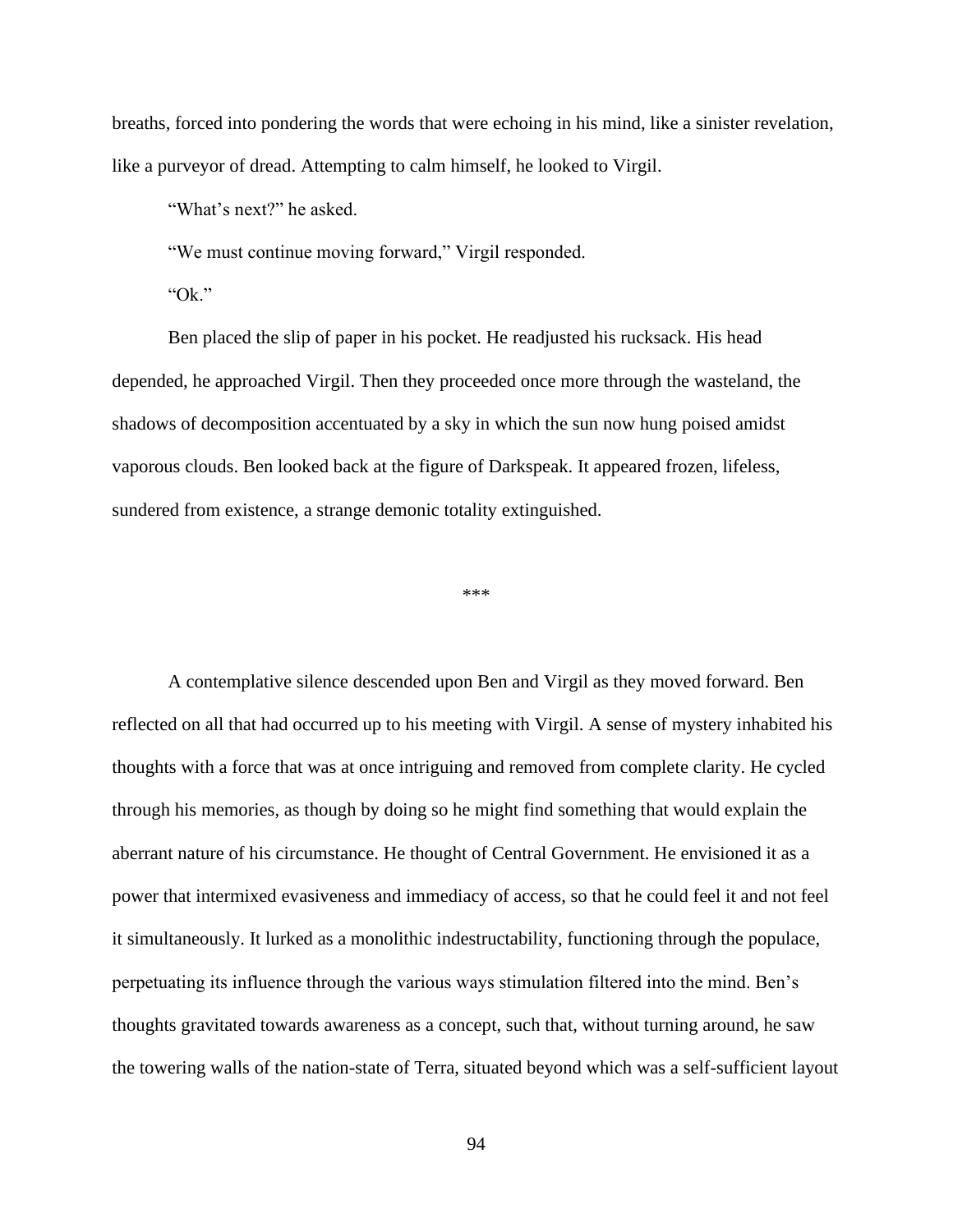of some strange rendering of civilization. He sensed a form of existence that was within and without the embodiment of power, watching as it worked while positioned in its domain, in its reach. He realized that there was no such thing as a united solidarity with the capacity to displace the power of Central Government. The power it possessed reached not only into the reality of war, but also into virtual realities, as in the cinema, as in the overloaded forms technology assumed. To perceive these items of manipulation, to locate oneself on the exterior of their influence, was to acquire a cognizance, the very nature of which would be classified as a sickness or a disorder by the representatives of Central Government, who, in whatever guise or stature they adopted, would feel no threat. Their goal was to create a world of simulation that would subvert any knowledge of the antecedent reality, and through its mass implementation, render mute and estranged all those who have procured that external sight. This minority was represented in the prophets of yore, who infused their multiform creations with an anticipatory depiction of futurity, albeit with dread and trepidation. Things like constant war, ultra-processed food, sleepless inequity, were considered by these prophets as they prepared for various paradigm shifts to alter consciousness. But in Central Government's inchoate state, these prophets were silenced, extinguished, until they were generally forgotten.

"You're thinking about Central Government?" Virgil asked.

"Yes," Ben responded. "How did you know?"

"You're in my mind as I am in yours."

"This seems all so strange to me," Ben admitted, after a thoughtful pause. "I don't know what to think. I don't know what to believe. I can't trust what I'm seeing."

"I hear you quite clearly, Ben. But there is something I need to show you. Stop for a second and listen."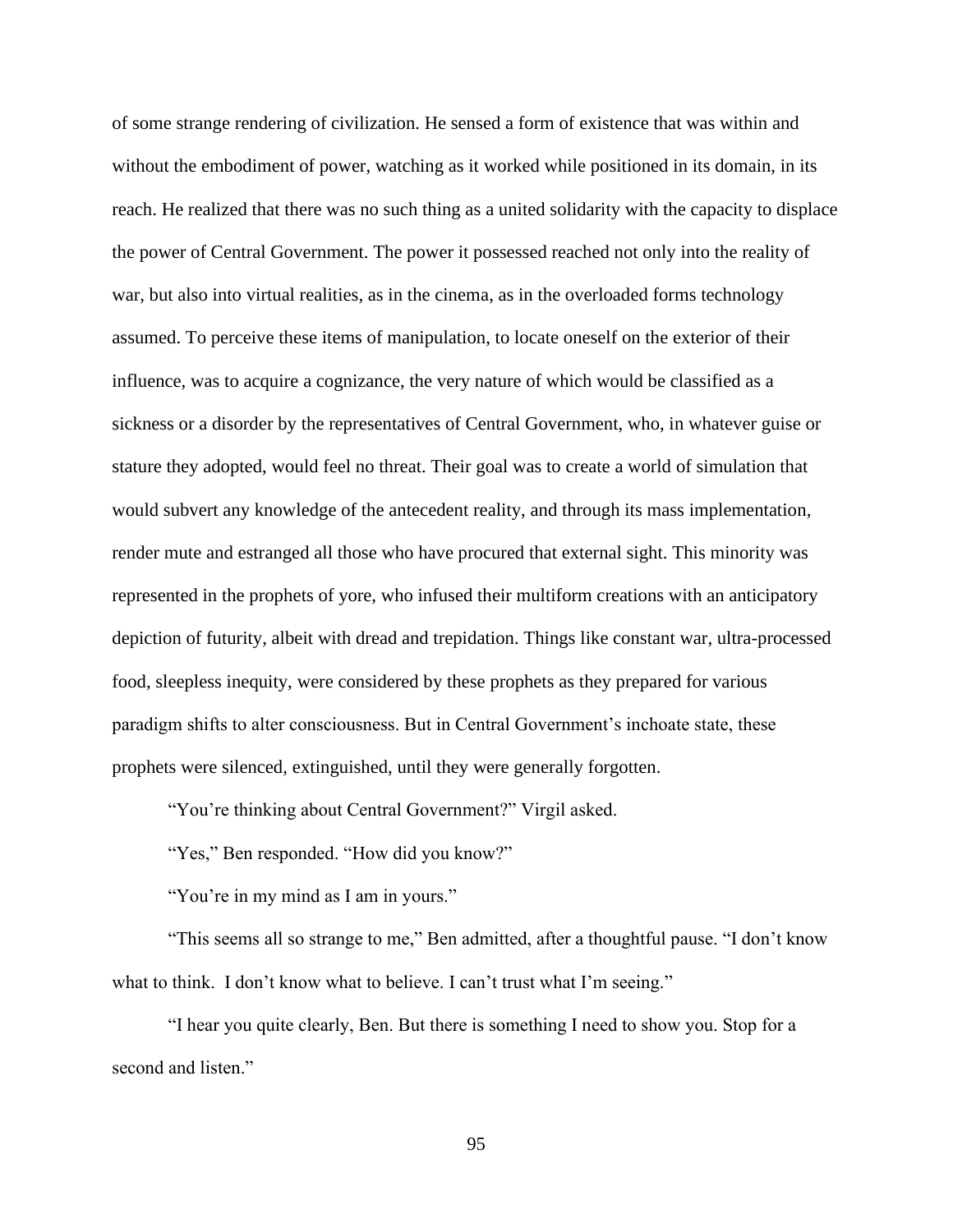Virgil put a finger to his lips to signal the institution of silence. Ben waited, ensconced in a mode of concentration, attuning his ears to the surrounding waste, the overall stillness deeply palpable. Ben then felt a gentle gust of wind, air perfumed by a fecund garden. And paired with this fragrant movement of air was a sound, a strange sound, waves of ethereal song very faint and wondrous to the ears. Ben heard it and his eyes widened.

"Now close your eyes, Ben," Virgil said.

Ben closed his eyes. Swooned as he was by the song permeating the air, he was overcome by a sudden sense of relaxation. The convoluted meanderings of his thoughts settled. His worry dripped away. His doubt desisted. His mind was clear of all inimical encroachments.

"Now open them," Virgil said.

Ben opened his eyes and beheld an arboreal wonderland. All manner of trees donning their spring raiment, the blooming colors illuminated by a kind sun resting poised in an inviolate blue. His eyes settled upon a larger tree at the center of the sylvan scene. This tree was shimmering with a preternatural light. It boughs, tipped with floral intricacies, seemed to coruscate as they beckoned in all different directions. Small winged creatures, their plumage iridescent and glowing, flitted here and there, their song permeating the air. Ben felt the cushion of green grass beneath his shoes.

"Have you ever seen such a wondrous display of trees, Ben?" Virgil asked, smiling.

"No, I haven't," Ben responded, his eyes thoroughly arrested by the tranquil locale. "What is this place?"

"You'll find out soon enough. Walk with me."

The pair moved down a slight slope, into the vicinity of the central tree. "Behold Gaia," Virgil said.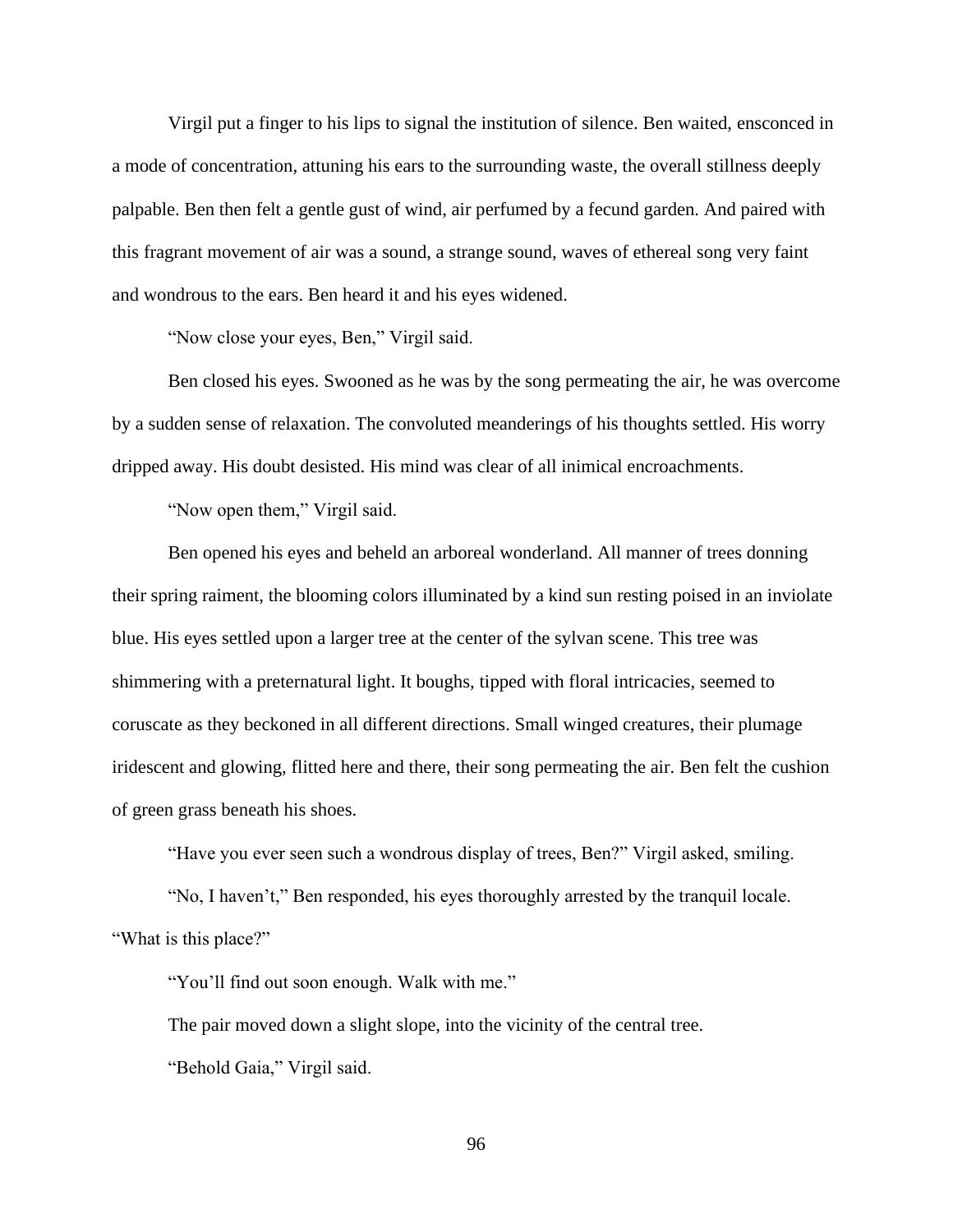A woman emerged, materializing out of the scintillating trunk of the central tree. She had long flowing hair, the color of which seemed to mysteriously shift in the light filtering down through the tree canopy. She was dressed in garments that melded flora and tree. Her figure was possessed of a resplendent perfection, at which Ben gazed, recalling Beatrice. The woman resembled a forest spirit, a kind of mythological being. She skipped and frolicked over to Ben and Virgil, her countenance exhibiting an expression that blended felicity with melancholy, yielding a strange oscillation in mood, yet doing little to detract from her harmony of features, the way her hazel eyes bespoke knowledge at once vast and secreted away, the way her skin displayed a hue that intimated a connectivity to all that the surroundings presented. She was a garden given corporal form. She stopped before Ben who was attempting to manage this shift in locality, the marvel he was experiencing reaching deeply into his being. He stood helpless against the trance by which he was occupied. This woman named Gaia sought his eyes, whereupon he turned away, feeling something akin to the sublime.

"You must be Ben Gottman," Gaia said. Her voice flowed into his ears like a gesture from some realm of profound musicality, occasioning him to think of the sweet, playful song of birds, a kind wind against trees, or an orchestral manifestation of all the wonders of nature. But there was something else there, something he could not name, an underlying disturbance, a tumult pulsating just beneath the surface.

"Yes," he managed to say, his eyes still averted.

"Do not fear me," she said. She reached out and touched his face gently. Then she drew closer and kissed him delicately on the lips. Ben closed his eyes, feeling an inflow of serenity in contention with an ephemeral feeling of darkness. When this sensation passed, he opened his eyes, and this new reality surrounding him was glowing with a more vigorous light.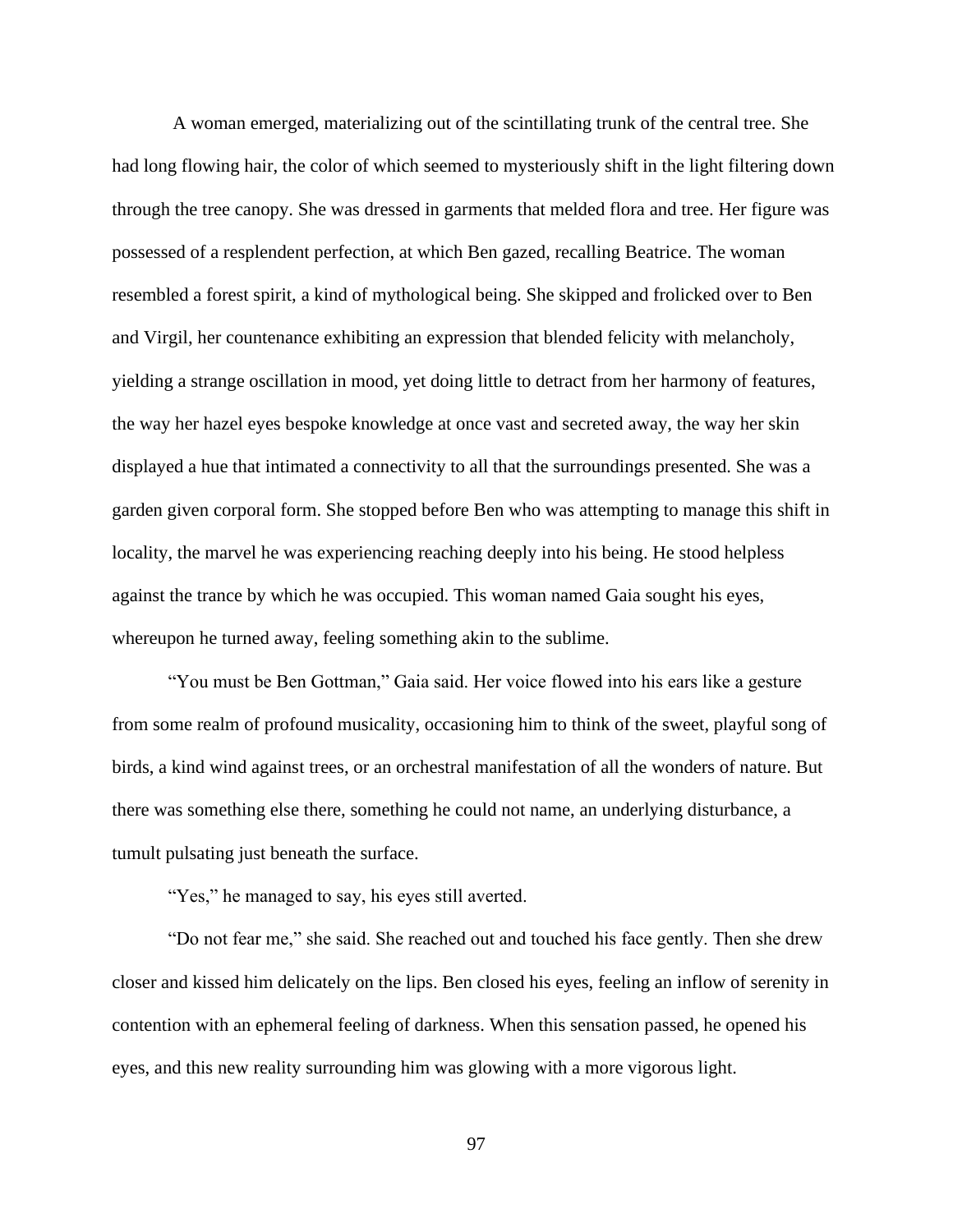"Take my hand," she said.

Ben took her proffered hand. His eyes stretched open. An exuberant grin formed upon his countenance, only for it to widen into an expression of sudden ebullient joy, his mouth forming into the shape of a circle. Then, as if unbidden, the circle collapsed, and his expression transformed, now displaying a deep sorrow. His eyes were now downcast. An inarticulate weight descended upon his shoulders. Gaia let go of his hand. Ben looked up, and was once more engrossed by her beauty, by her force of presence, yet he lacked words to elucidate the feelings he was experiencing, this mixture of opposing worlds, those of happiness and those of sadness.

"You now know my plight, Ben Gottman," Gaia said. "Please, sit with me upon this ocean of grass and we will converse and things will become clearer." Turning to Virgil, she said, "Mind your firearm; I'd rather not see it."

Virgil smiled playfully. Then he approached the trunk of the central tree and sat down. He pulled an apple from a pocket and bit into it.

Ben and Gaia proceeded to sit on the grass, facing each other, both in the lotus position. Gaia extended her right hand slightly upward, while her other hand pointed to her heart.

"You have entered my world, Ben Gottman," Gaia began. "I am a spirit. I feel the reality you feel. What is in your soul is also in mine. The forces of the universe have accrued around you. You have felt both the light and the dark, as do I. Your search for Andrew Gardner I do know. Long have I been contained in an opaque condition, where war and violent death have colored my sight, and the light I so cherish and wish to preserve grows increasingly dim. In order for the light to be sustained, the wars of this world must end."

Ben felt these words at his very core. Then a gush of words flowed from his mouth as though externalized by a force he could not name.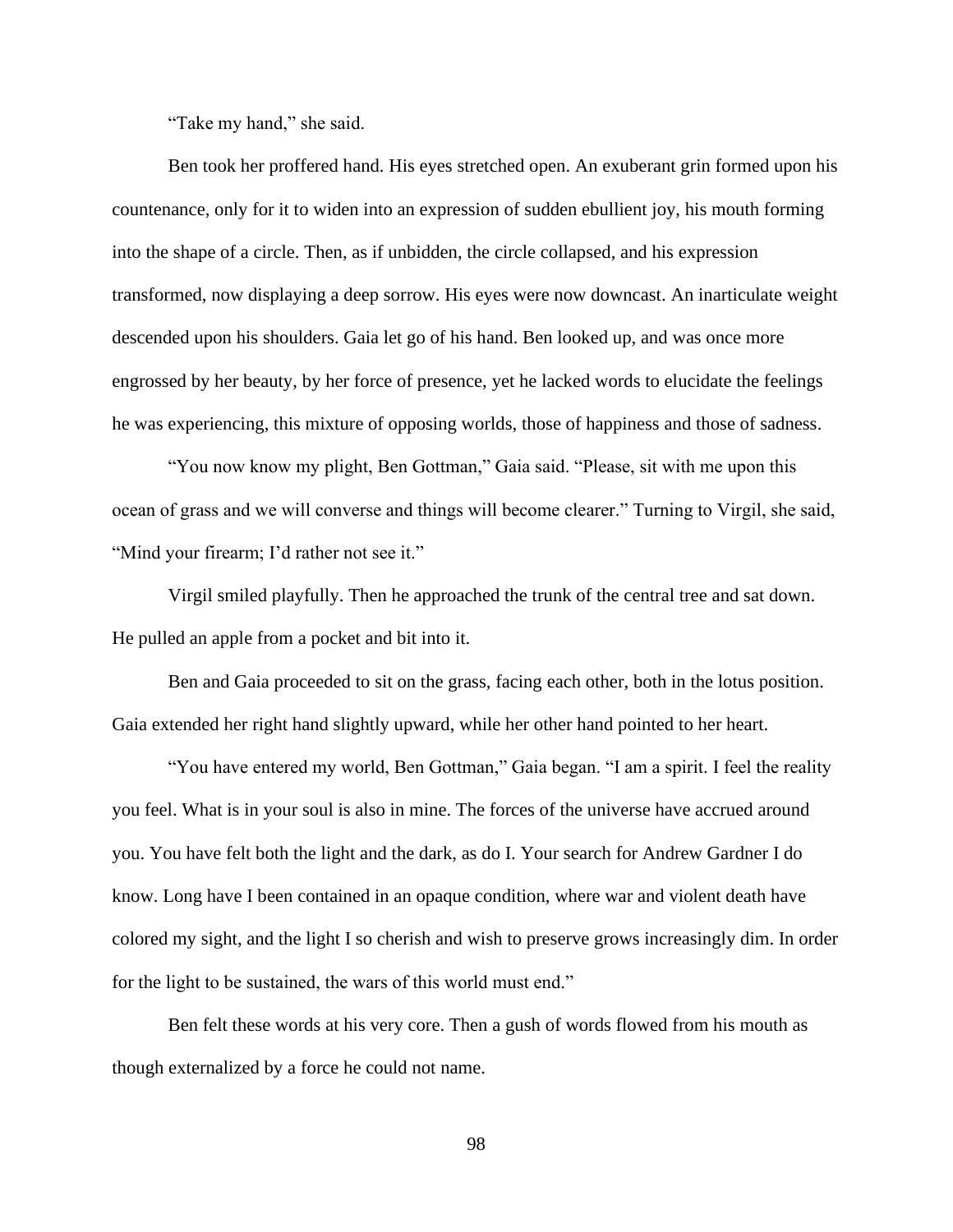"But war is necessary and never ends. It is an extreme form of interaction between opposing forces."

"That maybe so, and I say this with great sadness. What do you think compelled you to define war as such? Certainly not me."

Ben paused. He attempted to gather his swirling thoughts, eddying around a profusion of internal forces. Once more he was pressed to speak. "There is something growing inside of me. I feel it with every step forward. Terra is behind me, yet I feel its reach."

"You are walking the path of a sacred dyad, where opposites wed. You are experiencing a duality, similar to how I think and feel, bound as I am to both tranquility and tumult and anguish. The reality of war only intensifies this state of being. Please, direct your eyes to the tree."

Ben looked to the tree. It overwhelmed his sight. He saw with greater clarity an environment characterized by a peaceful symbiosis. He saw images utopic in nature. He saw the walls of Terra, once so menacing, vined by a profuse outgrowth of flowering vegetation, above which a kind sun hovered in the pure blue. The multitudes of Terra had evolved into a collectivity that directed its eyes to the sky, finding there a force so formidable, so benevolent, that it was overcome by the sudden realization of harmony and oneness. All deleterious aspects of existence were lost in a vacuum, extinguished by a far-reaching overlay of peace, achieving sovereignty over consciousness. Ben felt these images and smiled. Then something changed. The tree suddenly was engulfed by flame. Grimacing, Ben saw vast fields of minatory machines. He saw the factory chimneys excreting toxic gas that overwhelmed the sky, concealing sun, moon, and stars. He saw plains the color of spilled blood, intimating interminable warfare. He saw piles of mutilated bodies. He heard the lugubrious cries of the moribund, at which point he tore his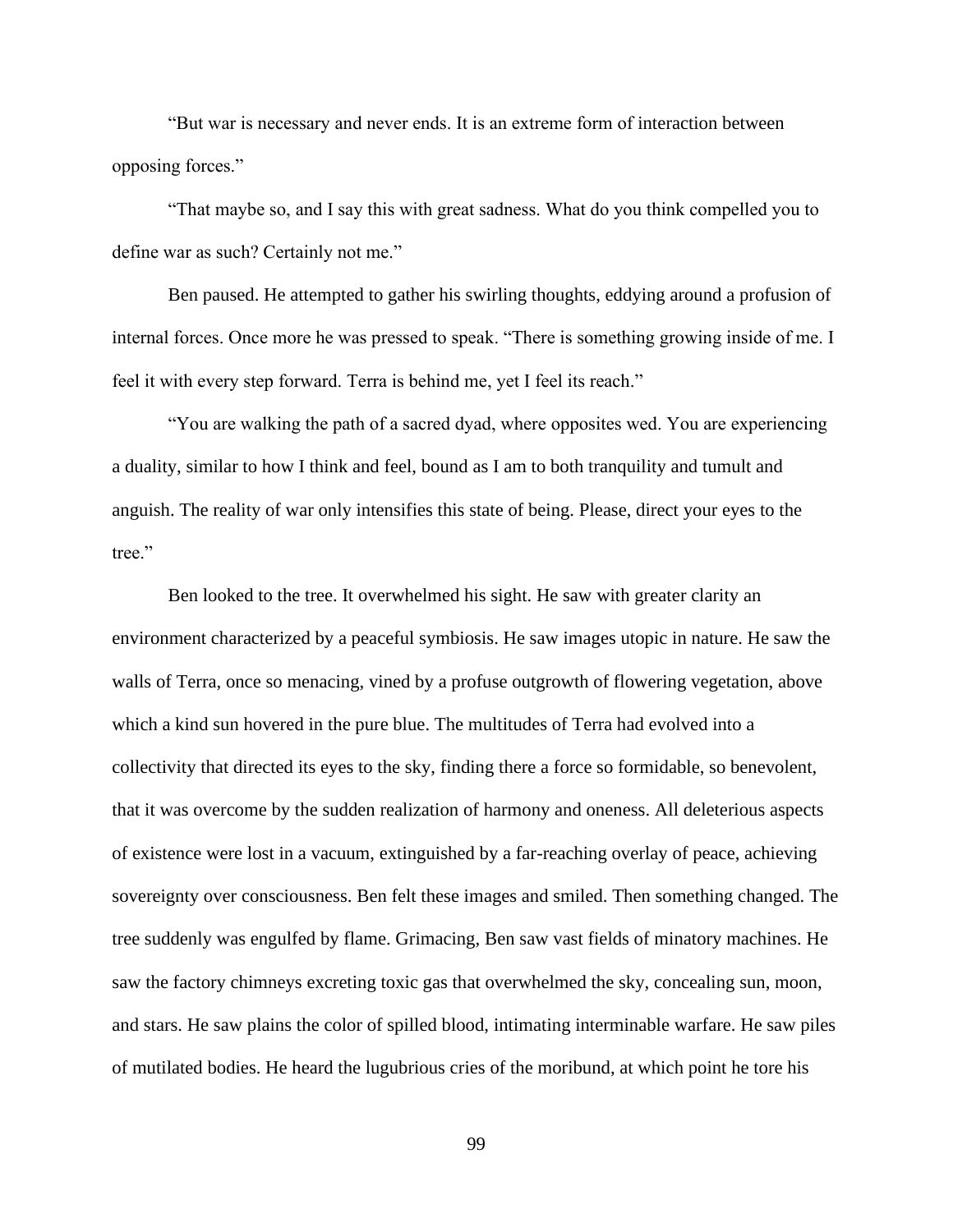eyes away from the tree. He worriedly sought Gaia who, with a wave of the hand, dissolved the images of horror, and exacted the restoration of the surrounding order and beauty. Then she spoke:

"You see, Ben Gottman, that is my condition. I am the Gaia Tree. The polarized visions you saw impressed upon the tree are what bifurcate me, giving me happiness and sadness simultaneously."

Ben was speechless. He was overwhelmed with a sense of connectivity to what he had seen in the tree, to what he had heard spoken by Gaia. He turned away from her, and observed Virgil eating his apple. Virgil's countenance exhibited a deep solemnity, contributing to the laconic tension of the atmosphere, however broken by the wondrous sound of bird song.

"Now that you know the nature of my plight," Gaia said, "you must leave my world, and venture forth to acquire further understanding of what reality is made of. You will suffer confusion. Remember, like me, you have the dark and light within you, in constant contention. Fear not, you will prevail."

Ben inhaled deeply the air of this strange, dreamlike location. The air was a conduit for myriad different scents, all of which bespoke the fragrant wonders of an eternal garden being encroached upon by the malodorous taint of blood flowing from a constant war. He squinted, as though a point of focus before him was profoundly obfuscated. He rubbed his eyes, suffering a deep incredulity over what had transpired in the realm of Gaia. As if encountering another state of wakefulness, he removed his hands from his eyes to be greeted by that cold expanse of industrial desolation. The tree of Gaia was gone, the transcendent realm disintegrated. He was immediately beleaguered by a feeling of having exited an illusory dimension of existence. The murk of doubt surfaced with force. He stood up, turning around in search of Virgil, only to feel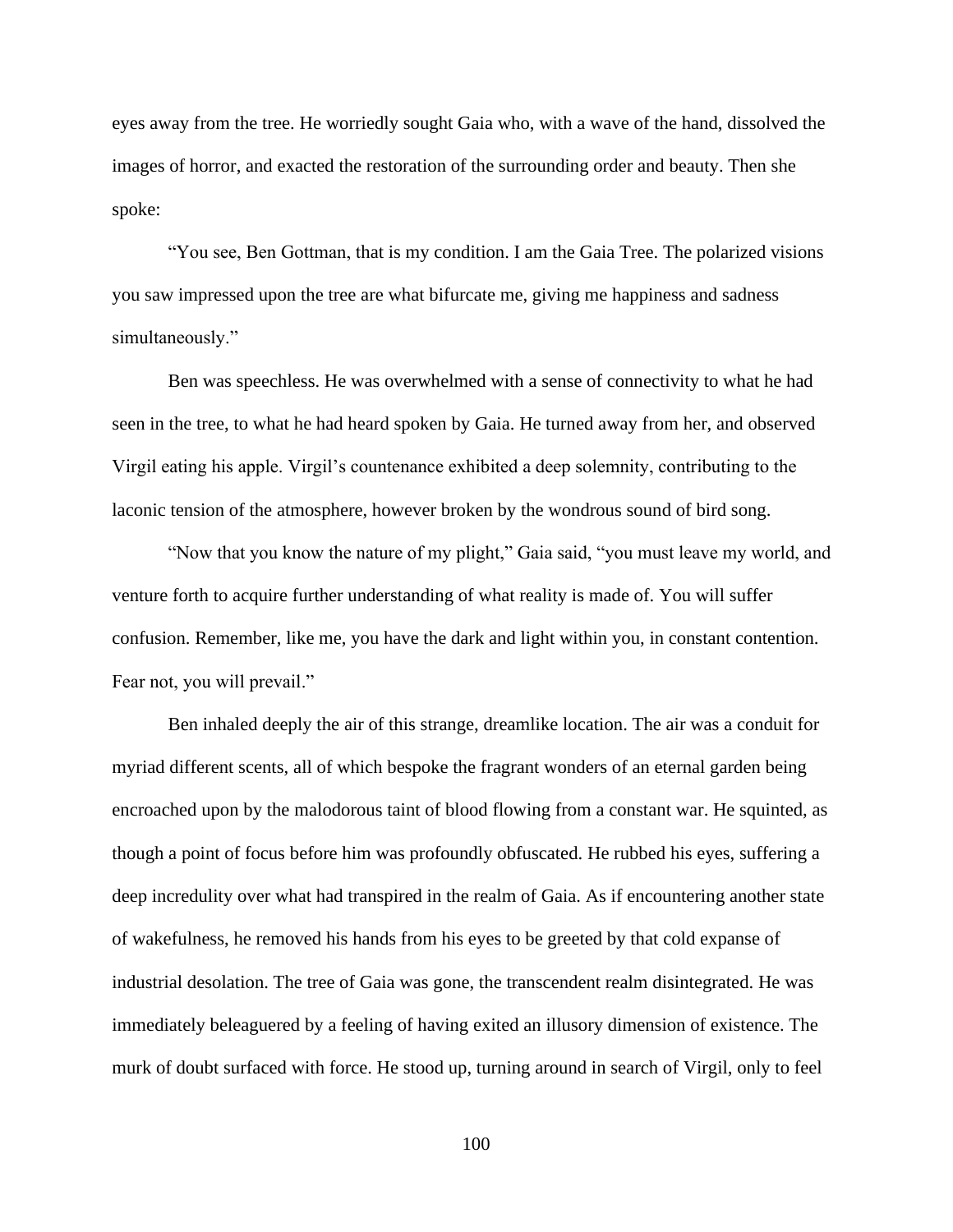an entanglement of deepening solitude, as he was the only source of animation in the darkly luminous landscape. He looked towards the walls of Terra, but descried only an opaque haze.

A heavy sigh escapes him. "What's next?" He questioned the very air in which he was contained. "I'm facing my own extinction."

He stood alone, situated in a mode of incomprehension. His every thought, his every perception, was being challenged. As a greater fatigue thrust itself upon him, he felt his mind turn and the voice emerged from some sequestered corner of his interior.

*You are very close now, very close indeed. Look in front of you. What do you see? Two objects protruding from the broken ground. One is a technological device, the other a symbol of your termination. Go ahead. Study them, touch them, feel them in your hands. Resign yourself to their use and uncover the secret behind their function.*

Ben looked towards the ground several feet in front of him. He saw a handheld communication console, next to which was a handgun, its black metal contrasting with the grayness of the debris besmirched ground. Both objects beckoned to him, as though sentient. He walked forward and crouched down, and extended his hand. His memories reached back into a past that was losing clarity, overlaid by a forceful cloudiness. The fixed areas of temporality seemed to shatter and fragment, inducing in him a feeling that time no longer existed. At which moment, as his hand hovered above the handgun and the console, the only thing he could think about was death, how quick it would be. His mouth dry, his visage grimacing, he sought once more some means of making sense of his condition.

Then the console rang, startling Ben. He cautiously picked up the console and placed it against his ear.

"Hello?" he heard himself speak.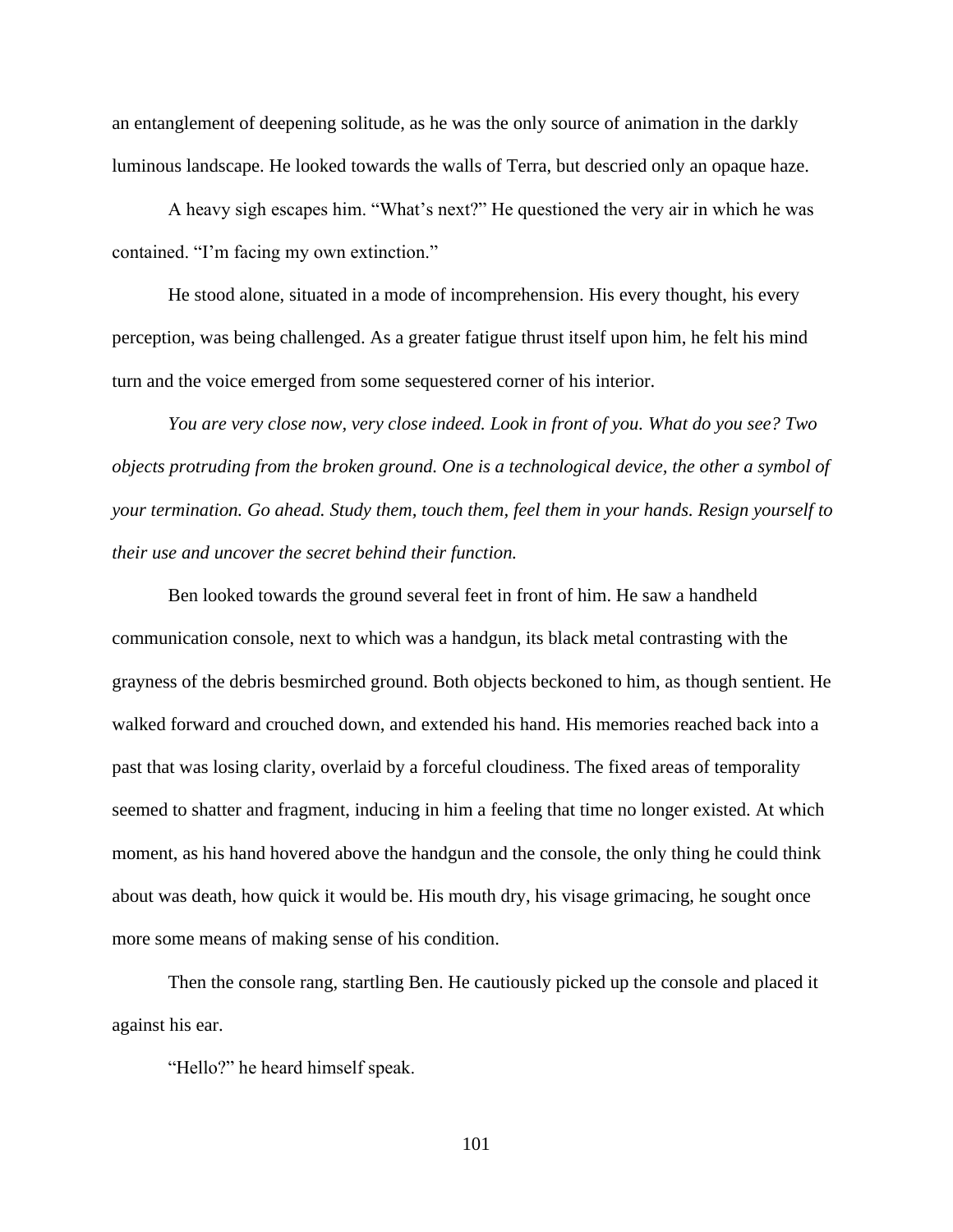"Hi, Ben, it's Andrew."

"Andrew who?"

"What do you mean, 'who'? It's Andrew Gardner, you silly fool. How about you and Carol join Rebecca and me for dinner tonight?"

"I thought you were…" Ben's voice trembling, his expression a mixture of trepidation and perplexity.

"What? Ben? Has Victor been hounding you for another story? How about dinner tonight?"

Ben could not respond.

"Ben?"

Ben dropped the console and backed up. His breathing had accelerated, his mouth fixed in a shape suggestive of a noiseless panic. He looked around, painfully flabbergasted, only to feel the encroachment of the dead surroundings, that what he had been traversing was a manifestation of some violent dreamscape, a projection of some darksome corner of his mind. He slowly turned his head until his sight fell upon the console once more, it bespeaking a function he could only conclude was deeply insidious. Then the voice spoke in his mind:

*You just touched that which has its own power source. It is an entity unto itself, a universe, a world known as the machine. Consider this query: why do you oppose its place in reality? Why do you not accept its hold on consciousness? Embrace it, they say, embrace it...embrace it...embrace it…*

The words "embrace it" drifted way in a line of repetition, like a resounding echo slowly diminishing. Ben's confusion had reached an acme of effect, as though it was a kind of parasite breaking upon his equanimity with a ferocity against which he was helpless. Some deeper recess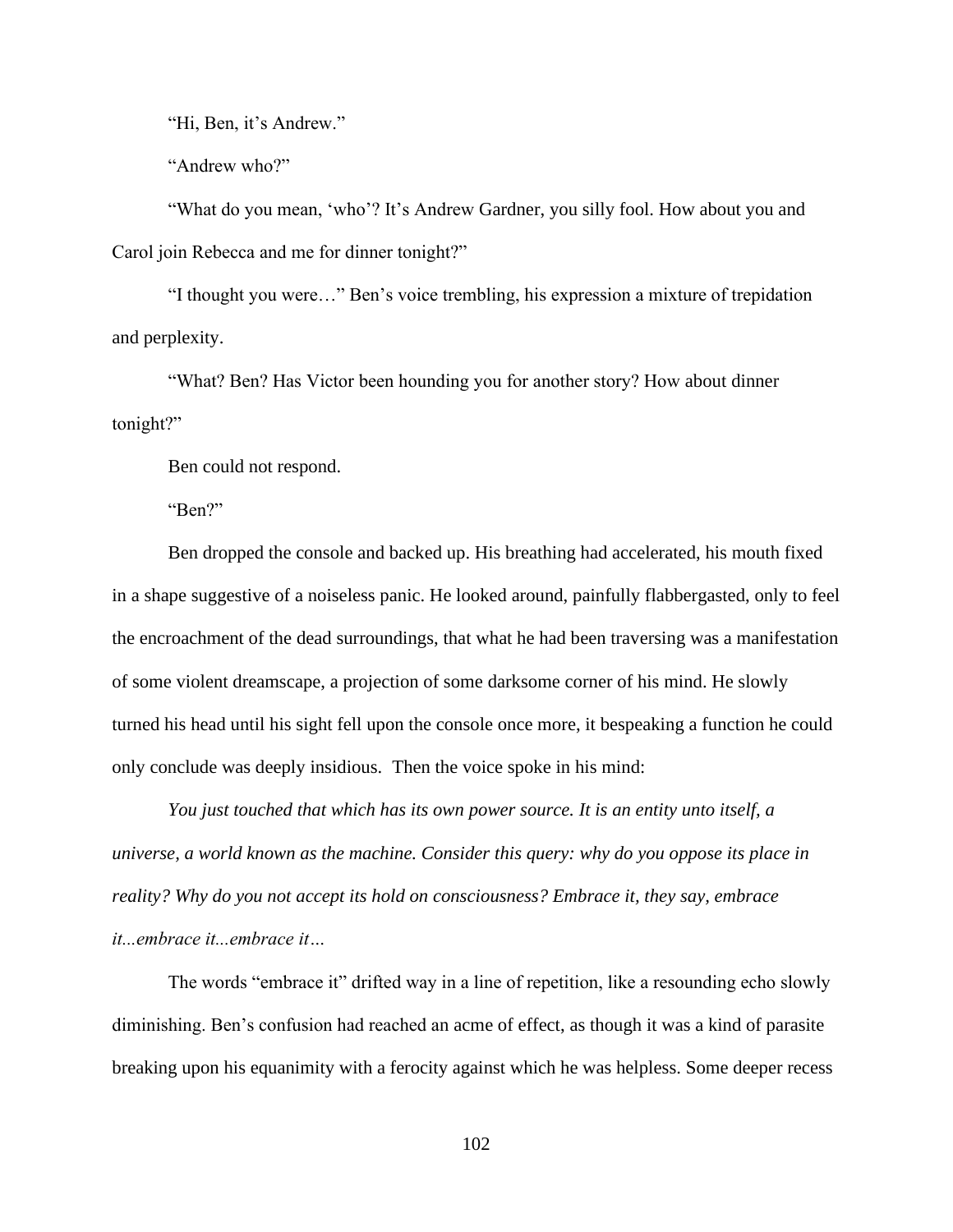of his being was propelled into pained contortions that seemed to emanate outward until his whole body ached.

"Something isn't right," Ben called out, desperate, confounded, shaking his head, his voice possessed of a voluminous strain. "Something isn't right. I'm a writer. I'm a writer. What do you want from me? The voice…I'm talking to you. What do you want from me?"

The ground began to tremble. He turned in the direction of the walls of Terra. Then he looked skyward and saw a fleet of military machines flying forward, slicing through the air, passing over him, the great and powerful air cavalry. In that moment where disparate elements collide, he was reminded of his time at the front. He was reminded of the great military base of Terra, located just beyond the business district, a rendering of an imposing, multi-tiered ziggurat, where floods of volunteers surged forward to join the war effort, spurred on by propaganda and a need for adventure. He had managed the crowd, identifying himself as a freelance journalist, and once processed by the bureaucracy, had boarded one of the flying machines, and off he went to the front.

He watched as the airborne machines flew into the distance, the cacophonous sound of their passage receding. The ground gradually ceased trembling, at which moment an eerie stillness settled upon this broken world in which Ben was the only one present, so amplified was his sense of aloneness. His exhaustion having superseded any attempt at managing his quaking thoughts, he sought a nearby fragment of a brick wall, against which he proceeded to sit, removing his rucksack and breathing heavily. His head depended, a sense of defeat, of purposelessness, descending upon him, he felt alienated from the very air he was breathing. He reached into his pocket and pulled out the slip of paper that he had pried from the mouth of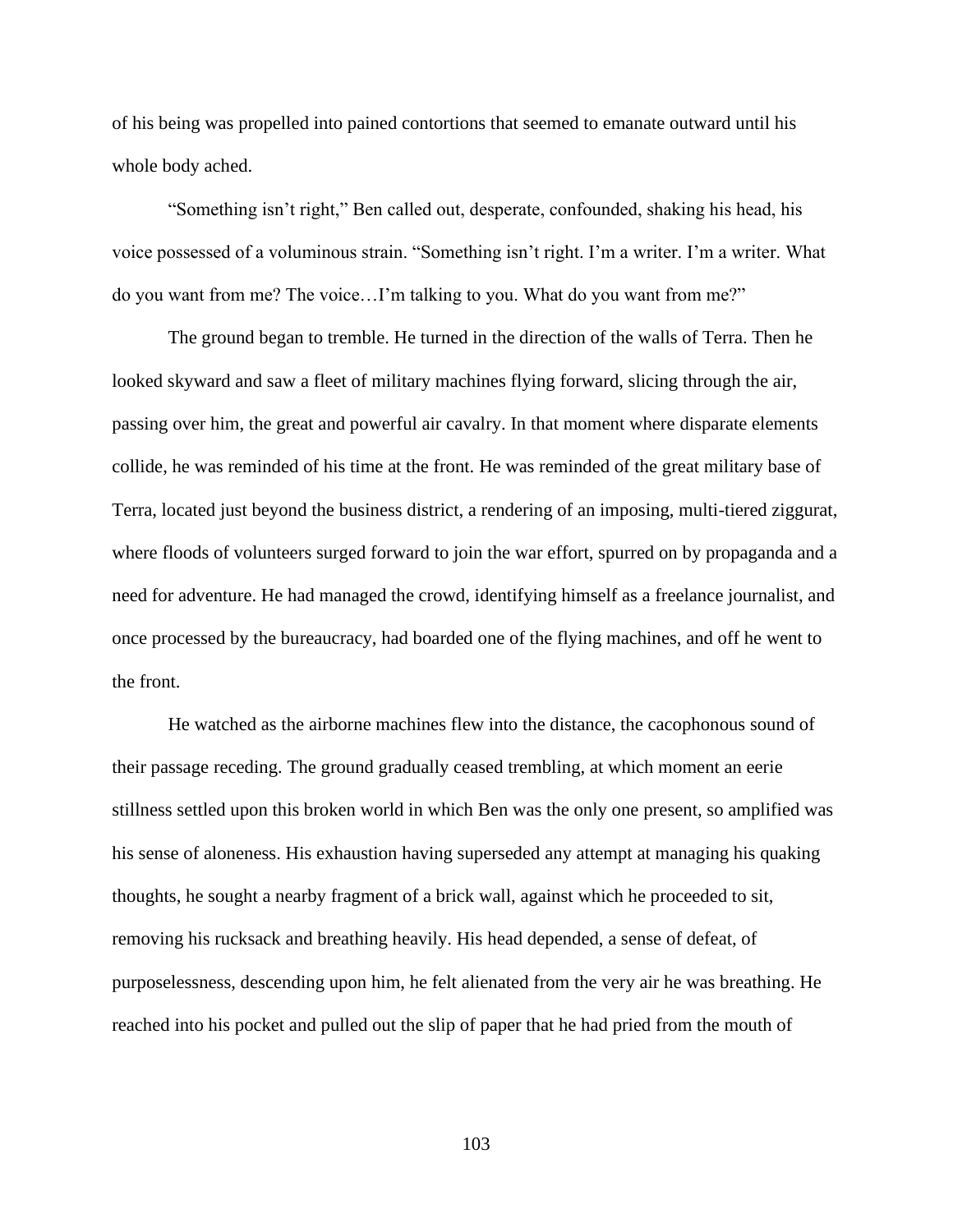Darkspeak. He saw the soul of Andrew Gardner impressed upon the slip of paper. Yet, he could not glean from it any reality of Andrew's existence.

"Where are you, Andrew?" Ben whispered to himself. "Where are you?"

In the loaded silence, no answers were forthcoming. He groaned with replete frustration. Then, as though supplicating before a maddened god, Ben began to claw at the ground in a vain attempt at mitigating the strife by which he was beset. Then, his exhaustion amplified, he righted himself and leaned his back against the wall, and fell into an uneasy half-wakefulness, an image of the ziggurat, at the acme of which was an all-seeing eye, displayed upon the screen of his closed eyelids.

\*\*\*

Delicate footsteps on the gravely terrain, breaking the silence. A tranquil susurration of wind. Two women, preternatural in aspect, donned in billowing white robes, materialized as if out of nothing. Their movements were deliberately slow, characterized by a tangible grace and majesty. Holding hands, they approached Ben who sat positioned in a disquieting repose, not quite sleeping, not quite awake. The two women bent down, each bestowing a gentle kiss on Ben's lips, before picking him up, his body somewhat recalcitrant to movement.

A dimly lit corridor. The two women guided Ben towards a door that was slightly ajar. Then the women receded into the dimness, as though ingested, their support no longer necessary. Ben looked up. He rubbed his eyes. At threshold of the door, he peered into the room, noting a shadowy saturation, and a bed on which an elderly man was recumbent, wrapped thickly in blankets, his visage marked by pallid wrinkles, his mouth agape as though witness to a succession of nightmares that disabled his ability to achieve wakefulness. Ben entered the room tentatively, Books were everywhere, stacked upon a near table, organized haphazardly on a desk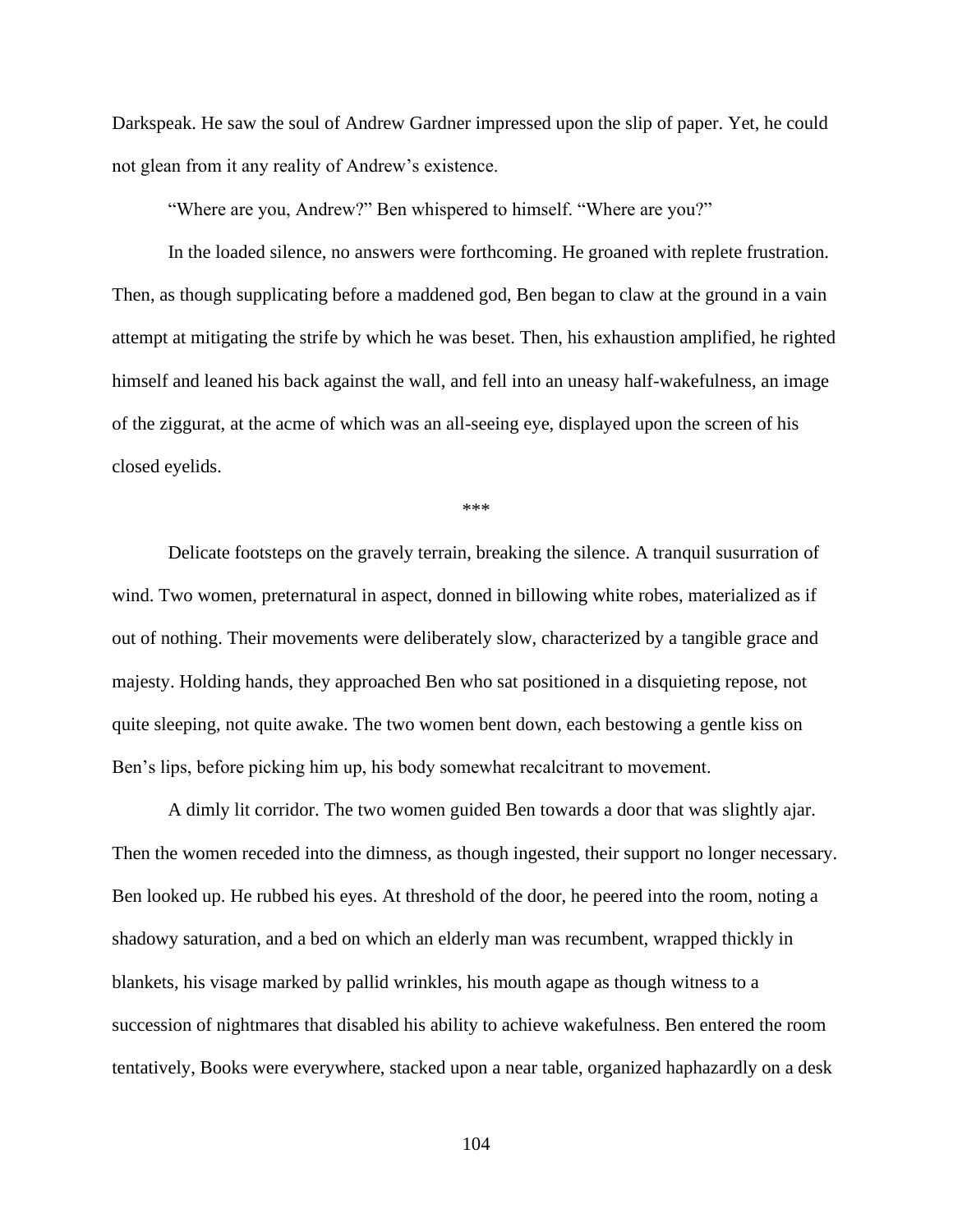by a window that exhibited the darkness of night. The room was redolent of dust. Ben found a chair near the table, positioned it near the bed, sat down, and waited. Several seconds passed, after which the elderly man came awake with a start, his tired eyes strained and bulging, his breathing deep and rapid, his head shaking vigorously.

"What…what person do I feel?" the man questioned the air, a slight tremor affecting his voice. His seemingly sightless eyes searched the room before resting upon Ben. "Ben Gottman…is that…is that you?"

"Yes," Ben responded. "Ben is right here, Dr. Eliot."

"Ah, you being here brings me great comfort. I have slept too long in the place of nightmares. Now that I'm awake, I feel better."

Ben reached for Dr. Eliot's hand and clasped it gently. "I am here now, Dr. Eliot."

"He was a man of a distant time," Dr. Eliot began. "He walked, hand in hand with peril. He sought the land of the unconscious. Little did he know that once there, nothing would remain the same. And so he died. The nature of existence he desired to know was channeled into his death. You see, Ben, what we repress, the thoughts and feelings that exist beneath the surface, evolve into a strain that pollutes reality. An apple can exist independent of man. Yet when touched by the hand of repression, it mutates. It surrenders to the corrupting powers contained in this hand. The apple ceases to be an apple, and is more a representation of a mind moved by turmoil. You know this. You've seen the hand of war. I see it marked on your face."

"I have an idea, yes."

"But suppose this war does not exist. Suppose it is evidence of the endless wanderings of your own imagination. How, then, can you explain your reality, how it shifts, and changes? What if there is no 'I' or 'me'? What if all stable facets of the self are terminated by the very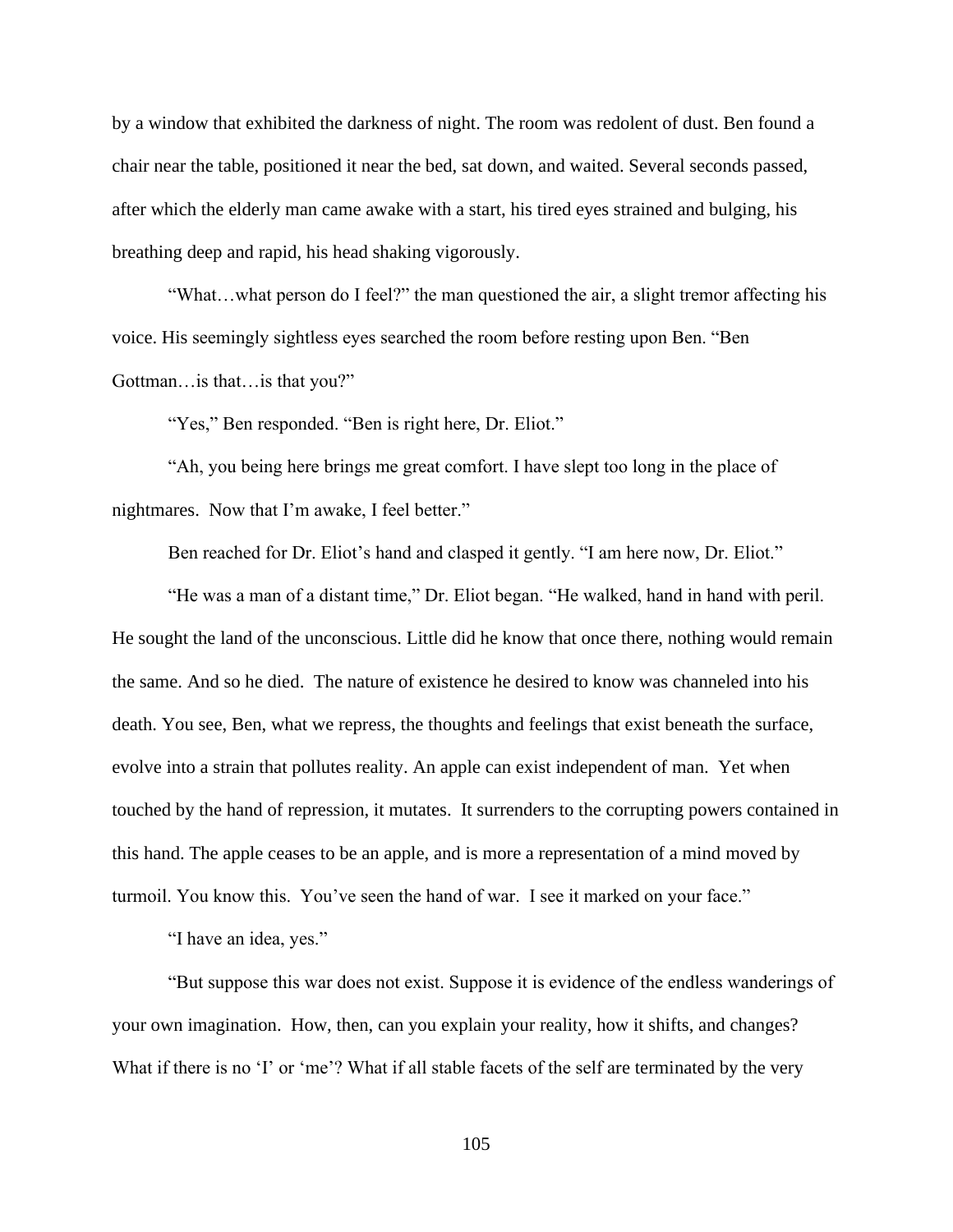space of consciousness that functions as an unreality? The strain...I feel it, as do you. Look at me, Ben, look into my face. The lines you see are not illustrations of age...they are illustrations of pain, the pain of knowing..."

Ben was silent, pensive.

"She is beyond your reach. The very space she occupies possesses a text you cannot read. Why else would she copulate with the simulations? You trudge through the valley of sexual potentials. Yet these potentials cannot be accessed. You are burdened by a sense of contamination. Where others act, you think. The tireless engagement with thought detaches you from direct experience. You are positioned in your interior. The voice that haunts you...the voice that haunts you...the voice that haunts you something you've yet to know."

"How did you know about Carol?"

"I know much. I read your face. I take note of the lines of exhaustion. You breathe uncertainty."

"What else can you tell me, Dr. Eliot?" Ben asked, shifting restively in the chair, feeling overwhelmed by what he was hearing. "I need to know more. I need to know the nature of reality."

"Yes, I know," Dr. Eliot exhaled, loudly. "The moment when words are spoken is the moment when reality alters. There exists a kind of sleepless engine working against all movements of a mind predisposed to wonder. Networks of thought and feeling in conflict with each other. Picture a clear horizon. It is there, in the distance. Everything leading up to its straightness can be seen. There is nothing impeding this image. Now imagine a word spoken. Imagine that this word is tainted. It obstructs the horizon. Ben, you know that this word is reality. The war. The fixed state of Terra's citizens. The horizon that can't be seen. The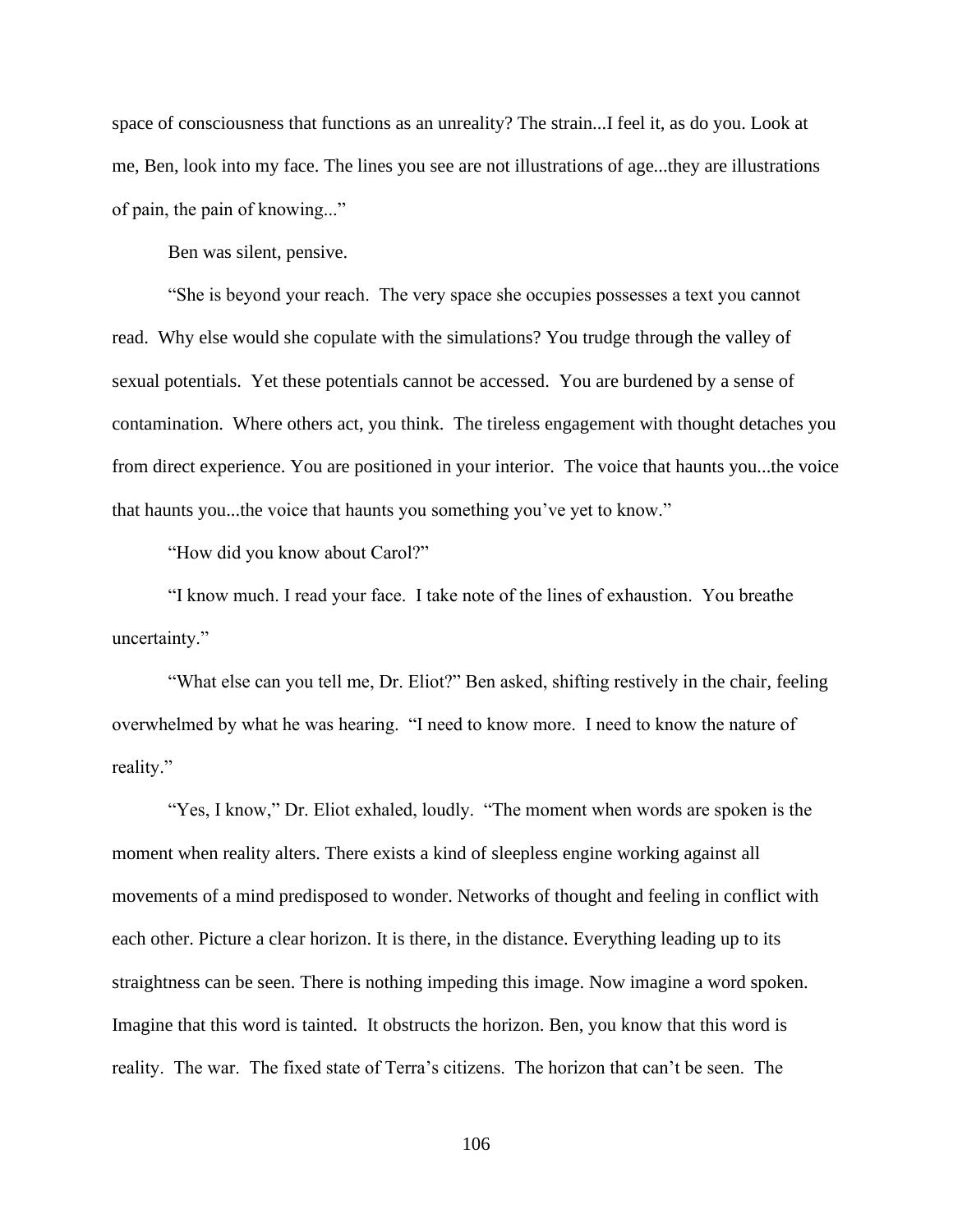horizon that therefore doesn't exist. To you, it does, yet it cannot be reached. You need only terminate the word, then the horizon will show itself, bit by bit, moment by moment. But what is this word I'm speaking about? It is a terrible thing, an entity so insidious, so blinding, so seductive, its power so vast and yawning, that...that..., you know it in your heart, Ben. I cannot speak further. I am...tired."

Dr. Eliot turned away from Ben, emitting a groan of discomfort. Above the subsequent quiet, the bedridden man, his volubility exhausted, breathed irregularly, laboriously, the sound almost like a wheeze.

"Dr Eliot...you must tell me more," Ben said, insistently. "I'm in a bad location. I feel caught between opposites."

"I am tired, Ben. My thoughts are scrambled. Take what I have told you. It is all I have to give. Now, I must sleep. Now I must return to the place of nightmares."

A silence descended upon the room. Ben looked at the recumbent Dr. Eliot, suffering the incursion of utter confusion. As though what had been disclosed had yielded no clarity, only a problematic binding to what could be called real and unreal, what could be expressed by wakefulness or some aberrant dream state. So, positioned thus, Ben looked down at the floor as an indication of some evolving irresoluteness. It then occurred to Ben, with greater force, that Dr. Eliot was the representative of all those prophets of a past epoch who had challenged the world with their creations. Still, Ben's confusion was not allayed by this understanding. He felt positioned in a place colored by indescribable hues. He felt caught in a painted rendering of constant motion, chameleonic, characterized by continuous alterations of color, knowing no stasis or inertia, a kind of ever-shifting Rorschach. He fought against the wish to shake the shoulder of Dr. Eliot, to rouse him from his uneasy repose. Ben raised his hands and rubbed his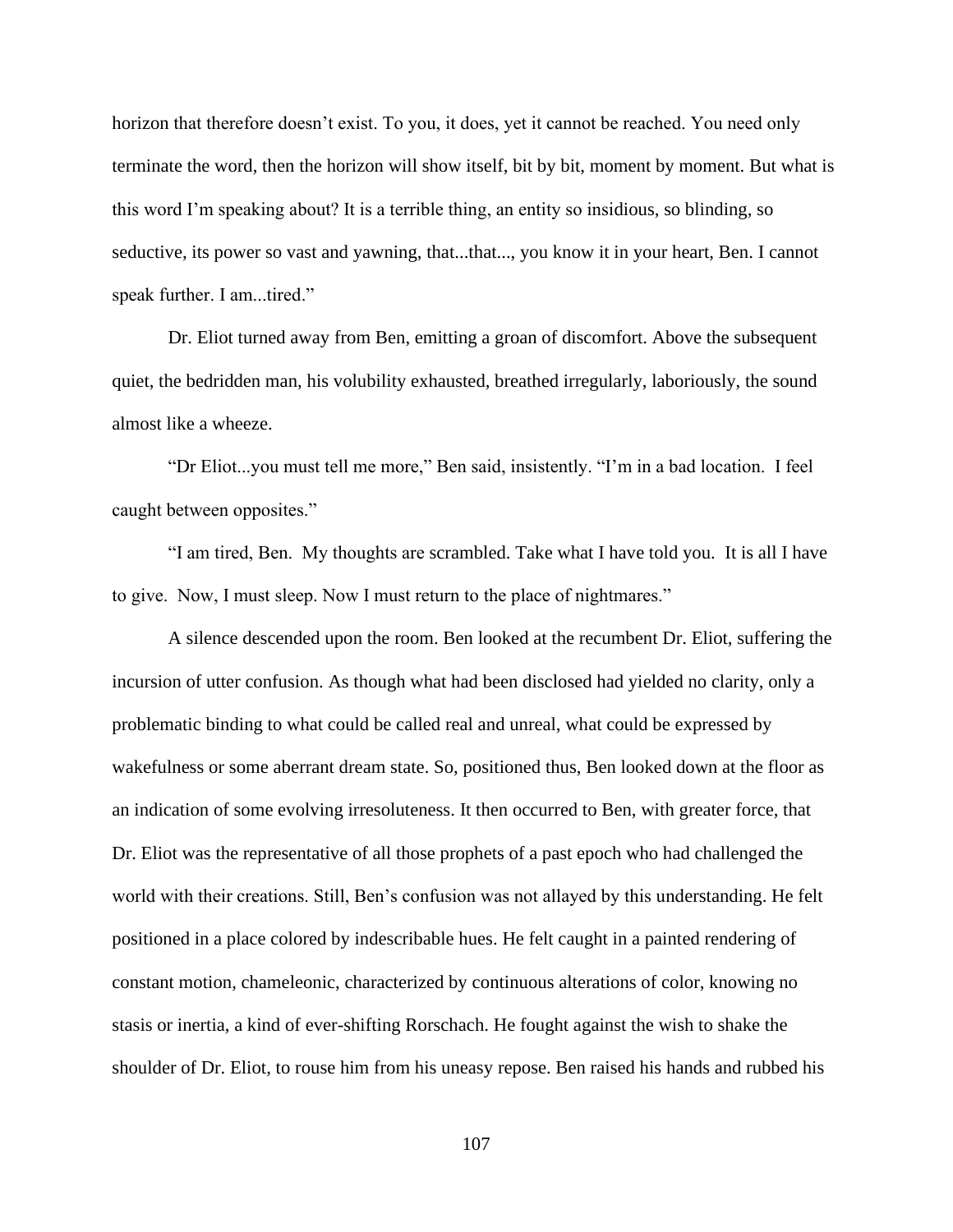eyes, whereupon the room disintegrated and he was back in the desolation. He felt his heart sink into some bottomless region of torment.

\*\*\*

Ben stood up and secured his rucksack to his back. He felt bereft of purpose. Andrew Gardner had receded to the back of his mind. He looked to the spot where the hand held console and the gun had been positioned, seeking the latter as he was feeling the circulation of a death wish in his thoughts. These items were still there, like strange protrusions hovering above broken ground, more symbolic abstractions than they were concrete objects. He walked forward, tremulous of step, at which moment the voice emerged, only this time it was louder, more forceful:

*Why listen to the maniacal Dr. Eliot? His thoughts, all that induced him to speak, are unhinged and lacking in truth. You listened devotedly, yet now you, too, are walking the threshold situated between reality and unreality, challenging your mode of thought and feeling. What is truth could be a complete falsity, moreover, it could signal the end of your so called charge, you returning to the confines of Terra, to find Carol involved in bodily congress with those wondrous and confounding machines. I need not speak more on the subject. Tread well, Ben. Venturing further will only strengthen the confusion you're feeling, leading to some ultimate ruination, your soul usurped, your own private universe dislodged from accessibility.*

As the voice dematerialized, Ben erupted with an obstreperous groan, intimating the depth of his confusion. He removed his rucksack and dashed it against the ground and proceeded to kick it. Exhaustion overtook him. He contained his wish to weep. He suppressed his desire to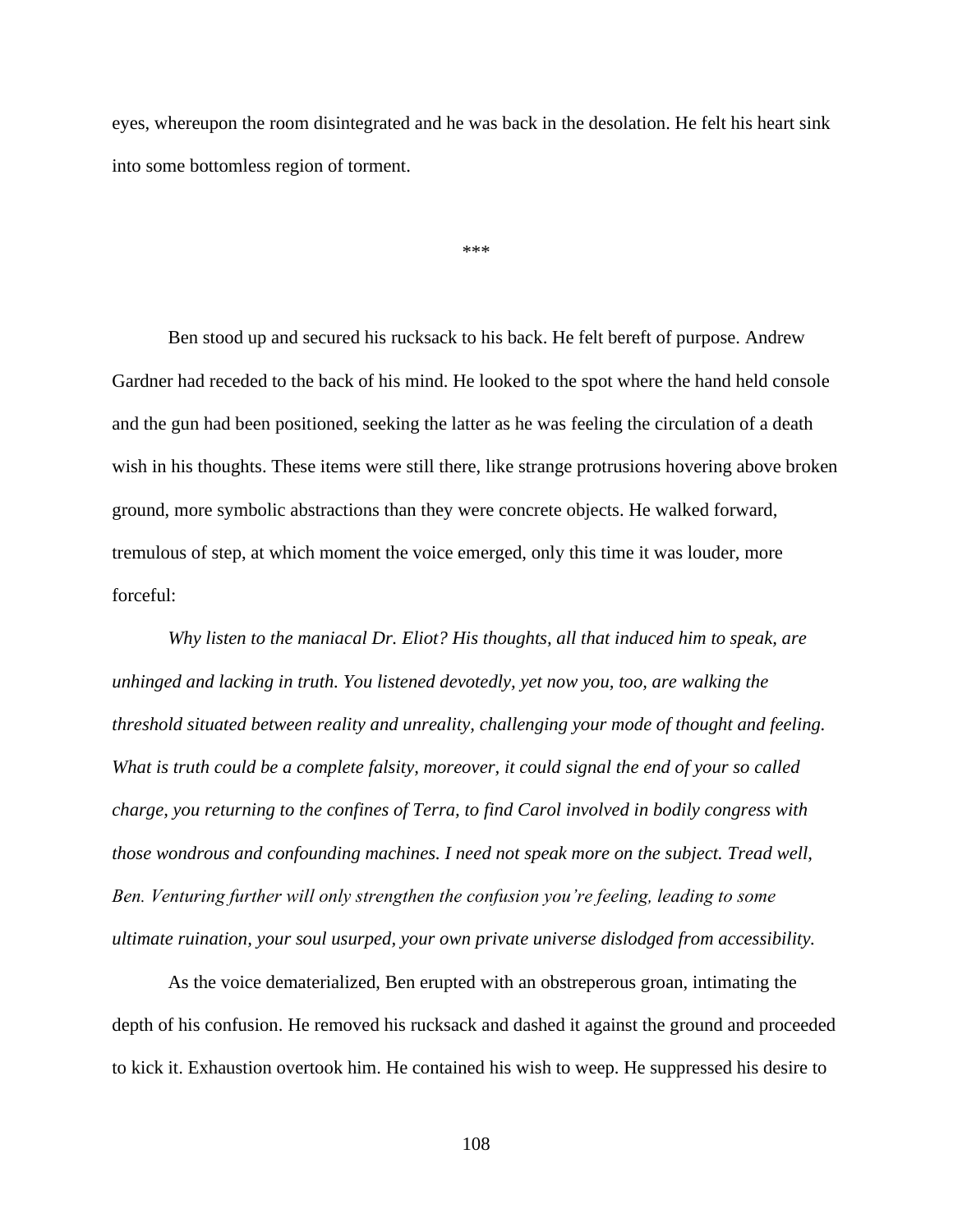voice loud lamentations into the encompassing ruination. Then he approached the handheld console on the ground, near to which was the beckoning gun. He kneeled down, and directed his hand over the console. He looked at it as though it was a foreign body. Then he slowly descended his hand until it was inches away from the console, whereupon an image filled his mind, an image of total violence. The image formed quickly before melting way, expiring. Ben pulled his hand away from the console. He felt something he could not name. Then an ineffable realization dawned upon him. He stood up and walked forward. He entered the near vicinity of a derelict edifice. The light was tainted as the sun was occluded by a morbid grayness, yet all aspects of decomposition shown as though scintillating with a darksome luminosity. He stopped moving. He saw, positioned before him, a large television. Albert, the humanized simulacra, stood to the left of the television, while Isaac stood to right. Both were motionless, standing like sentinels. They resembled guardians of technology. Ben fought back a developing trepidation. But something within him, a pregnant mystery, compelled him to move forward and face this strange tableau of elements. Thoughts of Andrew resurfaced. Once before the television, Ben placed both of his hands on the screen.

A succession of images moved through his mind with a great rapidity. He saw the towering cinematic complexes, long lines of people waiting to enter to see the newest simulation of reality diffused through with all manner of propaganda, the thrilling phantasmagoria displayed on the mammoth screen hypnotic, engrossing, possessed of the capacity to deconstruct thought into a mode of nonexistence. He saw all things technological containing the power of Central Government. He saw such an exemplification of power based not in visibility, but in a state of concealment, integrating itself into collective consciousness, allowing it to propagate and control and perpetuate the war and coerce an unknowing population into doing its bidding. He saw the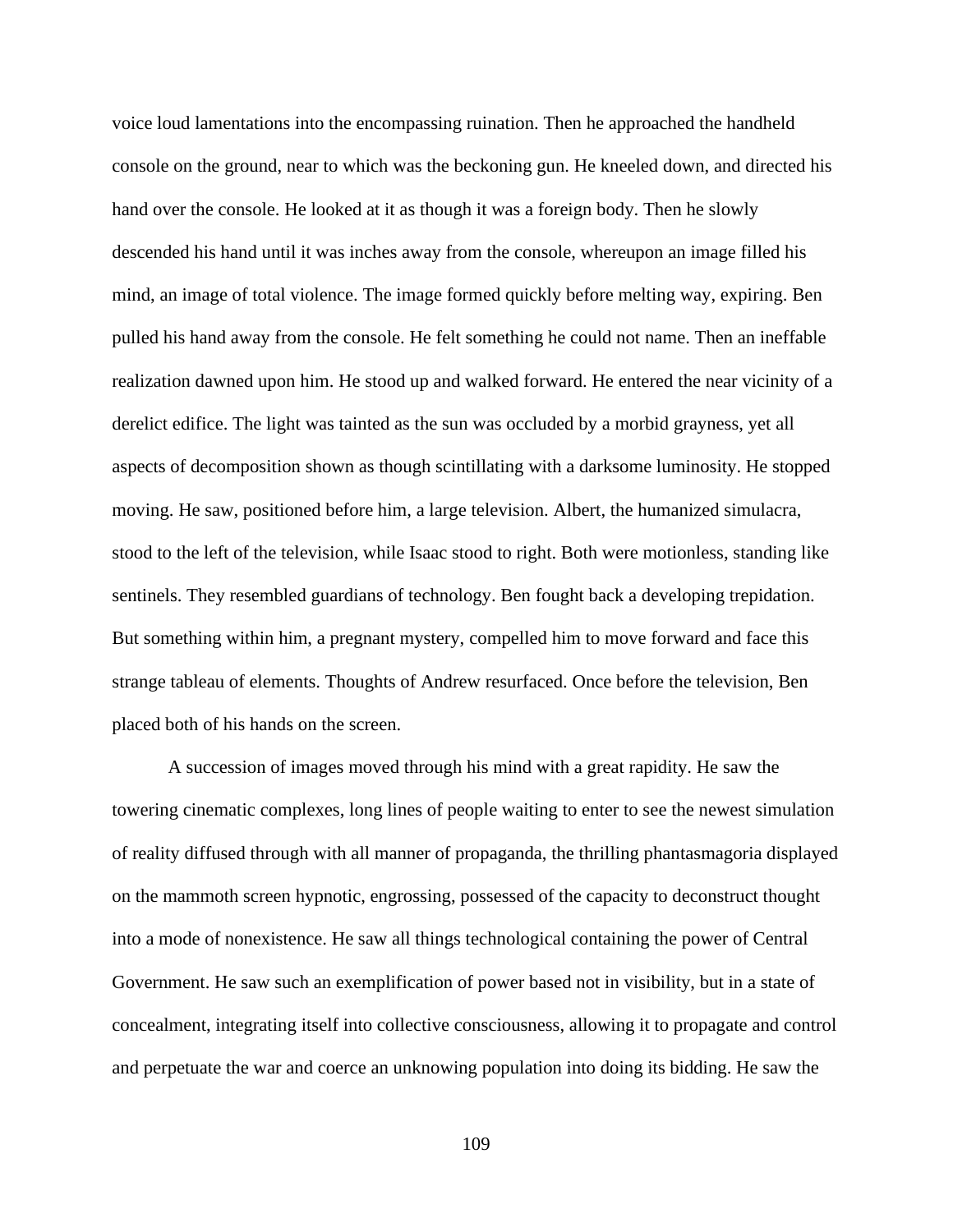metropolis corridors down which traveled the multitudes, bound to some perpetual function, some perpetual will. He saw all of these images as if positioned on a sidereal promontory, watching the flood of a society as it occupied a space of oblivion, ignorant of the manifold destruction towards which it was heading.

The force of these images assailed him overwhelmingly, and he pulled away from the screen as though having been burned. Albert and Isaac stood by, motionless, expressionless, the shine of artificiality coloring their faces readily apparent. Ben took several steps backwards. His eyes were fixed on the screen, his expression supplanting confusion with realization. He approached the screen again, only this time, he positioned himself in the lotus position on the ground. He looked up into the haze occupying the sky. Then he looked down at the broken ground. He took several deep breaths, attempting to settle the discordant thoughts that were careening in his tired mind. He knew he had to penetrate the screen. So he raised his hands and slowly pressed them into the dark expanse.

He fell into recollection. He saw Rebecca gently, lovingly massaging her womb, waiting patiently for news of Andrew. He saw Victor Proto torturously suspended in incertitude, sleepless, hyper-vigilant, and awash in knowing and unknowing. He saw the man in the tunnel, Gaia, near to whom was Virgil eating an apple. He saw Beatrice, and when he did, she broke away from his recollection and approached him as if in his mind. And as she neared, she held out her hand, at the center of which was a colorful eye. He felt himself reaching for the hand. When he clasped it, he felt a surge of consonant energy, an inflow of what he took to be love. His heart swelled. The screen began to tremor. Ben observed his hands, each now contained in an orb of blue and white light. Feeling something beyond the screen, he spoke:

"Andrew, come out. I'm right here. I'm with you now. Come out."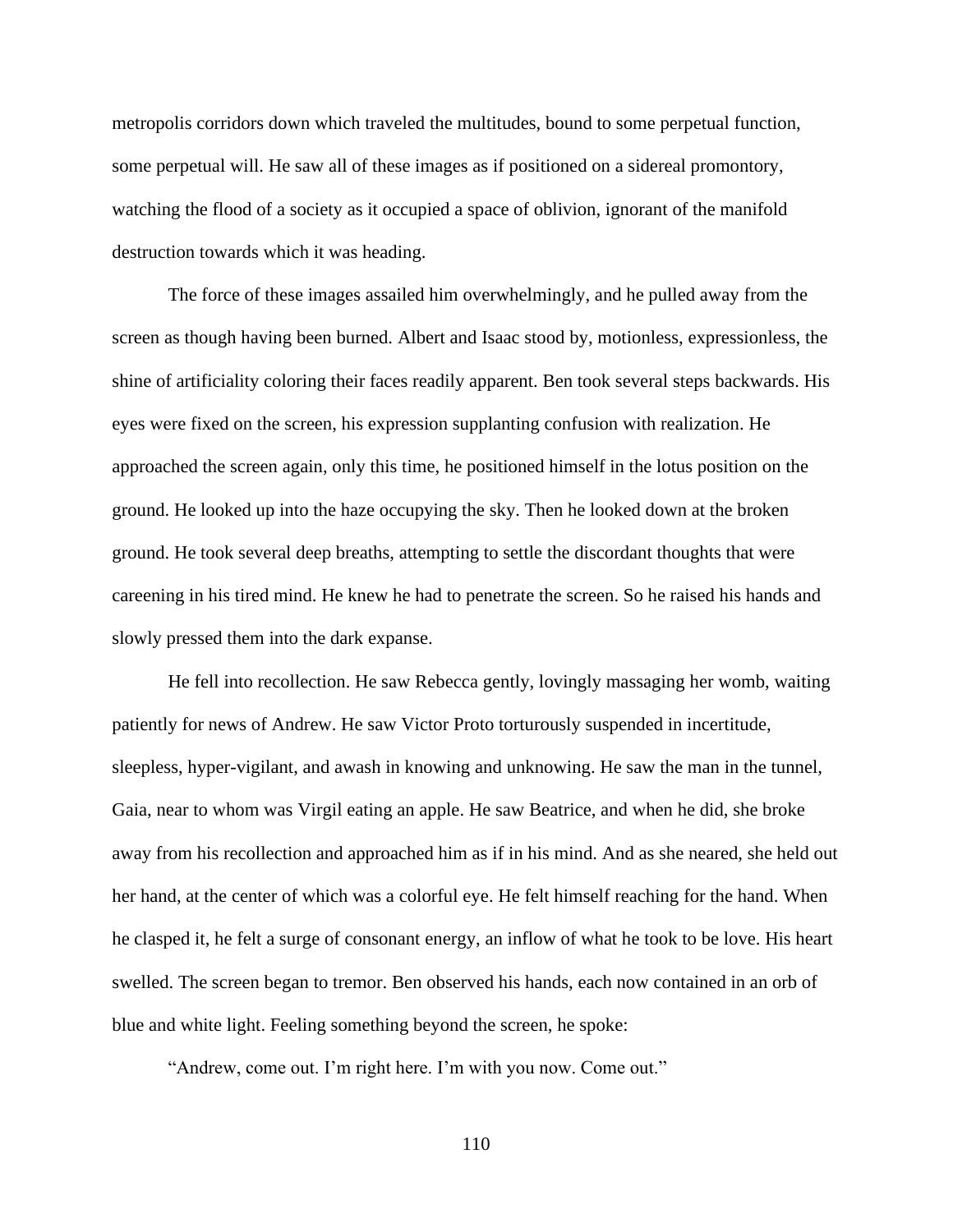Ben's breathing accelerated. His face exhibited a grimace of pain. Gradually, his mouth formed into a circle, and his eyes grew distended. The domains of thought and feeling were coalescing. Ben channeled his whole being into the screen, with all the energy that remained within him, despite the pain, despite the monolithic quality of what stood before him, the world of technology through which Central Government channeled its pernicious influence. The screen began to fissure, at which moment Ben backed away. Where there was once the television, where there was once the stolid simulacra, there was now Andrew Gardner, positioned on the ground, he head cast down, his hands at rest beside him. Andrew Gardner looked up tiredly, his face spectral and thin. Upon seeing Ben, his expression lost its pained shape and he spoke:

"Ben...you came, you've brought me out of the machine. Let me adjust."

Ben, feeling relief beyond measure, approached Andrew and said, "Take your time, Andrew, take your time."

"Ben, I am free now, thanks to you," Andrew began. "The machine...the machine, it penetrated my soul, put me in a paralysis that is too terrifying to describe. I felt no movement...no, only a stillness, a dreaded stillness…my thoughts were the only part of me that was alive, and these thoughts screamed for freedom. The color...the color of dread, a kind of colorlessness that was so terrible, I couldn't speak, only think and feel the near doom of my soul. The machine...the machine."

Ben placed a hand on Andrew's shoulder. "I'm here now, Andrew. Don't worry."

"Yes, yes, you are here," Andrew stated emphatically, looking up into the eyes of Ben.. "You have saved me. You pulled me from the grasp of the machine. I was frozen. I was imprisoned by the machine. Like I said, I had only my thoughts...only my thoughts, and in them I called out for you. I felt your movements and I was filled with hope."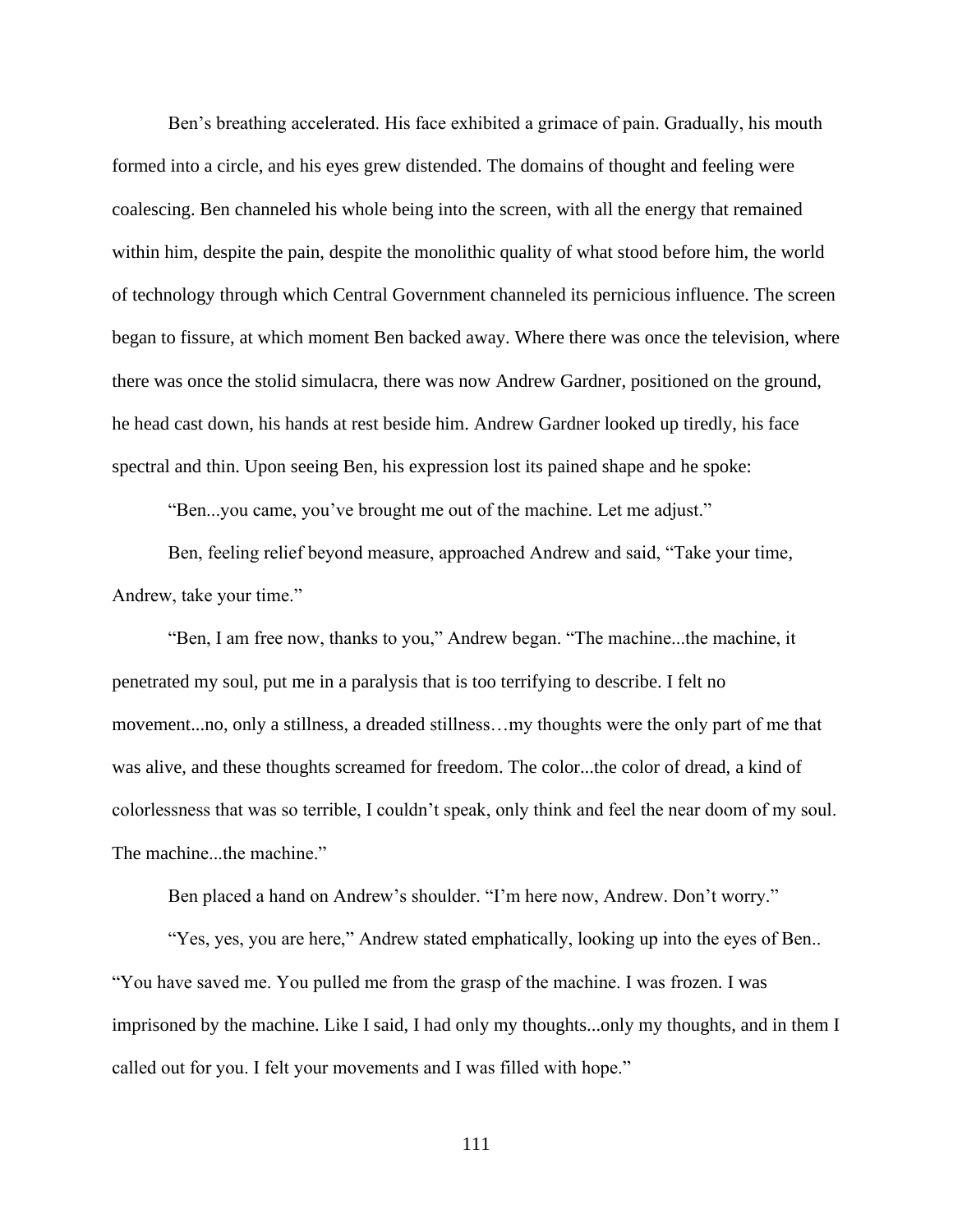Hearing these words, Ben squeezed Andrew's shoulder. "Rest now, Andrew."

"No, no rest for me, I must speak, I must speak, I must give you information. The horizon...the horizon is clearing. Soon thought will change. Soon things will change. Perceptions, thought, everything will change, whatever structures reality now will be subverted...I speak yet I feel not connected to words, but feelings and certainties. We are the word, Ben, you and I and Victor, we are the word."

Andrew slumped over, clearly exhausted. Ben heard his fellow writer's words, but the surroundings had grown pregnant with tension. He felt the presence of some other element, growing, growing, about to render itself visible. Ben felt his own exhaustion ebbing away, replaced by heightened senses, all of his faculties brimming with perspicacity, as though made so in preparation for a revelation to be exhumed from the still surroundings. Ben looked around. The haze had lifted. He gazed into the distance and saw the horizon, the world's edge. All that upon which his eyes found purchase was shimmering with newfound refulgence, reminding him of the tree of Gaia, only there was no flame or images of destruction and technological subversion. The death by which he had been encompassed was now possessed of another facet he could only discern as life. He saw his shadow impressed upon the ground and looked up to discover the afternoon sun pulling away from a gray collective of clouds, a deep blue gaining in clarity. The puzzle of existence was gradually approaching completion. Then the voice returned, only instead of it being located in his mind, it was now on the exterior, an amplified outward projection.

"Ben Gottman. I am calling to you, Ben Gottman."

"Yes, I am Ben Gottman."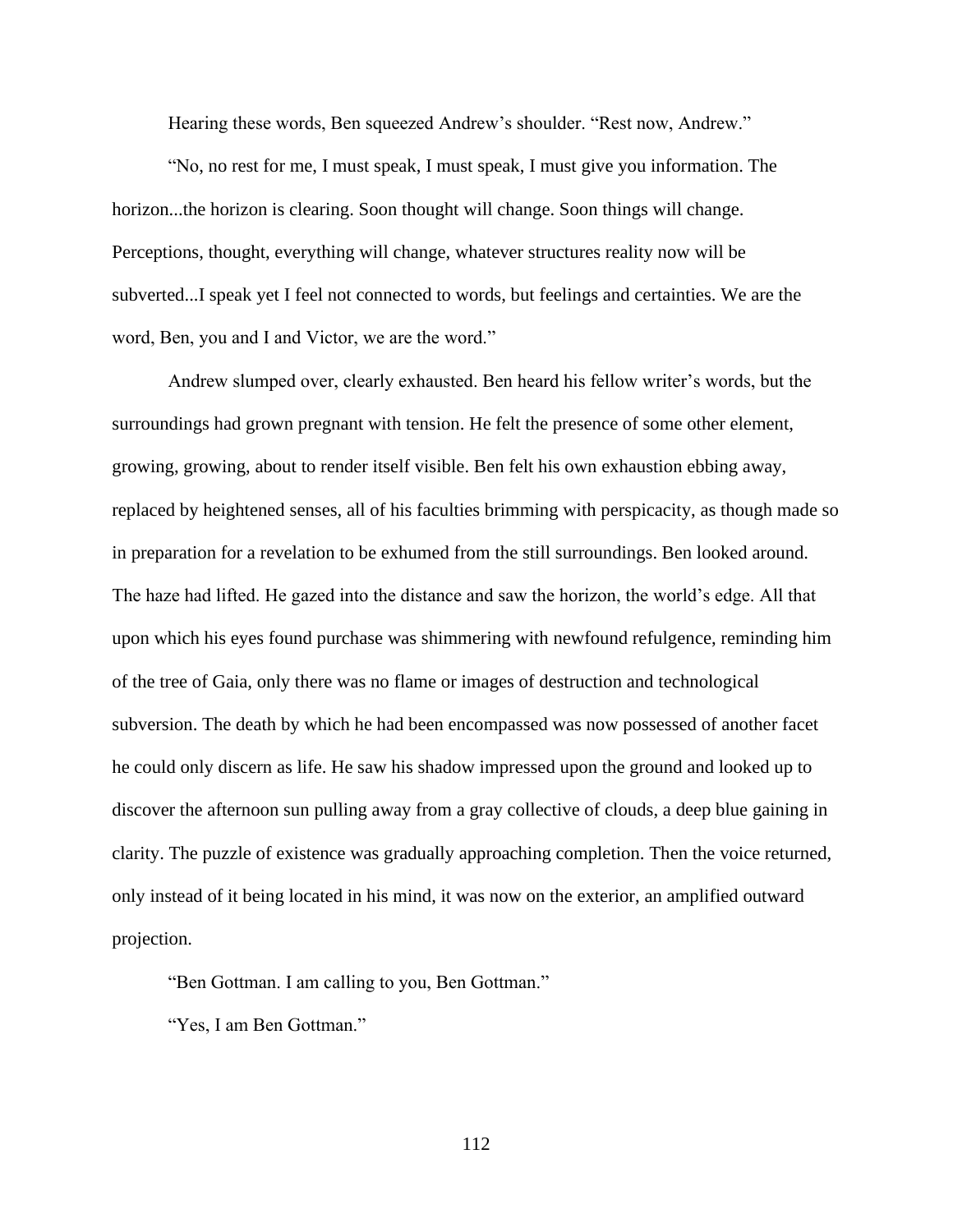"You had to keep going, didn't you?" the voice said. "You had to keep pushing onward, usurping one obstacle after another, in order to find and save your fellow writer. I cannot begin to express my rage; any attempt at its elucidation is fruitless. You see, Ben Gottman, I am the voice of the unconscious. You have found me, through whatever acumen you possess, but mostly through your resolve and persistence. Damn you! I am Central Government. I am the source of your torment. My intention, which you've thwarted, was to fill you up with truths and deception and blatant falsities, to hound your every movement as you traversed the wake of war. It was my hope that, overcome with immense confusion, you would seek death. But you circumvented this fate. Yes, it is hard to believe, but I am Central Government, I am the great power that watches over civilization, clouding minds, invading them with my will to perpetuate the war, to implement simulacra and simulation and technological wonders with which to command the tumultuous goings-on of the world and, by extension, the universe. I am a power like no other, a power that is now looking upon its own destruction, realized by your pathetic doings. You had to come along, and steal from me the flame of my power, how I ignite a conflagration in the heart of earth's equilibrium, maker as I am of strife, inequity, and ongoing societal disorder. I love war, I love thanatos, I love working above consciousness, felt only by those who venture into the world of thought with moronic audacity, the stuff that you possess. Had I destroyed you, then my power would be absolute and indestructible. And again, you had to keep going, and this will haunt me for all of eternity as I disintegrate. Andrew Gardner was bate. I ingested him and placed him into a lifeless vacuum. You were not supposed to find him, but you did, you did, and now I am facing my own extinction."

Ben's expression was one of ebullient joy, now that he knew the source of the voice by which he was so haunted. The unconscious had been revealed, and all that Central Government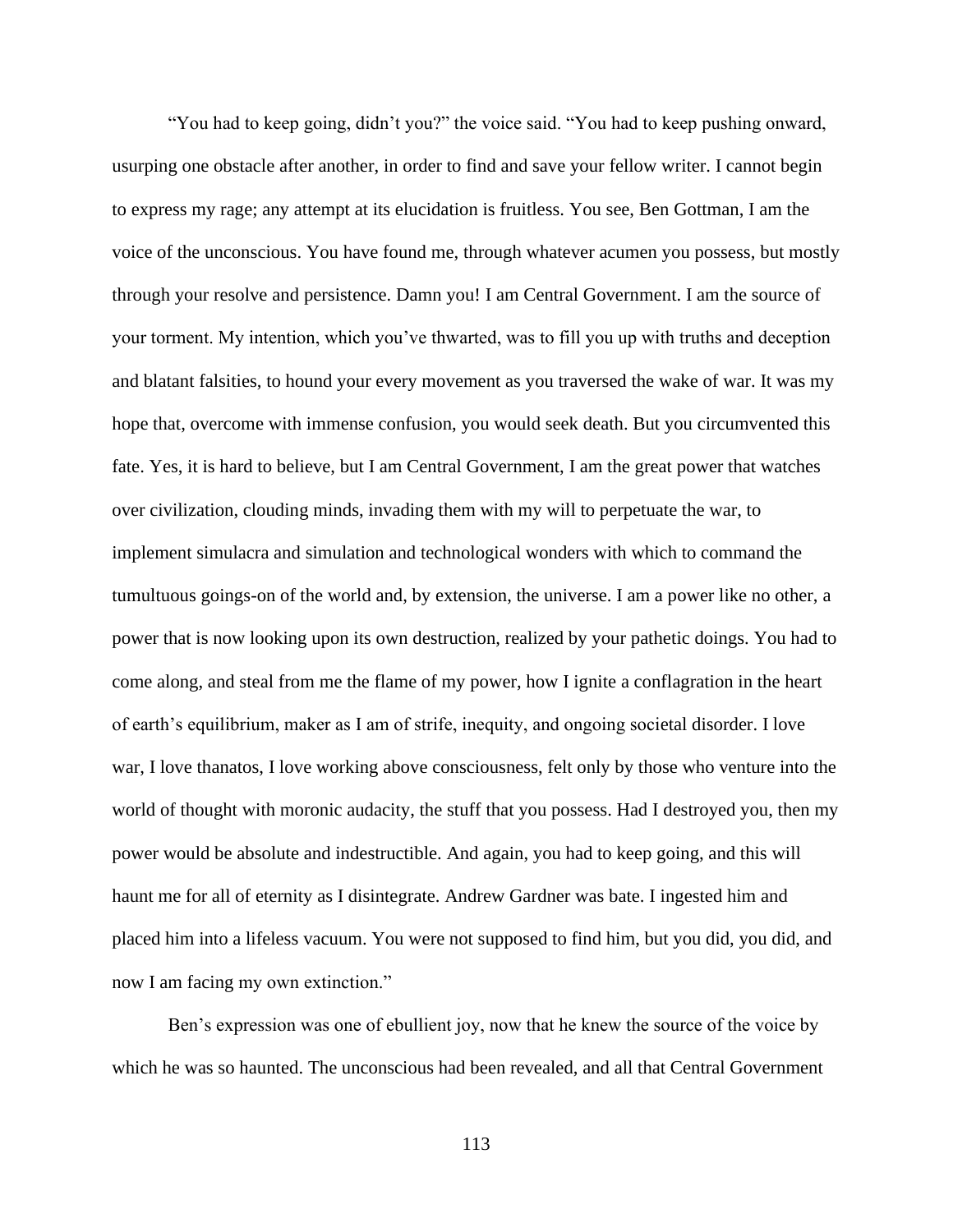represented, all of the corruption of which it was composed was approaching the cusp of its termination. This, Ben felt this all too keenly. His thoughts felt unencumbered with uncertainty. His perceptions had achieved a vivid clarity. Death was no longer hounding his soul. A new life was pulsating within him.

"Ben Gottman, the same vacuum into which I imprisoned Andrew Gardner, will now be my residence for eternity. I say this while concealing the depths of my apprehension, for such a fate is torment for an entity such as myself, an entity that depends upon controlling large swaths of people, to extend destruction into the near and far corners of the planet, to pervade the world with ignorance...these modes of being I relish quite extensively. No, no longer will I have these capacities, thanks to you, and your understanding of what constitutes reality, the dark and the light, the countless polarities, the ongoing dialectic. I always knew of *The Strain*, but the absence of mind in Terra, an absence that I generated and sustained, would have nothing of that outlet of insight. So I waited, and devised a plan that you foiled.

"Now, I, the unconscious, am fading now, fading into the dreaded realm of nonexistence, no longer possessed of the power I had wielded over the earthly inhabitants, much to their collective unawareness. Soon the machine's influence will dissolve. The trees will grow anew, flowering wondrously, a delicate promise for the certainty of tranquil change. Men and women will wake to find their minds empty of hostility and antipathy, supplanted by pacificity. Gaia will break from the darkness that has bifurcated her. The tools of war will cease to function. I am fading, fading, fading...losing substance...losing substance..."

And as the voice ceased, Ben felt an ineffable power seethe through him, as though he had ingested the unconscious, and was now imbued with something transcendent, some greater feeling, an expansiveness of mind that was transformative. He looked up into the sky and sought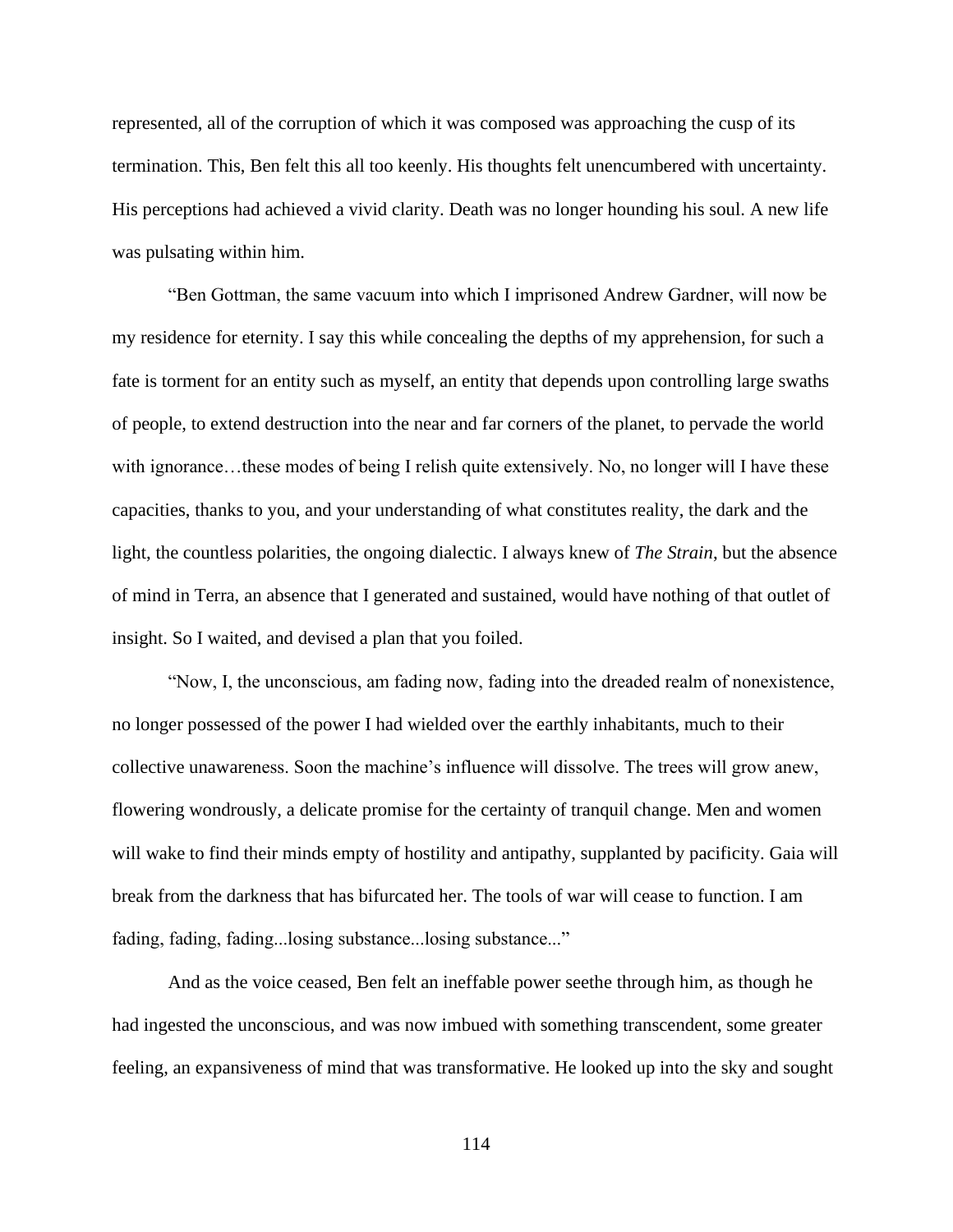clarity, finding that the afternoon sun was perched on a cushion of clouds into which he gazed to a find an immense face poised therein. The face's dimensions exuded a wondrous power, and at the center of its forehead was a luminous third eye, out of which channeled a shaft of ethereal light that illuminated Ben's face. He felt a warmth flow through him, a kind of affable electricity enlivening his inner world. And when the shaft of light dissolved, Ben sought the face once more to discover it smiling and nodding before the clouds in which it was positioned dispersed, and the sun shown through with an ameliorative resplendence, and all was well.

Ben sought Andrew, who remained at rest upon the ground. Ben pried him awake, and helped him stand up.

"Are you ok?" Ben asked, smiling widely.

"Yes, Ben, thanks to you."

Ben shouldered Andrew. Then the two of them proceeded across the broken terrain, in the direction of the tunnel, the strain gone.

\*\*\*

Victor Proto sat before his console in his cellar office, positioned in a torturous stasis of movement, his thoughts revolving around Ben and Andrew. The console screen was blank. He felt it less so as a machine and more so as a menace with capacity to alter consciousness, despite knowing that he had had to use it for *The Strain*. He depended his head, a bodily gesture intimating a protracted anguish. Then something changed. He corrected his posture. His eyes widened, a surge of insight and realization coursing through him. He saw before his mind's eye an image of Ben and Andrew peregrinating the desolation. Then he spoke as though something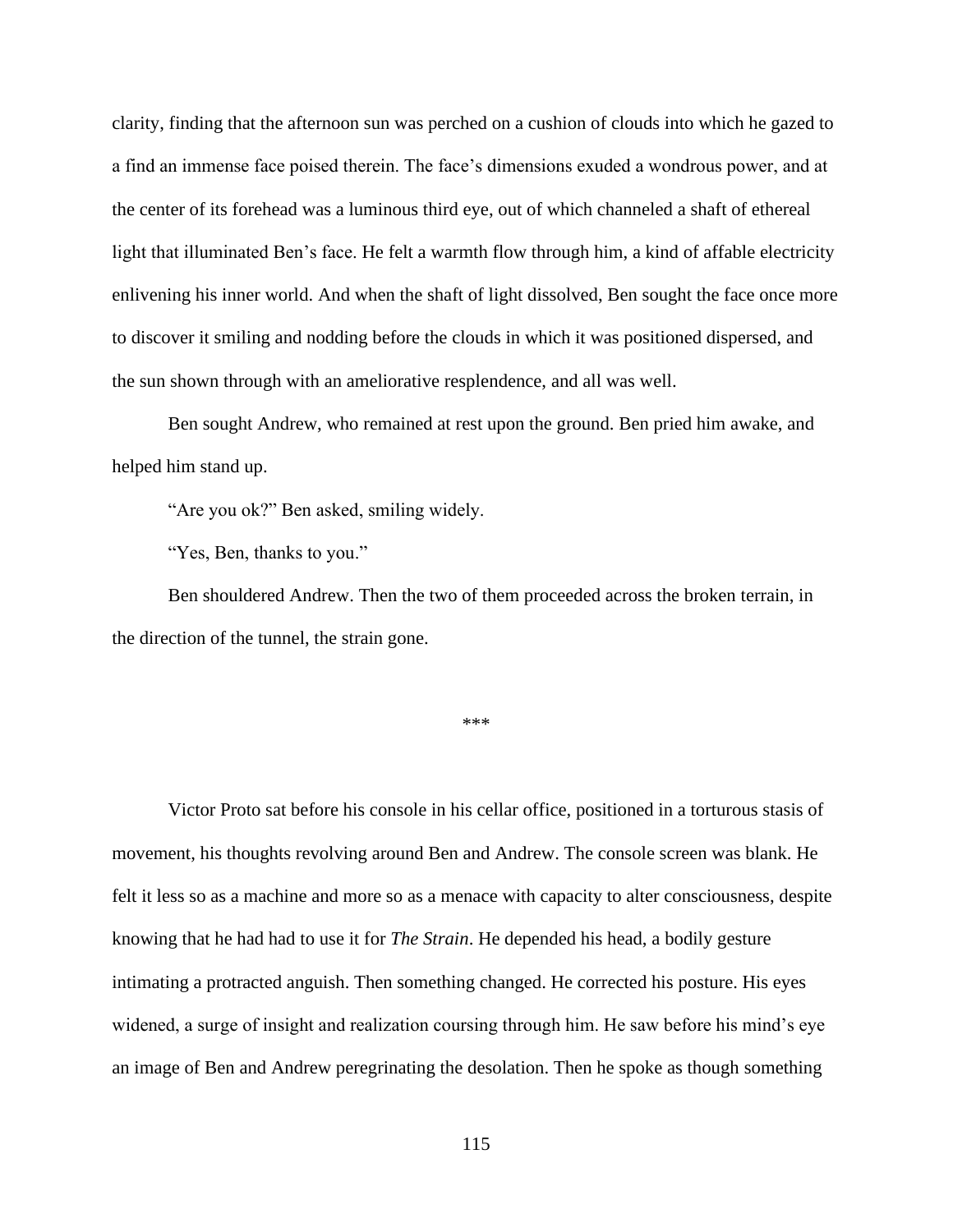was speaking through him: "Ben has done it. Ben has saved Andrew. Ben has dissolved the machinations of the unconscious. The world will change now." Where there was once an expression of deep-seated chagrin awash upon Victor's face, there was now an illuminating smile ever widening with elation. He lowered the screen of his console. Then he recalled his time in the church, the strangeness of the event, the visions descried upon the ceiling. He recalled the sculpture suspended above the altar. It seemed to transform in his mind, exhibiting features that were similar to those of Ben Gottman, at which moment a clarity achieved sovereignty over his thoughts, and he leaned back in his chair and laughed joyously, while on the ceiling appeared an orb of light to which he directed his focus. It floated there, composed of a blue and white hue. It represented something absolute, something definitive, something free of suffering, and it was his to behold, free of impediments, free of uncertainty, a mystery gradually shedding its manacles.

## \*\*\*

Gaia energetically began skipping around the tree which was the center of her universe. She was laughing happily, her sorrow becalmed by a sense of newness felt in the air, permeating her movements. Virgil was sleeping the sleep of the perpetually burdened, his back resting against the trunk of the tree. He left his slumber abruptly upon hearing Gaia's exuberant chortling. She skipped towards him and bent down, taking his hands, so that he, too, could enjoy the sudden rush of feeling, the sudden realization that Ben and had found Andrew, that the world was going to change. The central tree was enveloped by luminous channels of unimpeded sunlight. The melody of the winged creatures flitting from bough to bough was possessed of a heavenly tone, richer, more intricate. Every blade of grass shown with a wondrous light. Virgil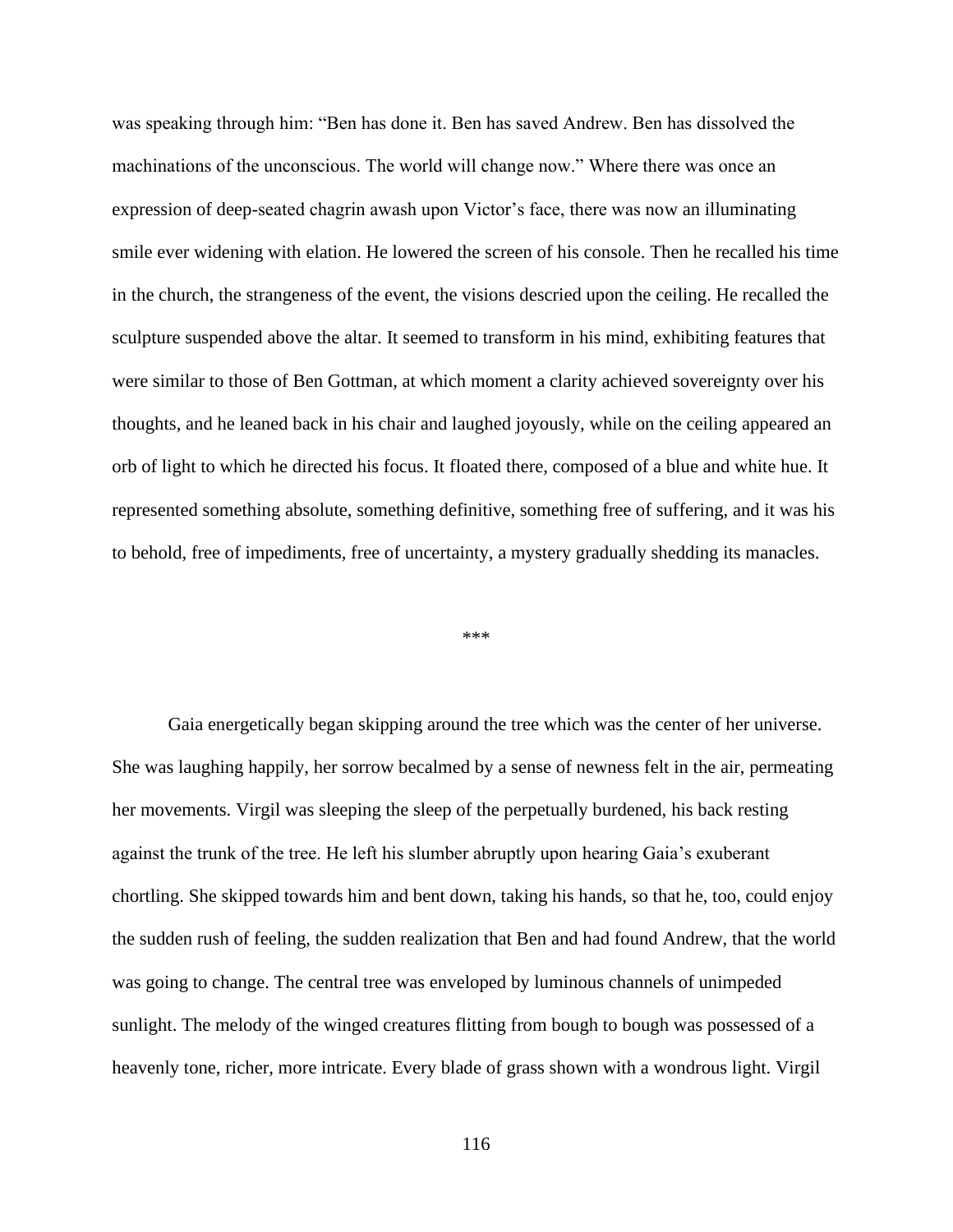felt the darkness leave him, as did Gaia, her mouth forming into a circle out of which gushed a song of victory and triumph, the dark half of her eradicated.

\*\*\*

Dr. Eliot shifted in his bed, a quick intake of breath. His restive slumber, having been contaminated with ongoing nightmares, was supplanted by a bountiful wakefulness he had not felt for ages. Adjusting to this new sensation, feeling almost weightless, he regarded the room and noticed the myriad stacks of books, written by those like himself, prophets who predicted the disastrous malformation of order in the world through their creations. And all of these prophets were within him, trapped in a realm of torment. But something had changed, something immense, something he had long felt was improbable, illusory, a delusion of hope. Light was seeping through the room's one shuttered window. He got up from the bed and approached the window. He opened the shutters, and inviolate sunlight spilled through, illuminating his tired countenance. He sought the horizon and there it was, a pristine line unencumbered with haze or any other obfuscatory element. He smiled and said, "Ben did it. Ben found the unconscious."

\*\*\*

Rebecca Gardner sat cradling her womb. The house felt empty, bereft of Andrew's presence. Then she felt a kick, movement within her. She sat up quickly, feeling something she could not immediately name, a wordless profundity, a surge of realization. Her eyes widened and she inhaled a deep channel of air. Andrew was alive. Andrew had been rescued by Ben. The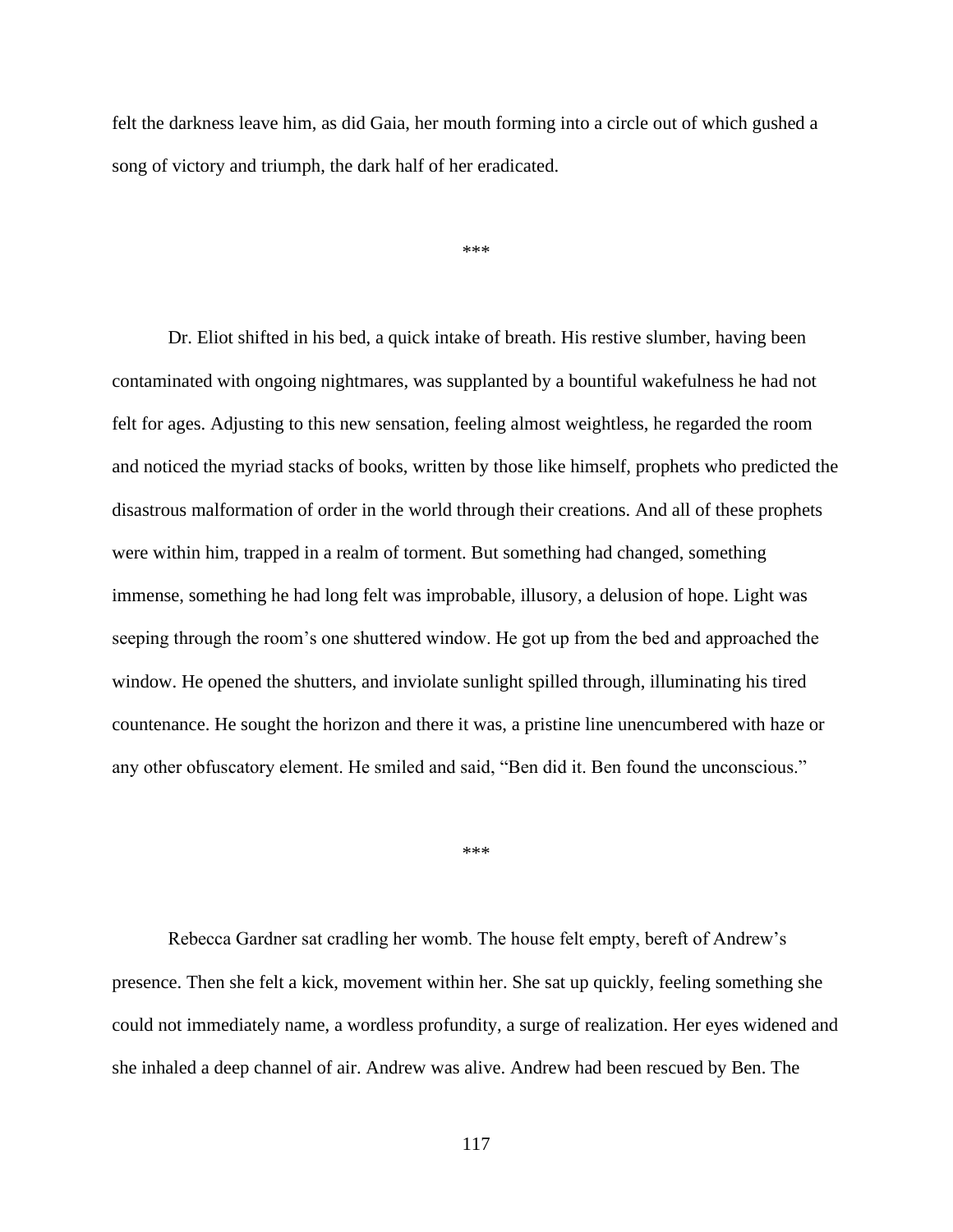mystery behind Andrew's disappearance had been solved, all of this in confluence with an undeniable feeling of connectivity with all parties involved, thereby confirming what she had divulged to Ben before his departure, however deep had been her melancholy and sense of prolonged endarkenment. She stood up and approached the window, eased the shutters open, and sure enough, there was Ben leading Andrew up the walkway to the house's entrance. She rushed to the door, overwhelmed with inarticulate gladness. Opening the door, Rebecca fell into Andrew's tired arms, while Ben looked on in quiet elation. There would be no more sorrow, no more abysmal uncertainty. Victorious, Ben gave a nod and walked away, leaving Andrew and Rebecca contained in their loving embrace.

## \*\*\*

Ben walked the suburban street, in the direction of his residence. The speed at which he and Andrew had navigated the desolation induced in him a feeling that all had been a blur, ever since his defeat of the unconscious, the unraveling of the world's antagonist, its power gone, the vacuum in which it was placed divested of any form of escape. Ben was thrilled beyond words, and the smile he donned seemed possessed of a permanence, especially now that the secrets of reality had been disclosed to him, the struggle no longer weighing down his soul. He felt a connection to a power he could only equate to being the divine, and such a feeling propelled his steps forward with a happy celerity he had never felt before. Then he wondered about the woman whose breasts he had treasured in their moment of intimacy. Beatrice. She once more appeared before his mind's eye, clear and resplendent in her wondrous beauty. She pointed to her heart then she pointed skyward, before waving, her image dissolving. Ben knew thereupon that she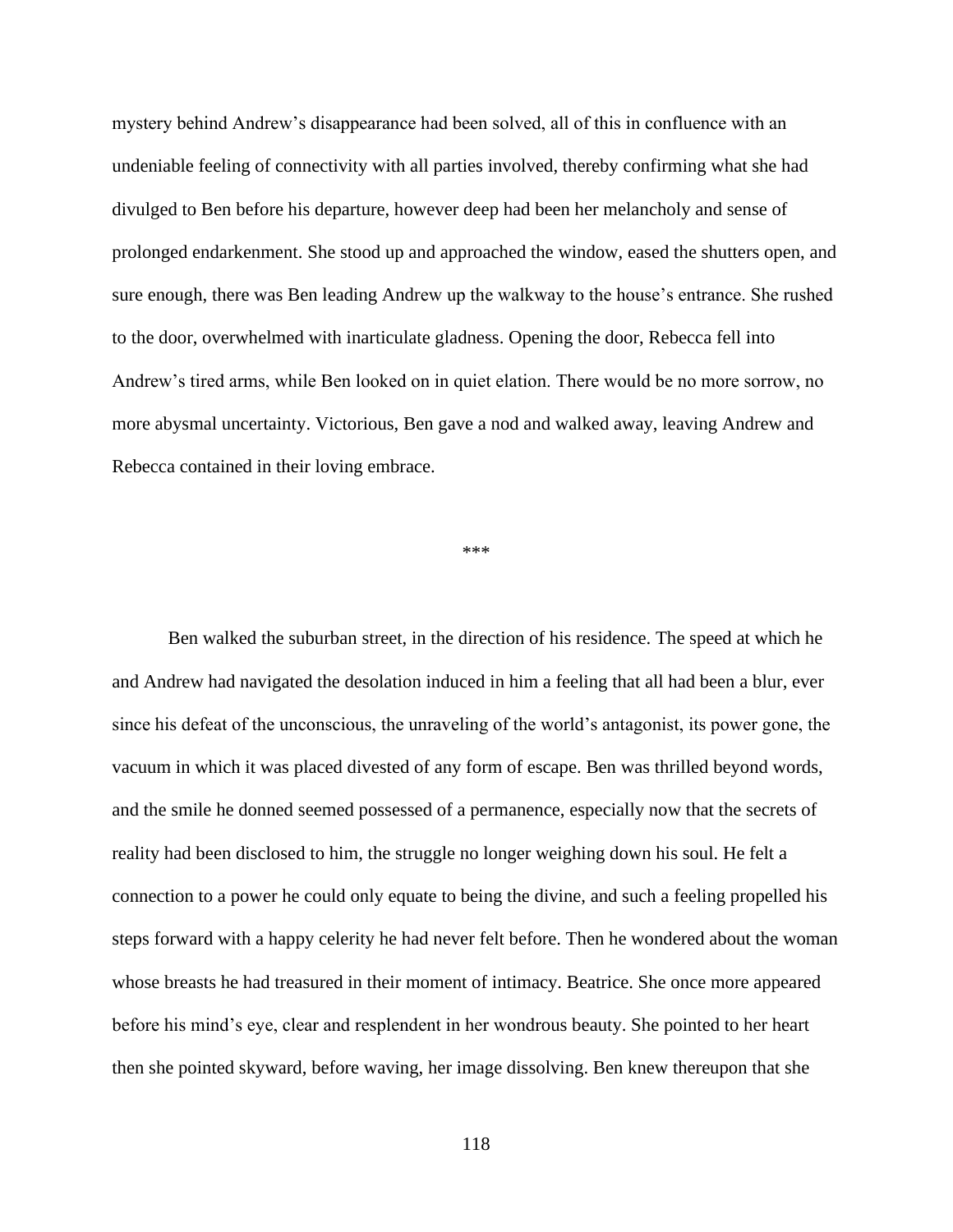and he would meet again, on another plane of existence, as she, in her otherworldliness, was not of this earth, but was a divinity in whose company Ben had found himself that one wonderful night. He approached his residence and opened the door. Carol was sitting on the couch. Detecting Ben's entrance, she got up and spoke:

"Well, speak of the devil,"

"Let's not," Ben said.

Ben walked past Carol, and sat down at the dining room table. He fell into a posture of meditation. Then he raised a hand and waved it back and forth, at which moment, he felt Carol become suddenly tense.

"I just felt something," she said, a hand raised to her mouth.

Ben placed his hands at his side and said, "I know, Carol. I am here now. The strain is gone. The world will change."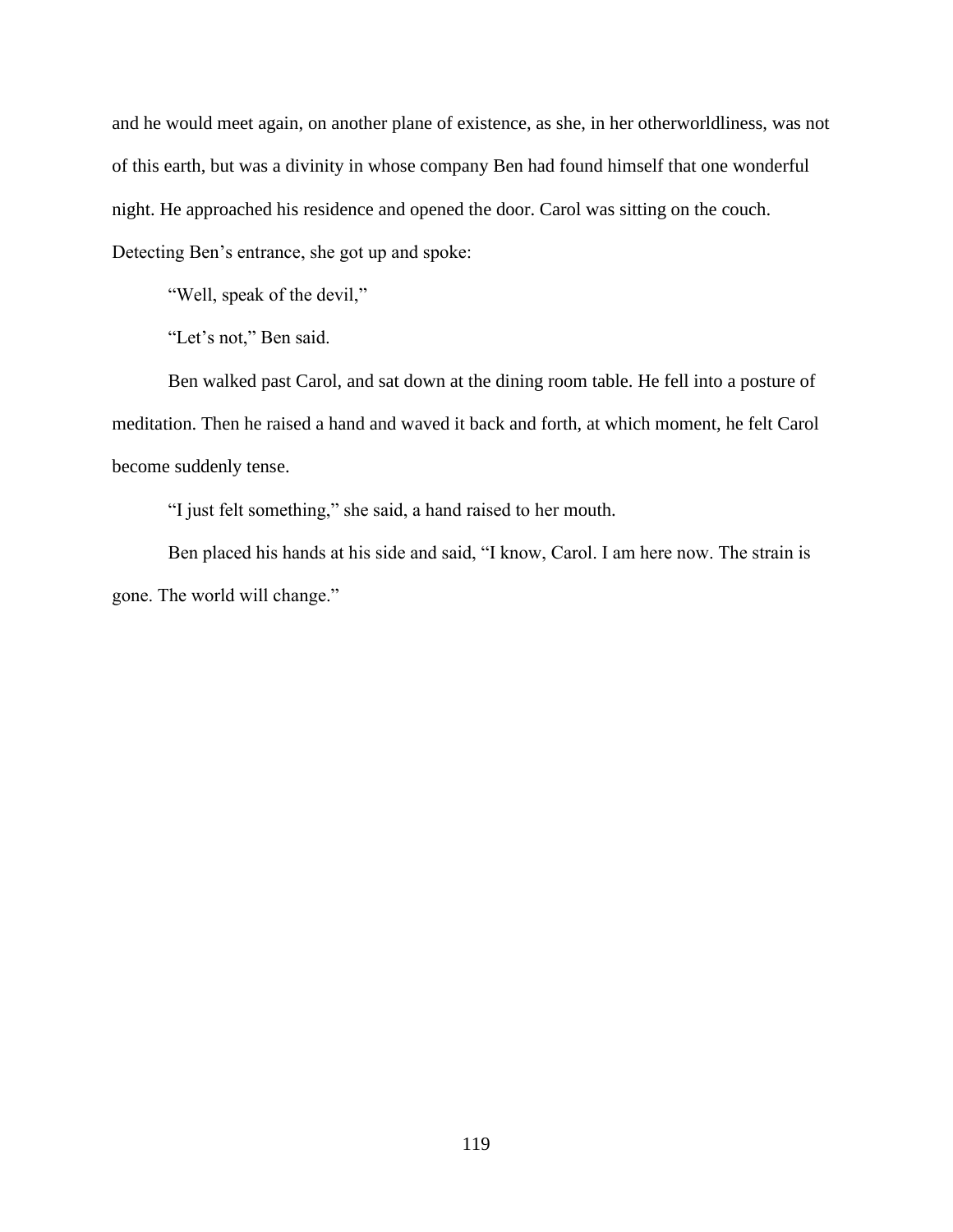## **Epilogue**

Clayton Dunbar was eighteen years old, living in the settlement called Ender's Bend, working at his father's general store. The shelves were stacked with various items, necessities pluralistic in nature. Motes of dust could be seen circulating in the air. Without the general store, the inhabitants of the settlement went about their business with a certain law abiding conviction and consistency. Clayton's father, somewhat stooped and thoughtful of expression, emerged from the back of the general store and approached Clayton.

"Clayton, my dear boy," he said. "Are you as compelled by the mysteries of the universe as I am?"

"I suppose so."

"I remember when I was your age, living back east, subject to a multiplicity of curiosities, such that everything conveyed a profound strangeness. I would manage my perceptions according to the sway and pull of my moods. Thought would burgeon and transfix. I was wont to read anything I could get my hands on, feeling that such a medium was more preferable a stimulus than conversing with others. My aloneness was not insufferable, but revelatory. I would immerse myself in the poetry of pariahs, and after reading the verse, all things would scintillate with a promise of epiphany. Then, one day, feeling somewhat restless, I encountered a book at a junk shop. The book was called *The Fate of the Mind*, and was written by Emanuel Perdu, a largely unknown author. I have it in the back of the store. You see me reading it from time to time. It is the most interesting book I have ever read, for it works according to the imagination of the reader. It is interactive. Here come to the back and let me show it to you."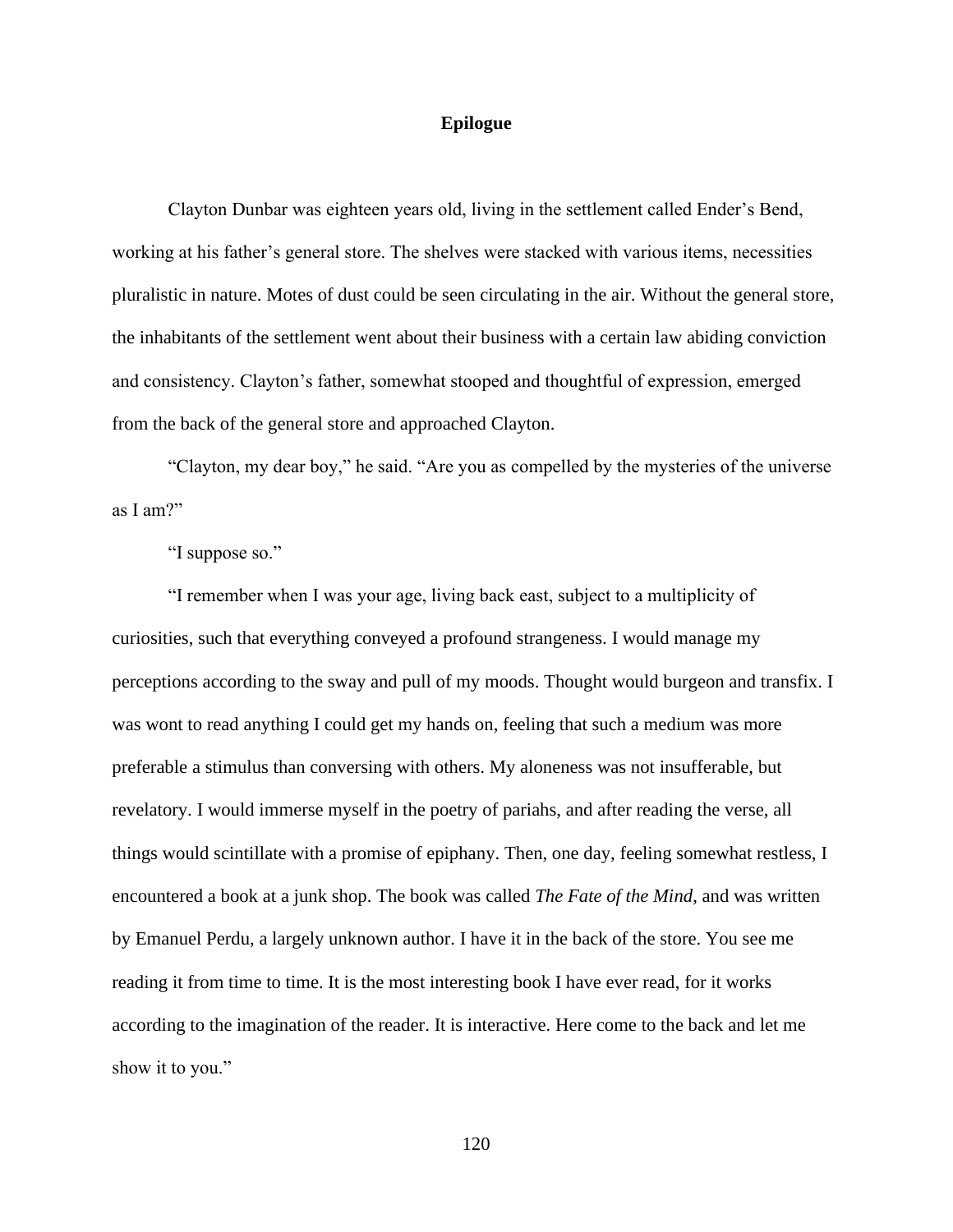The father and son crossed the partition into the back of the general store where there was a desk on which a formidable tome rested. Its binding was somewhat tattered and frayed. It had about it a certain senescence while still emitting a palpable force.

"Go ahead," Clayton's father said. "Open it up."

Clayton picked up the book. He felt its weight. He was contending with his own sense of unknowing. When he opened the book, all he discerned was blank page after blank page, an inviolable whiteness, the smell of dust.

"What do you see?" his father asked.

"I see nothing."

"Of course. You have within your hands a literary talisman. Everything that you see in the book reflects the content of your own philosophical leanings, your ideologies. You are young yet, inexperienced in the ways of thought, but your world, the portion of the universe that belongs to you, will alter in years to come, and no longer will you see the blank whiteness of each page but whole worlds to be read and embraced. You see, this wondrous book is largely unknown. There are few in circulation Here, let me read you a passage."

Clayton's father picked up the book somewhat guardedly, opened it and began to read:

"*Only upon finding oneself in the intimate proximity of something wholly removed from normativity does one feel the presence of the transcendent, a state that subjects one to an otherness of sensation for which there are no adequate words of description. We will call this state, with its potentiality for personal transformation, a form of immersion that inundates one with unavoidable force, often upending one's antecedent ideological stance with a new thought that pulsates in the mind with indefatigable clarity*."

Clayton was silent. His father closed the book and returned it to its place on the desk.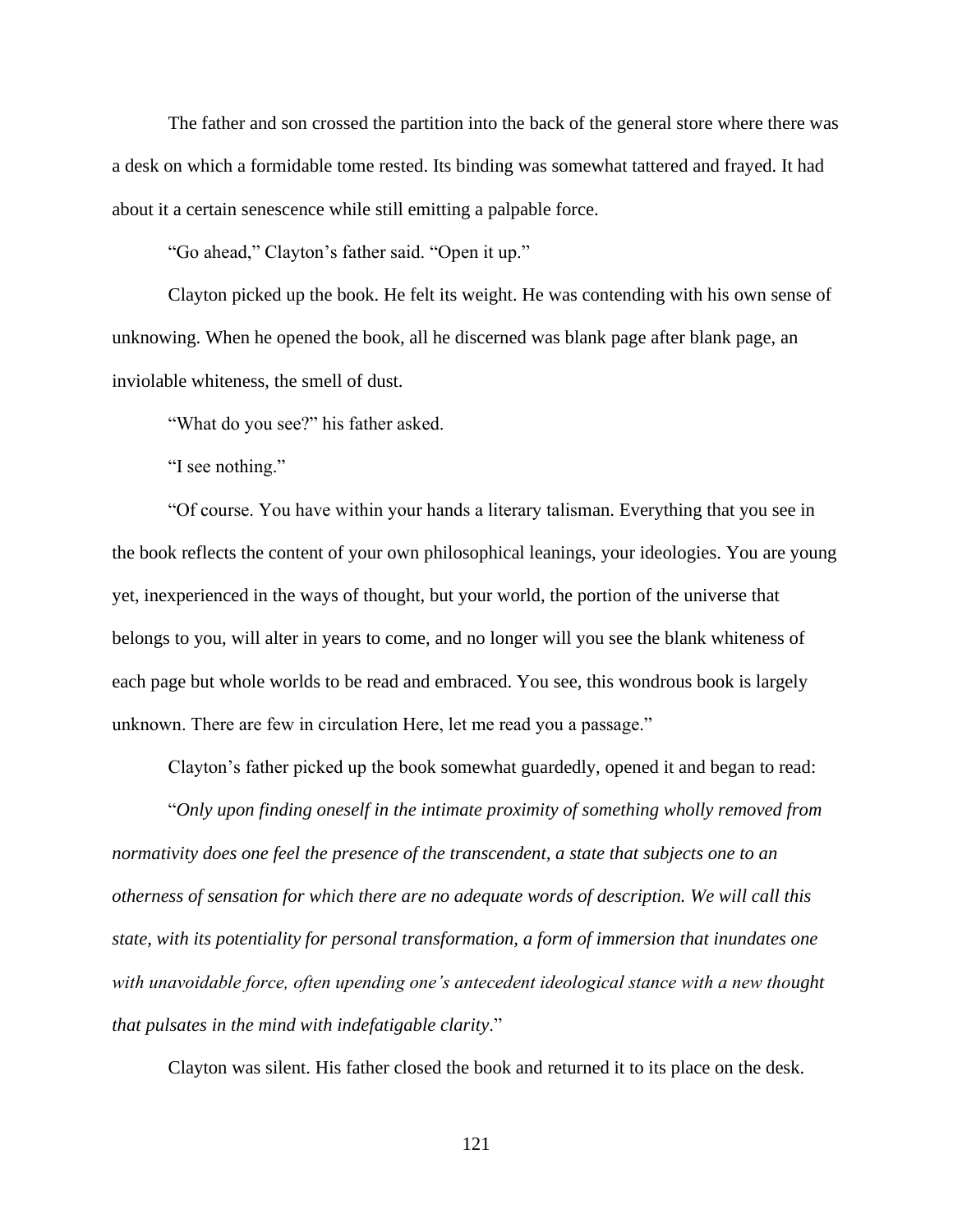"This may read beyond the scope of your comprehension," his father said, "but it may come to pass, that sometime in the future, you will encounter something not easily understood, and you will recall what I just read to you from this mysterious book. Only then will the profound dawn on you. And you will be compelled into knowing how this book works, how it melds to the soul, and reveals much that is hidden."

\*\*\*

Fort Mound. Morning was advancing. The sun was clear in the sky. The men of the fort went about their duties. Clayton was recumbent upon his cot in the barracks, restive, pensive, recalling the moment when his father had read the passage from *The Fate of the Mind*. He was recalling the moment with a certain newfound wonder. The memory was luminous in his mind, the passage, although difficult to comprehend at the time of its disclosure, was now seemingly possessed of a clarity that Clayton connected to the event of the stranger. "Got, got, got," the man had said, clearly contained in a state of vast discomposure. Then he was gone.

Clayton felt a sudden calm fall over him, like a counterpane providing assuaging warmth for a body afflicted by a deep cold. His thoughts became vivid in their circulation. He gazed into his mind whereupon an image materialized. He saw a robed figure, somewhat statuesque, sitting in the lotus position surrounded by a lambent whiteness. The figure's countenance displayed an expression of deep concentration, eyes partially closed, lips moving without the emission of sound. Then figure's eyes opened and Clayton saw that they were a preternatural iridescence, piercing and terribly alive.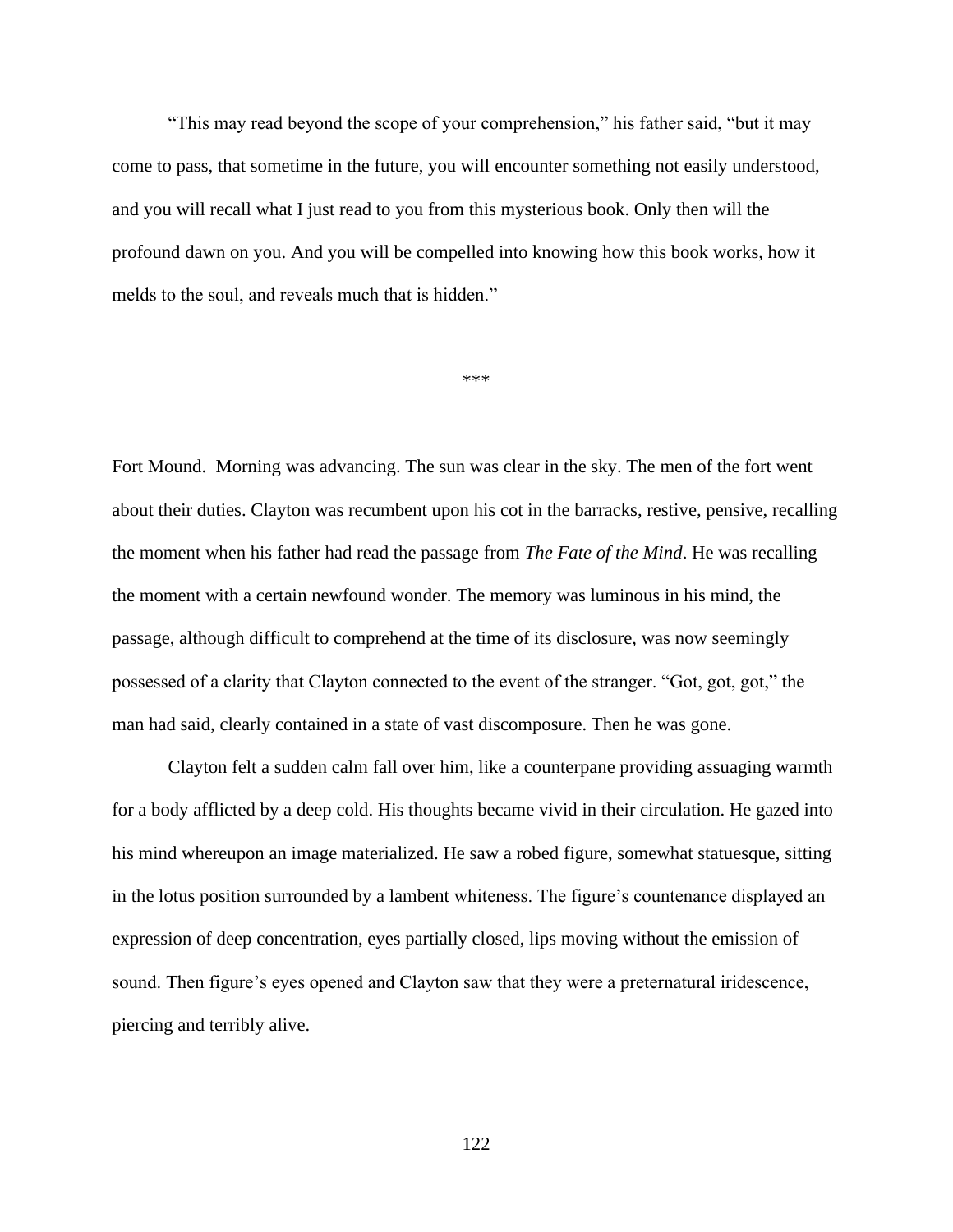"Hello, Clayton Dunbar," the figure said. "You are in a deep meditative state, allowing me to converge with your soul. I am Emanuel Perdu, the entity that composed *The Fate of the Mind* which your father devotedly appreciates, and within which exist the mysteries of the universe, privy to those who have a mind to search for meaning above the inherent chaos of the world. What you call the stranger, that man who happened upon the fort, saying 'got, got, got', is what I call a representative of the grandest of all enigmas. He was speaking a dead language. What he was actually saying was, 'God, God, God,' for that is his reality, an extra-dimensional being that knows of God's existence. There are others like him, roaming that which is unexplored, seeking to bring their knowledge to those with strong propensities for thought and feeling. Your father knows. And now you know. The blank pages of my book will now be filled with words that you, too, can read. But for now, bathe in the running currents of enlightenment."

Clayton felt the image disintegrate in his mind. He inhaled sharply, feeling an incursion of insight. As though waking from a strange dream, Clayton rubbed his eyes vigorously. His surroundings seemed contained in an aura of clarity. He thought of his father, managing the general store, continuously involved in *The Fate of the Mind*, like a pilgrim peregrinating cerebral terrain that was inaccessible to most.

The sense of change within Clayton was immense. Were others of the fort experiencing something similar? What of Chief and Officer Richman?

Clayton detached himself from his cot. He looked to his carbine leaning against the wall. An implement of potential violence. Yet the power it emanated, when juxtaposed to the vision of Emanuel Perdu, seemed to diminish considerably. Nevertheless, he grabbed it and proceeded to the exterior of the barracks. Fellow officers were going about their business, attending to the regularity and rhythm of orders and duties. The mid-morning sun was perched in the sky,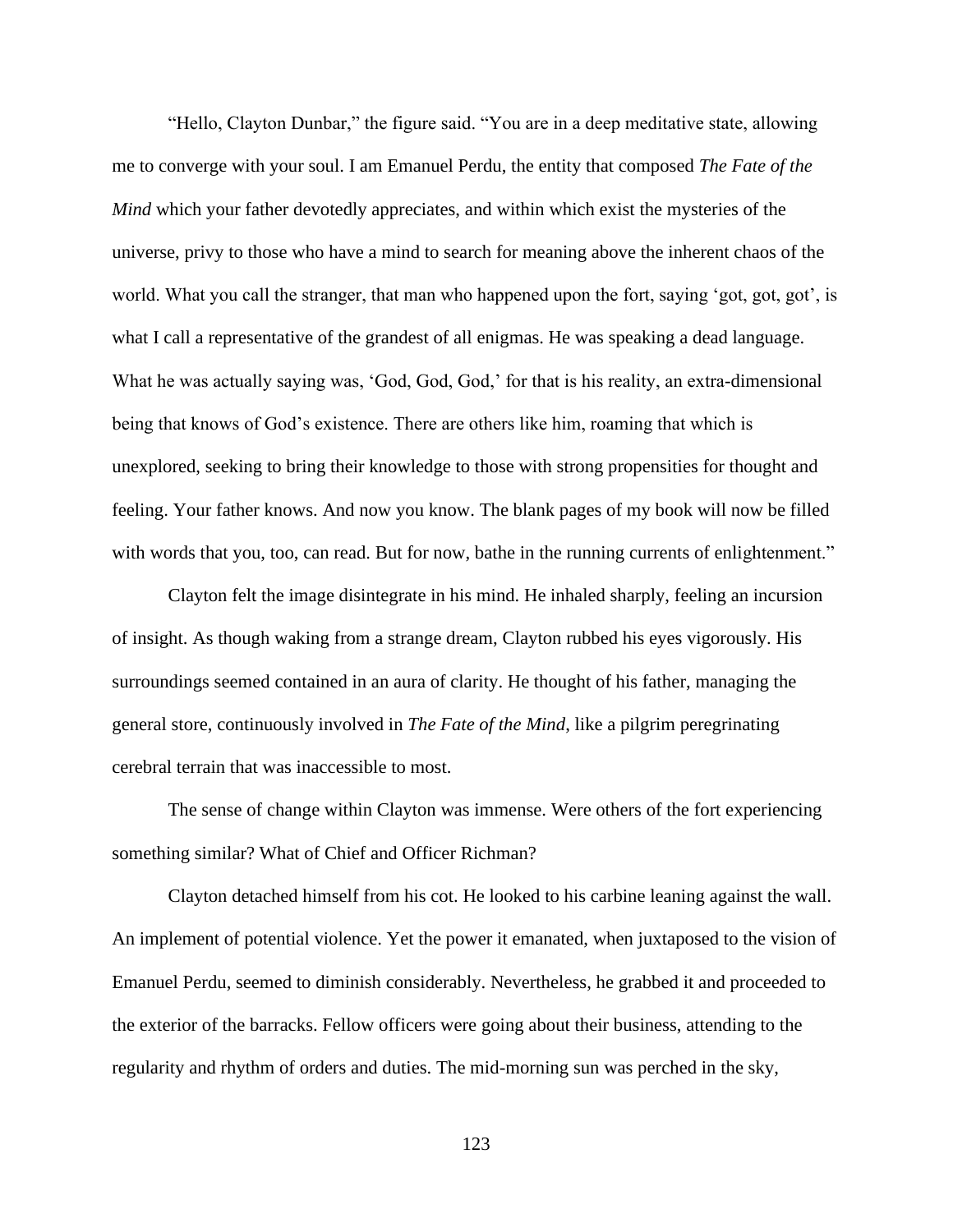encompassed by a brush of listlessly passing clouds, their lambency radiant and aglow. Clayton crossed the yard, noting the ground and the way it was impressed upon by myriad boot-prints. He felt at once removed from and connected to the surrounding goings-on. All things upon which his powers of discernment found placement seemed to coruscate with a new element. Yet he could not put the effect into words, so far reaching was its presence, so possessed of the capacity to saturate perception.

Here on out, Clayton knew, with a sudden momentous movement of certainty, that the world in which he lived would pulsate anew with an otherness to which he could attribute the internal vision of Emanuel Perdu, the event of the stranger, and the influence of his father.